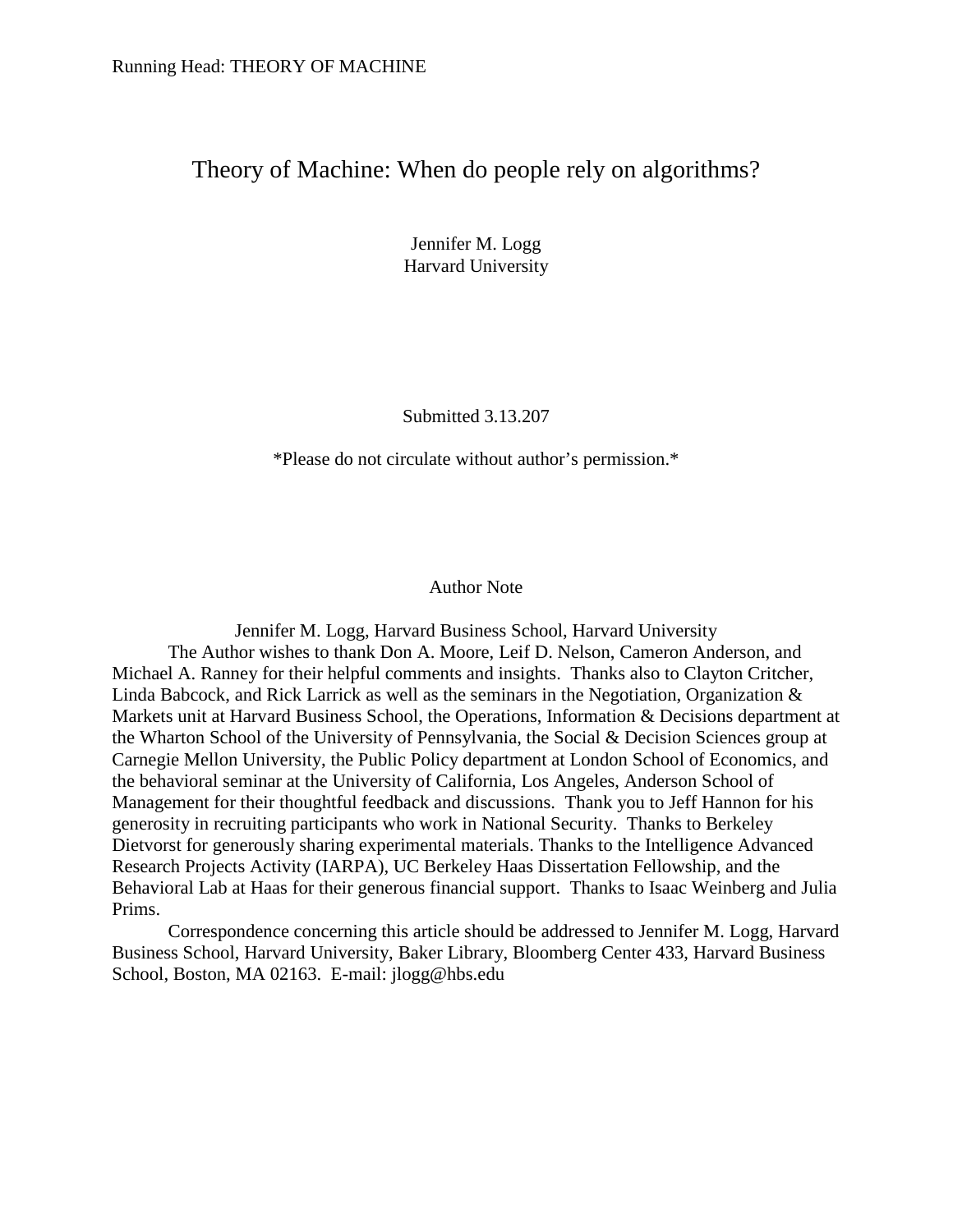#### **Abstract**

Algorithms--scripts for mathematical calculations--are powerful. Even though algorithms often outperform human judgment, people resist allowing a numerical formula to make decisions for them (Dawes, 1979). Nevertheless, people increasingly depend on algorithms to inform their decisions. Eight experiments examined trust in algorithms. Experiments 1A and 1B found that advice influenced participants *more* when they thought it came from an algorithm than when they thought it came from other people. This effect was robust to presenting the advisor jointly or separately (Experiment 2). Experiment 3 tested a moderator; excessive confidence in one's own knowledge attenuated reliance on algorithms. These tests are important because participants can improve their accuracy by relying more on algorithms (Experiment 4). Experiments 5 and 6 tested a mechanism for reliance: subjectivity of the decision. For objective decisions, participants preferred algorithmic advice and for subjective decisions, participants preferred advice from people. Experiment 6 tested the interaction of subjectivity and the availability of expert advice. Participants preferred an expert to an algorithm, regardless of the domain (Experiment 6). Experiment 7 examined how decision makers' own expertise influenced reliance on algorithms. Experts in national security, who regularly make forecasts, relied less on algorithmic advice than lay people did. These results shed light on the important question of when people rely on algorithmic advice over advice from people and have implications for the use of technological algorithms.

*Keywords*: algorithms, accuracy, decision-making, advice-taking, forecasting Abstract Word Count: 227/250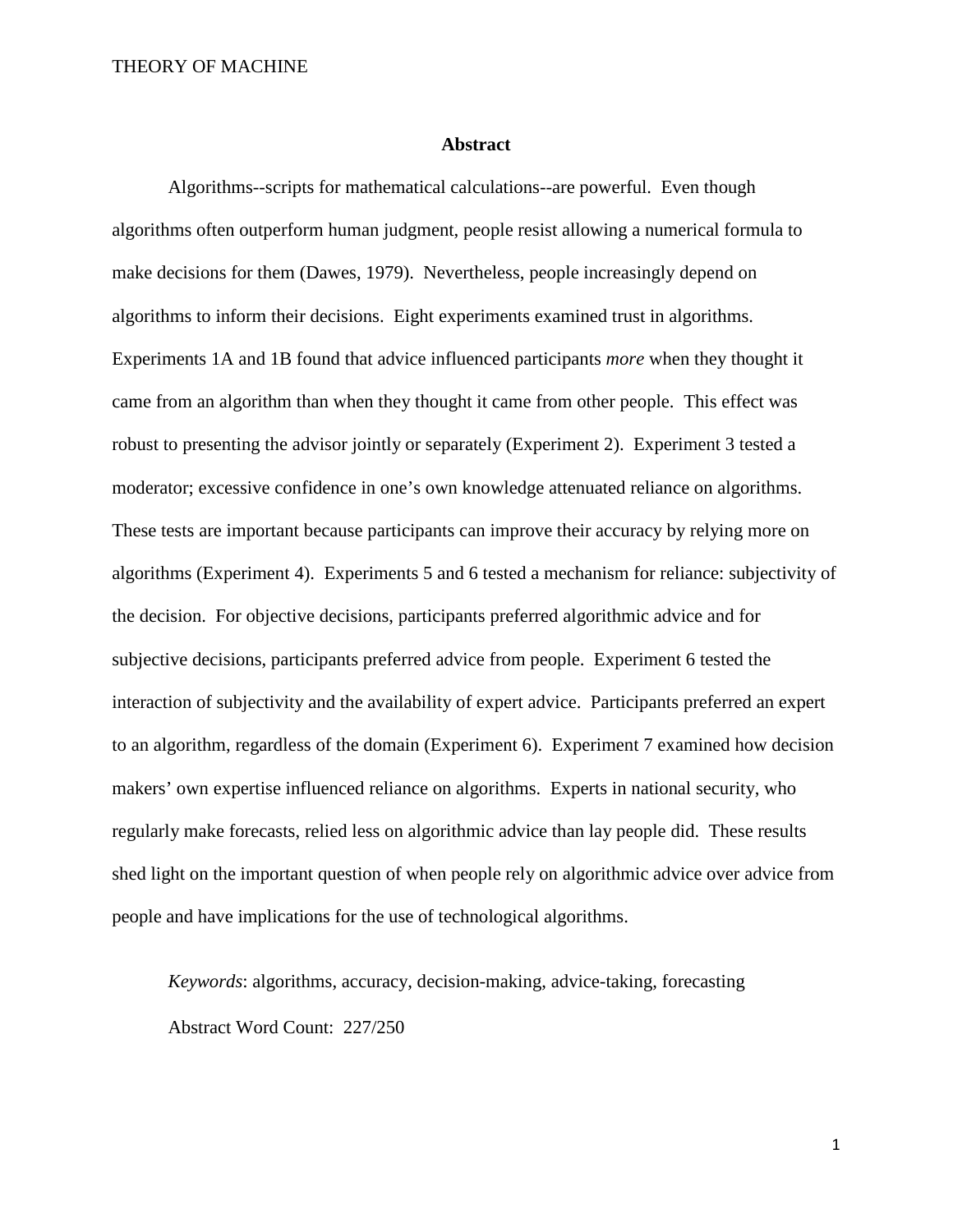# Theory of Machine: When do people rely on algorithms?

Algorithms--scripts for sequences of mathematical calculations or procedural steps--are powerful. They can complement human judgment and are increasingly used to inform it. Professionals routinely extract information from the Internet using Google Search, perhaps while listening to music recommendations from Pandora. Algorithms help people make decisions from the mundane to the consequential. They help us travel from point A to point B with Google Maps while using Global Positioning System (GPS). More organizations are using start-ups like Gild to recruit programmers (Richtel, 2013; Miller, 2015). Gild's algorithms predict programmers' work performance based on clues scraped from the Internet including their reputation amongst and communication with peers and whether others use their code. Organizations are also incorporating algorithms into daily routines: police departments increasingly use algorithms to predict areas where crime is likely in order to determine where to patrol (Lynch, 2016).

Although organizations have traditionally relied on humans to forecast future events and outcomes (Hartford, 2015), a long literature documents the superiority of algorithms over unaided human intuition. When provided the same information, algorithms outperformed expert forecasts of: survival of cancer patients (Einhorn, 1972), severity of pathologies (Goldman et al., 1977), heart attacks (Hedén, Öhlin, Rittner, & Edenbrandt, 1997), recidivism of parolees (Carroll, Wiener, Coates, Galegher, & Alibrio, 1982), magnitude of operational risk (Tazelaar & Snijders, 2013), and answers to trivia questions (Tesauro, Gondek, Lenchner, Fan, & Prager, 2013). In these instances, algorithms more appropriately weighted the same informational cues (Dawes, 1979). In fact, a newer algorithm predicted the severity of breast cancer better than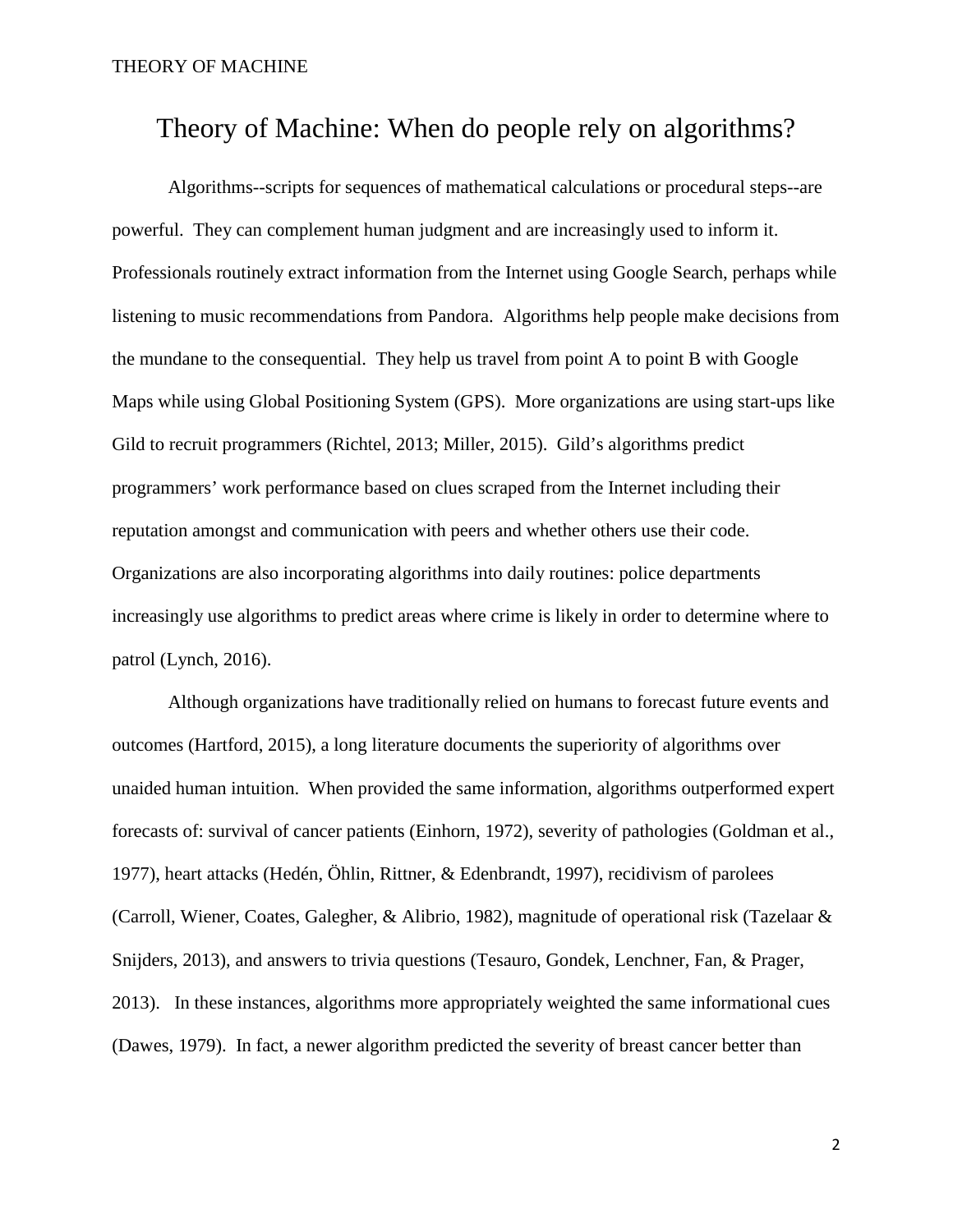pathologists, partly because it identified *new* cues currently overlooked by pathologists (Beck, Sangoi, Leung, Marinelli, Nielsen, van de Vijver, & Koller, 2011).

Widespread evidence demonstrates the potential of algorithms to improve the accuracy of human judgment across domains. But are people willing to listen to them? This paper examines the apparent distrust in algorithms and simultaneous widespread dependence on them. It tests whether people are ever willing to leverage the power of algorithm and if so, when they are most likely to do so.

### **Theory of Machine**

As humans interact more frequently with programmed agents in their cars, homes, and workplaces, we need to understand their "theory of machine."<sup>[1](#page-66-0)</sup> By *theory of machine*, I refer to lay theories about how algorithmic judgment works. Philosophical work on *theory of mind* considers how people infer intentionality and beliefs in other people and even in other nonhumans, such as anthropomorphization of inanimate objects (Dennett, 1987).

Social psychology has taught us much about how people think about other's minds. To pick one example, the fundamental attribution error ascribes more credit to human personality and intentionality than the situation warrants (Ajzen, Dalto, & Blyth, 1979; Jones & Harris, 1967). More recent work tested how anthropomorphizing machines, like the self-driving car, influences our trust in them (Waytz, Heafner, & Epley, 2014). Rather than testing how people impart human judgment on algorithms, this paper tests lay beliefs about how algorithmic and human judgment differ. Theory of mind examines perceptions of algorithms, a flavor of theory of mind.

### **Apparent Distrust of Algorithms**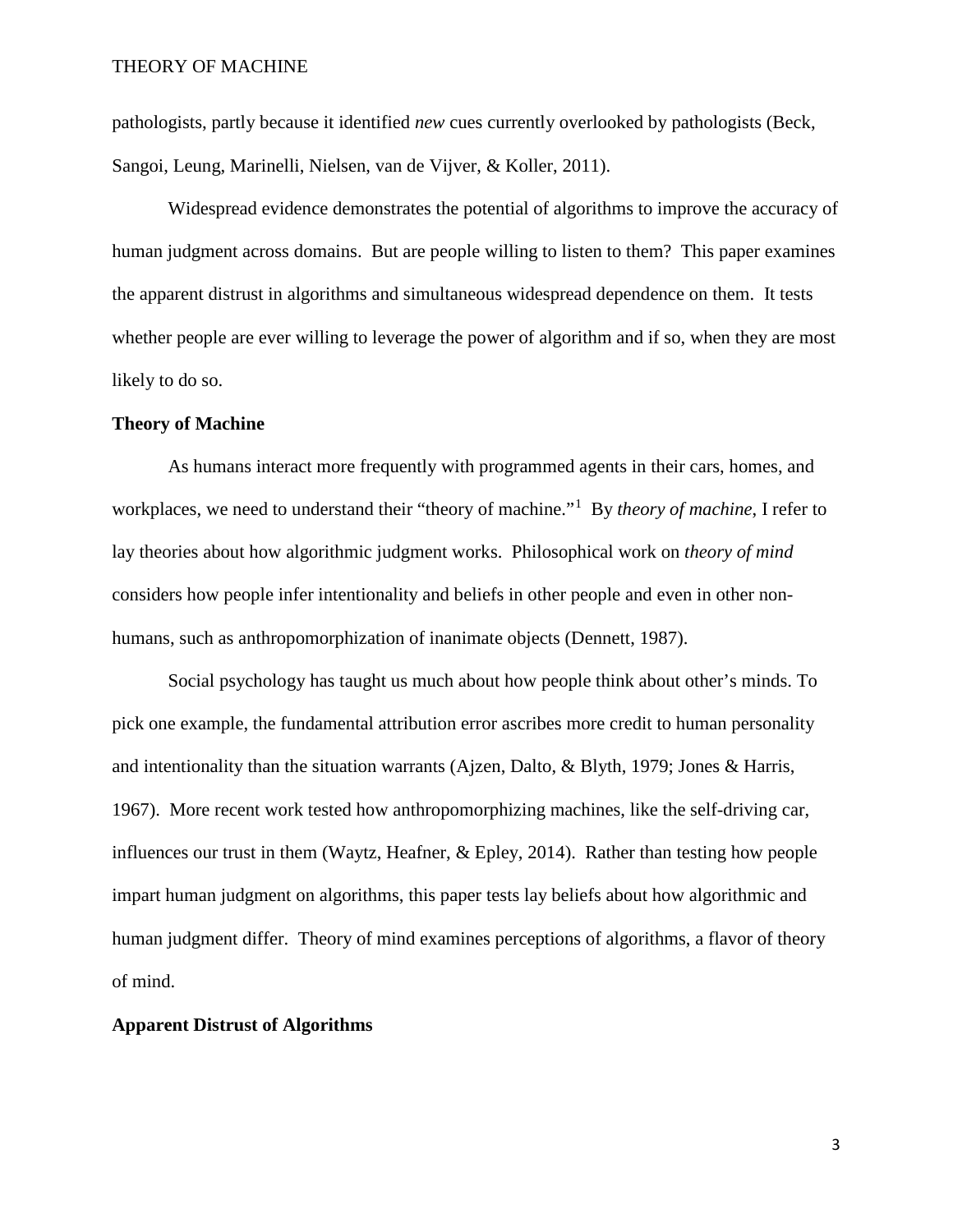Despite the helpfulness of algorithms, people appear resistant to allowing a numerical formula to make decisions for them (Bazerman, 1985; Dawes, 1979). The consequences of distrust can prove substantial. To pick one tragic example, in 2004, the captain of Flash Airlines Flight 604, who experienced a condition known as spatial disorientation, trusted his own flawed judgment over the aircraft's instruments. He crashed the plane into the Red Sea, resulting in the largest death toll in Egypt's aviation history (Sparaco, 2006). Reliance on human judgment over a machine's calculations resulted in disaster. Another life or death decision domain is medicine. Cardiologists in one study ignored recommendations from algorithms based on medical board recommendations more than half the time for decisions such as prescribing medicines (Keeffe et al., 2005). Even in industries where algorithms have won widespread acceptance, such as Silver's PECOTA (Player Empirical Comparison and Optimization Test Algorithm) in baseball, acceptance can take time and face substantial resistance (Silver, 2012). Experts appear to prefer their own judgment to algorithmic advice, especially when algorithmic advice threatens their expertise and job security.

Positioning algorithms and computers as competitors, rather than complements, to human judgment may exacerbate distrust. Computers have served as competitors to human experts in games from chess to "Jeopardy!" to Go (IBM's Deep Blue, IBM's Watson, and Google's DeepMind AlphaGo respectively). Popular books explain algorithms in terms of a threat to human agency (Steiner, 2012) and researchers have speculated about which jobs computers might eliminate (Frey & Osborne, 2013). This competitor framing encourages an out-group bias (Brewer, 1979; Harvey, White, Hood, & Sherif, 1961; Sumner, 1906) against algorithms and algorithm-driven computers in favor of human judgment.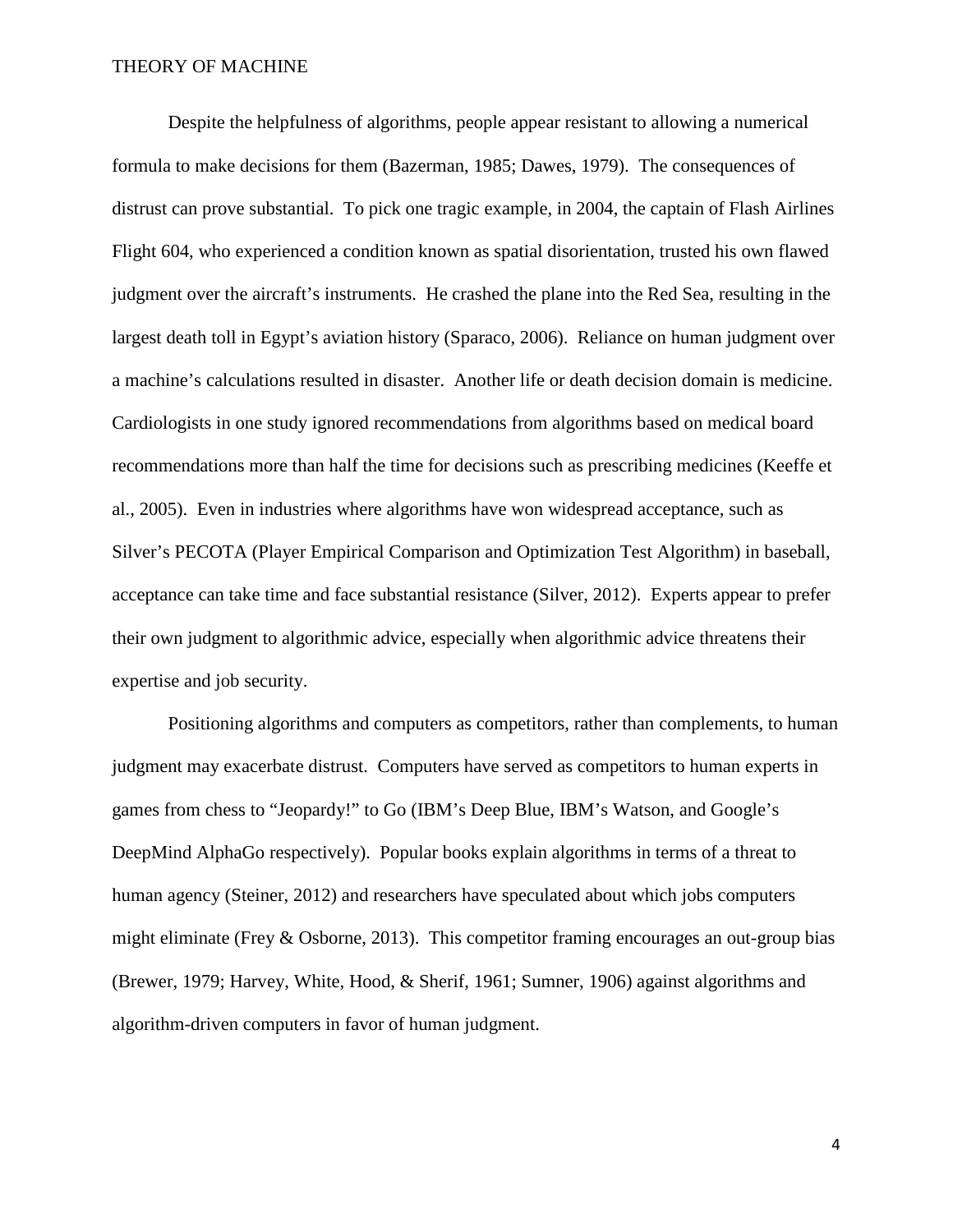An out-group presentation of algorithms along with a baseline of disregarding advice from others may further fuel distrust in algorithmic advice. People show a general tendency to favor their own judgment over advice from other sources (Bonaccio & Dalal, 2006; Yaniv & Kleinberger, 2000; Yaniv, 2004). Specifically, participants fail to adjust their original estimates to incorporate advice from peers as much as they should.

# **Widespread Dependence on Algorithms**

Yet, looking around, people readily rely on algorithms. We use algorithms in place of human secretaries, travel agents, headhunters, matchmakers, D.J.s, movie critics, beauty specialists, clothing stylists, sommeliers, and financial advisors (Siri and Google Search to Kayak, LinkedIn, OkCupid, Pandora, Netflix, Birchbox, Stitch Fix, Club W, and Betterment respectively). Improved accessibility to and affordability of algorithmic advice are two reasons for our growing dependence.

Originally, mainframe computers played an important role in improving decisions. Yet, they were only accessible to large organizations, like governments, with deep pockets and enough square footage to house them. In World War II, the British government relied on Turing's machines to crack German coded communications (Hodges, 2014). With the spread of the smartphone, which moves with us, algorithms seamlessly integrate into our everyday decisions. The affordability of algorithms further increases dependence on them. The rise of algorithms is no more apparent than in robo-advising on financial decisions, where algorithms are replacing human advisors ("Ask the Algorithm," 2015). Expert advice often requires time and money. Algorithms can potentially replace experts by providing instant, inexpensive advice. **Empirical Evidence for Algorithm Aversion**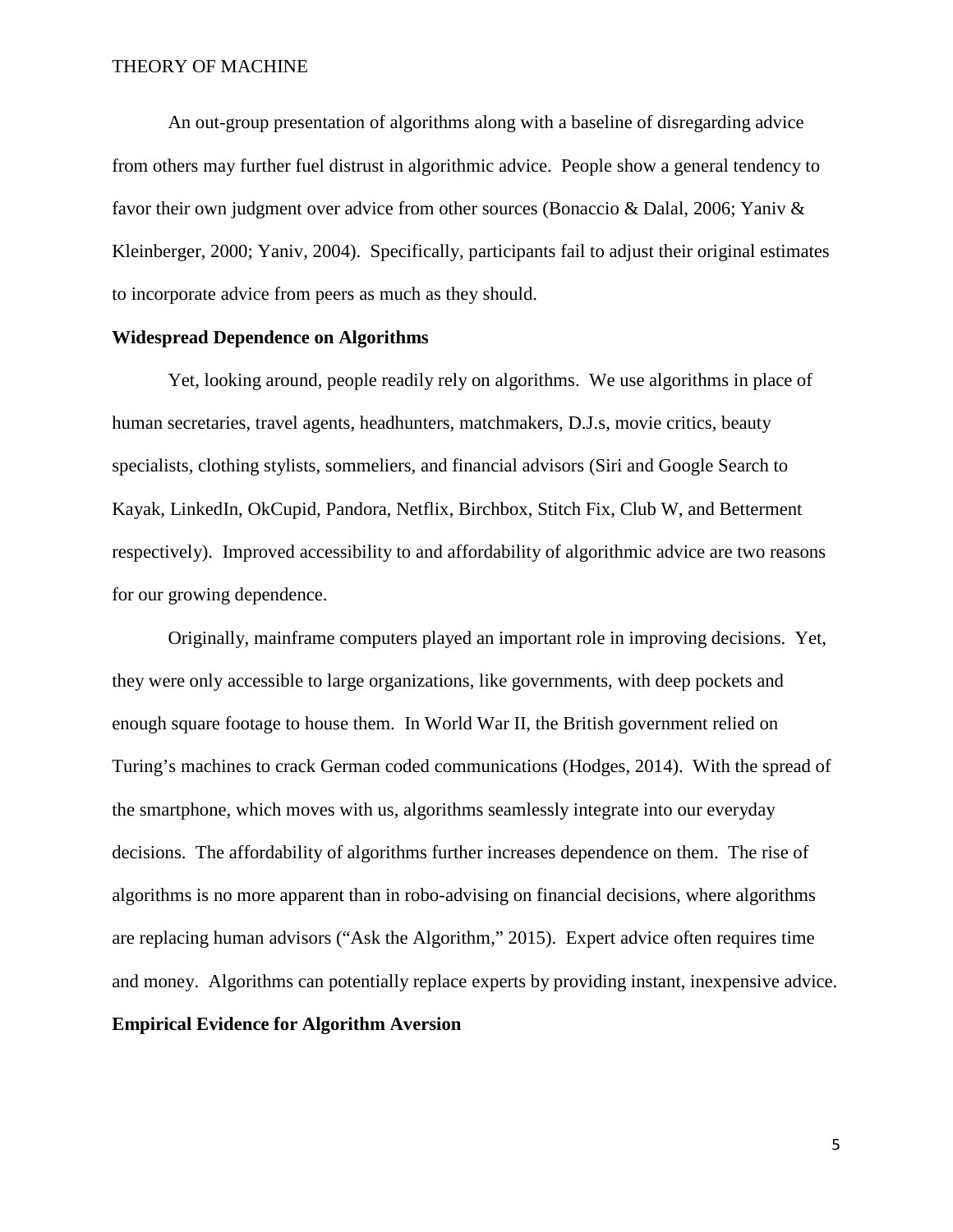Do people use algorithmic advice optimally? This paper explores the tension between the apparent distrust in, and the obviously widespread dependence on, algorithms. I designed Experiments 1A and 1B to test two competing predictions:

1. People rely on advice from algorithms *less* than advice from people.

2. People rely on advice from algorithms *more* than advice from people.

Anecdotal evidence on the accuracy of algorithms would have us believe that people rely less on algorithmic advice than human advice (Dawes, 1979; Dawes, Faust, & Meehl, 1989; Kleinmuntz, 1990; Meehl, 1954; Meehl, 1957; see also Kleinmuntz & Schkade, 1993). There is surprisingly little experimental evidence testing how people perceive algorithmic advice. Moreover, existing evidence is contradictory.

A handful of empirical experiments from the psychological and computer science literatures have examined people's perceptions of algorithms. In subjective domains governed by personal taste, participants relied on friends over recommender systems for book, movie, and joke recommendations (Sinha & Swearingen, 2001; Yeomans, Shah, Mullainathan, & Kleinberg, 2017). In another experiment, participants who imagined themselves as medical patients preferred to receive a subjectively worded diagnosis from a doctor over a computer (Promberger & Baron, 2006). After seeing an algorithm err, people relied more on themselves than the algorithm, (Dietvorst, Simmons, & Massey, 2015; Dzindolet, Pierce, Beck, & Dawe, 2002) a result the authors called algorithm aversion.

## **Empirical Evidence for Reliance on Algorithms**

The second prediction, that people are willing to rely more on advice from an algorithm than another person, is not without evidentiary support. The computer science literature shows that when solving a logic problem, participants relied on advice from an algorithm more than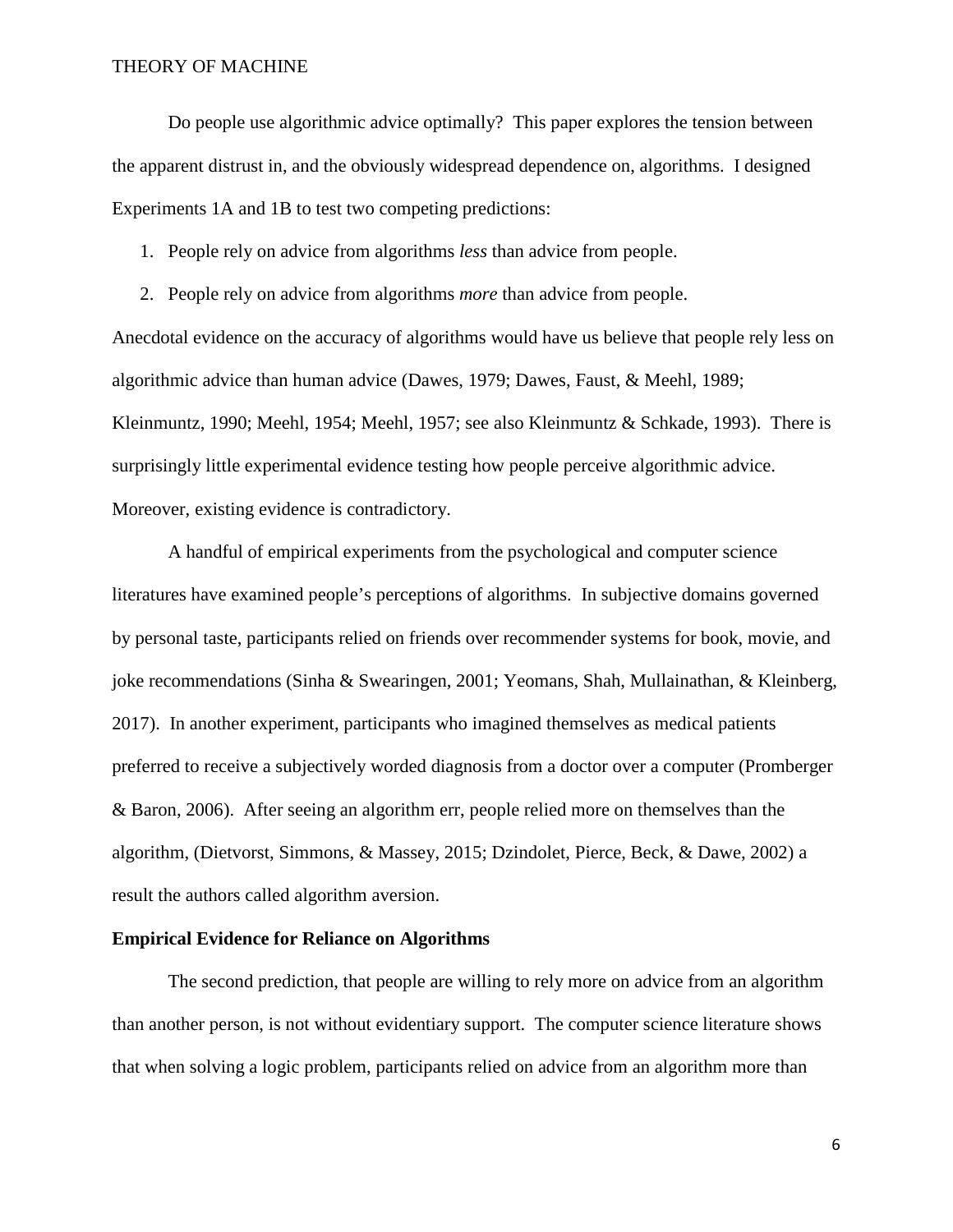advice from other people (Dijkstra, Liebrand, & Timminga, 1998). In one experiment, participants relied more on an algorithm than themselves, even after they saw the algorithm err (Dijkstra, 1999). This result directly contradicts the evidence from Dietvorst et al. (2015) and Dzindolet et al. (2002). Psychological work shows that people depend on algorithmic search engines to remember information they already know (Sparrow, Liu, & Wegner, 2011; Wegner  $\&$ Ward, 2013), although it does not examine reliance on algorithms for prospective events.

# **Limitations of Existing Evidence**

This section outlines the limitations of existing evidence and how this paper addresses them. First, I address potential confounds of past work: confounding human judgment with the self and confounding both advisors with expertise. Second, I address limitations regarding the subjectivity of decision domains and repeated interactions in past work. The existing empirical work leaves open key questions regarding when people accept or reject algorithmic advice.

**Human Judgment Confounded with Self.** Extant literature suggests that people are resistant to allowing algorithms to make decisions for them (Dzindolet, et al., 2002; Keeffe et al., 2005; Dietvorst et al., 2015). This comparison confounds human judgment with one's own judgment. The literature on advice-taking shows a robust effect of discounting advice from peers because people have access to their own reasoning and not to others' (Bonaccio & Dalal, 2006; Yaniv & Kleinberger, 2000; Yaniv, 2004). Thus, people often disregard advice when comparing it to their own knowledge. Indeed, work on overconfidence suggests that people rely on their own over others' judgments. People often show excessive confidence in the quality and accuracy of their own knowledge and beliefs, a phenomenon termed overprecision (Moore & Healy, 2008; Moore, Tenney, & Haran, 2016).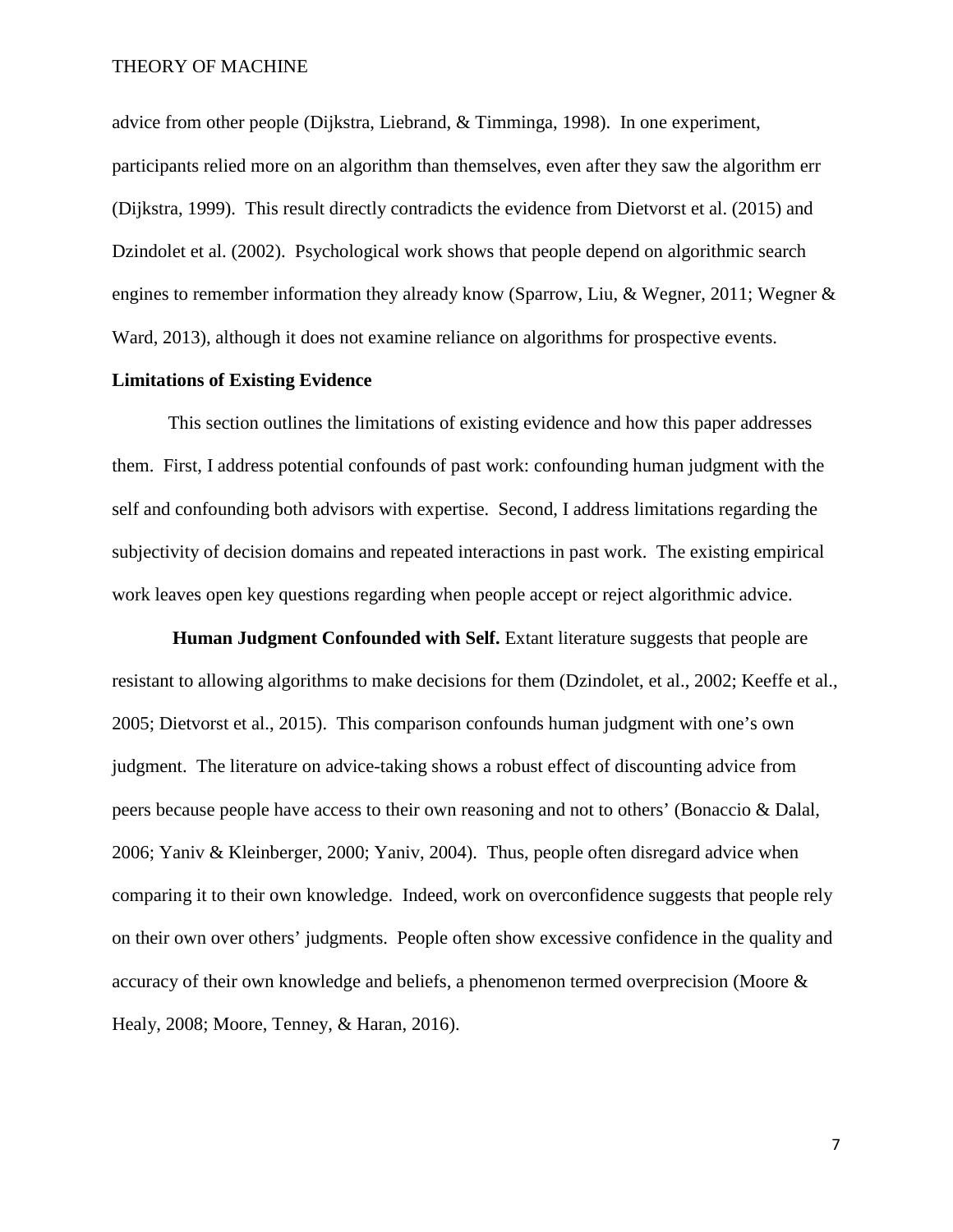Anecdotal observations of algorithm aversion similarly conflate human judgment and the self, where people, especially experts, reject algorithms. The previously discussed doctors (Keeffe et al., 2005) and talent scouts (Silver, 2012), rejected algorithms that can perform their jobs. It seems unsurprising that talent scouts, doctors, and other professionals find a threat to their job aversive. Asking people if they prefer an algorithm to do their job instead of doing themselves is a different question from asking if they prefer to rely on advice from an algorithm or another person. The first question conflates human judgment with one's own knowledge.

Although people may distrust algorithms relative to their own knowledge, they may rely more on algorithmic advice than advice from other people. For example, a driver may deny that he is lost on back roads near his house and rely on his intuition before consulting Google Maps. And people may prefer to rely on Google Maps before asking a stranger for directions. This paper compares reliance on advice between two advisors, controlling for overconfidence in one's own knowledge in Experiments 1A, 1B, 2, 4, and 7. Experiment 3 tests overconfidence as a moderator to reliance on algorithmic advice.

**Advisor Confounded with Expertise.** Past work conflates expertise with the advisors. Work suggesting algorithm aversion confounds human judgment with expertise. Where participants relied on a doctor more than a computer for a medical decision (Promberger & Baron, 2006), the study potentially confounded expertise and human judgment of the doctor. The same conflation occurs in where results show reliance on algorithms. Where participants relied more on an "expert system" than another person (Dijkstra et al., 1998; Dijkstra, 1999), the experiment left open the possibility that participants trusted the computer because of the explicit expert label. Experiments 1 through 4 control for expertise by presenting the advice from another person or other people. In order to examine whether people infer expertise from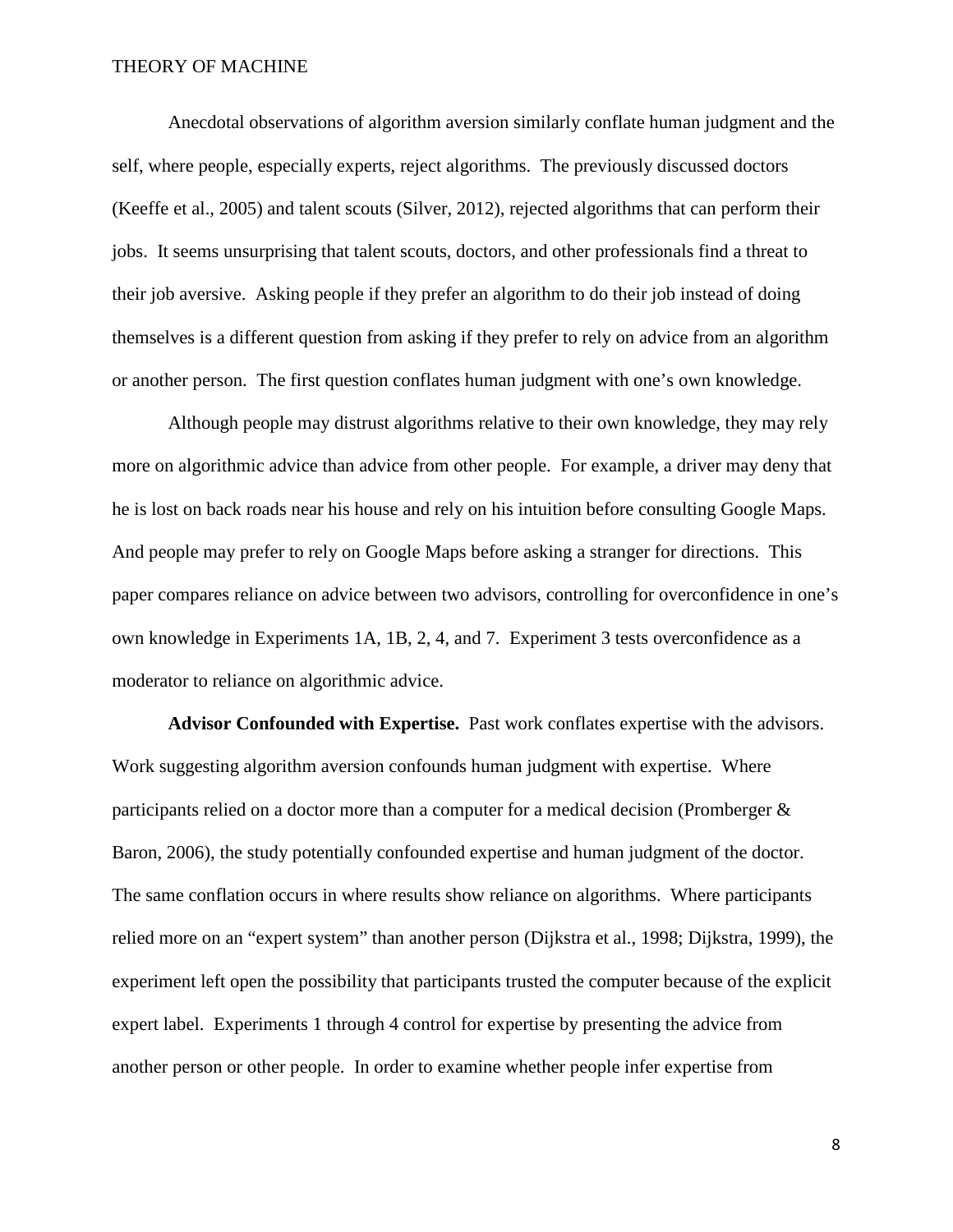algorithmic advice, Experiment 6 orthogonally manipulates expertise of the person and algorithmic versus human advisor. Experiment 7 tests whether expertise of the decision maker moderates reliance on algorithms.

**Subjective Domain.** Participants relied on other people for recommendations of products (Sinha, & Swearingen, 2001; Yeomans, et al., 2017). Individual preferences are an interesting domain to consider, but one limitation is that it does not allow for an objective standard of accuracy across an entire sample. Expert literary and art critics even differ in their stylistic preferences. Furthermore, a long literature has shown the malleability of individual preferences. Preferences are easily influenced by the contexts in which they are elicited (Lichtenstein  $\&$ Slovic, 2006). In order to understand when people improve their accuracy by listening to algorithms, this paper first focuses on more objective domains (estimates and forecasts of future events) where accuracy is assessed by numeric measurement or the occurrence of an event. Experiments 5 and 6 then test whether subjectivity of decisions moderates responses to algorithmic advice.

**Repeated Interactions.** Prior findings of algorithm aversion examined situations when participants saw an algorithm make errors (Dietvorst et al., 2015; Dzindolet et al., 2002). There are many situations in which people have limited experience with a particular algorithm, making it important to examine perceptions prior to repeated feedback. For instance, forecasts with a long time horizon require forecasters to decide if they want to rely on an algorithm prior to any feedback. People may not find out the accuracy of their forecast until years or even later; consider outcomes of climate change, political events such as conflicts between nations, economic events, relationship success, etc. The experiments in this paper focus on willingness to rely on algorithms prior to performance feedback.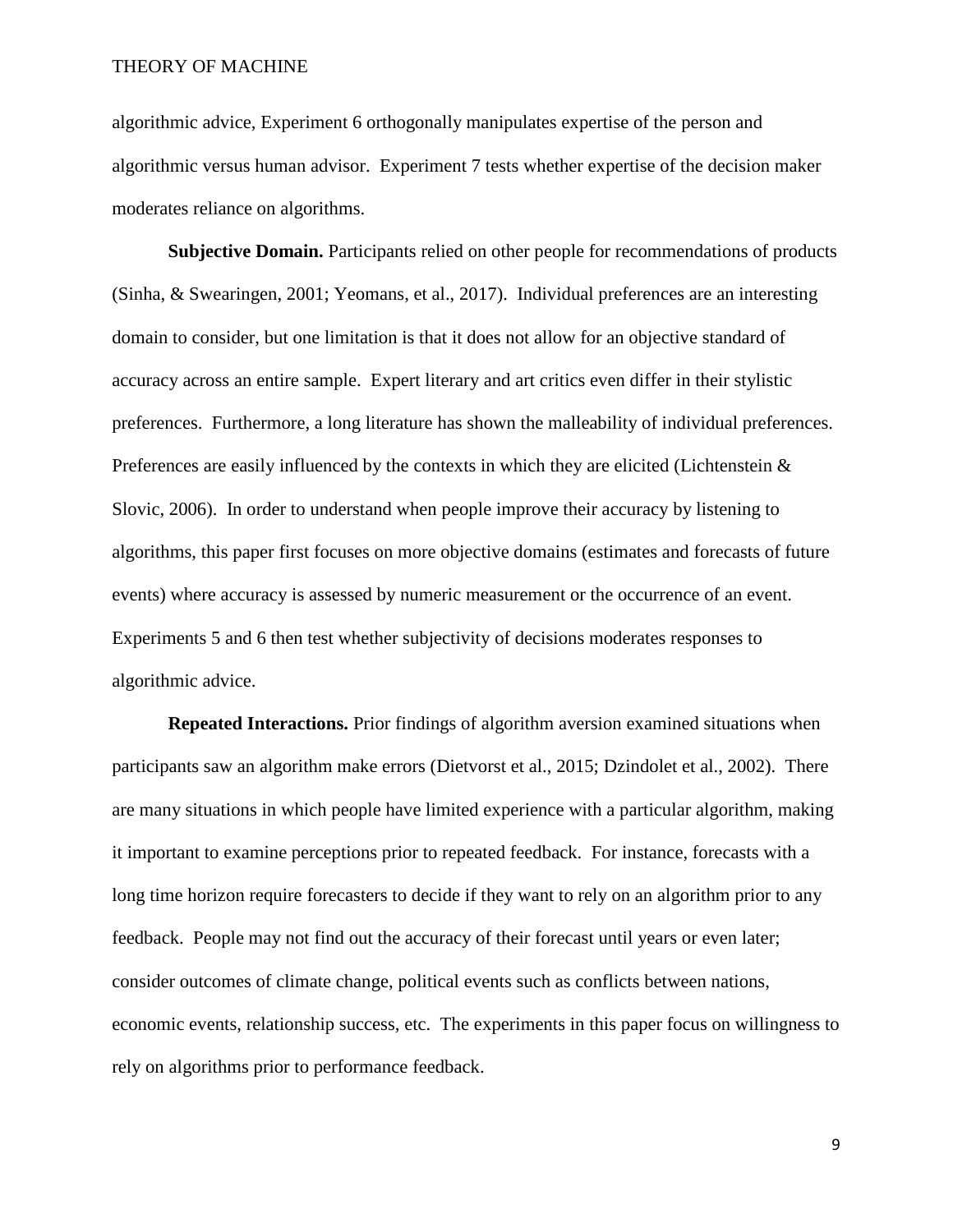# **Overview of Experiments**

This paper tests the psychological processes behind people's response to algorithmic and human advice. The experiments test:

- 1. *If* people are willing to rely on algorithmic advice (while seeking to avoid problems with prior empirical evidence),
- 2. *When* people are willing to rely on algorithmic advice (by reconciling the results of this paper, reliance on algorithmic advice, with work that finds aversion), and
- 3. If people rely on algorithmic advice as much as they *should,* in order to maximize their accuracy.

Experiments 1A and 1B test whether people rely on algorithmic advice over human advice. In the interest of making human and algorithmic advice as comparable as possible, this paper focuses on one of the simplest algorithms: aggregation of human judgments. Comparability between conditions in these studies is further enhanced by merely changing the label indicating whether the advice came from other people or an algorithm. Counter to the story of algorithm aversion, the results in Experiment 1A and 1B reveal that participants relied more on the same advice when they thought it came from an algorithm than when they thought it came from other people.

Experiment 2 and 3 test potential moderators to reliance on algorithmic advice: joint versus separate presentation of advisors (Bazerman, Loewenstein, & White, 1992) and confidence in participants' own knowledge. Experiment 4 measures whether people relied on algorithmic advice as much as they *should,* provided normative information*,* in order to maximize their accuracy. Normatively, people should rely on aggregated judgments (the wisdom of the crowd) more than one advisor (Mannes, 2009; Soll & Larrick, 2009).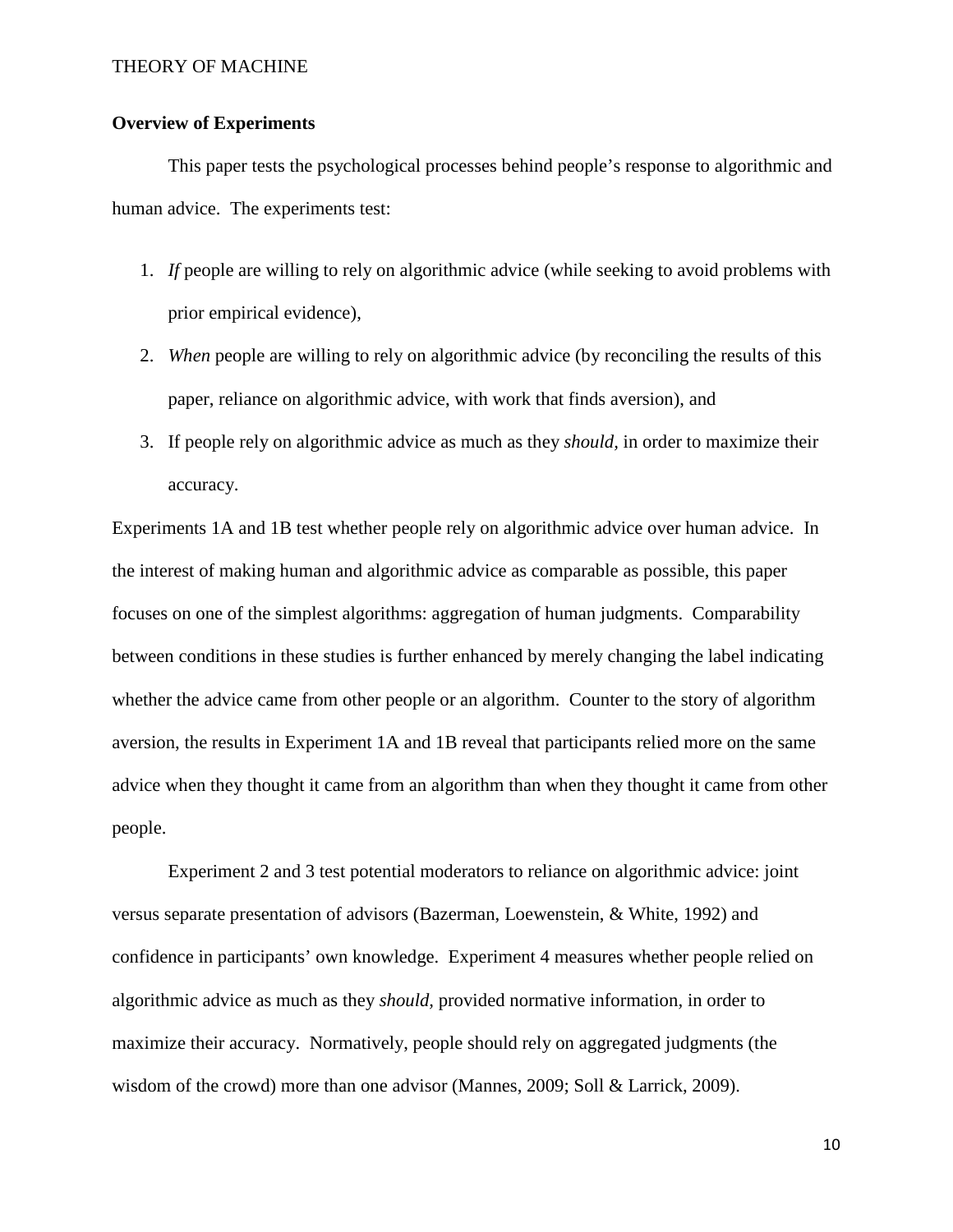Experiment 5 and 6 examine subjectivity of a decision as a moderator. Experiment 6 examines the interaction between decision's subjectivity and expertise of the human advisor. Experiment 7 tests the expertise of the decision maker as a moderator to reliance on human advice, comparing responses from experts who work in national security to those from lay people. The results from these eight experiments help explain why and when people are willing to rely on algorithmic advice, suggesting that algorithm aversion is not as straightforward as prior literature may lead one to expect. They also reconcile the mixed and contradictory prior results.

# **Experiment 1A: Do people rely more on advice from an algorithm or other people?**

Experiment 1A tested how much people relied on advice when it came from an algorithm or other people, for a judgment that could be judged on accuracy. This experiment aimed to create a simple, clean test and avoid some potential confounds in prior work: confounding human judgment with the self and confounding expertise with either human or algorithmic advice. All participants received the same advice but the experimental manipulation varied the label of the advisor. In fact, I created the advice by averaging estimates of past study participants.

An average is one of the simplest forms of an algorithm. Using it has the advantage that I can described it, truthfully, as coming from people or from an algorithm; as it is a mathematical calculation based on human judgment. Aggregation of individual judgements outperforms judgments made by individuals (Larrick & Soll, 2006) because it cancels out errors from individuals (Galton, 1907; Hastie & Kameda 2005; Soll & Larrick 2009; Surowiecki, 2004). Providing good quality advice in terms of accuracy allows me to test if people are willing to listen to advice that can improve their judgment.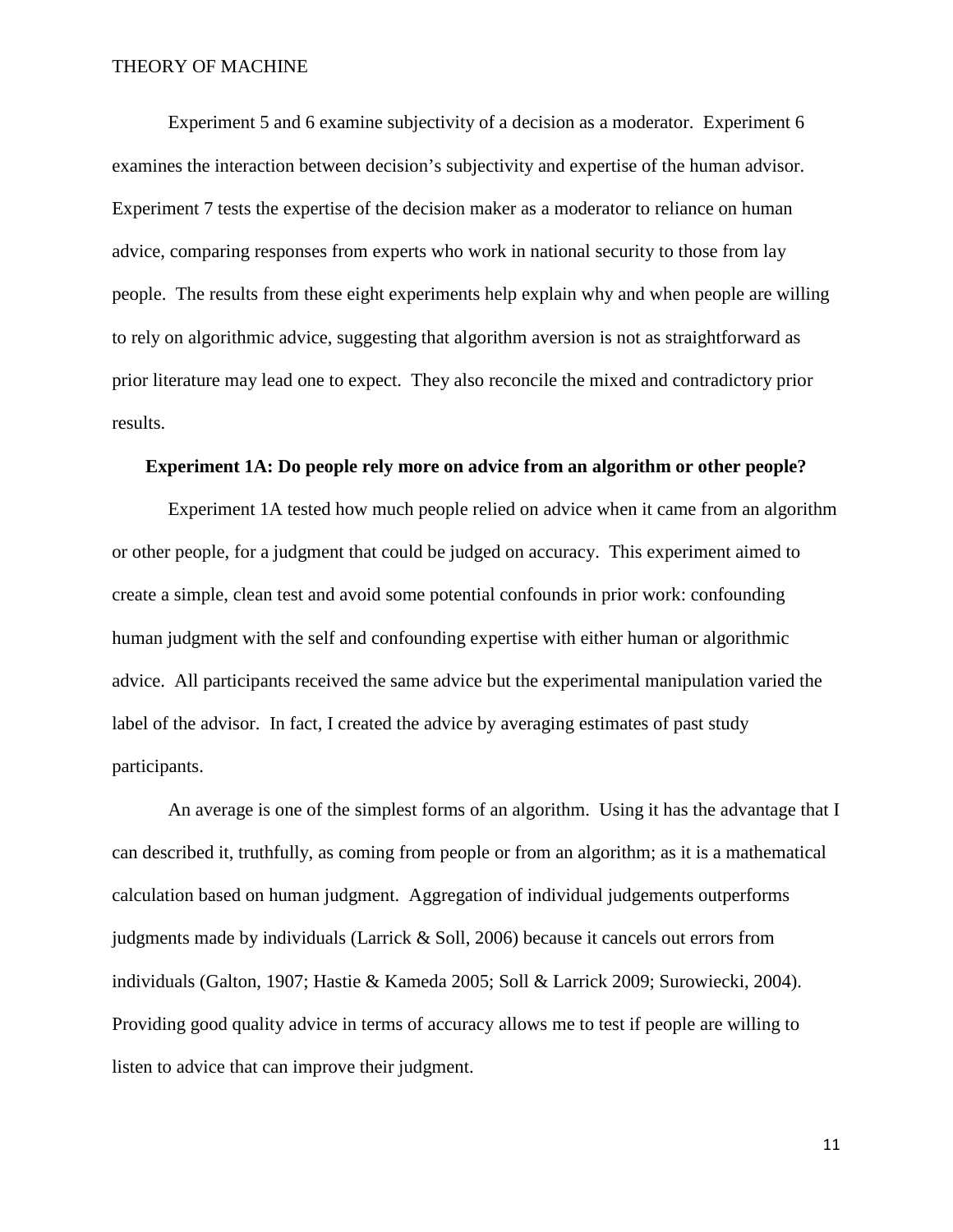The paradigm, adapted from the advice-taking literature's judge-advisor system (JAS) by Sniezek & Buckley (1995), allowed participants to decide how much they wanted to weigh the advice relative to their initial estimate, in both the human and algorithm conditions. This paradigm avoids confounding human judgment with the self by allowing participants in both conditions to weigh their own knowledge relative to an external advisor's advice. The paradigm also controls for expertise and provides advice from peers, rather than experts.

Another important feature of Experiment 1A is the presentation of algorithmic advice as a "black box"—that is, without explanation of the algorithm's inner mechanics. Without access to the algorithm's mechanics, the experiment presents algorithmic advice in a manner similar to how people routinely interact with algorithms on a day-to-day basis. This operationalization parallels the wide-spread appearance of algorithms in daily life, including weather forecasts, population estimates, and economic projections.

In this and all other experiments, I report how I determined sample sizes, pre-registered data exclusions, and all conditions. Final sample sizes include the number of participants after removing survey responses based on pre-registered exclusionary criteria. I report all exclusions in the Appendix. The links to pre-registrations, materials, and data are posted online (Simmons, Nelson, & Simonsohn, 2012). I pre-registered Experiments 1B, 2, 3, 4, 5, 6, and 7 (including exclusions) at the Open Science Framework (I had not yet discovered the joys of pre-registration at the time of this experiment).

### **Method**

# **Participants**

The final sample included 202 participants (90 women; 112 men; *Mdn* age = 28). I determined the sample size a priori with the goal of including 100 participants in each condition.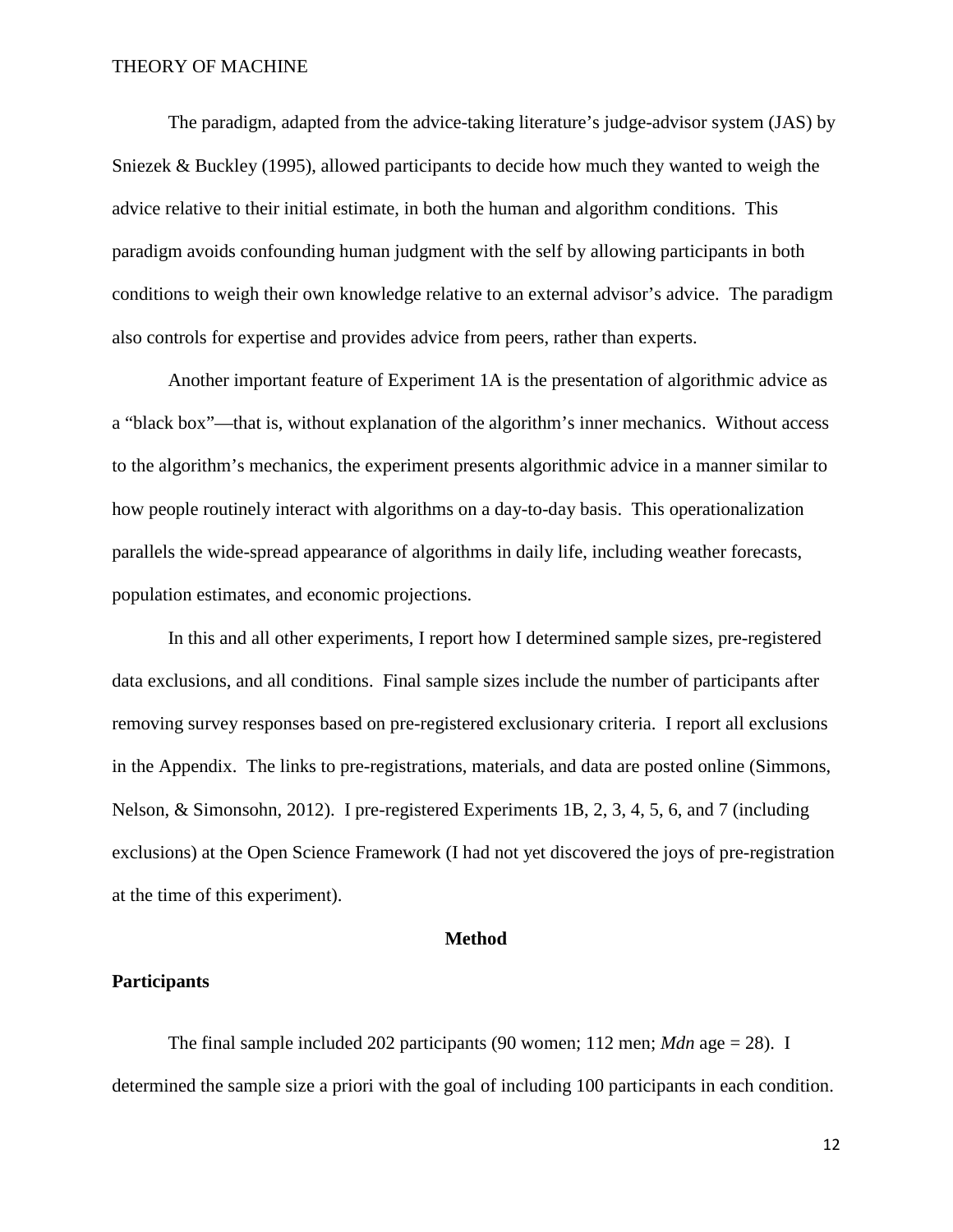I opened the survey to [2](#page-67-0)00 participants online via Amazon's Mechanical Turk for \$0.25.<sup>2</sup> Instructions noted that accurate responses increased participants' chances of winning a \$10 bonus. All experiments in this paper incentivized final answers where participants provided estimates or forecasts.

### **Design**

The experiment had a 2-cell (advisor: people vs. algorithm) between-subjects design that manipulated the source of advice participants received. Participants estimated the weight of a person in a photograph twice: before and after receiving advice. The experimental manipulation varied whether they believed the advice came from another person or an algorithm. I measured how much people relied on the advice. Consistent with the advice-taking literature, I refer to this as Weighting of Advice (WOA).

### **Procedure and Materials**

**Overview.** I adapted the judge-advisor system (JAS) for the procedure. Participants viewed a photograph of a person (See Figure 1), made an initial weight estimate, received advice about the person's weight, and made a final incentivized estimate. In all conditions, participants read advice that the person weighed 163 pounds.

**Advisor manipulation.** The instructions described the advice as an estimate from either another person or an algorithm.

In the human condition, participants read, "The average estimate of participants from a past experiment was: 163 pounds."

In the algorithm condition, participants read, "An algorithm ran calculations based on estimates of participants from a past study. The output that the algorithm computed as an estimate was: 163 pounds."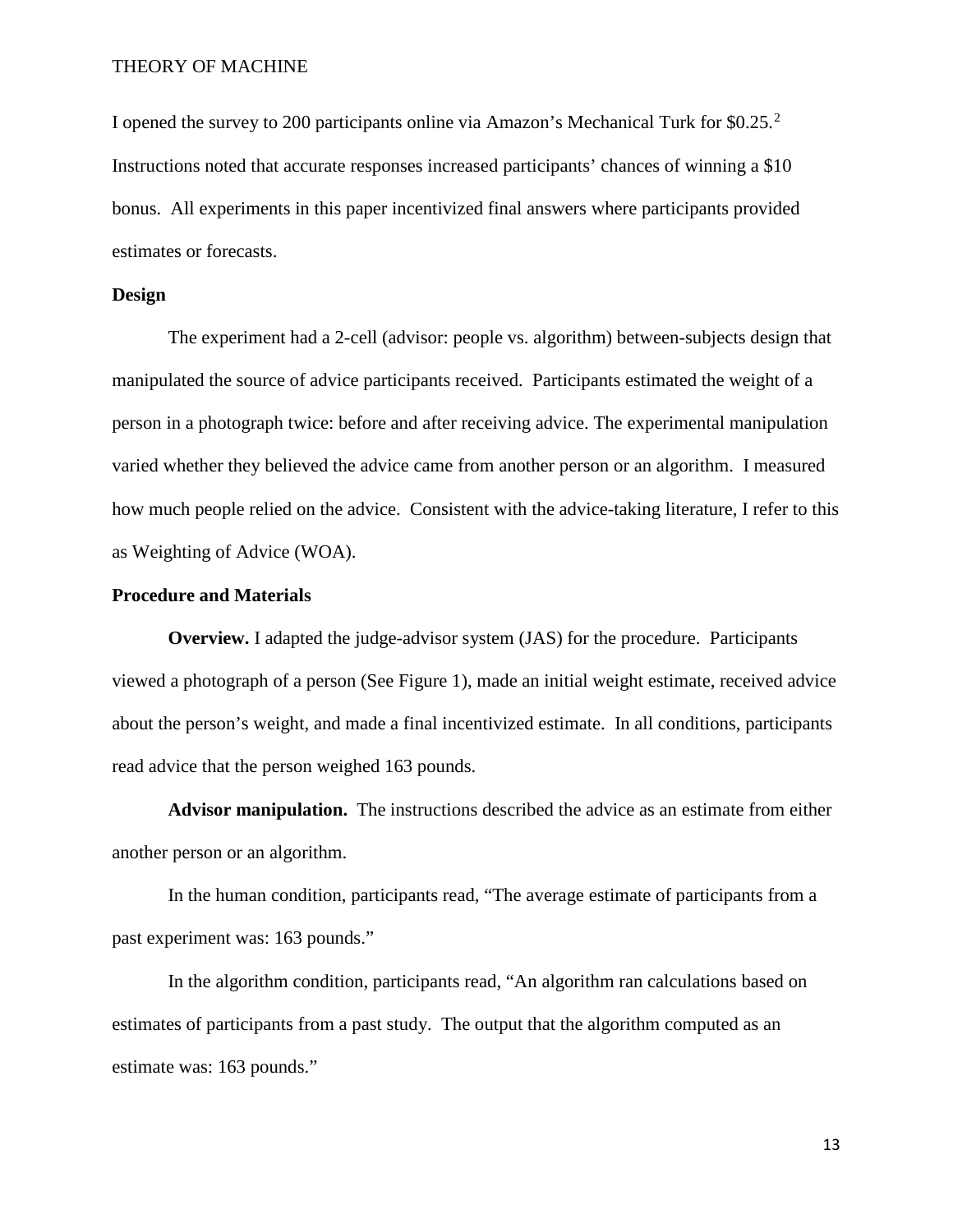The advice was the average estimate from 415 participants in another experiment (Moore  $\&$ Klein, 2008). It was actually quite accurate and only one pound off from the person's actual weight (164 pounds).

**Main dependent measure: Weight of Advice (WOA).** I measured how much participants relied on the advice. WOA measures the degree to which participants move their estimates toward the advice. The continuous measure captures more information than a binary choice can capture. In addition to fully discounting or fully updating to the advice, participants could rely on the advice as little or as much as they like.

I measured how much participants relied on the advice by dividing the difference between the final and initial estimate by the difference between the advice and the initial estimate. The higher the WOA, the greater the reliance on the information. Greater reliance also means greater accuracy here because the advice is accurate (one a pound away from the actual weight). A WOA of 1 means that the participant matched his or her final estimate to the advice. A WOA of .5 means that the participant averaged the advice with his or her initial estimate. A WOA of 0 means the participant did not change their final estimate from the initial estimate and connotes 100% discounting of the advice.

I included other measures in order to test potential mechanisms for reliance on advice.

**Confidence.** After each estimate (both initial and final), participants indicated their confidence in it, "How likely is it that your estimate is within 10 pounds of the person's actual weight?" on a scale from 0 = *no chance* to 100 = *absolutely certain*.

**Difficulty.** After providing their final estimates, participants reported how difficult they found the task, "How easy was it to determine the person's weight from the photograph?" on a scale from 1 = *not at all easy* to 6 = *extremely easy*.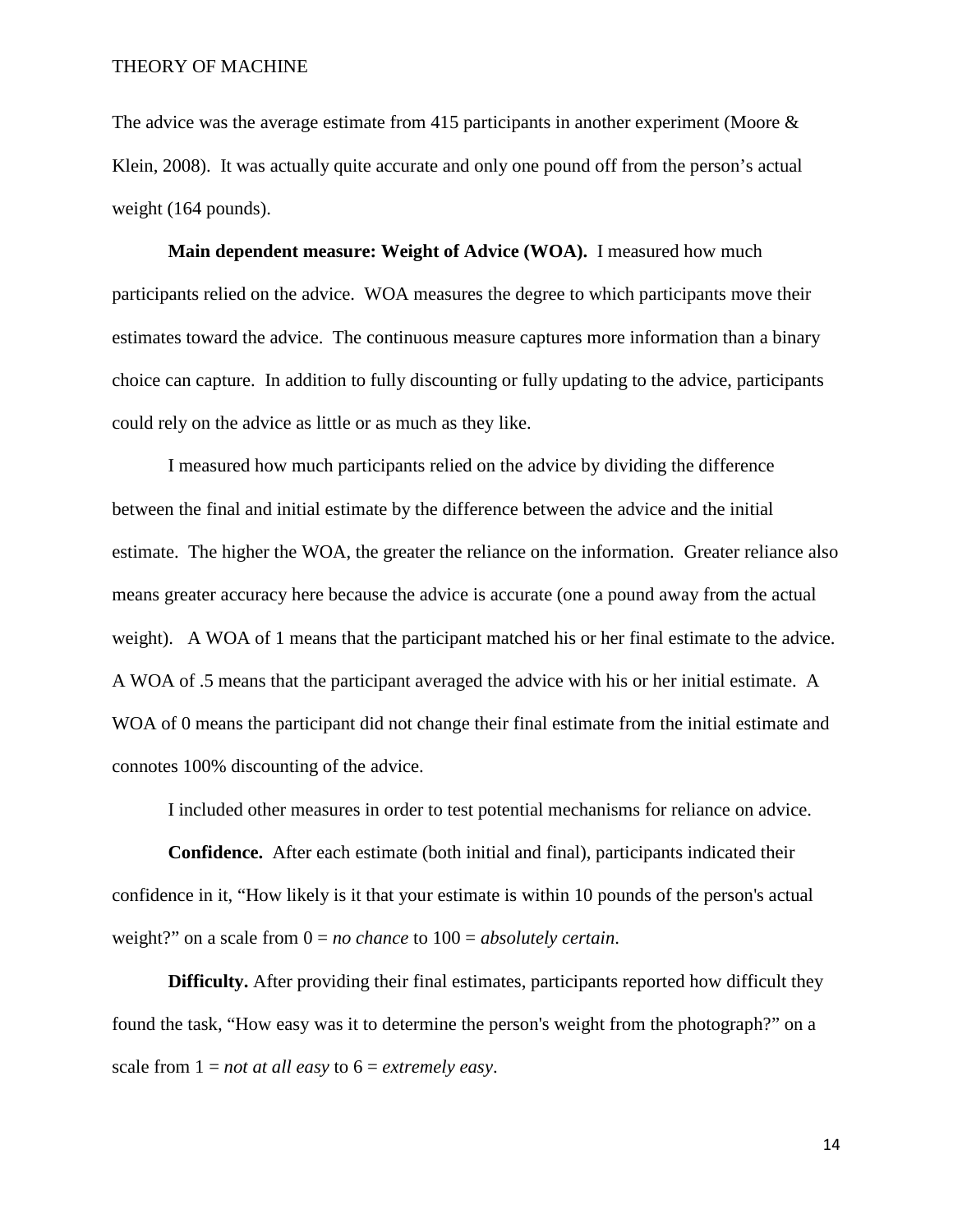**Numeracy.** At the end of the survey, participants answered an 11-item Numeracy Scale, consisting of math questions (Schwartz, Woloshin, Black, & Welch, 1997). The higher a participant's numeracy score, the greater their mathematical literacy and comfort with numbers (0 to 11).

### **Results**

Did participants rely more on advice when it came from an algorithm or people? Participants relied more on the same advice when they thought it came from an algorithm  $(M =$ .45,  $SD = .37$ ) than when they thought it came from other people ( $M = .30$ ,  $SD = .35$ ),  $F(1, 200)$  $= 8.86$ ,  $p = .003$ ,  $d = .42$ . Results hold when controlling for gender, numeracy, and Time 1 confidence,  $F(1, 197) = 9.02$ ,  $p = .003$ . There are no main effects of these three variables ( $Fs <$ .39, *p*s > .52). See Figure 2. The pattern of WOA is mirrored in participant's change in confidence. Participants in the algorithm showed a greater increase in confidence at Time 2 (*M*  $= 7.79, SD = 10.90$  than participants in the human condition ( $M = 4.48, SD = 8.83$ ),  $t(200) =$ 2.37,  $p = .019$ ,  $d = .33$ .

Did numeracy correlate with reliance on advice (WOA)? Interestingly, for participants in the algorithm condition, higher numeracy correlates with WOA,  $r(100) = .21$ ,  $p = .037$ . As expected for the human condition, there is no correlation,  $r = -.12$ ,  $p = .225$ . Neither age,  $ps >$ .61, nor perceived difficulty of task, *p*s > .37, correlate with WOA in either condition. Did distance from the advice matter? Perhaps people inferred the quality of advice based on its proximity to their original estimate. In a non-preregistered analysis, neither Time 1 estimates (*p* = .55) nor Time 1 confidence ratings (*p* = .37) correlate with WOA.

### **Discussion**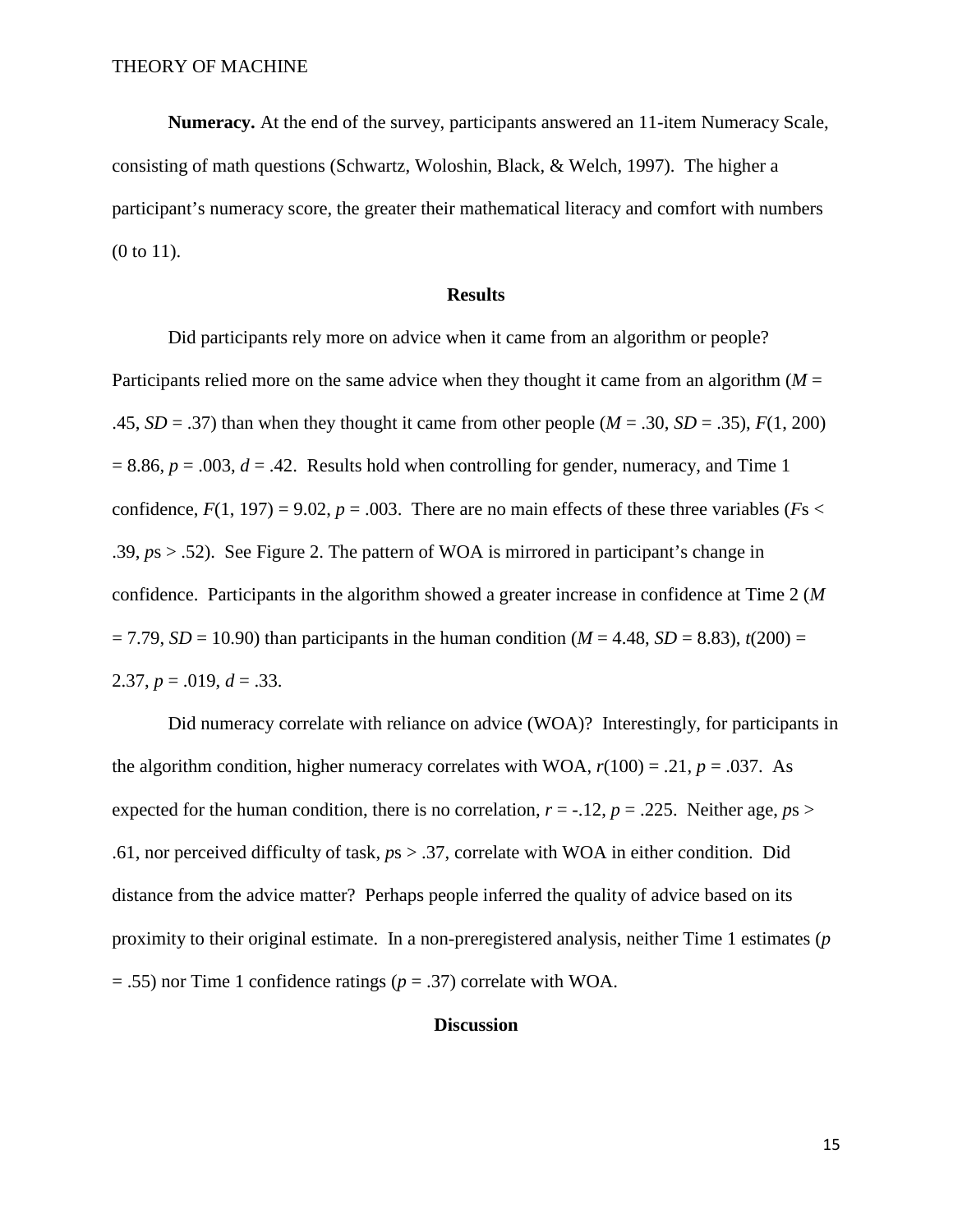Participants relied more on advice when they thought it came from an algorithm than when they thought it came from another person. This result contrasts the conclusion from the literature that people are averse to algorithms. It suggests that one way to increase adherence to advice is to provide algorithmic advice. An important feature of this experiment was the objective nature of the task. It provided an objectively correct answer that allows for a measure of accuracy. As the advice used many estimates, it was fairly accurate in this experiment (as is also the case in Experiments 1B, 2, 5, and 6). Importantly, greater reliance on advice means greater accuracy. People were willing to listen to algorithmic advice, which allowed them to improve their accuracy.

Despite uncertainty about the black box algorithm's process, participants showed willingness to rely on it. A black box operationalization of algorithmic advice creates a conservative test of reliance on algorithms for two reasons. First, without seeing an equation, the algorithmic advice is more equivalent to the human advice. Second, distrust of algorithms may arise for many reasons, including the opacity of its process. Uncertainty in the algorithm's process increases when its calculations are not available. Regardless of opacity, people should have a better understanding of how others arrive at judgments, based on their own experience making the judgment. Familiarity with the *kinds* of calculations commonly driving algorithms could increase reliance on a black box algorithm, as suggested by the result that mathematical knowledge enhances reliance on algorithms. Opacity of an algorithm's process (Finkel, Eastwick, Karney, Reis, & Sprecher, 2012) may become more relevant to reliance on algorithmic advice as organizations begin to share data with the public.

Another important feature of this experiment is operationalization of human judgment. Participants in the human advice condition read about an average estimate, rather than a single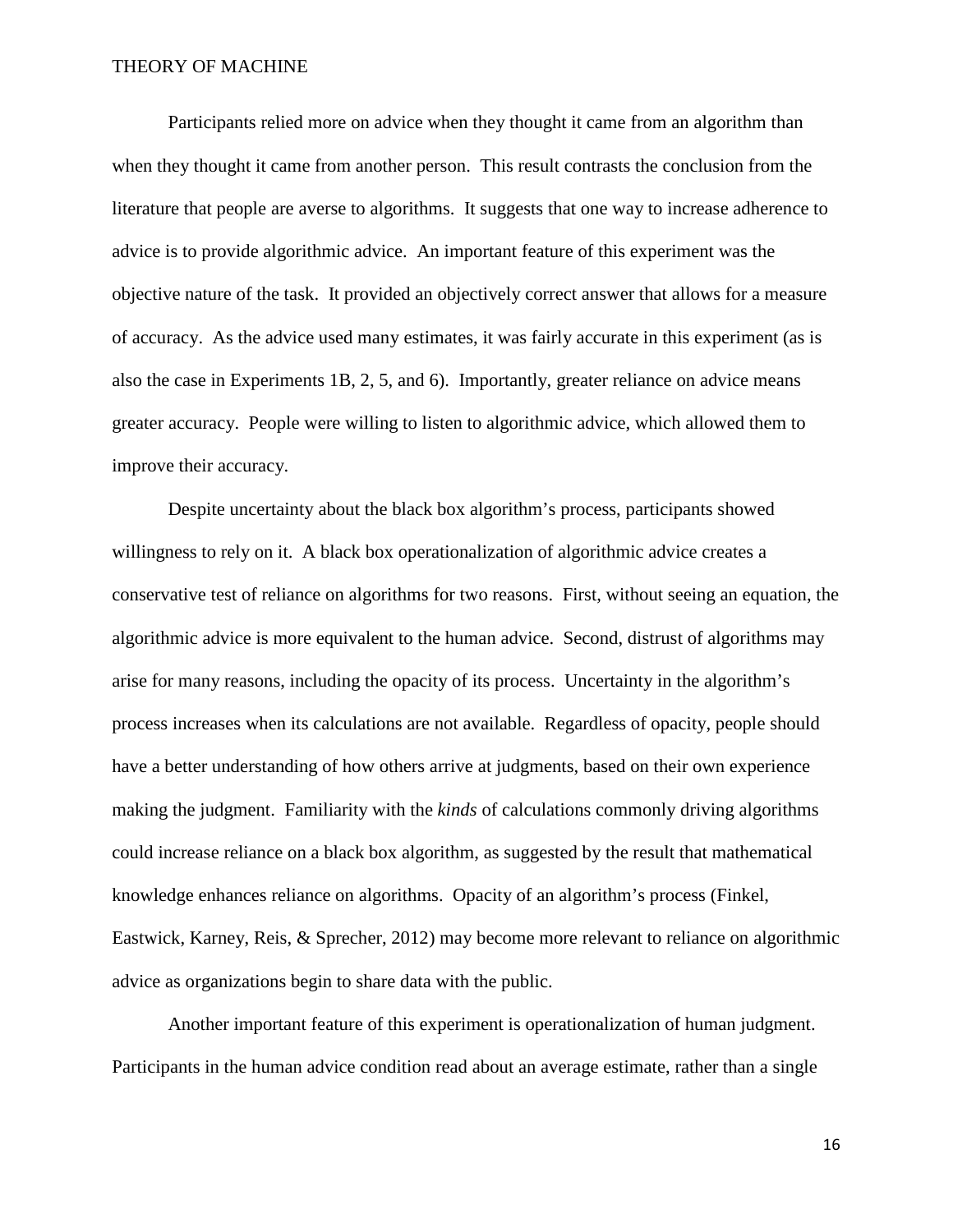individual. One possible explanation for prior results that found reliance on algorithms is that participants chose between advice from an "expert system" (algorithm) and a *single* individual (Dijkstra, 1999; Dijkstra, Liebrand, & Timminga, 1998). Participants may have assumed that it could draw from multiple inputs. It is rational to rely on the wisdom of the crowd over a single judgment (Mannes, 2009; Soll & Larrick, 2009). Experiment 1A avoids the asymmetry of an algorithm which may access multiple inputs and a single human judgment and still finds reliance on algorithms.

At least for this incentivized, objective task, participants relied more on algorithmic advice than human advice. These results suggest that the assumption of algorithm aversion is not as straightforward as past work suggests. Experiment 1B rules out a few alternative explanations for Experiment 1A's results.

#### **Experiment 1B: Forecasts by MBA Students**

Experiment 1A found that participants relied on algorithmic advice more than advice from other people. Experiment 1B sought to replicate these results while increasing their generalizability and ruling out potential alternative explanations. It also tested whether familiarity with the domain affected reliance on algorithmic advice. The experiment tested the hypothesis that people would rely on algorithmic advice, but less so for a task where they have experience making judgments. To increase generalizability, it used a different sample of participants, MBA students.

Experiment 1B operationalized both human and algorithmic advice differently than 1A. To ensure that the conditions did not differ in number of words and to allow participants the use of their own default interpretations of human judgment and algorithmic advice, Experiment 1B,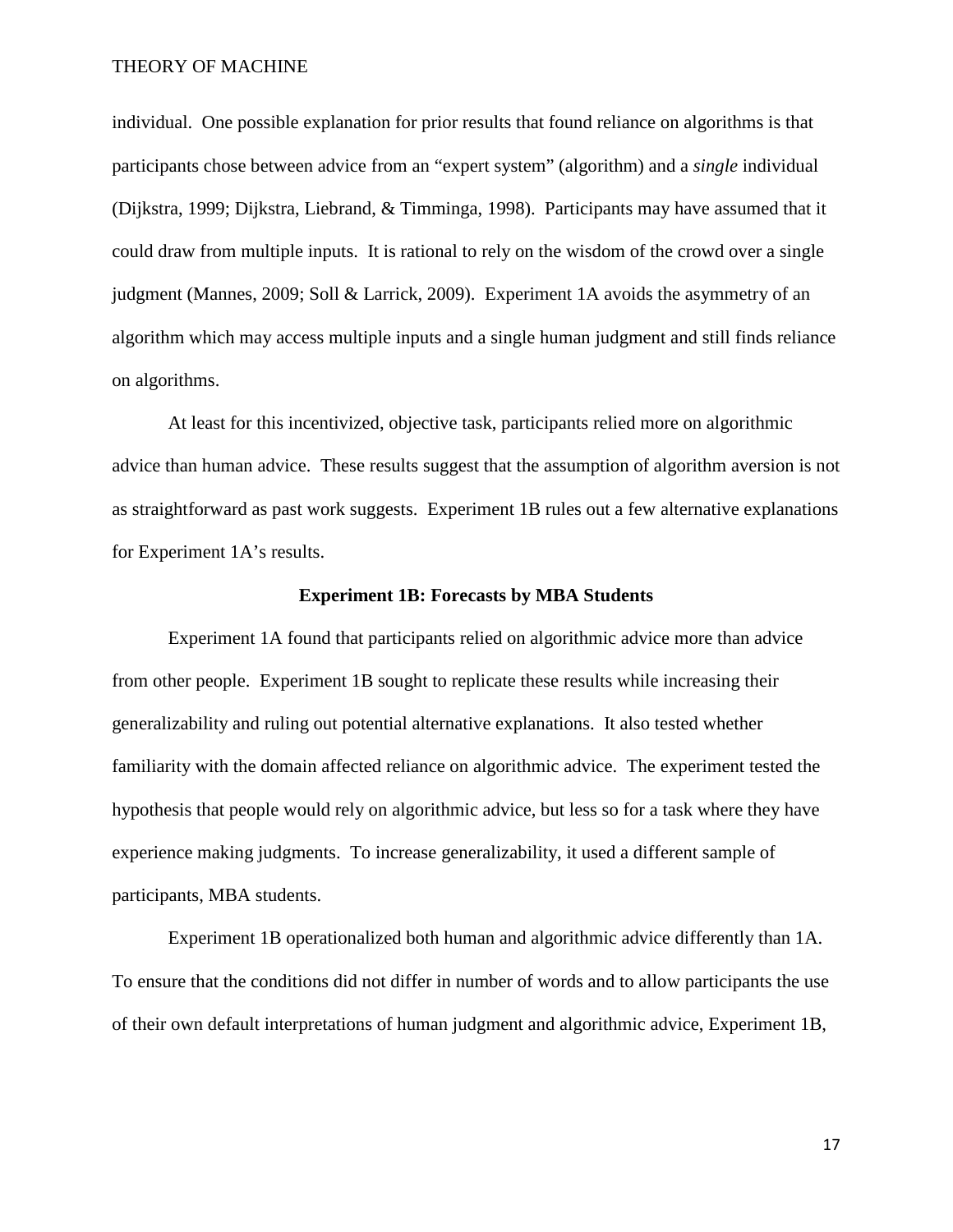used simpler advisor labels ('person' and 'algorithm'). To better understand people's default interpretations of algorithms, I asked them to define the term at the end of the survey.

Experiment 1A created a conservative test by basing both conditions on estimates from multiple people. Such a comparison gives the human advisor a fighting chance (as opposed an algorithm that scans the photo or uses complex equations). Although unlikely in a betweensubjects design, a potential alternative explanation for the results is that participants viewed "averaging" in the human condition as a second-rate algorithm. It is also a possibility that people found the word "average" aversive, thinking about its connotation of mediocrity. There is evidence that people equate the accuracy of averaged estimates with that of an "average individual" (Larrick & Soll, 2006). Experiment 1B attempts to rule out these explanations by operationalizing human advice as a single person instead of an average estimate.

A second potential explanation for Experiment 1A's result is that participants viewed the algorithm as a proxy for the researcher who may have known the answer to the estimation because she created the study. Experiment 1B rules out this explanation by including a forecast task. Participants cannot assume that the researcher knows the future. A different task also helps increase the generalizability of the results. I predicted that people rely on advice from algorithms more than advice from people, but that prior experience with the task (rather than experience with the algorithm) decreases reliance.

#### **Method**

### **Participants**

The final sample included 77 participants  $(27 \text{ women}; 50 \text{ men}; \textit{Mdn} \text{ age} = 28)$ . I determined the sample size based on the number of available students across two sections of an MBA class from a West Coast university.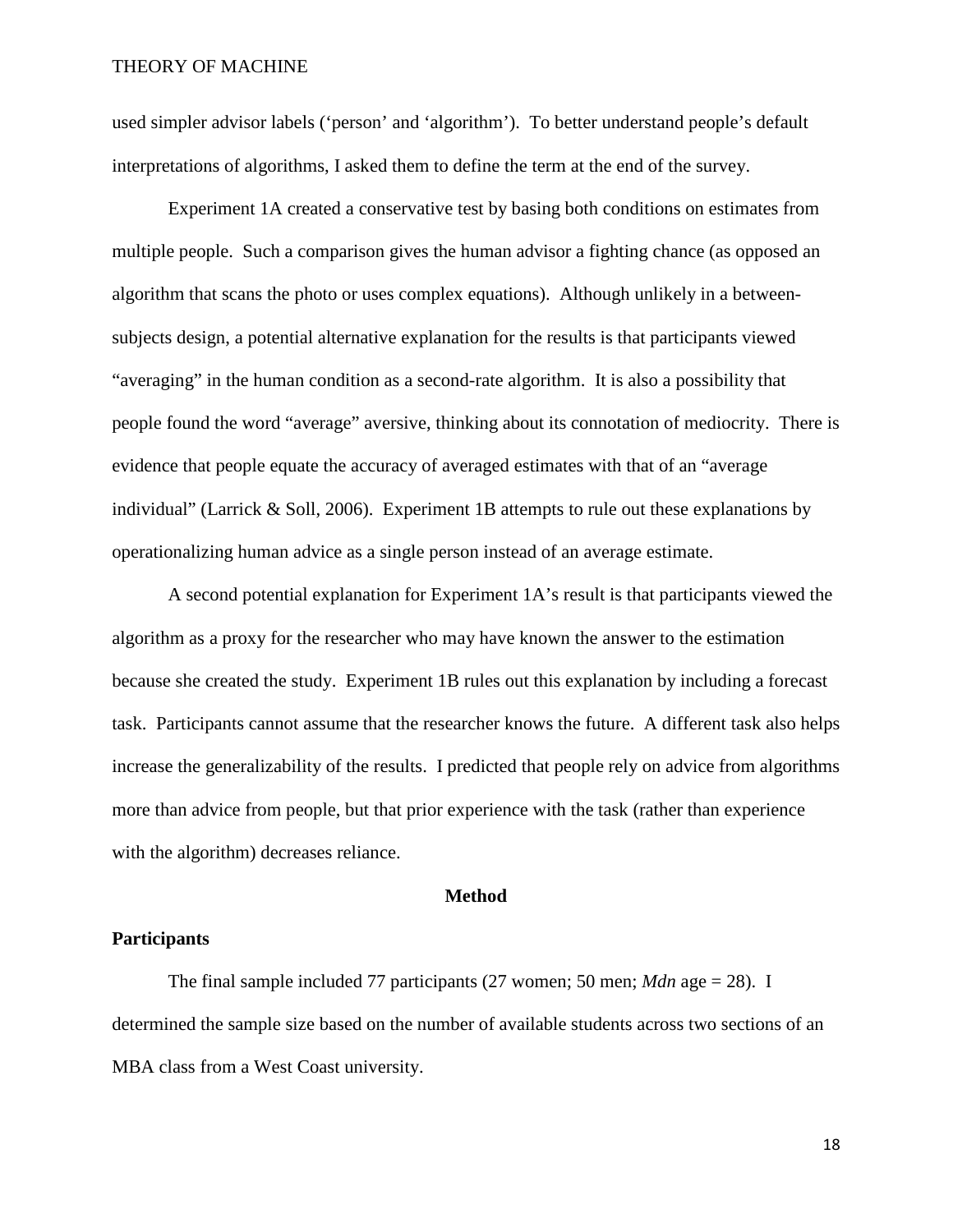### **Design**

Experiment 1B had the same design and main dependent variables as Experiment 1A: a 2-cell (advisor: person vs. algorithm) between-subjects design that manipulated the source of advice participants received. I measured reliance on advice.

# **Procedure and Materials**

**Overview.** Although similar to Experiment 1A, Experiment 1B (and later studies) did not include the difficulty measure and numeracy scale. Participants estimated forecasted a movie's gross profit on its opening weekend and two geopolitical events, in addition to the same weight task.

The experiment held the order of tasks constant so that participants answered the weightguessing task first. This order provided a direct replication of Experiment 1A. The participants had previously researched and forecasted the gross opening weekend for different movies as a weekly class assignment. This domain allowed me to test if people rely on algorithmic advice when they have experience with the task. Advice for the movie forecast came from a website that made forecasts for each movie opening the upcoming weekend. Participants saw two geopolitical forecasts, a topic participants had not researched previously for class. See Table 1 for forecast wording. I took the advice from a forecasting tournament (including thousands of participants) hosted by the federally funded Good Judgment Project (GJP), on which I collaborated. Prior to forecasting the two world events, participants received information about the global forecasting tournament run by the GJP, "The Good Judgment Project, a group of federally funded researchers, hosts a forecasting tournament where thousands of lay people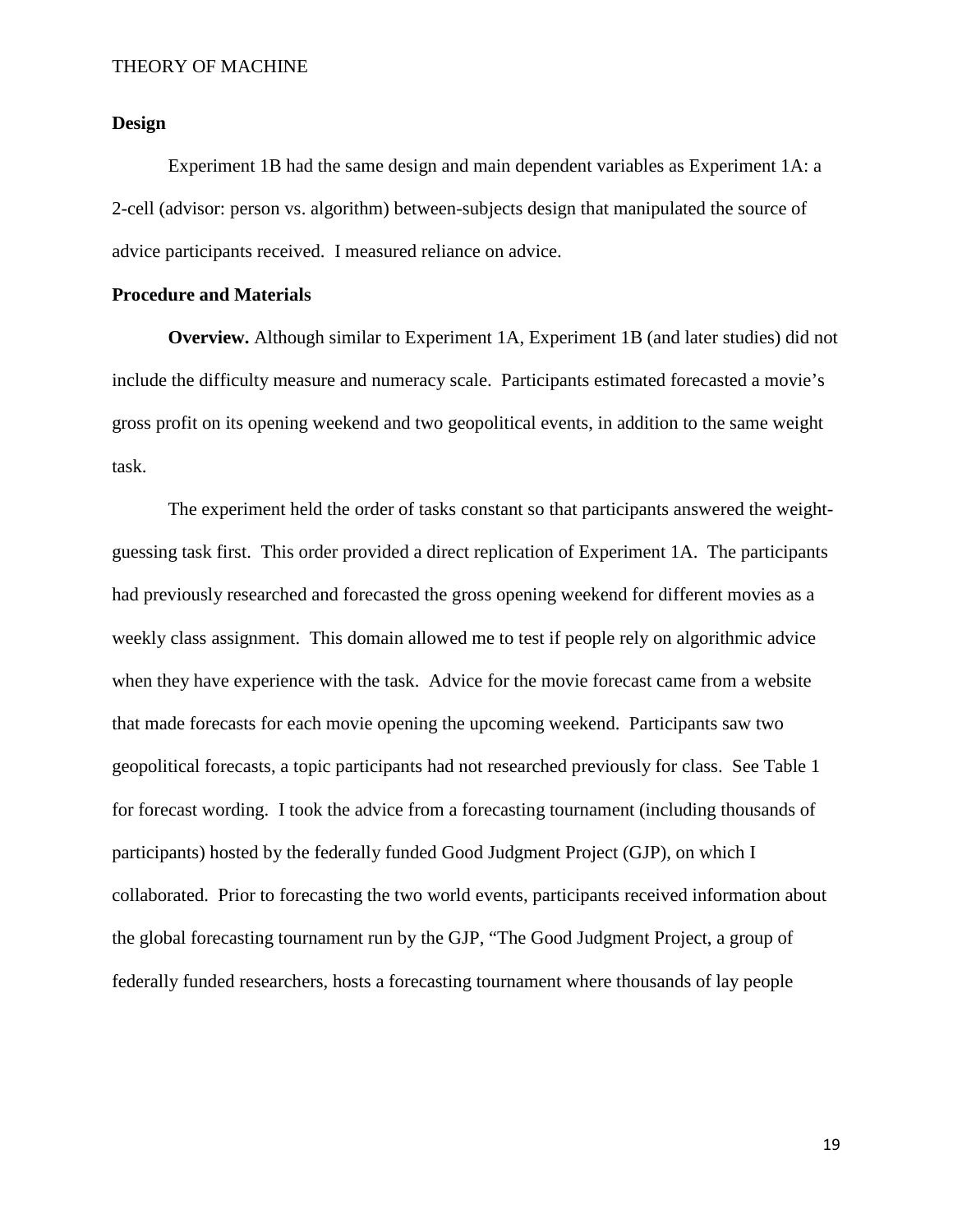around the world compete to make the most accurate forecasts about global political events." I measured how much participants relied on the advice, Weighting of Advice (WOA).

**Advisor manipulation.** Prior to their second estimate, all participants received the same advice (163 pounds for the weight task, 14.40 million for the movie forecast, 25% for the first geopolitical forecast, and 8% for the second geopolitical forecast).

In the person condition for the weight task and movie forecast, participants read, "The estimate of another person was: X." For the two geopolitical forecasts, participants in the human condition read, "The estimate of another forecaster was: X%." The materials referenced another forecaster, rather than another person, in order to make it clear that the advice came from an individual in the forecasting tournament previously described.

In the algorithm condition for all tasks, participants read, "The estimate of an algorithm was: X."

**Main dependent measure: Weight of advice (WOA).** As in Experiment 1A, I measured how much participants relied on the advice.

**Definition of algorithm.** After Experiments 1B and 2, participants defined the term "algorithm."

#### **Results**

Did participants rely more on advice when it came from an algorithm or from other people? I submitted the weight estimation, movie forecast, and the two geopolitical forecasts (averaged together) to a 2-cell (advisor: person vs. algorithm) MANOVA. Seventy-three participants had useable WOA measures for all tasks. Again, participants relied more on the advice when it came from an algorithm than from another person, as evidenced by the main effect of advisor,  $F(1, 71) = 13.97$ ,  $p < .001$ . See Figure 3. Participants relied more on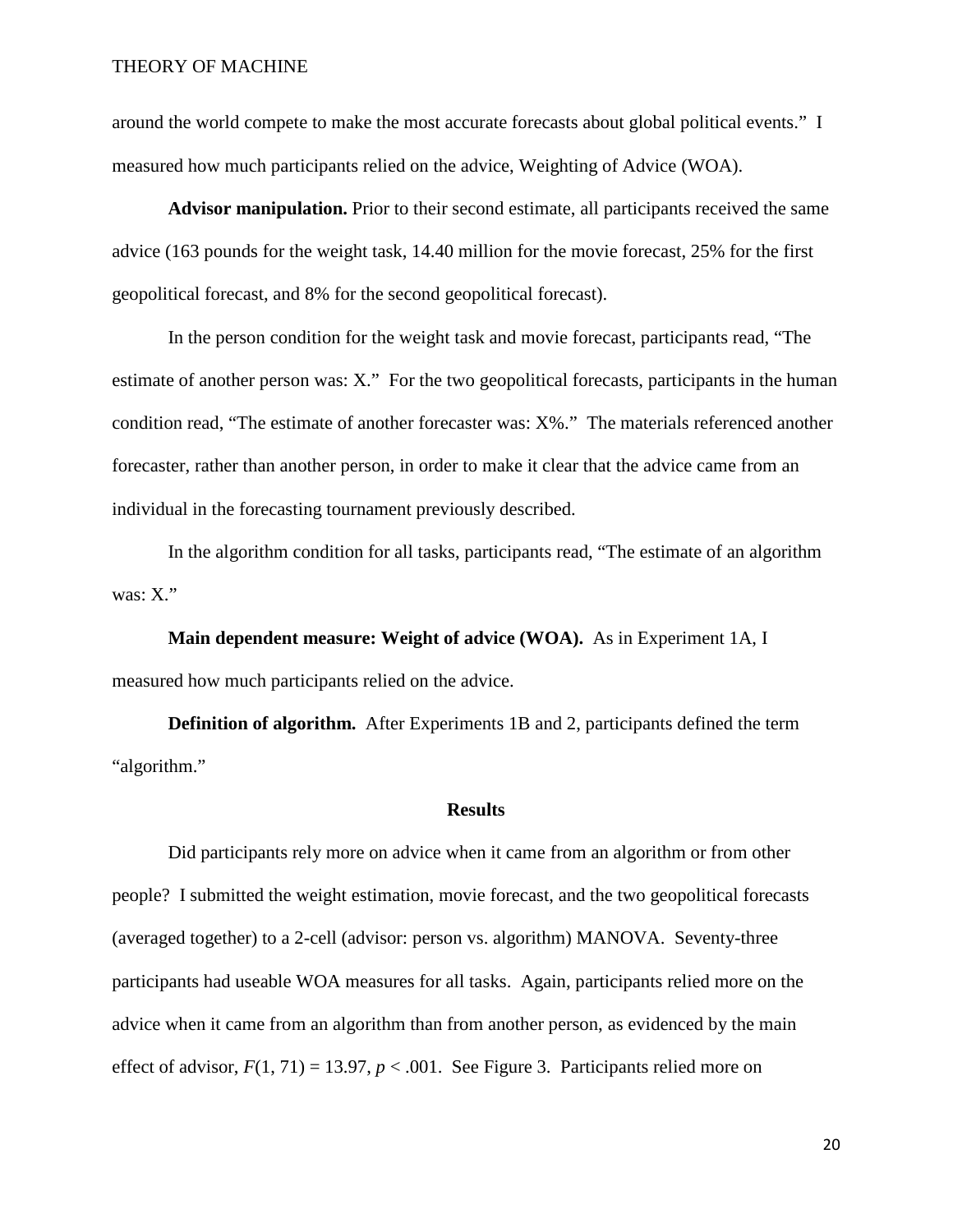algorithmic advice than advice from another person for the weight estimate,  $F(1, 71) = 13.97$ , *p*  $< .001$ , and for the geopolitical forecasts,  $F(1, 71) = 4.87$ ,  $p = .031$  $p = .031$  $p = .031$ .<sup>3</sup> However, for the movie forecast, people discounted the algorithmic advice as much as they discounted the advice from the person,  $F(1, 71) = .72$ ,  $p = .398$ .

Participants in Experiment 1B and Experiment 2 merely read the label "algorithm" and thus needed to rely on their own default interpretations of the term. What *are* people's default interpretations? A research assistant coded participants' open-ended responses thematic coding (Pratt, 2009). Specifically, the research assistant was instructed to create as few categories as possible without making them too general. Although people provided fairly general definitions, they alligned with the construct used in this paper: a series of mathematical calculations. See Table 2.

#### **Discussion**

Experiment 1B replicated reliance on algorithmic advice. As 1B did not include the word "average" in the human condition, the results cast doubt on the alternative explanation for 1A that participants relied on the algorithm because they viewed the human advisor as a second-rate algorithm. Reliance on the algorithm did not depend on conceptualizing human judgment as an average or as an estimate from a specific person.The forecasting tasks rule out the possibility that people saw the algorithm as a proxy for the researcher who had access to the correct estimate.

Participants relied on algorithmic advice with one exception. Interestingly, participants equally discounted all advice for the movie forecast; possibly due to experience with the task over the course of the class. Experiment 7 further explores the role of expertise as a moderator to reliance on algorithmic advice. The results of Experiments 1A and 1B contradict the idea of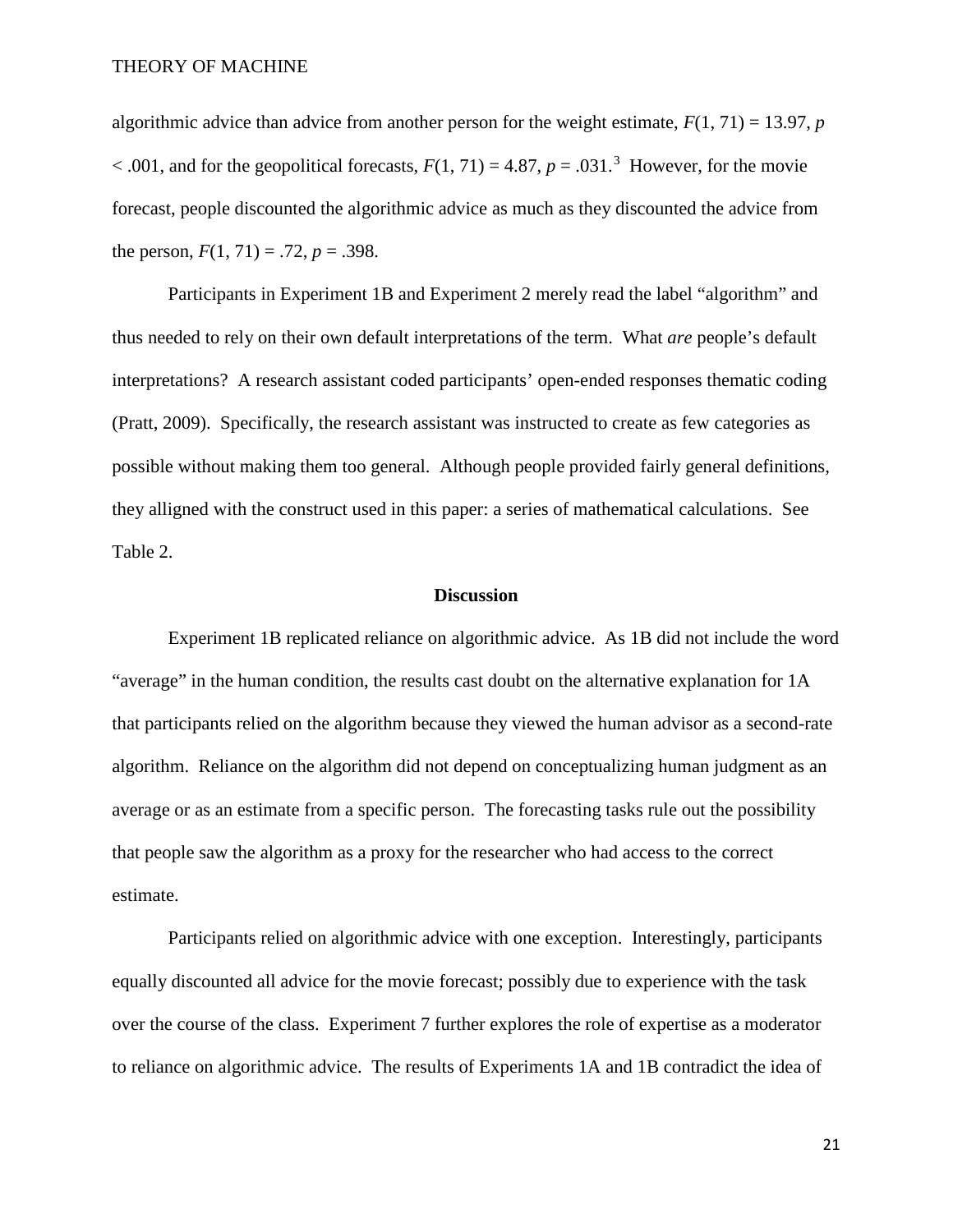algorithm aversion. Experiment 2 attempts to reconcile these results with past work, by experimentally manipulating a difference between Experiments 1A and 1B and work that finds aversion.

#### **Experiment 2: The effect of joint versus separate evaluation on algorithm reliance**

Experiment 2 tested a possible moderator to reliance on algorithmic advice: joint vs. separate evaluation. It also attempted to increase generalizability, by using yet a different sample of participants, undergraduate students. A major difference between Experiments 1A and 1B and virtually all work that finds aversion is the way the advisors are presented to participants. Preference reversals occur between joint and separate presentation of choices. Attributes which are otherwise difficult to evaluate without a comparison are easier to evaluate in a joint evaluation due to a greater amount of information (Bazerman, Loewenstein, & White, 1992; Bazerman, Moore, Tenbrunsel, Wade-Benzoni, & Blount, 1999; Hsee, 1996; Hsee, Loewenstein, Blount, & Bazerman, 1999).

Experiments 1A and 1B asked participants to evaluate either advice from a person *or* an algorithm (separate evaluation) while prior work asked participants to choose between a person (usually themselves) *and* an algorithm (joint evaluation). I predicted that people prefer an algorithm when evaluating the advisors separately but prefer a person when evaluating them jointly.

### **Method**

## **Participants**

The final sample included 154 participants (104 women; 50 men; *Mdn* age = 21) from a West Coast university's credit and paid subject pools. I determined the sample size a priori with the goal of including 150 participants, for 50 participants per cell. I based my power analysis on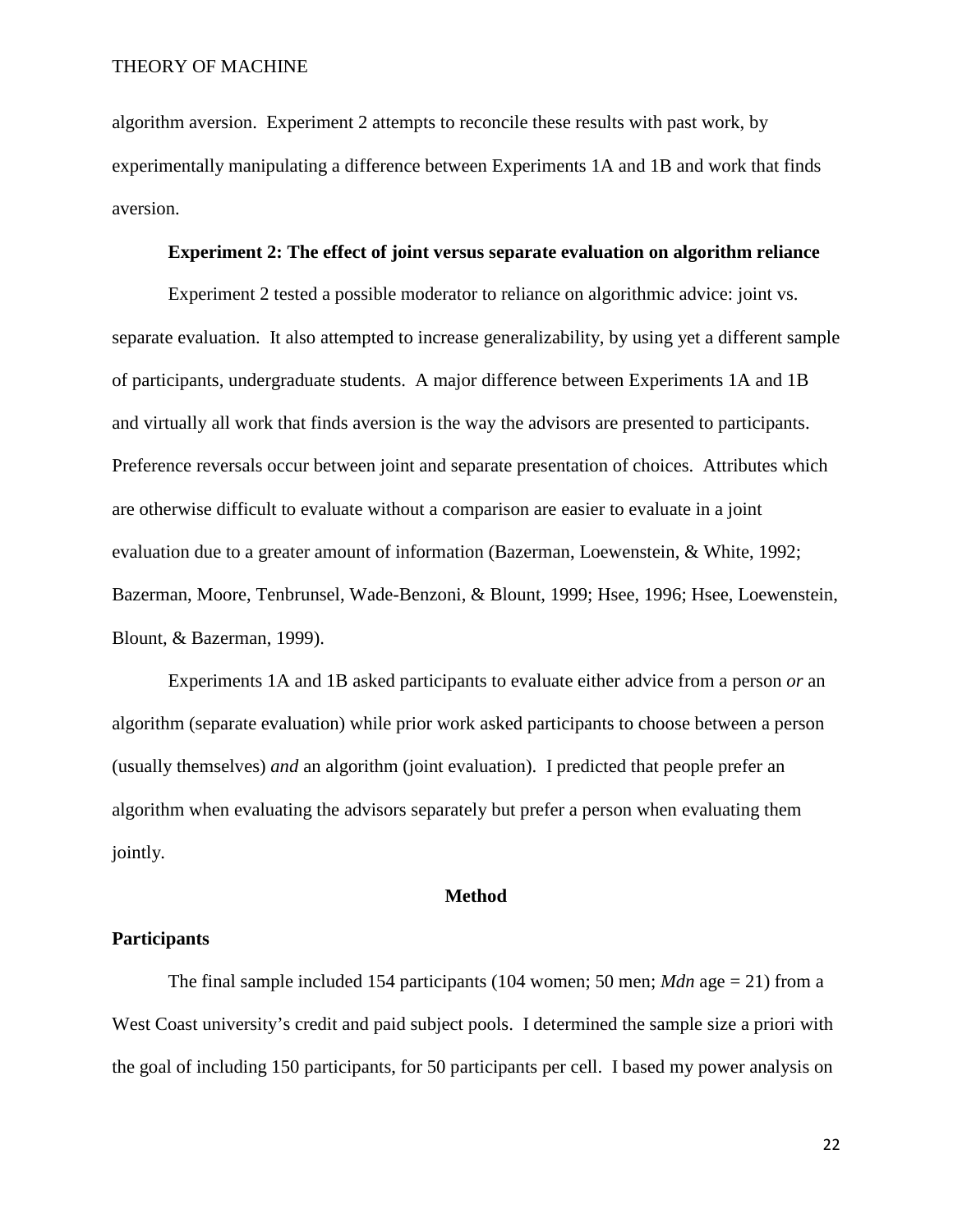an ANOVA to provide a more conservative sample size than a t-test and adjusted the sample size from a four-cell design to the experiment's three-cell design. I needed one hundred and ninetynine participants, 50 per cell, to detect a medium effect size (Cohen's *d* = .4) for an interaction in 2 x 2 ANOVA at 80% power. This study had 3 cells and needed 150 participants.

### **Design**

The experiment had a design similar to that of Experiment 1A, with the addition of a third condition: joint presentation of advisors. It had a 3-cell (person vs. algorithm vs. choice between a person and algorithm) between-subjects design that manipulated the presentation of the advisors, either separately or jointly in the choice condition.

### **Procedure and Materials**

**Overview.** The materials differed from Experiment 1A in two ways: the addition of a third condition. Second, participants all learned about the advice that they were about to received before they actually received it. They were randomly assigned to 1. receive advice from another participant, 2. receive advice from an algorithm, or 3. choose between another participant or algorithm as an advisor. In the choice condition, the materials counterbalanced the order of advisors. Then, participants read the advice.

#### **Advisor manipulation.**

This experiment uses a more specific operationalization of the human advisor than in Experiment 1A ("average of past participants") and Experiment 1B ("another person"): "another participant."

In the human condition, participants read, "The estimate of another participant was: 163 pounds."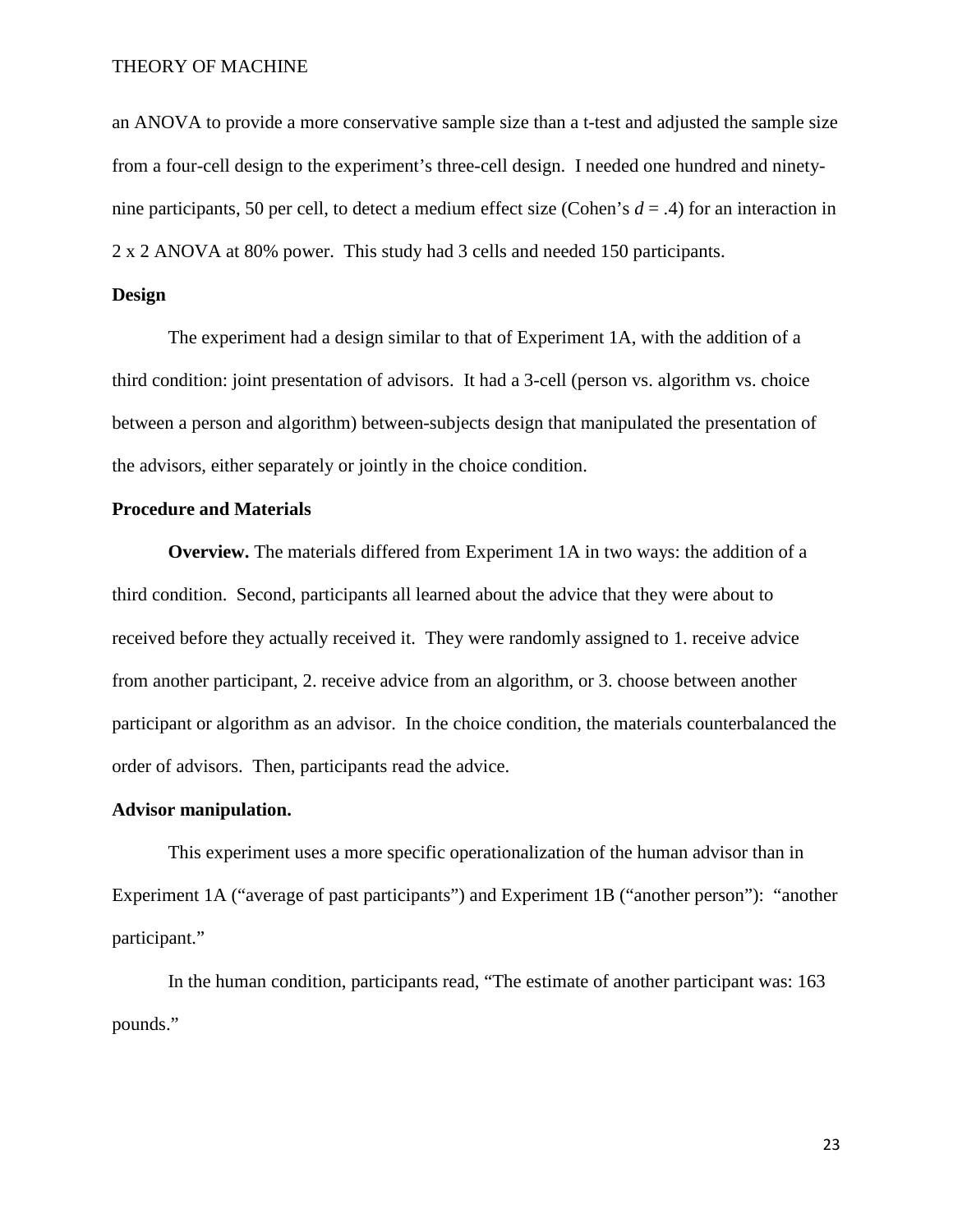In the algorithm condition, participants read, "The output that an algorithm computed as an estimate was: 163 pounds." In the choice condition, participants read about the advisor they chose.

**Weight of advice (WOA).** I measured how much participants relied on the advice.

**Choice.** Participants chose to receive advice from the person or algorithm.

#### **Results**

As in Experiments 1A and 1B, participants who evaluated advisors separately relied more on the advice of the algorithm  $(M = .50, SD = .37)$  than the other participant  $(M = .35, SD = .36)$ ,  $t(100) = 2.10$ ,  $p = .038$ ,  $d = .44$ . See Figure 4. Evaluating the two advisors jointly did not reverse the preference for algorithmic advice. When choosing between the two advisors, 75% of participants chose to see advice from the algorithm (algorithm:  $N = 39$ ; person:  $N = 13$ ). Not surprisingly, participants relied similarly on the advisor they chose, be it the algorithm  $(M = .52)$ , *SD* = .37) or other participant (*M* = .41, *SD* = .36),  $t(50) = .90$ ,  $p = .371$ .

# **Discussion**

Reliance on algorithmic advice appears robust to different presentations of advisors. Participants relied more on the algorithmic than human advice, regardless of whether they evaluated the advisors separately or jointly. The results speak to the strength of reliance on algorithmic advice, especially considering how many decisions are affected by joint-versusseparate evaluation: willingness to pay for consumer goods, willingness to pay for environmental issues, support for social issues, and voter preferences (Hsee, 1996; 1998; Irwin, Slovic, Lichtenstein, & McClelland, 1993; Nowlis & Simonson, 1997). The experiment replicated reliance on algorithmic advice with a undergraduate students and used different operationalizations of both advisors.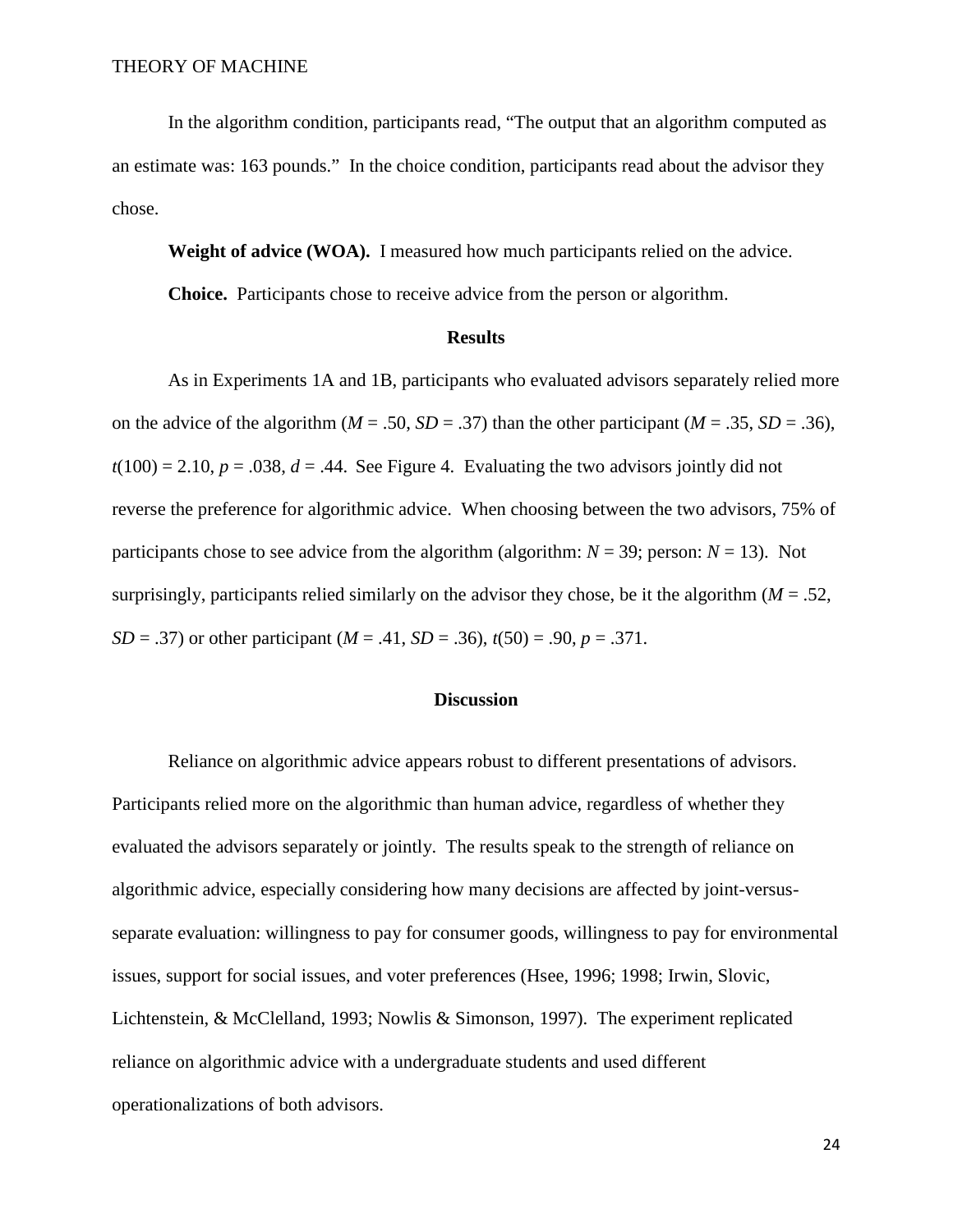Experiments 1A, 1B, and 2 controlled for overconfidence by allowing participants to consider their own knowledge relative to the advice in both conditions, not just the algorithm condition. Such a design is in-line with work on advice-seeking but contrasts work showing algorithm aversion. Experiment 3 sought to reconcile the current work with past results by manipulating whether participants chose advice from an algorithm and either their own estimate or another person's advice.

# **Experiment 3: The effect of overconfidence on algorithm reliance**

Experiment 3 tested a moderator of reliance on algorithmic advice: overconfidence. Experiments 1A, 1B, 2 and 3 purposefully controlled for overconfidence, excessive certainty in one's own knowledge. Prior work suggests that people are resistant to allowing algorithms to make decisions for them (Dzindolet, et al., 2002; Keeffe et al., 2005). Indeed, work on overconfidence and advice-taking shows that people rely more on their own judgment than others' judgments (Gino & Moore, 2007). Similarly, robust results on advice-taking show that people underweight advice from others (Gardner & Berry, 1995; Harvey & Fischer, 1997; Yaniv & Kleinberger, 2000; Soll & Larrick, 2009).

I used the materials of Dietvorst et al.'s Experiment 3A, where people chose between their knowledge and an algorithm's estimate. Then, I added a new condition where participants chose between another person's answer and an algorithm's, as in Experiments 1A, 1B, and 2. Thus, I manipulated the source of human judgment: the self or another person's.

Work that finds algorithm aversion finds that people display it *after* people see an algorithm err (Dietvorst et al., 2015). Performance feedback is key within Dietvorst et al.'s insightful experiments. In fact, *prior* to seeing feedback, participants happily relied more on algorithms than themselves, which is consistent with the result of this paper. I chose to replicate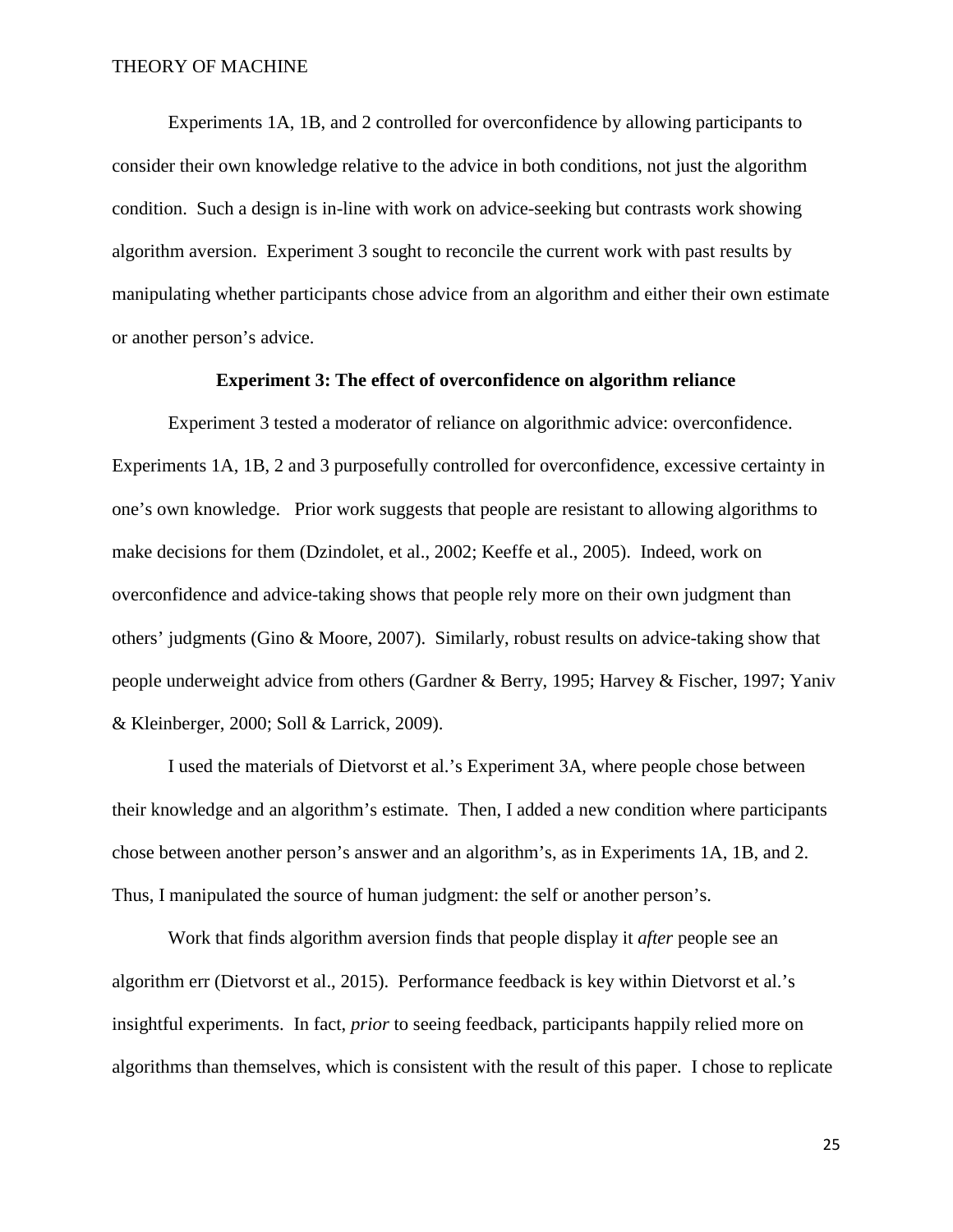Experiment 3A in Dietvorst et al. because here, participants came closest to displaying algorithm aversion *prior* to feedback; they were indifferent between their own estimate and an algorithm's. This small difference in participants' choice provides the opportunity to test a potential moderator.

Experiment 3 tests whether the option to choose one's own knowledge over algorithmic advice moderates reliance on algorithms. I predicted that people rely less on algorithms when they compare an algorithm's advice to their own estimate but rely more on algorithmic advice relative to another person's advice.

### **Method**

### **Participants**

The final sample included 403 participants  $(177 \text{ women}; 226 \text{ men}; \textit{Mdn} \text{ age} = 32)$ . Participants on Amazon's Mechanical Turk received \$0.80 to take the survey. I used the effect size from the control condition of Dietvorst et al.'s Study 4 (not 3A, the materials I used that had the self versus algorithm comparison) because here, participants relied *more* on algorithmic advice than advice from another participant,  $r = .39$ . In order to detect an attenuated interaction, I doubled the participants per cell (Simonsohn, 2014), which produces  $88 X 2 = 176$  people per cell. This current experiment had 2 cells and needed 352 participants. I aimed to collect a sample of 400 participants to ensure that a well-powered experiment.

### **Design**

The experiment had a 2-cell (self vs. other) between-subjects design. The manipulation varied whether their own or another participant's estimate served as the human estimate. All participants had to choose whether to rely on an algorithm or a human. This choice determined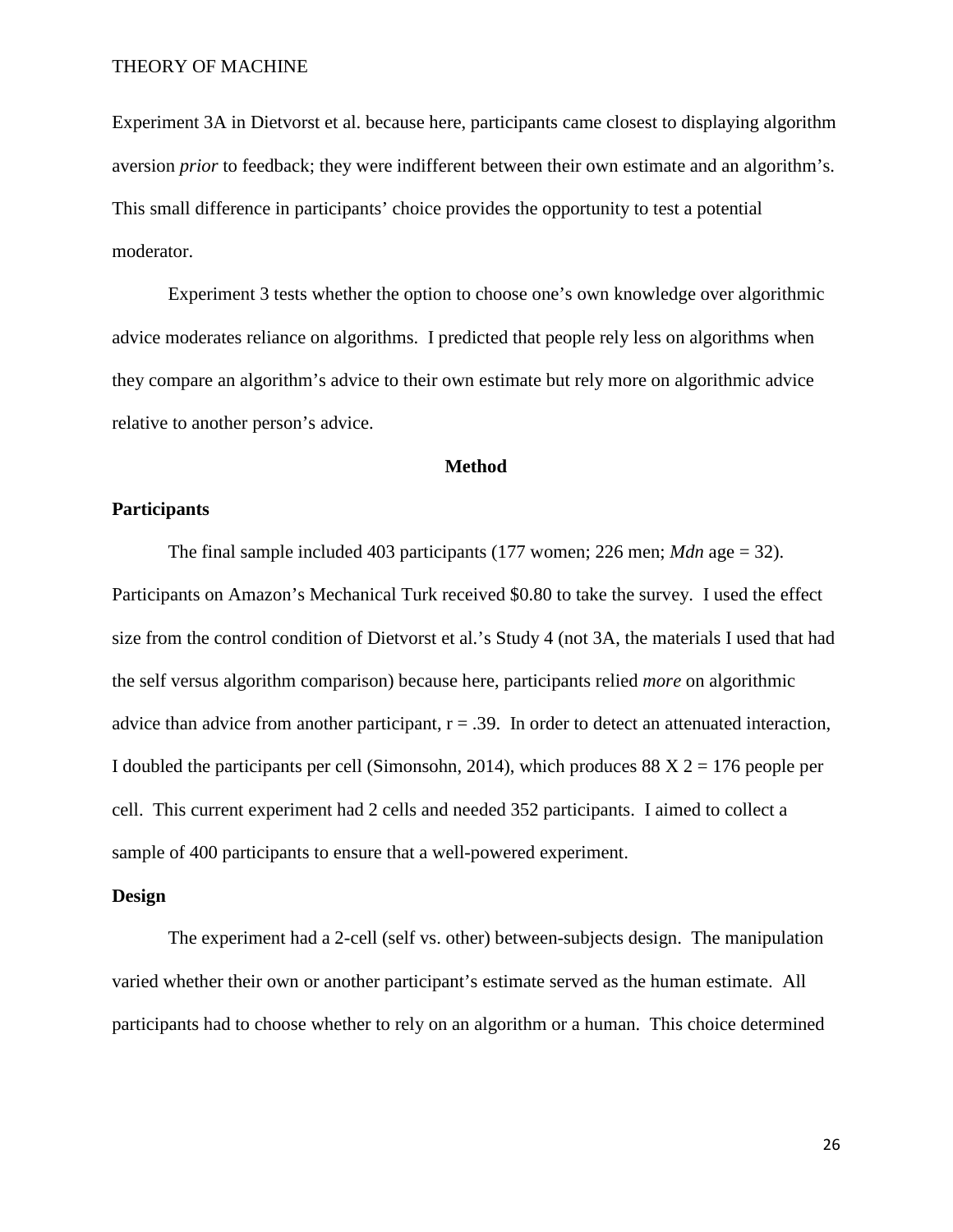participants' bonus payment. Participants received \$1 bonus if the estimate they selected proved

accurate. I measured the percentage of people who chose the algorithm to determine their pay.

# **Procedure and Materials**

**Overview.** I replicated the materials of the control condition in Dietvorst et al.'s (2015)

Experiment 3A. All participants read about the estimation task:

…rank (1 to 50) of individual U.S. states in terms of the number of airline passengers that departed from that state in 2011. A rank of 1 indicates that the state had the most departing airline passengers, and a rank of 50 indicates that it had the least departing airline passengers.

Then they read about the information provided to all judges (the algorithm and either themselves or another participant). See Figure 5. Prior to making their own estimate, participants chose how to determine their bonus pay, either based on the accuracy of the algorithm's estimate or on the accuracy of a person's estimate (either their own, as in Dietvorst et al., or another participant, consistent with Experiments 1A, 1B, and 2 in this paper). All participants read that "experienced transportation analysts" developed the algorithm and that they would receive the same

information it used.

I determined the bonus as follows:

\$1.00 - perfectly predict state's actual rank \$0.85 - within 1 rank of state's actual rank \$0.70 - within 2 ranks of state's actual rank \$0.55 - within 3 ranks of state's actual rank \$0.40 - within 4 ranks of state's actual rank \$0.25 - within 5 ranks of state's actual rank \$0.10 - within 6 ranks of state's actual rank

Participants chose their advisor before seeing the advice similar to Experiment 2. They also read that they would make an estimate, regardless of their choice. Then, participants made their own estimate, regardless of how they determined their final pay.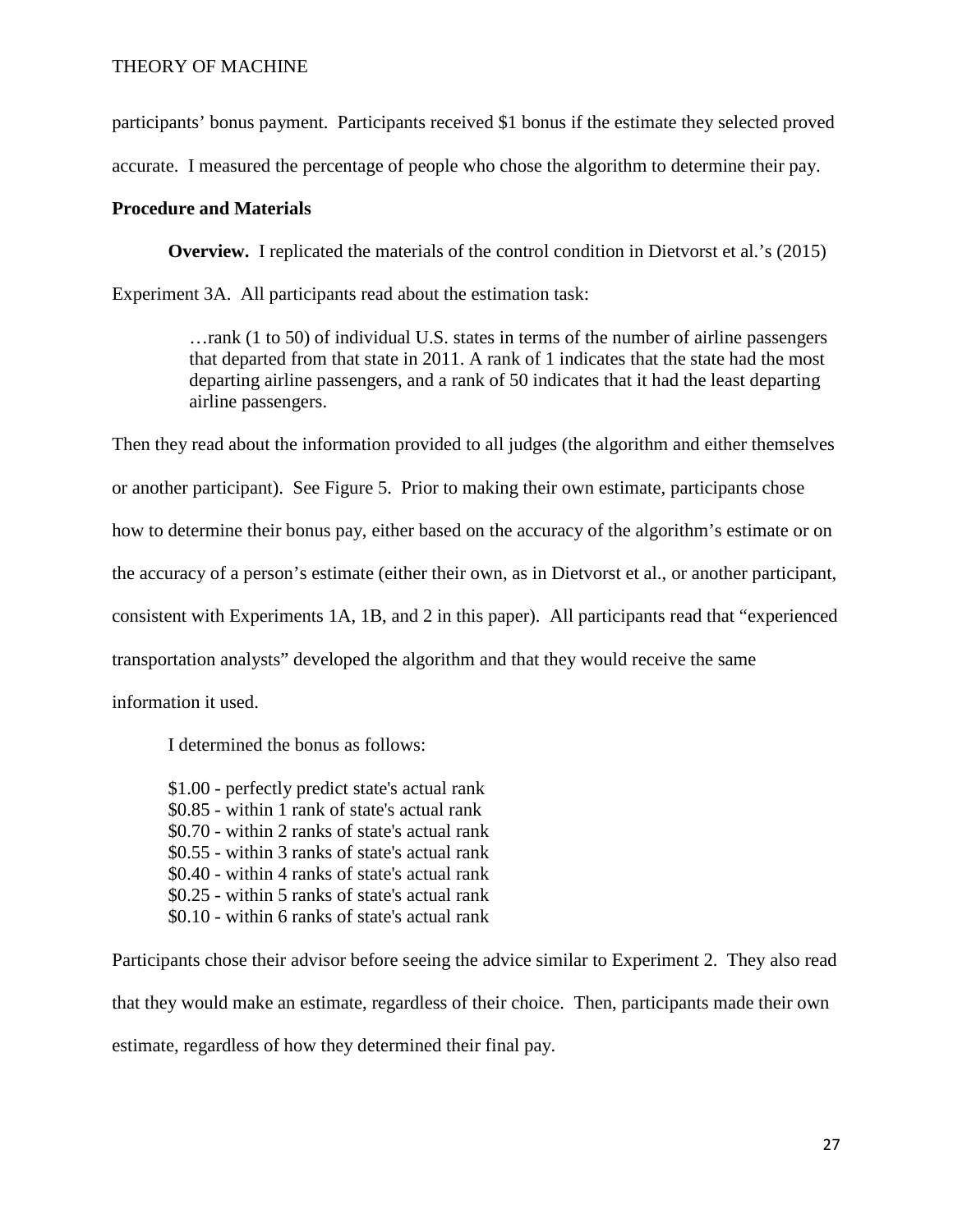**Self / Other manipulation.** Participants either chose between their *own* estimate and an algorithm's estimate (as in the original materials) or between *another participant's* estimate and an algorithm's estimate (the single change to the original materials).

Participants in the self condition read that they could choose the algorithm's estimate or "your estimate" to determine their bonus pay.

Participants in the other condition read that they could choose the algorithm's estimate or "another participant's estimate" to determine their bonus pay.

**Choice.** Before making their own estimate, participants chose which estimate determined their pay, "Would you like your (the other participant's) estimated rank or the model's estimated rank to determine your bonus?"

### **Results**

The results reveal a preference for algorithms. More participants chose an algorithm over a person to determine their bonus pay,  $\chi^2$  (1, N = 206) = 118.14, *p* < .001, *r* = 0.76, consistent with results from Experiment 1A, 1B, and 2. They also chose the algorithm's estimate over their own,  $\chi$ 2 (1, N = 197) = 20.15, *p* < .001, *r* = 0.32. The option to choose one's own estimate appears to attenuate reliance on algorithmic advice: the effect size for preferring the algorithm is greater in the other condition than the self condition,  $z = 6.62$ ,  $p < .001$ . See Figure 6. The results are consistent with work on overconfidence in judgment, attesting to the excessive faith people have in the quality of their own judgment.

The odds of choosing algorithmic advice is 3.73 times higher when participants choose between an algorithm and another person's advice than when participants choose between an algorithm and their own estimate,  $\chi$ 2 (1, N = 403) = 27.35, *p* < .001, *r* = 0.26. Results hold when choice is regressed on self vs. other in a logistic regression,  $\chi^2(1, N = 403) = 28.10, p < .001$ .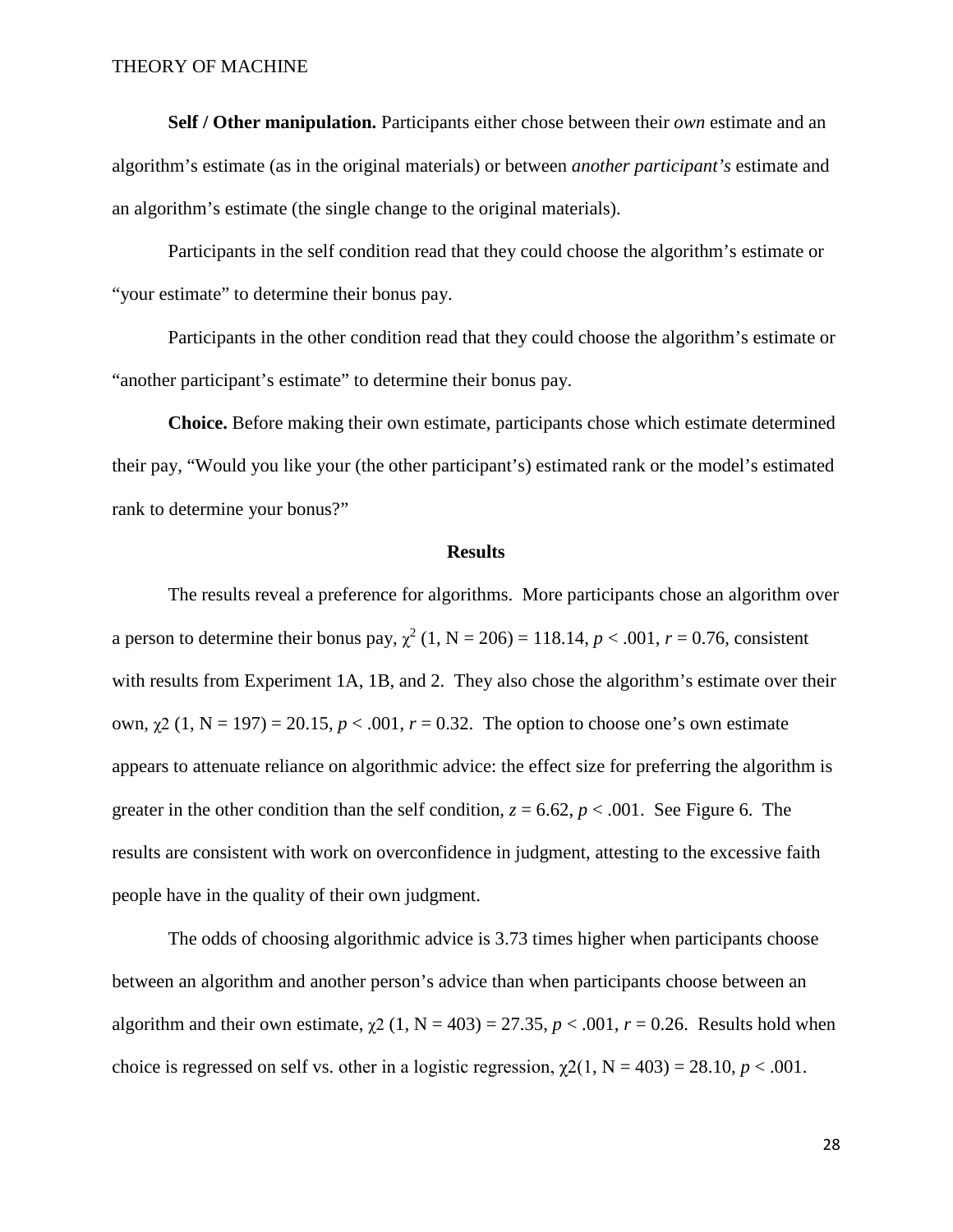### **Discussion**

Introducing overconfidence to the judgment process decreased reliance on algorithms but did not produce aversion. When provided the option to choose their own judgment, more participants still chose the algorithm. Experiment 3 replicated reliance on algorithms using a different estimation task and shows that overconfidence attenuates the effect of reliance on algorithms. Replicating materials from past work decreased the number of factors that varied between Experiment 3 and past work. Experiment 3 may not have found a complete reversal of reliance to aversion because the materials produced indifference between the algorithm's estimate and participant's own estimate in the original paper. It seems that prior to feedback, people are open to algorithmic judgment.

These results suggest that prior work may have found algorithm aversion partly because participants chose between their own estimate and an algorithm's, as a robust literature on overconfidence would predict (Harvey, 1997). Overconfidence in the accuracy of one's judgment (also known as overprecision) is difficult to overcome (Soll, Milkman, & Payne, 2016; Soll & Klayman, 2004); but the results from Experiment 3 suggest that advice from an algorithm may help. Experiment 4 sought to better understand how effectively people utilize algorithmic advice.

### **Experiment 4: Do people rely on algorithmic advice as much as they should?**

Experiments 1A, 1B, 2, and 3 controlled for accuracy of the advice by providing the same advice across conditions. This helped ensure that participants did not rely on algorithms simply because they provided superior advice. Experiment 4 allowed the accuracy of human and algorithmic advice to vary, as it often does in the real-world. It varied the amount of information (as operationalized by the number of individual estimates) used to produce advice. Crowds are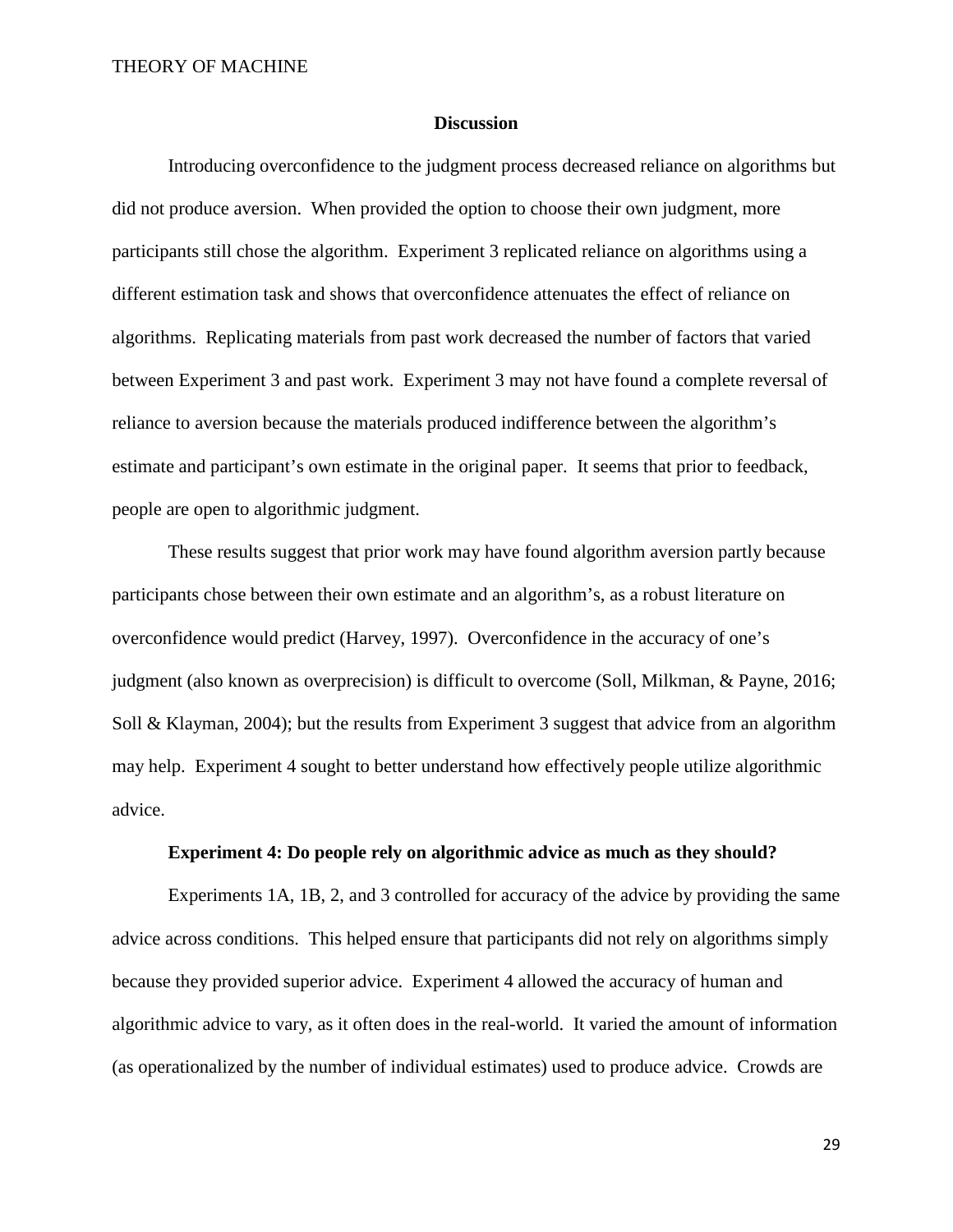wiser than individuals as the robust findings on the wisdom of crowds demonstrates (Galton, 1907; Surowiecki, 2004), especially as the crowd size increases (Einhorn, Hogarth, & Klempner, 1977).

The literature on wisdom of crowds and advice-taking suggests a normative benchmark for optimal reliance on algorithmic advice based on aggregated individual judgments. In fact, participants should rely more on larger crowds (Mannes, 2009; Soll & Larrick, 2009). Thus, even with limited information about advice, people should optimally average between their own estimate and the estimate from one other person, a WOA of .5. When advice comes from more than 300 people (as in the case of the algorithmic advice in this paper), people should essentially weight it 100% (WOA of 1). This experiment provides participants with normative information by providing the number of individual estimates used to produce the advice. Thus, participants' responses can be compared to a normatively "correct" benchmark; how much they ought to weight advice, given the number of estimates taken into account. I predicted that people rely on algorithmic advice less than they should.

#### **Method**

# **Participants**

The final sample included 671 participants (357 women; 314 men; *Mdn* age = 33). I needed a sample of 620 participants to detect an interaction with an effect size  $d = .25$  ( $f = .125$ ) at 80% power. Experiments run to-date had produced an effect for reliance on algorithms of *d* = .35. I powered the analysis to detect a smaller effect in order to appropriately power a covariate (experience with a failed algorithm).  $4$ 

### **Design**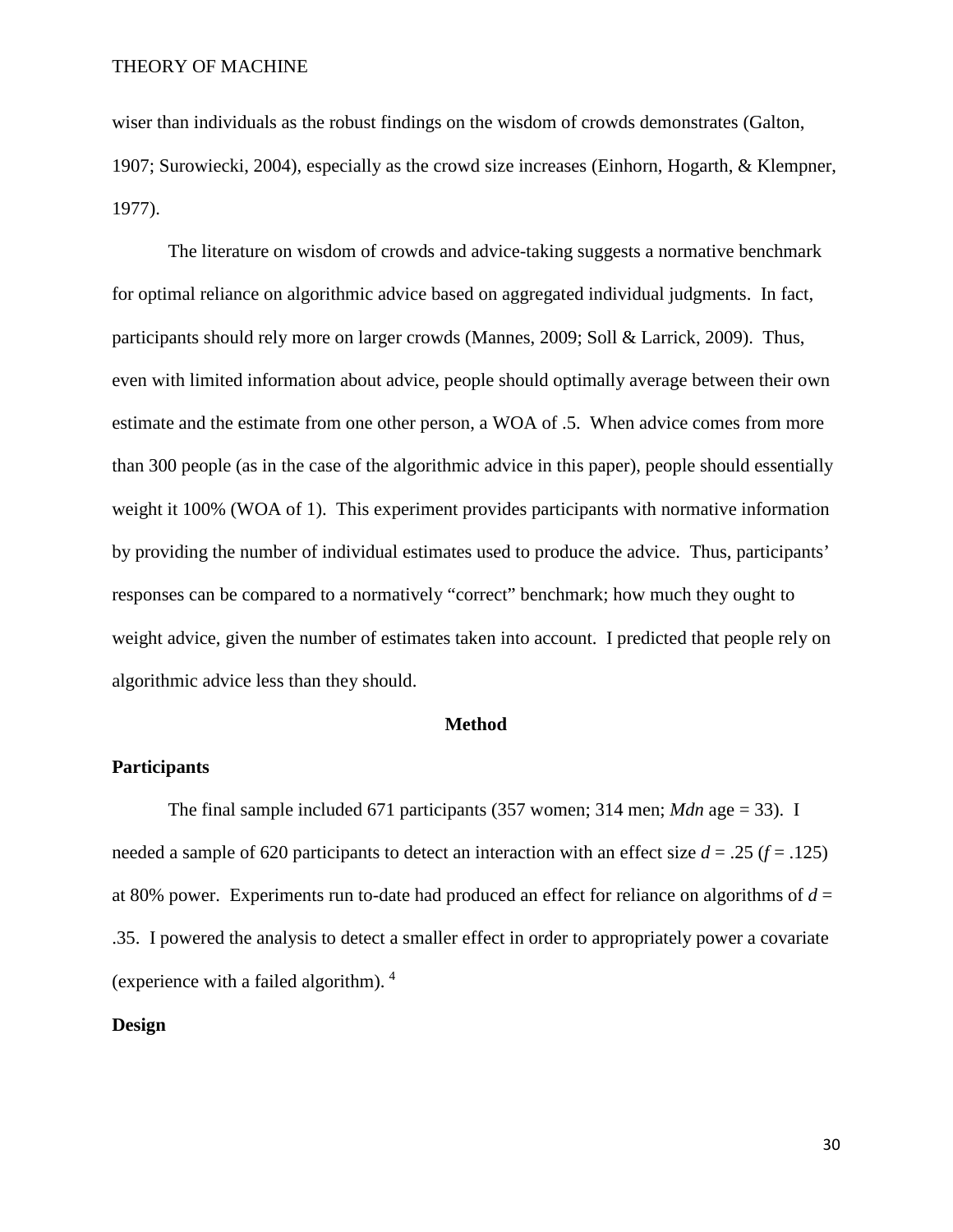The experiment had a 2-cell (advisor: person vs. algorithm) between-subjects design. As in Experiments 1A, 1B, and 2, the experimental manipulation varied whether participants saw advice labeled as having come from an algorithm or from human advisors. I measured WOA (weighting of advice).

# **Procedure and Materials**

**Overview.** I used a similar procedure to Experiment 1A with two main changes. Instead of guessing weight, participants guessed the age of a different person in a photograph. See Figure 7. Participants made their first estimate and prior to reading the advice, read details about the advice. Then they read the advice and gave their final answer.

**Advisor manipulation.** Participants received normative information, the number of estimates used to produce the advice.

In the human condition, participants read that they would see advice from past pre-test participants, "a randomly chosen participant from a pool of 314 participants who took a past study." These participants received randomly chosen advice. Because another randomly selected participant is likely (on average) to have an estimate as accurate as one's own, it is normatively correct to average one's own estimate with this advice (WOA  $=$  .5).

In the algorithm condition, participants read that they would see advice from, "an algorithm, based on estimates of 314 participants who took a past study." These participants all received the average guess from the 314 past participants: 66. An algorithm based on such a large number of useful inputs is likely to be quite accurate, so it is normatively correct to update fully and match this advice (WOA  $=$  1). The algorithmic advice was fairly accurate as the person in the photograph was actually 63 years old.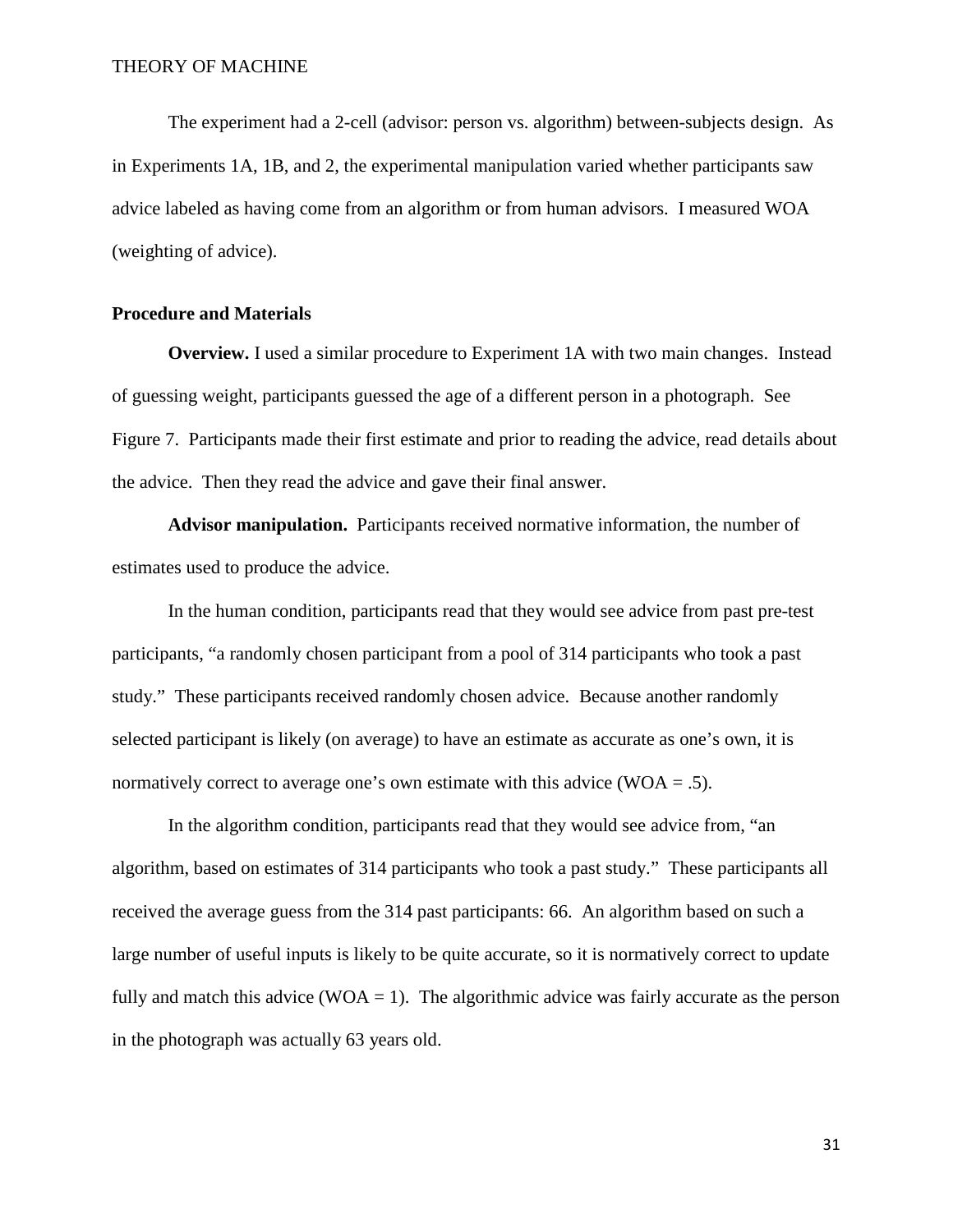**Main dependent measure: Weight of advice (WOA).** I measured how much participants relied on the advice.

# **Results**

**Weighting of advice (WOA).** Replicating prior results, participants relied more on advice from the algorithm ( $M = .34$ ,  $SD = .34$ ) than another person ( $M = .24$ ,  $SD = .27$ ),  $F(1, 1)$  $(669) = 17.68$ ,  $p < .001$ ,  $d = .33$ . But did participants rely on the algorithmic advice as much as they *should* have, given the normative information they received? Compared to the normative benchmark of how much people should have weighted the advice from the person (.5) and algorithm (1), participants underweighted advice from the algorithm more than  $(M = .66, SD =$ .34) they did from the person  $(M = .26, SD = .27)$ ,  $F(1, 669) = 275.08$ ,  $p < .001$ ,  $d = 1.30$ . See Figure 8. They should have relied on the algorithmic advice much more than they actually did.

As a (pre-registered) exploratory analysis, I compared the mean absolute error between the conditions (computed by taking the absolute difference between the actual age and each participants' final estimate). Participants achieved less mean absolute error when then received advice from the algorithm ( $M = 4.59$ ,  $SD = 3.76$ ) than another person ( $M = 5.67$ ,  $SD = 3.57$ ),  $F(1, 50)$  $(669) = 19.63, p < .001, d = -.29$ . Are younger people more willing to listen to algorithmic advice? As non-preregistered, exploratory analysis, age was not a significant predictor of WOA when I included it in the model,  $F(1, 668) = 1.91$ ,  $p = .167$ .

#### **Discussion**

Again, participants relied more on an algorithm than a person. But participants could have used the algorithmic advice more than they actually did. Participants *should* have updated 100% to the algorithmic advice because it used more individual judgments. They greatly underweighted it, showing insensitivity to the number of estimates. Participants underweighted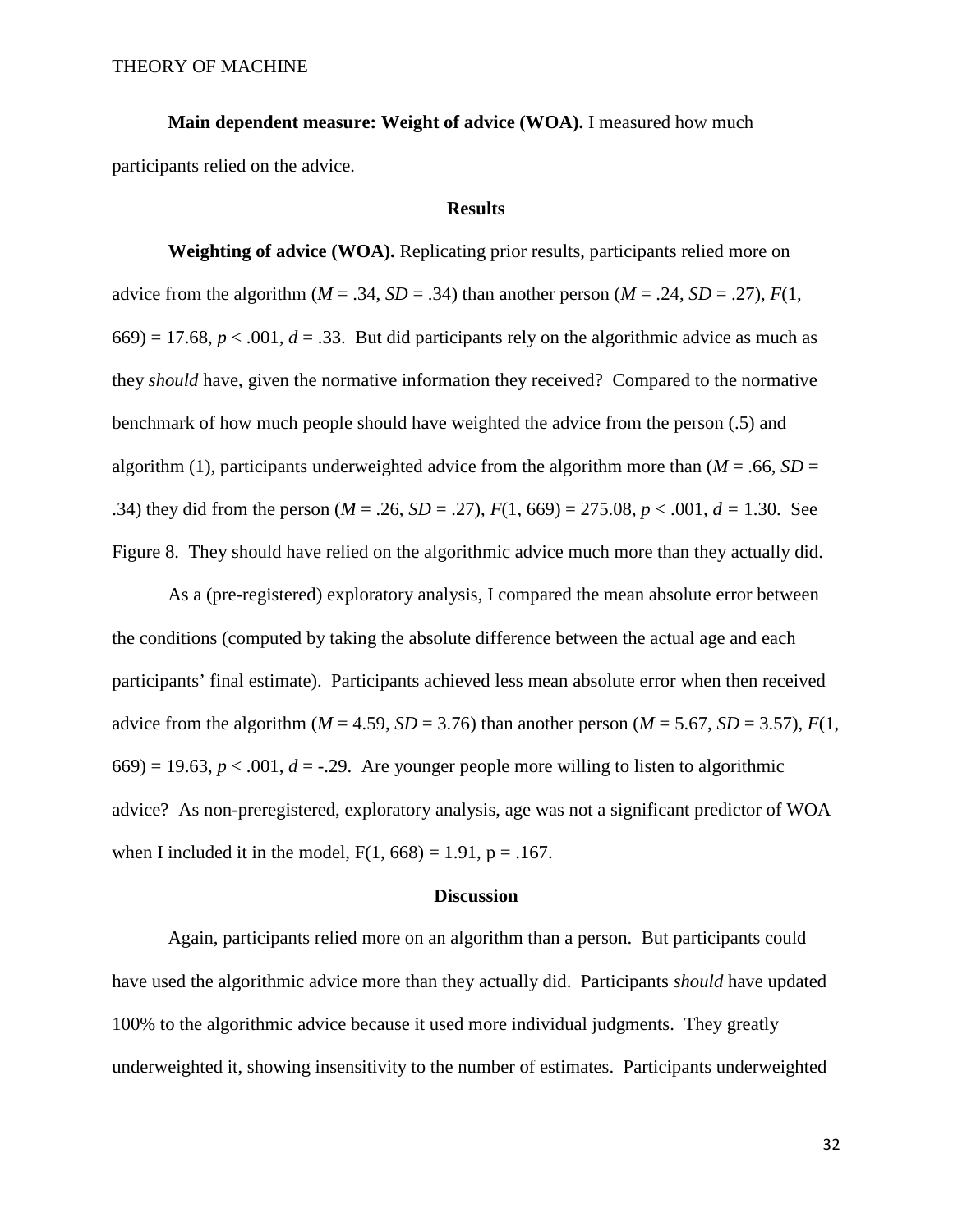the advice from other people, but because the normative benchmark is to update only 50%, participants underweighted advice from the algorithm more than they underweighted advice from a person. Although not averse to algorithmic advice, participants could rely on algorithms even more, which would boost their accuracy. Experiment 5 moves beyond purely objective domains to test a mechanism for why people rely on algorithms in the first place: subjectivity of the domain.

# **Experiment 5: The effect of subjectivity on algorithm reliance**

Experiment 5 tested whether people are more likely to rely on algorithmic advice for more objective decisions. The results so far suggest that people are willing to rely on algorithmic advice more than other people, and even more than themselves. These results are a contrast to the algorithm aversion found in more subjective domains such as book, movie, and joke recommendations (Sinha, & Swearingen, 2001; Yeomans, et al., 2017). Could subjectivity of the domain moderate reliance on algorithms?

My results also contrast a preference for receiving a hypothetical medical diagnosis from a doctor rather than from an algorithm (Promberger & Baron, 2006). At first glance, this decision seems directly at odds with the current results. On closer inspection, participants may have viewed the decision as more subjective than objective. Prior to choosing an advisor, participants read test results such as, "LDL blood cholesterol levels can have the values low, normal, high, very high. Yours is very high." Qualitative descriptions may frame the decision as more subjective. Doctors in the real world often provide numeric information and sometimes follow up with qualitative descriptions, which may have increased the salience of this qualitative description. For instance, patients may often ask a doctor to translate numerical results, asking how their result compare to a "normal" result.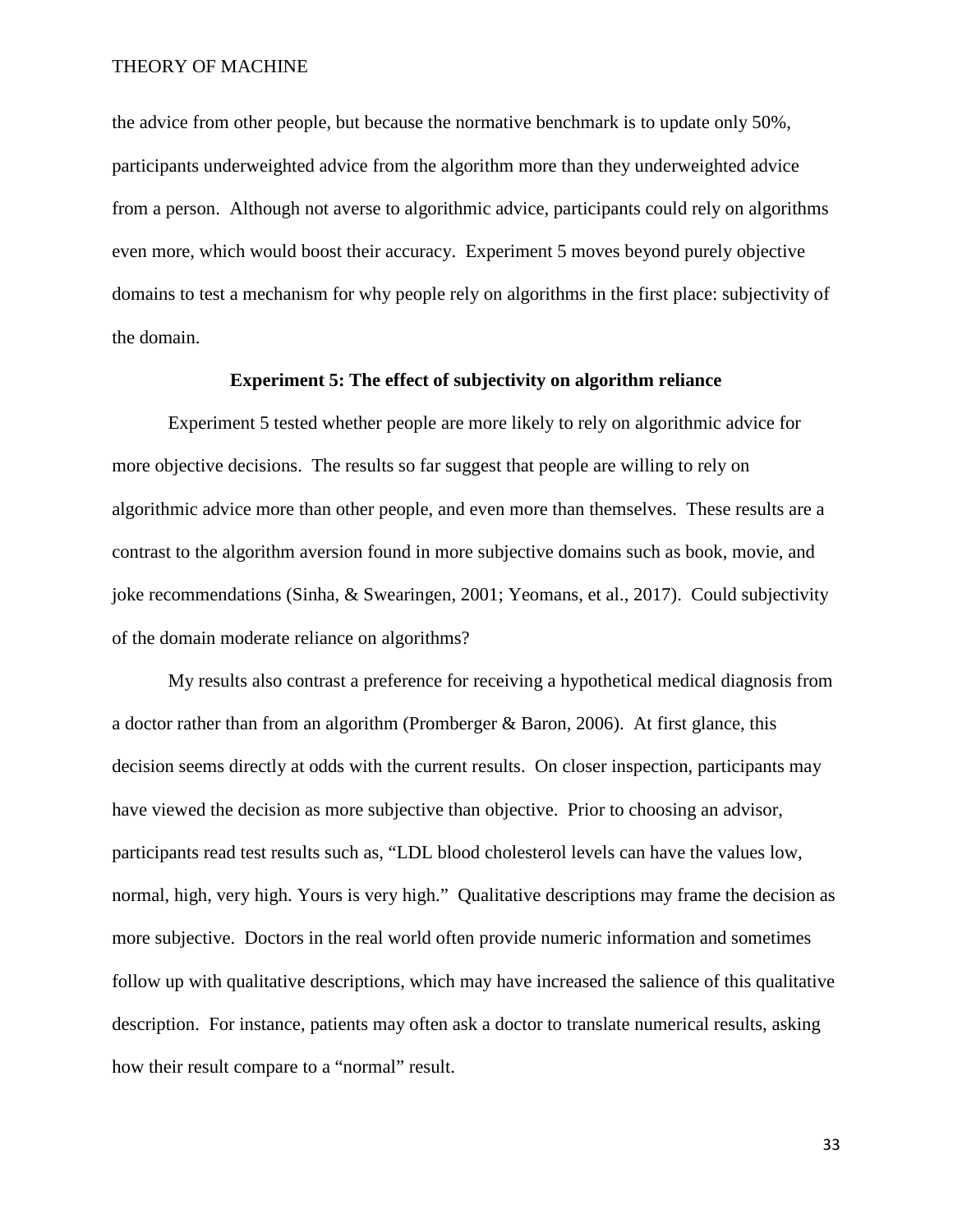I predicted that in a more objective domain like a financial decision, where people prefer more rational decision making (Hsee, Zhang, Yu, & Xi, 2003), people prefer algorithmic advice. In a more subjective domain like dating, where people think intuition plays a role and prefer more affect-based decision making (Weber & Lindemann, 2008), they prefer advice from people.

# **Method**

### **Participants**

The final sample included 276 decisions from 51 participants (27 women; 24 men; *Mdn* age  $= 28$ ). I pre-determined a sample size of 50, as the power comes from the number of decisions produced by the participants. Participants provided three decisions for which they expected others to rely most heavily on advice from an algorithm and three for those which they expected others to rely most heavily on advice from other people.

### **Design**

The experiment had a 2-cell (advisor: person vs. algorithm) within-subjects design. Participants listed decisions for which they thought people would rely most heavily on advice from an algorithm and decisions for which they thought people would most heavily rely on advice from another person. Two research assistants, blind to the conditions, coded the decisions as subjective or objective. I measured the number of decisions in each condition coded as subjective or objective.

### **Procedure and Materials**

**Participant-generated decisions.** Participants provided decisions in response to these counter-balanced, open-ended questions: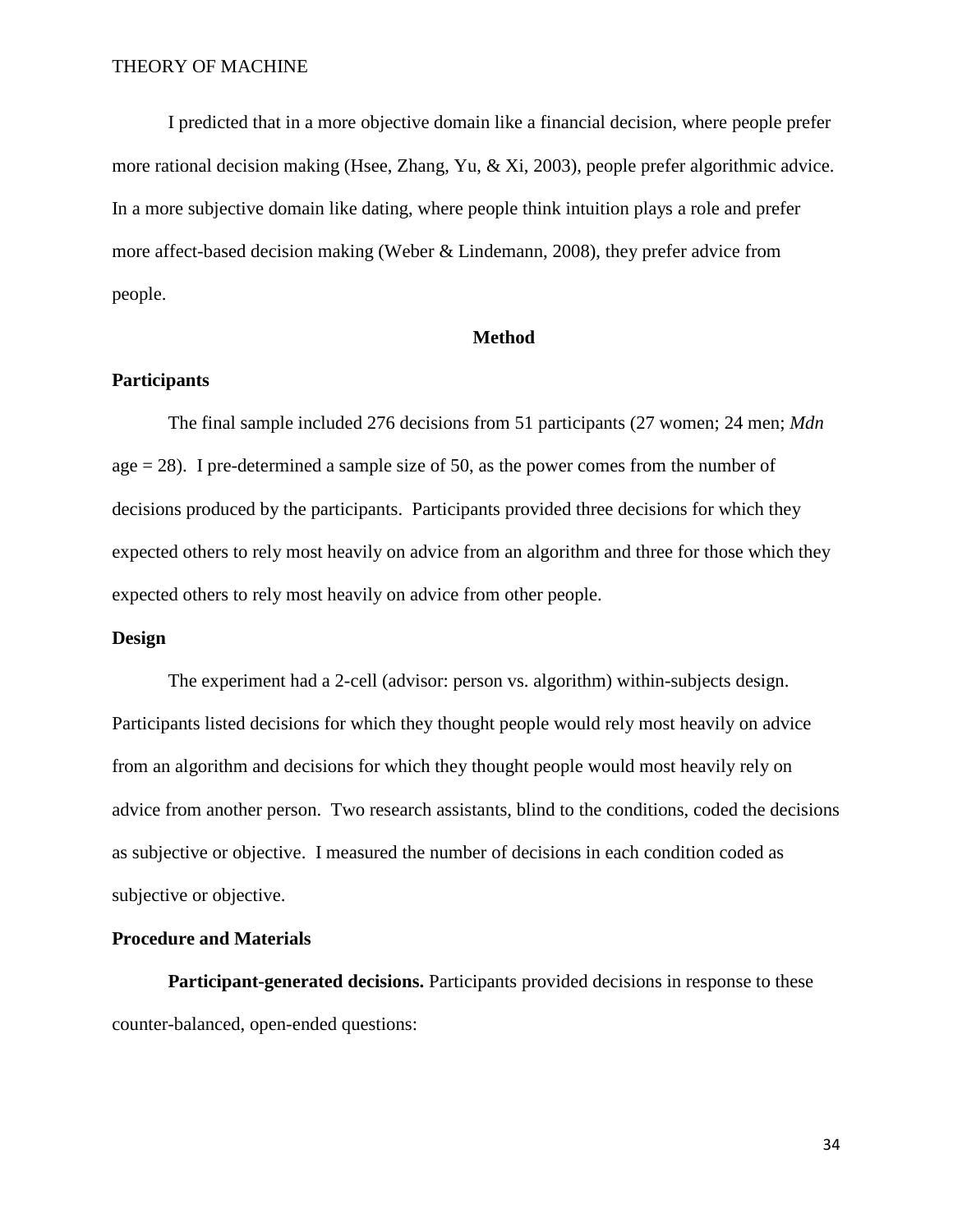"For what kinds of decisions do you expect other people to rely the most on advice from an algorithm (rather than on advice from a person)?"

"For what kinds of decisions do you expect other people to rely the most on advice from a person (rather than on advice from an algorithm)?"

**Coding.** Two research assistants coded the participant-generated decisions, randomly presented through the Qualtrics survey program, as 1 = *very subjective,* 2 = *neither subjective nor objective* or 3 = *very objective*.

**Dependent variable: Number of subjective and objective decisions.** I measured the number of subjective and objective decisions participants listed.

### **Results**

In order to keep the sample size as large as possible, I made two decisions prior to data analysis that were not pre-registered: I broke 9 ties myself (blind to condition), when the decision was coded as objective by one coder and subjective by the other. Second, I removed the 15 decisions rated as "uncertain" by both coders. The coders showed high inter-rater reliability ( $\alpha$  = .85) prior to tie-breaking and exclusions.

In order to test whether subjectivity moderated reliance on algorithmic advice, I submitted ratings to a 2 (subjective, objective) X 2 (person, algorithm) chi-square test. When the participant wrote about an algorithmic advisor, the odds listing an objective decision were 16.67 times higher. When the participant wrote a human advisor, the odds of a listing a subjective decision were 16.56 times higher,  $\chi^2$  (1, N = 276) = 92.66, *p* < .001, *r* = 0.58. See Figure 9. These results suggest that participants expected a preference for algorithmic advice for more objective decisions but a preference for human advice for more subjective decisions.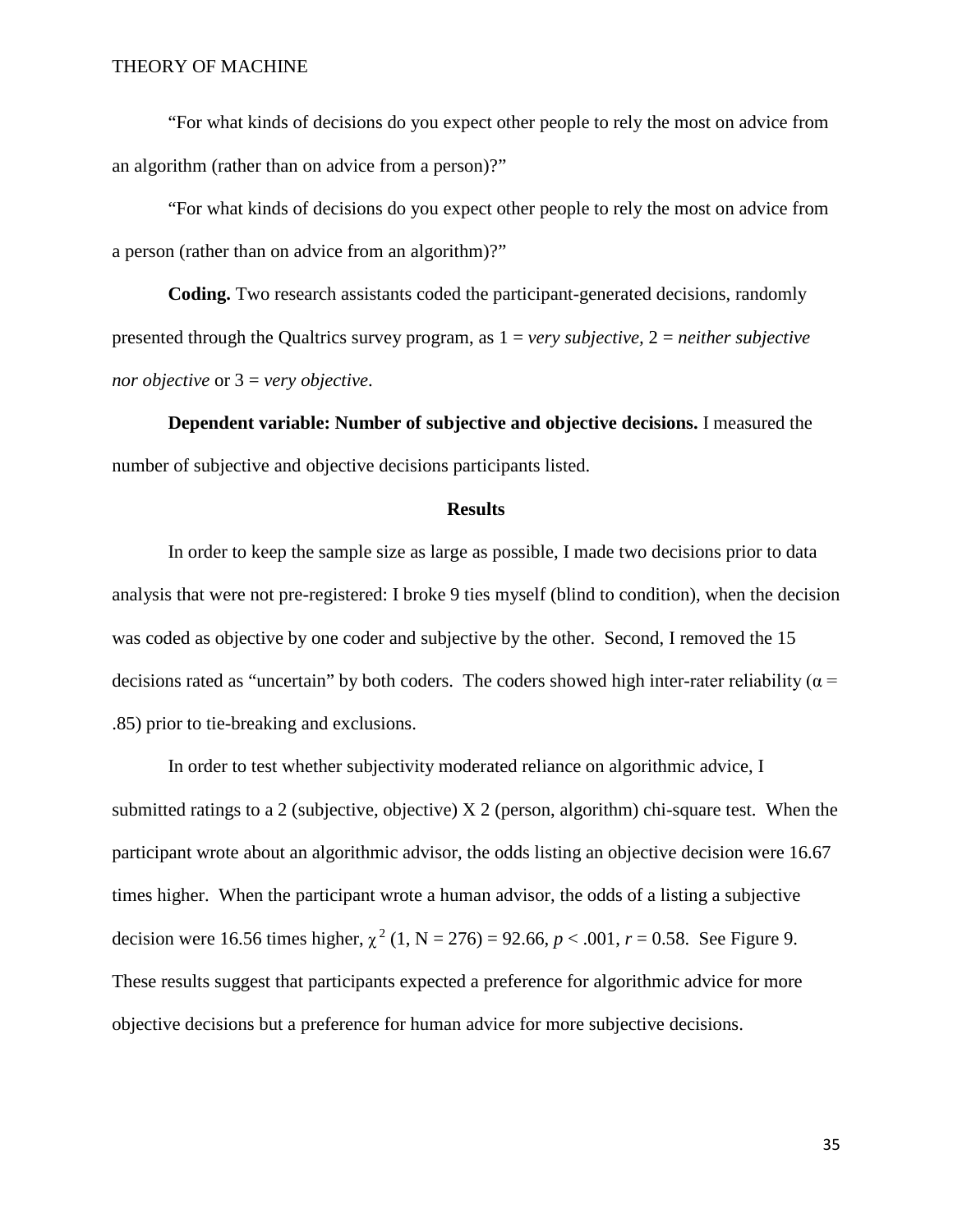Participants expected greater reliance on algorithmic advice for a greater number of objective decisions,  $\chi^2$  (1, N = 144) = 87.11, *p* < .001, *r* = 0.78. They expected greater reliance on human advice for a greater number of subjective decisions,  $\chi^2$  (1, N = 132) = 16.03, *p* < .001,  $r = 0.35$ . People listed a greater variety of decisions for human than algorithmic advisors,  $z =$ 5.78, *p* < .001, suggesting that subjectivity influences preferences for algorithmic advice more than it influences preferences for human advice.

#### **Discussion**

In Experiment 5, subjectivity moderated the preference for algorithms: people listed an algorithm for objective decisions and a person for subjective decisions. Decisions for algorithmic advice showed a starker contrast in subjectivity, suggesting that subjectivity of the decision matters more when people consider algorithmic than human advice. These results help explain why prior work finds algorithm aversion to recommendations about books, jokes, and movies and why my experiments find reliance on algorithmic advice for estimates and forecasts. Experiment 6 extends the findings of subjectivity as a moderator to test it as a mediator. Additionally, it attempts to reconcile this paper's findings with past work suggesting aversion by examining the interaction of subjectivity and expertise.

#### **Experiment 6: The interaction of subjectivity and expertise on algorithm reliance**

The results from the participant-generated responses in Experiment 5 suggested that subjectivity moderates reliance on algorithmic advice. Experiment 6 used the most frequent responses from Experiment 5 to directly manipulate subjectivity. It tested subjectivity as a mediator and tested the interaction between subjectivity and the expertise of the advisor.

Results showing that people preferred to receive a medical diagnosis from a doctor (an expert) than from a computer (Promberger  $\&$  Baron, 2006), do not clearly distinguish the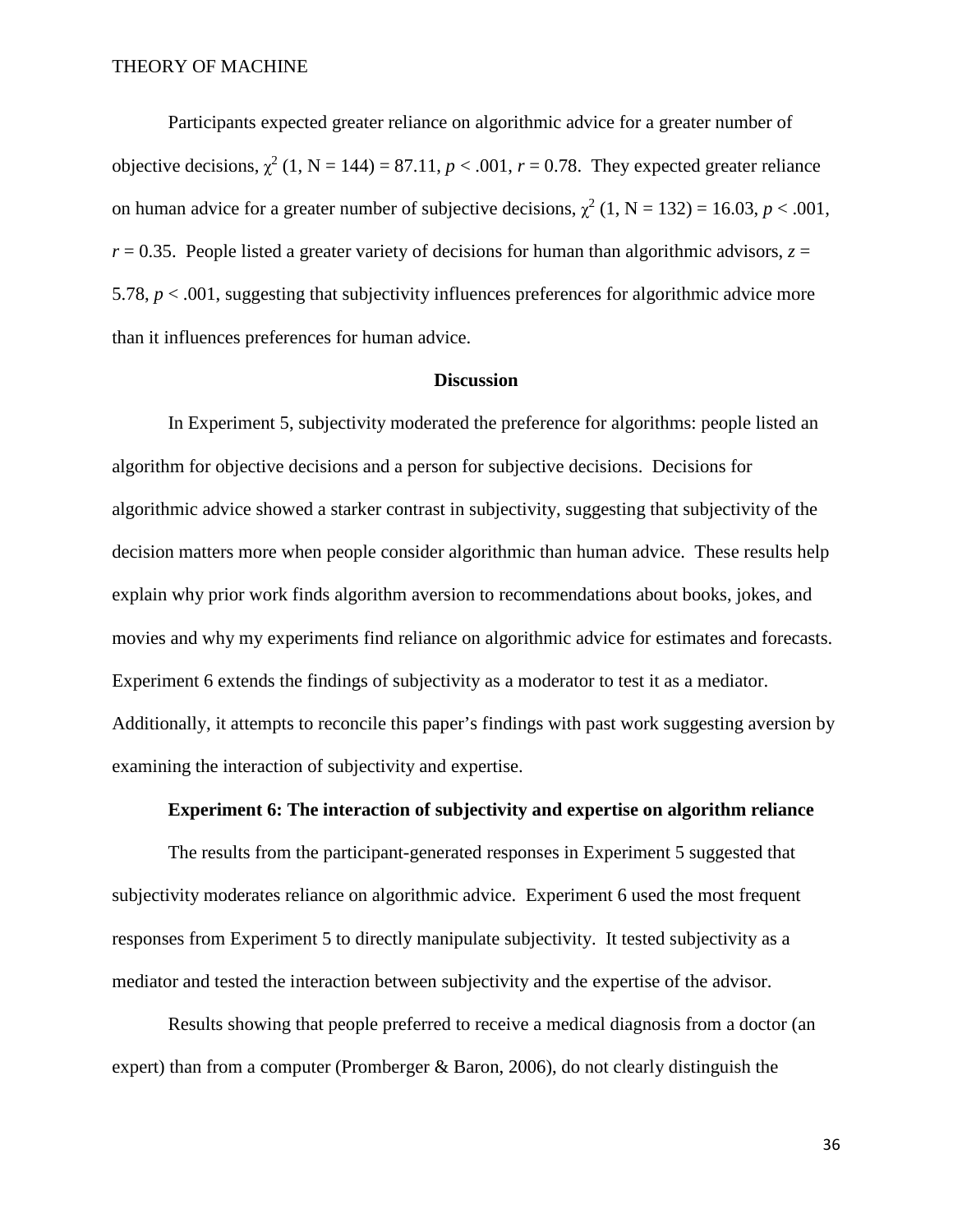separable influences of human vs. expert guidance. Likewise, results that show people view "expert systems" as more objective and "rational" than humans (Dijkstra, Liebrand, & Timminga, 1998) are susceptible to the alternative explanation that participants read advice from an "expert system" and treated it as an expert. Experts often produce superior advice to nonexperts. Experiment 6 sought to explain why people rely on algorithmic advice by distinguishing between the separable influences of algorithmic vs. expert guidance. I predicted that subjectivity moderates reliance on algorithmic advice; but that participants prefer expert advice when it is available, regardless of subjectivity.

#### **Method**

#### **Participants**

The final sample included 550 online participants (women  $= 222$ ; men  $= 328$ ; *Mdn* age  $=$ 31). In order to detect an attenuated interaction, I first estimated an effect of subjectivity as  $d =$ .35. I based the effect size on the average effect size from all studies with WOA run to-date. In order to detect that effect size at 80% power, I needed a total of 260 participants for a 2-cell design. To account for an attenuated interaction, I followed Simonsohn (2014) and doubled the number per cell, which produced  $130 \text{ X } 2 = 260$  participants per cell. This current study had 2cells and needed 520 participants.

#### **Design**

The experiment had a 2 (subjectivity: subjective vs. objective)  $X$  2 (expertise of person: expert vs. non-expert) mixed design with subjectivity varying within-subjects and expertise varying between-subjects. I measured how much participants relied on advice from an algorithm relative to another person (or expert).

#### **Procedure and Materials**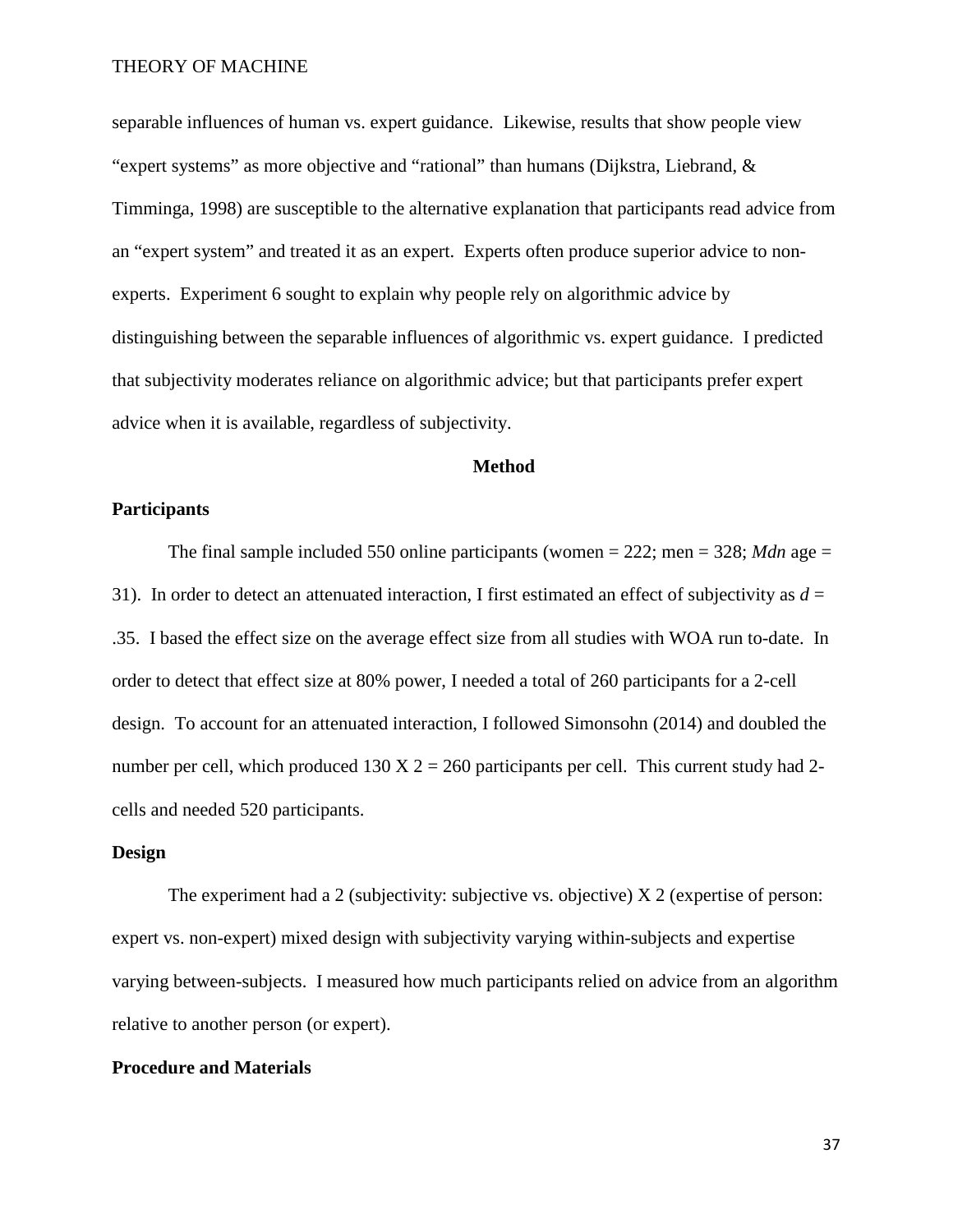**Overview.** Participants read twelve decision problems and were asked to, "imagine you are about to make each decision." See Table 3. They read six subjective and six objective decisions, with order of subjectivity counterbalanced.

I based the decisions on Experiment 5, prior work, and other real-world decisions where people could use algorithms. For instance, materials included a medical decision in the objective condition and a decision about books and movies in the subjective condition. The materials also included decisions that could be informed by algorithms in the real-world: investment, dating, and clothing decisions. While Betterment touts its financial advice as algorithmic, OkCupid does not explicitly label the date recommendations as algorithmic, and Stitch Fix focuses on the "personal stylist" component of their service.

**Subjectivity manipulation.** Participants read both subjective and objective decision problems (previously pre-tested with another sample of mTurkers).

**Expertise manipulation.** Participants read about either non-experts (another person) or an expert. Instead of using a general label of "expert," participants read about specific professional roles that signaled expertise (where the advisor made the decision or gave advice about that decision for a living).

**Main dependent measure: Reliance**. For each decision, participants reported, "When you make your decision, you have the opportunity to receive advice from an algorithm or another person. Do you rely more on advice from an algorithm or another person (or specific expert – e.g., doctor)?" on a scale from 1 = *rely most heavily on another person* to 7 = *rely most heavily on an algorithm*. This measure forced participants to directly compare the two advisors, which complements the WOA measure in the other experiments.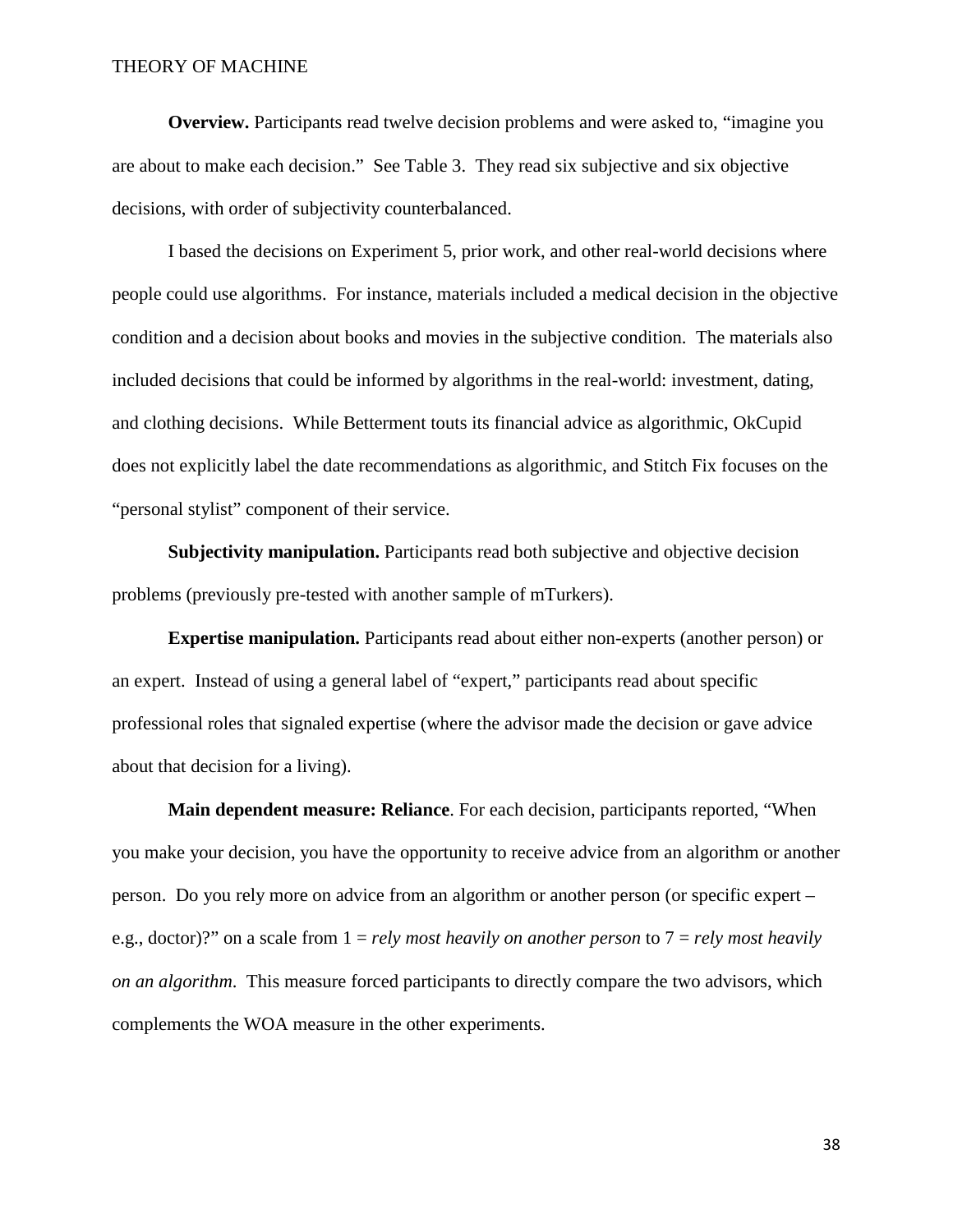**Perceived subjectivity.** I tested perceived subjectivity of each decision as a mediator.

As a clarification, participants read, "By subjective, we mean a decision that you make based on emotion or intuition. By objective, we mean a decision that you make based on logic or reason." Then they answered, "How subjective / objective do YOU think the following decisions are?" on a scale from *1* = *completely subjective* to 7 = *completely objective*.

**Importance.** I statistically controlled for a potential confound to the subjectivity conditions: importance of the decision. Participants rated, *"*How important do YOU think the following decisions are?" on a scale from 1 = *not at all important* to 7 = *very important.*

### **Results**

Consistent with my pre-registered analysis, I excluded one decision where perceived subjectivity did not differ from the mid-point of the scale: moving. Participants rated all subjective decisions lower than the mid-point of the scale (more subjective) and all of the other objective decisions higher than the mid-point of the scale (more objective). Participants rated the objective decisions as more important ( $M = 5.23$ ,  $SD = 1.16$ ) than the subjective decisions ( $M =$ 3.02,  $SD = 1.37$ ),  $t(549) = 28.69$  $t(549) = 28.69$  $t(549) = 28.69$ ,  $p < .001$ ,<sup>5</sup> which suggests that subjectivity and importance are not independent. Thus, the analyses control for importance.

**Reliance.** I averaged responses across decisions and submitted them to a 2 (subjectivity: subjective vs. objective) X 2 (expertise of person: expert vs. non-expert) mixed ANCOVA with expertise as a between-subjects factor and subjectivity as a within-subjects factor. I averaged importance across the decisions for each subjectivity condition and included it as a withinsubjects covariate. There is an effect of importance,  $F(1, 1093.64) = 7.80$ ,  $p = .005$ , and controlling for it, there is both a main effect of subjectivity,  $F(1, 831.05) = 94.60$ ,  $p < .001$ , and interaction between subjectivity and expertise,  $F(1, 825.56) = 94.79$ ,  $p < .001$ . See Figure 10. A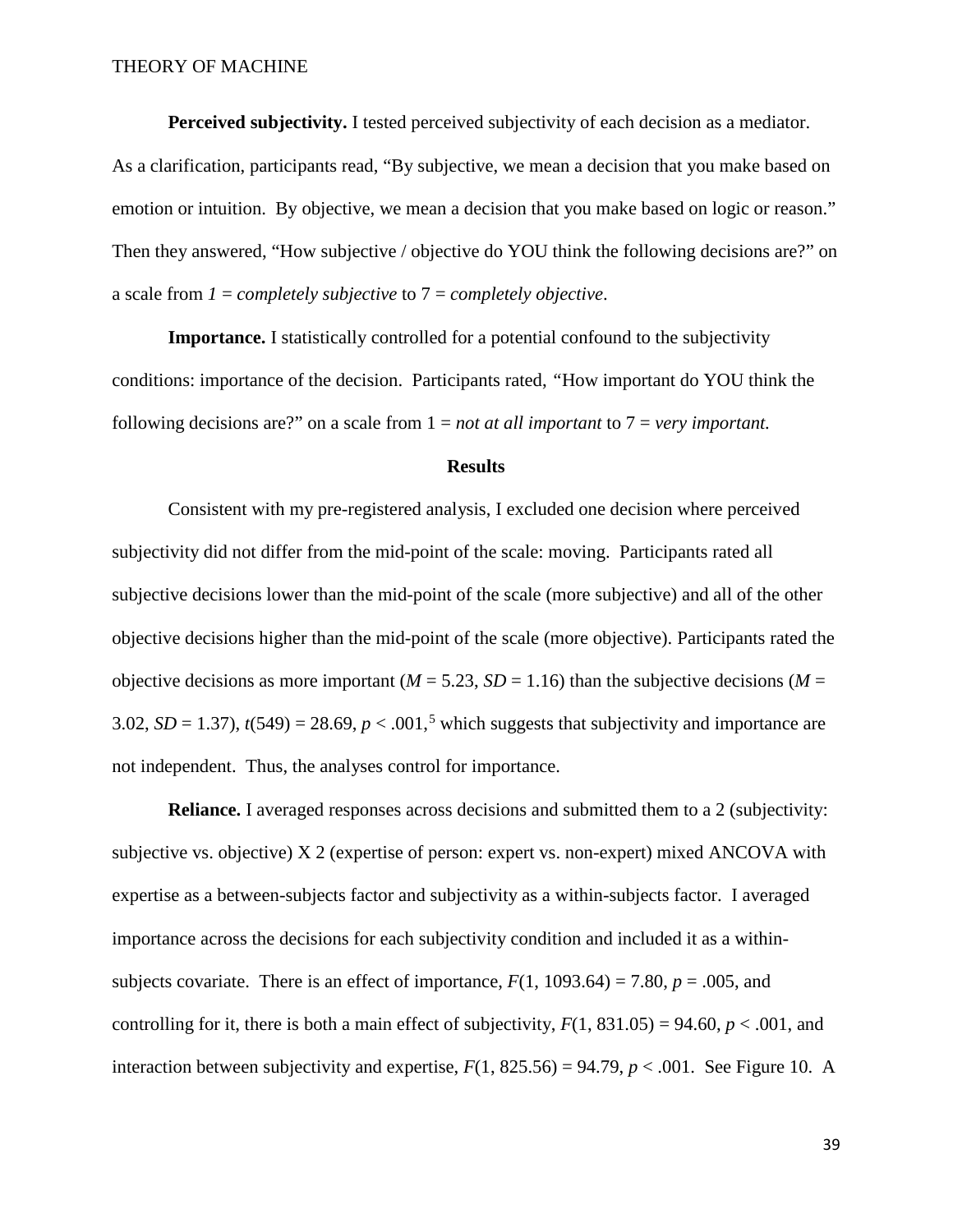main effect of expertise is not relevant to my predictions,  $F(1, 545.97) = 31.49$ ,  $p < .001$ . These results are also significant without controlling for importance ( $ps < .001$ ).<sup>[6](#page-69-0)</sup>

In the non-expert condition, participants relied more on algorithmic advice in the objective (Adjusted  $M = 4.32$ ,  $SE = 0.08$ ) than subjective condition (Adjusted  $M = 3.00$ ,  $SE =$ 0.08),  $F(1, 713.55) = 208.85$ ,  $p < .001$ . The interaction suggests that responses in the expert condition showed a different pattern. In fact, participants preferred the expert advice, regardless of the decision's subjectivity (Objective: Adjusted *M* = 3.20, *SE* = 0.08; Subjective: Adjusted *M*  $= 3.10$ , *SE* = 0.08), *F*(1, 714.50) = 1.05, *p* = .306.

**Within-subjects mediation analysis.** I tested whether perceived subjectivity mediated the relationship between the subjectivity and reliance on algorithms, when an expert was not available. Because I wanted to control for importance of the decision within-subjects for each subjectivity condition, I followed the within-subjects mediation analysis in Critcher and Dunning (2009) based on Judd, Kenny, & McClelland (2001).

First, I tested that the subjectivity manipulation predicts perceived subjectivity, controlling for importance. I averaged perceived subjectivity ratings across decisions and submitted them to the 2-cell (subjectivity: subjective vs. objective) ANCOVA with importance as a within-subject covariate. Participants perceived the decisions as more objective in the objective condition (Adjusted  $M = 5.08$ ,  $SE = 0.08$ ) than in the subjective condition (Adjusted M  $= 3.21, SE = 0.08$ ,  $F(1, 401.40) = 245.07, p < .001$ , controlling for importance (which was itself significant,  $F(1, 444.77) = 40.09$ ,  $p < .001$ ).

Next, I tested that perceived subjectivity correlated with reliance on algorithmic advice (relative to advice from another person) for each subjectivity condition. In both conditions, perceived subjectivity correlates with relative reliance on algorithmic advice, controlling for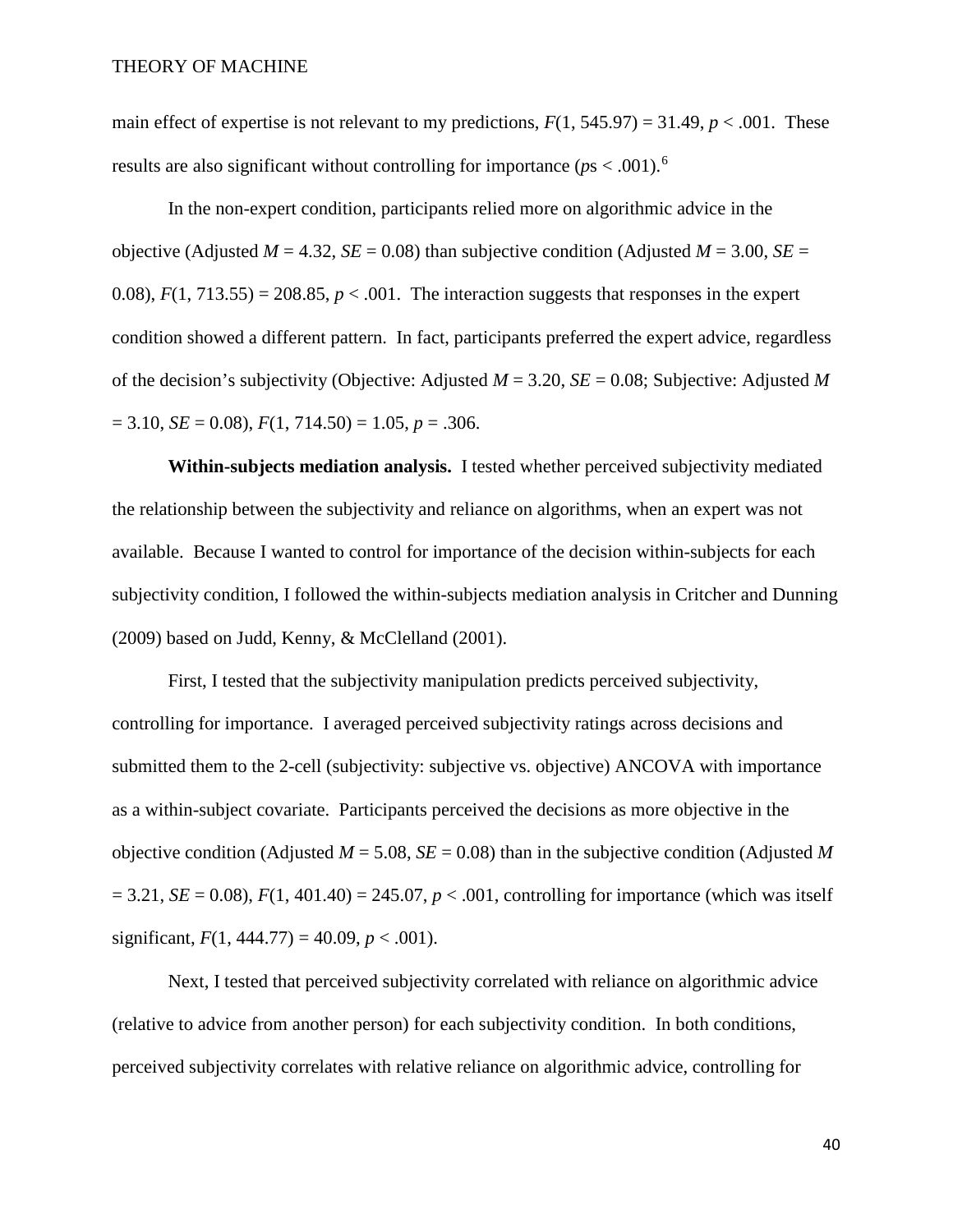importance, objective:  $r(272) = .169$ ,  $p = .005$ , subjective:  $r(272) = .484$ ,  $p < .001$ . The more participants perceive a decision as objective, the more they relied on algorithmic advice over a non-expert.

I then examined importance, relative reliance on the algorithm, and perceived subjectivity. I compared these measures within the subjective decisions relative to the objective decisions (objective minus subjective ratings). If the effect of the decision's subjectivity is mediated by *perceived* subjectivity, then the difference score of perceived subjectivity should correlate with the difference score of relative reliance on algorithmic advice, controlling for the difference score of importance. Based on these difference scores, perceived subjectivity correlates with relative reliance on algorithmic advice (relative to advice from another person), controlling for importance,  $r(272) = .367$ ,  $p < .001$ .

**Between-subjects mediation analysis.** The nature of this experimental design allowed for a follow-up mediation analysis by setting aside the second condition participants saw and running a between-subjects analysis on the first condition participants saw (Critcher & Dunning, 2009).<sup>[7](#page-69-1)</sup> As a more conservative test of mediation, I bootstrapped the indirect effect. See Figure 11. The subjectivity of the decision is a significant predictor of participant's perceived subjectivity of the decision ( $\beta$  = -1.84,  $p < .001$ ). Perceived subjectivity is a significant predictor of algorithmic reliance ( $\beta$  = .20,  $p$  < .001). The effect of the decision's subjectivity on algorithmic reliance is significantly reduced (from  $\beta = -.51$ ,  $p < .001$  to  $\beta = -.14$ ,  $p = .330$ ) when participant's perceived subjectivity of the decision was included in the model. Including perceived subjectivity in the model, the amount of variance explained changed from  $R^2 = 0.24$  to  $R^2 = 0.31$ . There is an indirect effect of the subjectivity condition on reliance on algorithmic advice through perceived subjectivity of the decision,  $(\beta = .37)$ , CI[ -.53, -.21]. As the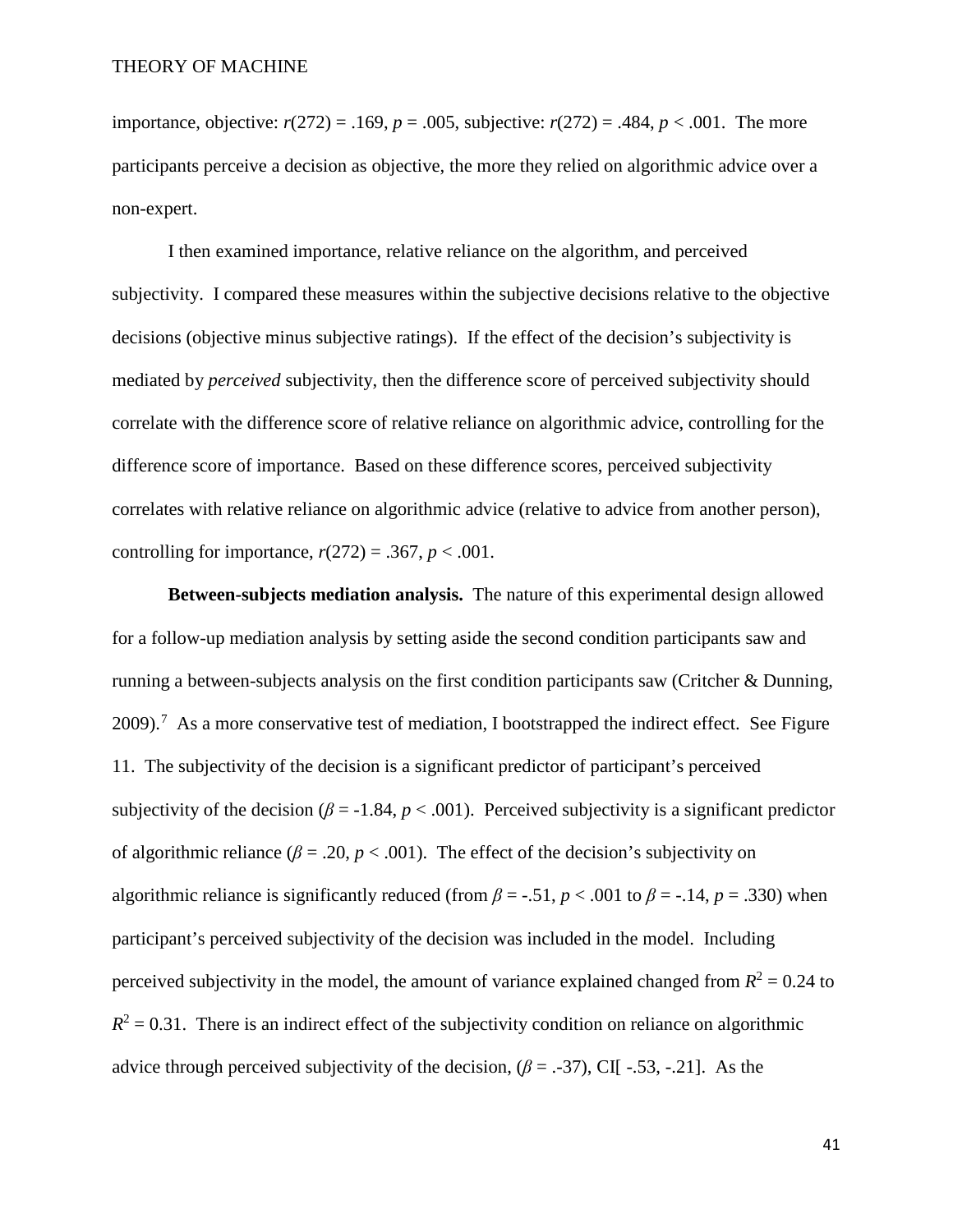confidence interval does not include 0, the results suggest a significant indirect effect (MacKinnon et al., 2007).

### **Discussion**

Experiment 6 provides evidence that perceived subjectivity mediates reliance on algorithms. Regardless of subjectivity, participants relied more on an expert than algorithm. These results help explain why participants in past work preferred a medical diagnosis from a doctor than algorithm (Promberger & Baron, 2006). Taken together, the results so far suggest that when experts are not available, people are willing to rely on algorithms in objective domains. This suggests that where experts costly or difficult to access, providing algorithmic advice is useful. One question that remains is whether experts themselves are willing to listen to algorithms in objective domains or if they discount all advice equally.

#### **Experiment 7: Do experts rely on algorithmic advice?**

Experiment 7 examined national security experts, people who make forecasts on a daily basis, to understand whether experts, themselves, are willing to rely on algorithmic advice. Experiment 7 tested whether experts are willing to rely on algorithmic advice. Experiments 1A, 1B, 2, 3, and 4 carefully isolated a robust effect of reliance on algorithmic advice and Experiments 5 and 6 examined perceptions of algorithmic advice using a wider range of decisions. The Good Judgment Project (GJP), on which I was a collaborator, aimed to develop better forecasts of geopolitical events through aggregation of individual judgments (Mellers et al., 2014). The question remains as to whether decision makers are willing to listen to advice from algorithms, especially when doing so could improve predictive accuracy.

Participants in Experiment 1B relied less on algorithmic advice for a task they had previously researched, movie profits. Experiment 7 directly tests expertise as a moderator of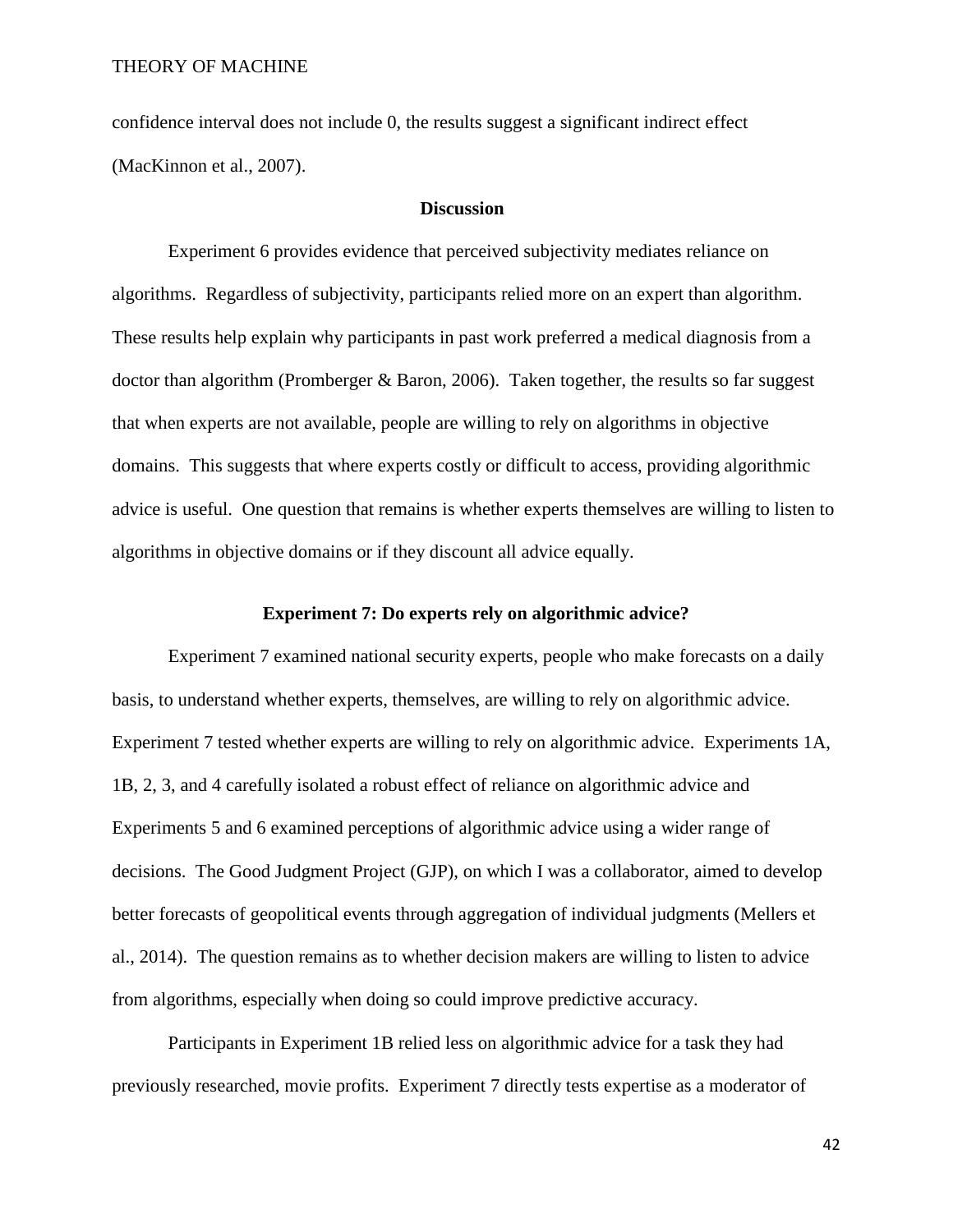reliance on algorithmic advice by comparing lay responses with responses from U.S. Government employees (or contractors) who worked in National Security. I predicted that expertise suppresses reliance on algorithmic advice.

#### **Method**

#### **Participants**

The final sample included 301 mTurkers (women  $= 154$ ; men  $= 147$ ; *M* age  $= 39$ ) and 70 expert participants (women = 3; men = 67; *M* age = 46) for a total of 371. The results address the gender makeup of the expert sample. I recruited experts from a series of email list-serves dedicated to the topic of national security. Most of these respondents were government employees or consulted with the government. I found a large effect for the averaged geopolitical forecasts from Experiment 1B ( $d = .60$ ). I estimated a smaller effect ( $d = .20$ ) for an interaction with repeated measures and thus needed a sample of 200 overall.

To compensate for the uncertainty in the number of experts who might take the survey, I aimed to collect a sample size of 200 mTurkers and at least 75 experts if possible, with the aim of collecting 100. I collected almost as many experts as expected but stopped collecting data when multiple days passed without new participants. I needed to balance the goal of recruiting more participants with collecting their forecasts around the same time. Participants forecasted the probability of events occurring before the end of 2016, and to avoid any unfair advantage of forecasting closer to the date in question, I attempted to collect data within a reasonable time constraint and before the presidential election.

#### **Design**

The experiment had a 2 (advisor: human forecasters vs. algorithm) X 2 (sample: lay vs. expert) design. As in prior experiments, the experimental manipulation varied whether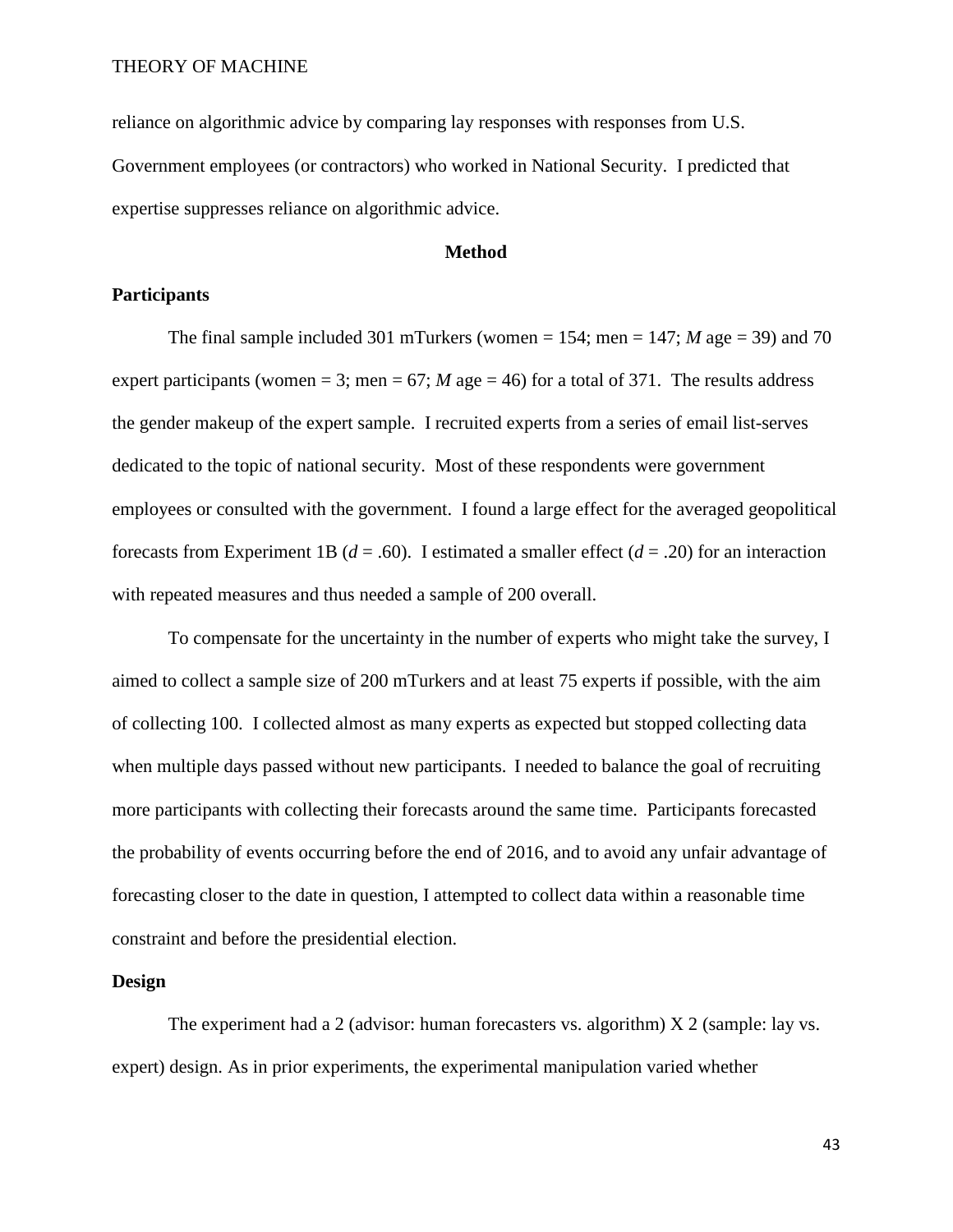participants saw advice labeled from an algorithm or from human advisors (forecasters where relevant). This experiment used a similar paradigm to Experiment 1B and used the same main dependent variable, WOA (weighting of advice), for four tasks: a weight estimate, business forecast, and two geopolitical forecasts.

### **Procedure and Materials**

**Overview.** I used a similar procedure to Experiment 1B but included new forecasts and additional measures. See Table 4. I chose the tasks to amplify the difference in expertise between samples. I expected the experts to feel greater expertise for the geopolitical forecasts than the lay people and for both samples to experience similarly low expertise for the weight estimate (the same photograph as Experiment 1A) and business forecast. The business forecast provided a domain where experts and lay people both have little expertise, while controlling for the type of task (a forecast about a probability that is not currently knowable rather than an estimate about a fact that is currently knowable).

I took forecasts from Good Judgment Open tournament (the tournament created after funding ended for the GJP). The experiment held the order of tasks constant in order to replicate past experimental materials, where participants estimated the person's weight first.

**Advisor manipulation.** Prior to their second estimate, all participants received the same advice (163 pounds for the weight estimate, 20% for the business forecast (Tesla), 12% for the first geopolitical forecast (cyber), and 45% for the second geopolitical forecast (Brexit)) described as an estimate from either another person or an algorithm.

In the human condition for the weight estimate, participants read, "The estimate of another person was: 163 pounds."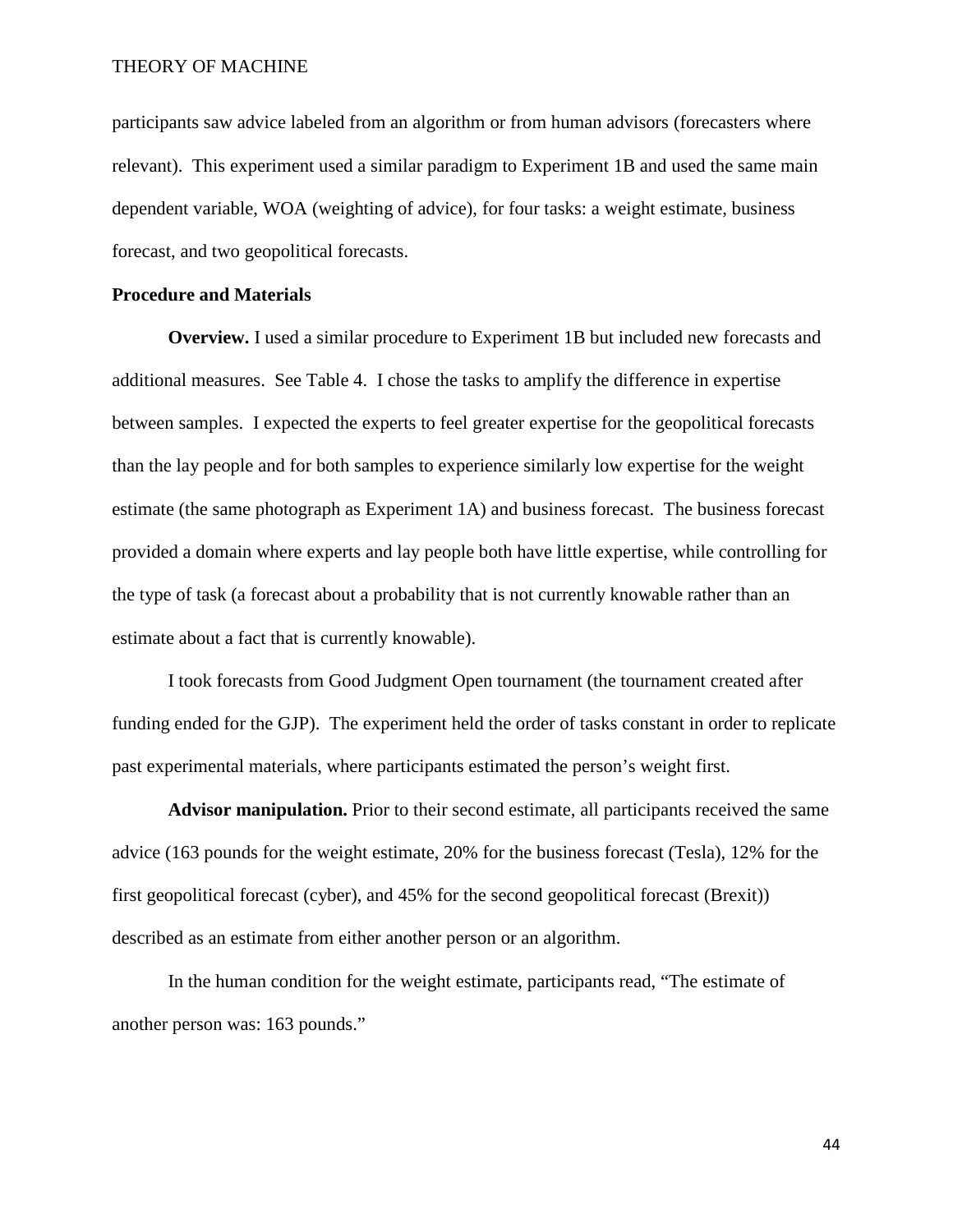For the three forecasts, I purposely provided information about the tournament, so that lay people and experts had the same human reference. I wanted to avoid lay people and experts responding to advice from their different peer groups. Participants in the human condition read, "The average estimate from forecasters in the forecasting tournament is: X."

In the algorithm condition for all tasks, participants read, "The estimate from an algorithm is: X."

### **Main Dependent Measure**

**Weight of advice (WOA).** I measured how much participants relied on the advice.

#### **Additional Measure: Control Variable**

**Familiarity.** I controlled for a possible difference between samples in familiarity with algorithms. Participants reported their familiarity with the word algorithm, "How certain are you that you know what an algorithm is?" on a scale from 0: *NA, I am certain that I do NOT know what it means*; 1 = *not at all certain* to 7 = *extremely certain*.

#### **Exclusion Measures**

In addition to the exclusion measures utilized in the past experiments, I excluded participants with prior exposure to the tournament (where they may have seen the same forecast) and those who failed to follow directions by reporting that they sought out information on the internet. These important exclusions helped control for the amount of information participants accessed to make the forecasts (through links to information provided with the forecasts).

**Prior participation in tournament.** "Prior to this survey, have you participated as a forecaster in the Good Judgment Project or Good Judgment Open?" (*yes/no/unsure*)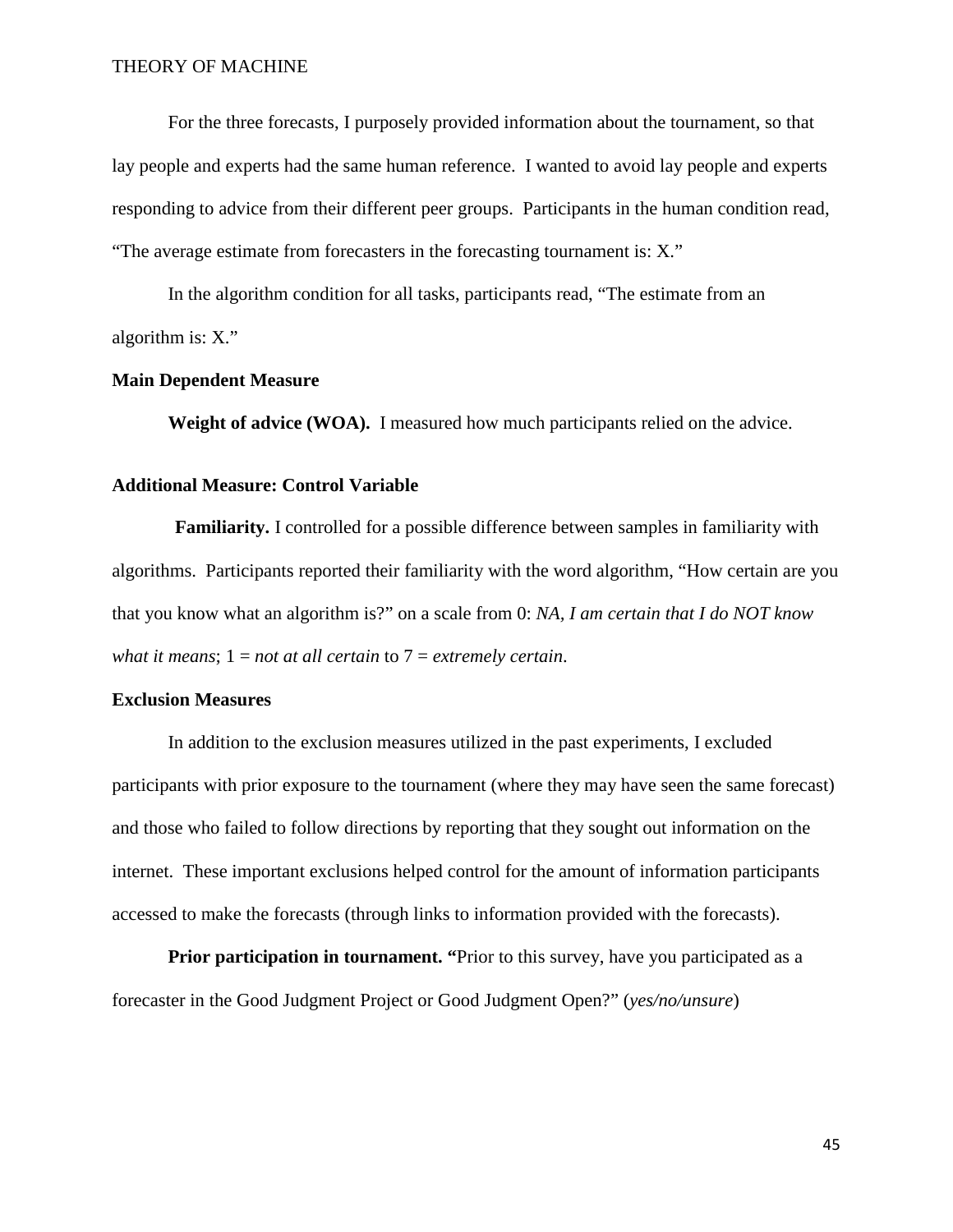**External information search.** "Did you search the internet or use other sources to find more information for the forecasts (beyond clicking the links provided)? Clicking the links provided does not count as searching the internet." (*yes/no*)

#### **Additional Measures: Mechanism**

**Forecasting experience***:* Participants reported how frequently they made forecasts for their occupation, "For your job, how often do you make forecasts (predictions)?" on a scale from *1 = Barely ever to 7 = Multiple times a day*.

**Felt expertise.** Participants reported their expertise on each topic, "How much do you know about each topic in the survey?" on a scale from  $1 = \text{very little to } 7 = a \text{ lot.}$ 

#### **Exploratory measure**

To better understand the types of decisions people tend to make and how they normally inform those decisions, especially experts, I included a few exploratory measures.

**Types of decisions.** Participants described, "What kinds of decisions do you make at work that depend on forecasts?" in an open-ended form.

**Default advisor.** Participants reported their default advisor, "At work, which source normally provides you with forecasts? (*Another person, a group of people, an algorithm or statistical model, I normally provide the forecasts, other*)

**Reliance on default source.** Participants compared an algorithmic advisor to their default advisor, "If you were given the option, how much would you rely on advice from an algorithm or your usual source, in order to make the types decisions you listed?" on a scale from 1 = *completely rely on algorithm* to 7 = *completely rely on usual source*.

### **Results**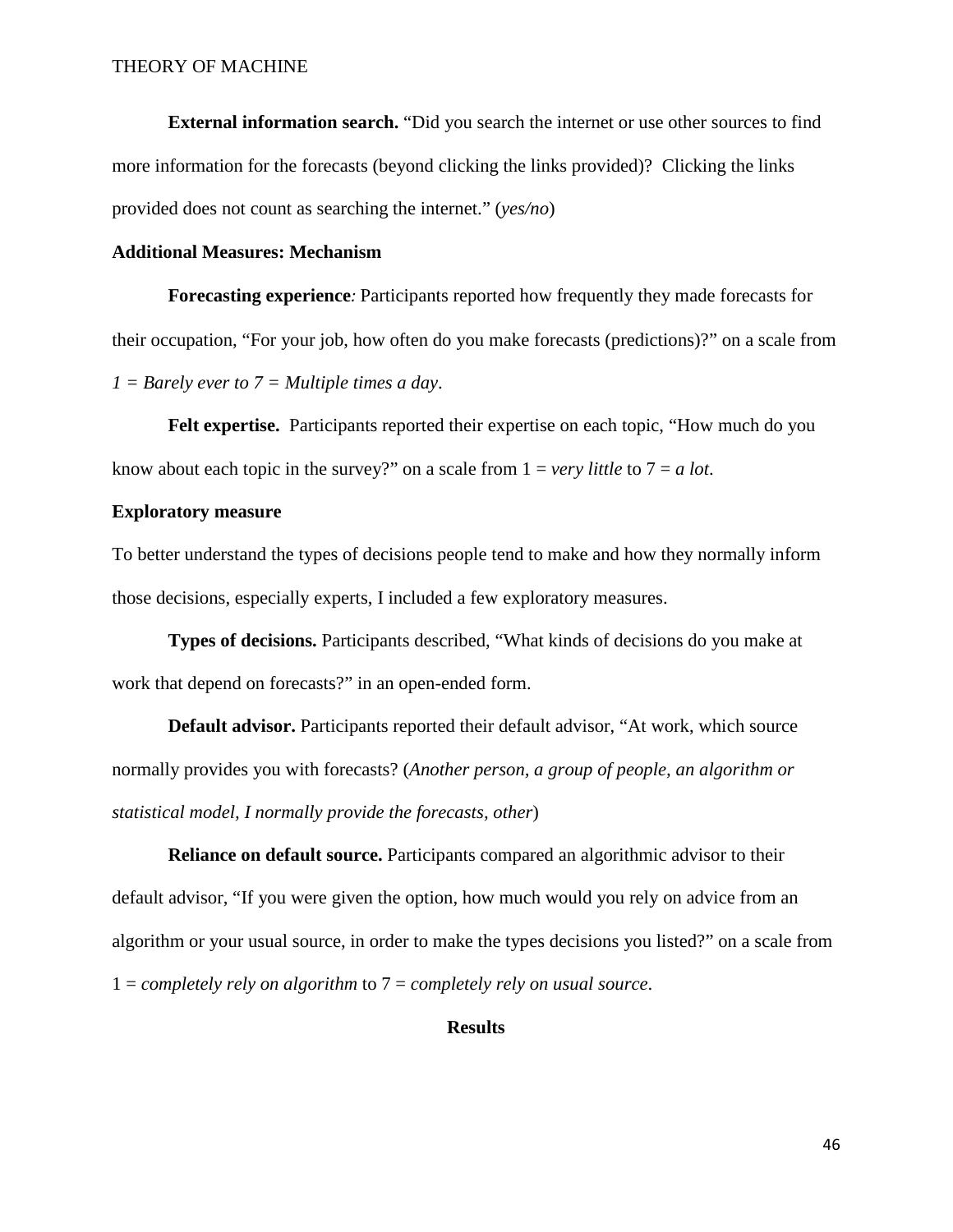**Forecasting experience.** Did lay people and experts differ in their forecasting experience? The expert sample reported that they made forecasts for their jobs more frequently  $(M = 3.73, SD = 2.30)$  than the lay sample  $(M = 2.29, SD = 2.02)$ ,  $t(95.30) = 4.84, p < .001$ , correcting for unequal variances.

**Felt expertise.** To understand how much expertise participants thought they brought to each task, I submitted reported expertise on each task to a 2 (expert vs. non-expert) X 4 (weight estimate vs. tesla forecast vs. cyber forecast vs. Brexit forecast) repeated measures ANOVA with task as a repeated measure.<sup>[8](#page-70-0)</sup> There is a main effect of expertise,  $F(1, 369) = 11.88$ ,  $p = .001$ , a main effect of task,  $F(3, 1107) = 21.78$ ,  $p < .001$ , and an interaction,  $F(3, 1107) = 34.35$ ,  $p <$ .001. Figure 12 shows that across tasks, experts reported greater expertise with each topic than lay people. As predicted, experts reported greater expertise both for the cyber,  $F(1, 369) = 9.48$ ,  $p < .001$ , and Brexit forecast,  $F(1, 369) = 30.02$ ,  $p < .001$ . The samples reported similar expertise for the Telsa forecast,  $F(1, 369) = .39$ ,  $p = .535$ . Although I predicted that lay people and experts would report similar expertise for the weight estimate, lay people reported greater expertise ( $M = 3.67$ ) than the experts ( $M = 3.01$ ),  $F(1, 369) = 9.48$ ,  $p = .002$ .

**Weighting of Advice (WOA).** I submitted WOA to a 2 (advisor: algorithm vs. human) X 2 (expertise: expert vs. non-expert) repeated measures ANCOVA with the four tasks as repeated measures and familiarity with the term algorithm as a covariate. This analysis included those who answered all tasks (282 lay people and 61 experts). There is an effect of familiarity, *F*(1,  $338$ ) = 8.86,  $p = .003$ ,  $p<sup>2</sup> = 0.02$ ,  $d = 0.29$ . Controlling for familiarity, there are main effects of advisor,  $F(1, 338) = 9.46$ ,  $p = .002$ ,  $p^2 = 0.02$ ,  $d = 0.29$ , and expertise,  $F(1, 338) = 32.39$ ,  $p <$ .001,  $\eta$ <sup>2</sup> = 0.08, *d* = 0.60, as well as an interaction, *F* (1, 338) = 5.05, *p* = .025,  $\eta$ <sup>2</sup> = 0.01, *d* = 0.23.<sup>[9](#page-70-1)</sup> Figure 13 shows that for each task, lay people relied more on advice from an algorithm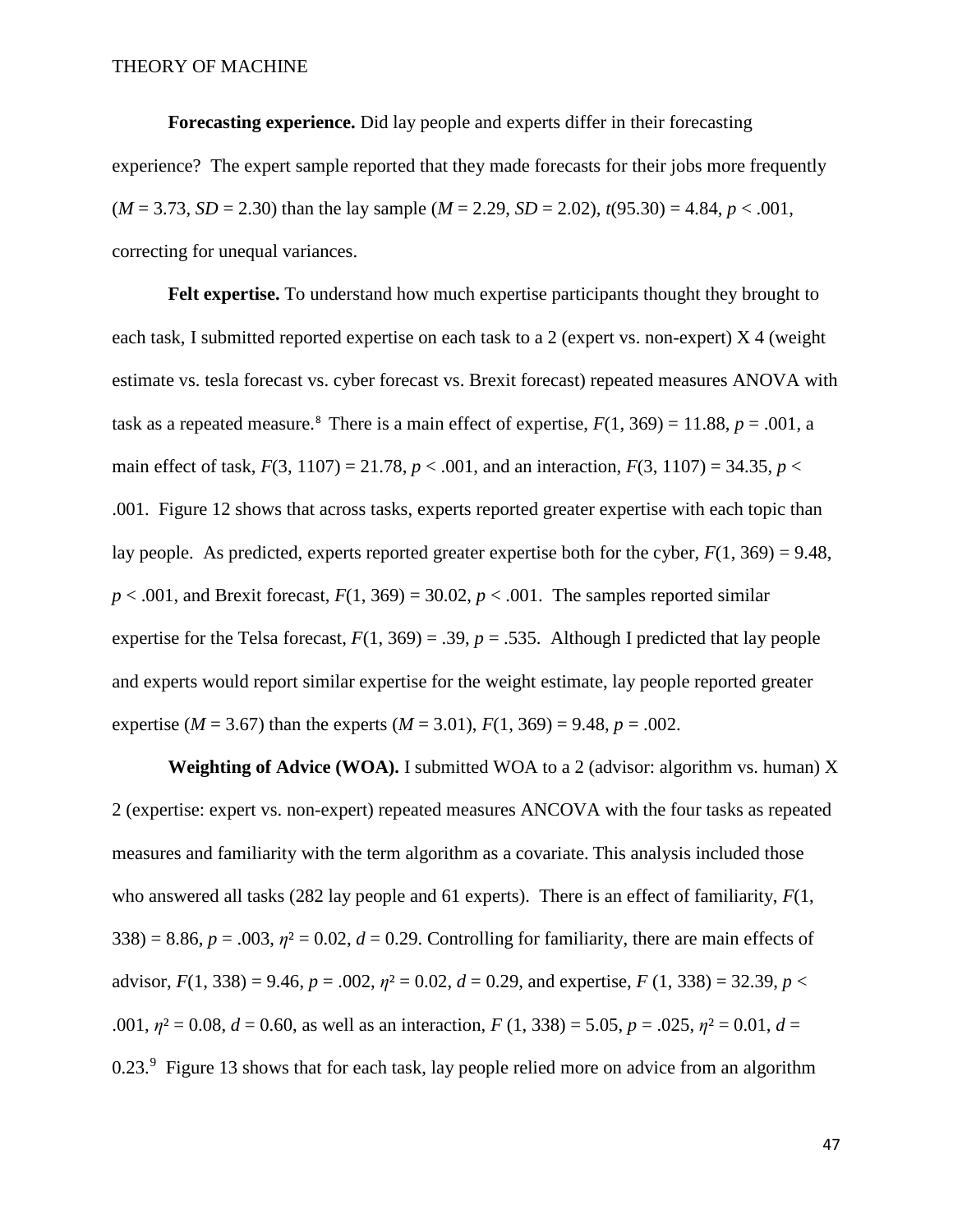than from other people, while Figure 14 shows that experts heavily discount all advice. I found virtually no evidence for mediation by reported felt expertise or forecasting experience.<sup>[10](#page-71-0)</sup>

**Familiarity.** Although there was variance in people's familiarity with the term algorithm, I wanted to test how certain that they knew what it meant, on average. Across samples, reported familiarity differed from the mid-point of the scale (4),  $(M = 5.04, SD = 1.72)$ ,  $t(370) =$ 17.30,  $p < .001$ . This held by expertise (Lay:  $M = 4.96$ ,  $SD = 1.73$ ),  $t(300) = 9.61$ ,  $p < .001$ , (Experts:  $M = 5.40$ ,  $SD = 1.63$ ),  $t(69) = 7.20$ ,  $p < .001$ .

**Usual advisors.** To take full advantage of the unique expert sample, I examined the types sources people used to inform their decisions. Both samples tended to relied on a group of people. See Table 5. Experts may show hesitation to rely advice because more than a third of them reported normally providing forecasts at work.<sup>11</sup>

Interestingly, when participants directly compared their usual source of information at work to an algorithm, participants preferred their usual advisor to an algorithm to inform their work decisions ( $M = 4.55$ ,  $SD = 1.33$ , relative to the mid-point of the scale),  $t(339) = 7.57$ ,  $p <$ .001. This pattern held for both lay people, (*M* = 4.56, *SD* = 1.40), *t*(273) 6.79, *p* < .001, and experts,  $(M = 4.47, SD = 1.13)$ ,  $t(65) = 3.39$ ,  $p = .001$ . Surprisingly, forecasting expertise does not correlate with greater reliance on the default source,  $r(340) = .01$ ,  $p = .910$ . A higher percentage of experts report providing forecasts that inform decision, which could affect their unwillingness to listen to advice, especially from a new advisor. These results suggest that for decisions where people have a default advisor for their jobs, they may show greater hesitation to rely on a new source, such as an algorithm.

As an exploratory, non-registered analysis, reporting one's self as the default advisor at work only affected reliance on advice for the Brexit forecast, *t*(363) = -2.11, *p* = .036, and not for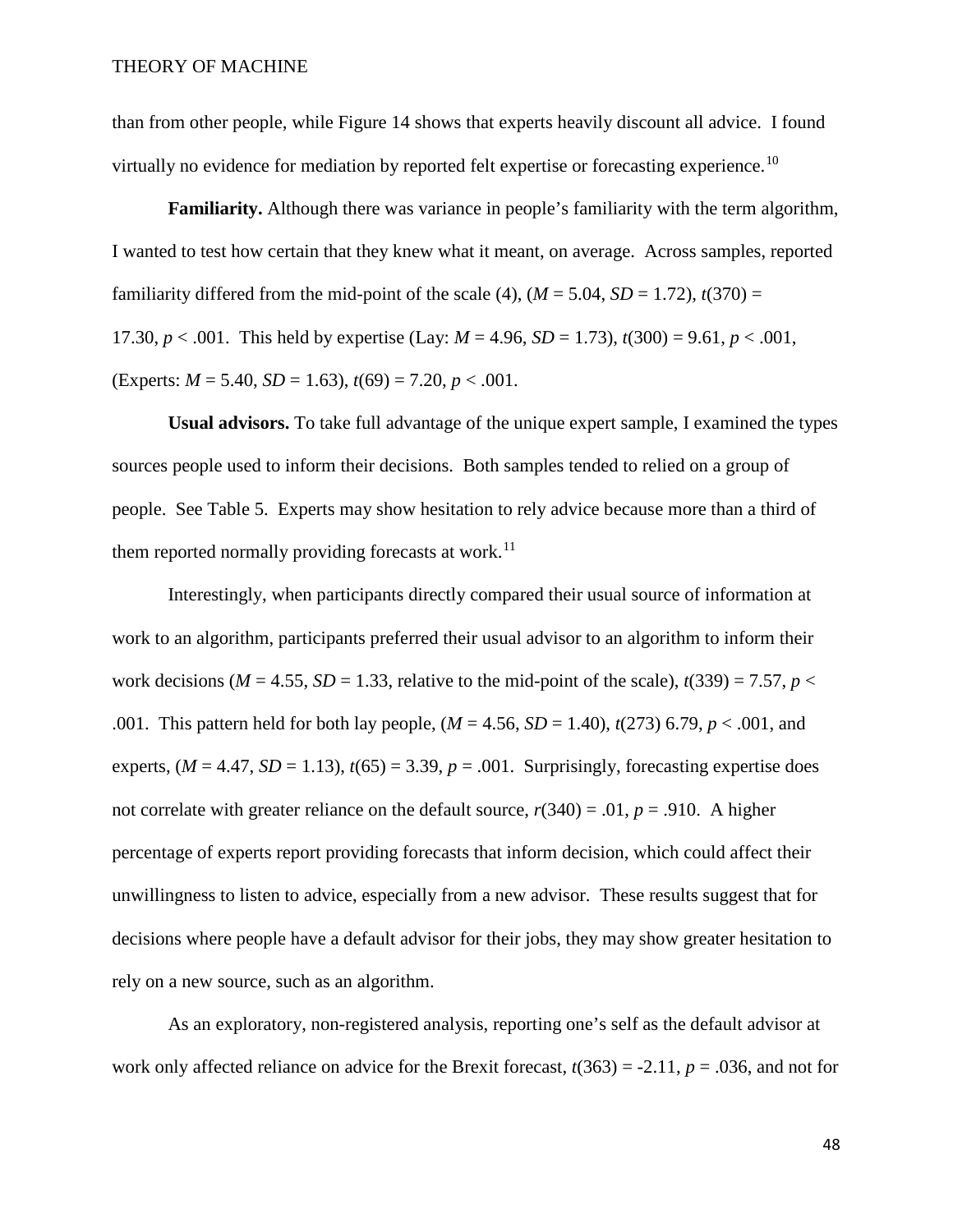any other tasks ( $ts < -1.45$ ,  $ps > .13$ ). People who reported that they were the advisor relied less on the advice ( $M = .30$ ,  $SD = .37$ ) than people who did not ( $M = .39$ ,  $SD = .38$ ).

**Age and Gender.** The sample included a diversity of ages (ranging from 18 to 75 in the non-expert sample and from 25 to 88 in the expert sample). Although age did not correlate with reliance on algorithmic advice in Experiment 1A, the expert sample in Experiment 7 was recruited from a different participant pool, so I ran an additional, non-registered analyses and correlated reliance on algorithmic advice with age. In the expert sample, age does not correlate with reliance on algorithmic advice for any tasks ( $p s > .21$ ). Combining the samples, the same was true ( $ps > .09$ ) except for the business forecast ( $r = -.16$ ,  $p = .030$ ), where younger participants relied more on algorithmic advice. These results suggest that age has little to no relationship with reliance on algorithmic advice. I also checked (non-registered) whether gender correlated with reliance on either human or algorithmic advice because the expert sample was mostly men. Gender neither correlate with reliance on algorithmic (*p*s > .07) nor human advice  $(ps > .08)$ .

#### **Discussion**

Experiment 7 shows that experts do not respond to algorithms in the same way that lay people do. In fact, experts heavily discounted advice, regardless of the advisor. Figure 14 shows heavier discounting than in advice taking work, a 30% discounting rate on average; although it is worth noting that the 30% average discount rate is driven by a trimodal distribution (0, 50 and 100%), rather than people consistently displaying heavy discounting (Soll & Larrick, 2009). The results from Experiment 7 help explain why pilots and doctors tend to ignore statistical advice while making decisions. Although providing advice from algorithms may increase adherence to advice for non-experts, it seems that algorithmic advice falls on deaf expert ears.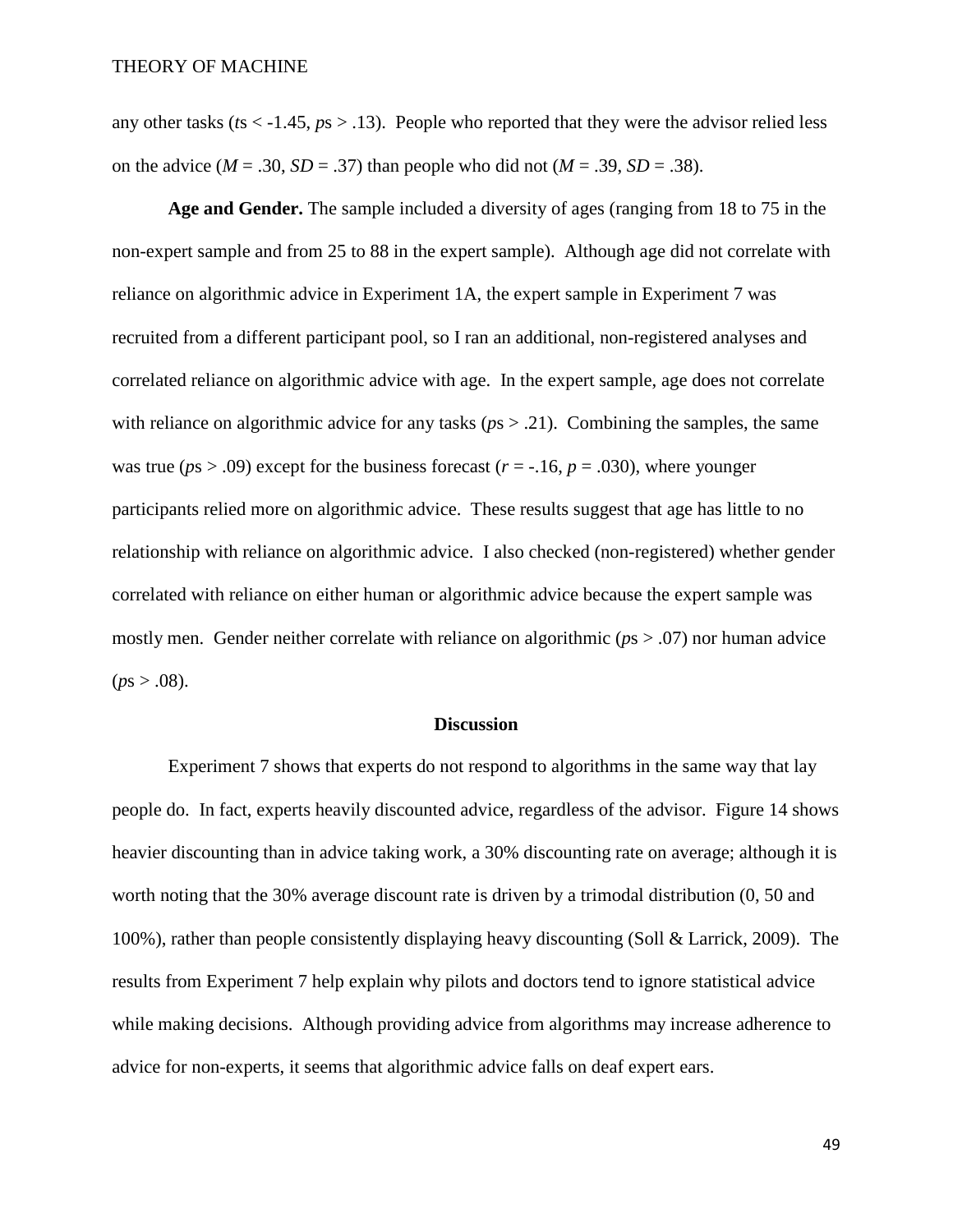#### **General Discussion**

Counter to the widespread conclusion that people are averse to algorithms, results from eight experiments suggest that people are willing to rely on algorithmic advice under circumstances that apply to many decisions. More importantly, they highlight contexts in which people are most likely to improve their accuracy by using advice generated by algorithms. When making estimates and forecasts, participants relied more on advice when they thought it came from an algorithm than from a person (Experiments 1A and 1B). One mechanism for this effect is numeracy: people with higher mathematical capabilities relied more on algorithms (Experiment 1A).

Reliance on algorithmic advice appears robust; it is resilient to how the algorithmic and human advisor are presented, either jointly or separately (Experiment 2). Algorithmic advice seems to partly help people overcome overconfidence; people are willing to choose an algorithmic estimate over their own. Although overconfidence reduce reliance on algorithms, it does not suppress or reverse it (Experiment 3). As much as people are willing to listen to algorithms, they still have room to improve their accuracy. Participants underweighted algorithmic advice more than they should have when they received normative information about the advice (Experiment 4).

Convergent evidence of moderation and mediation suggest a second mechanism: subjectivity of the decision context (Experiments 5 and 6). For objective decisions (made based on logic or reason), participants preferred algorithmic advice. For subjective decisions (made based on emotion or intuition), they preferred advice from people. Expertise of the advisor as well as the expertise of the decision maker both appear to moderate the effect. Regardless of subjectivity, people preferred the expert advice to algorithmic advice (Experiment 6). Decision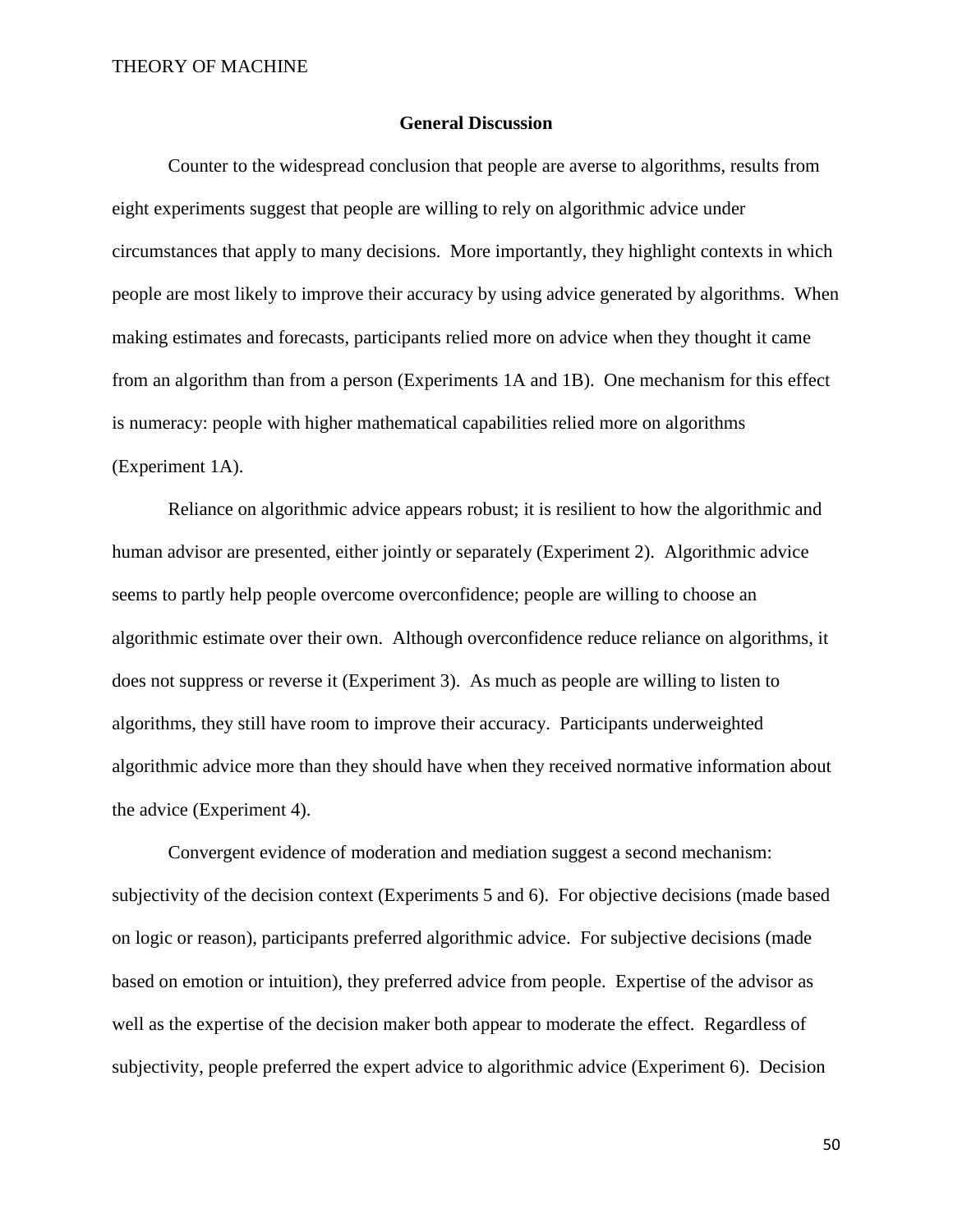makers' own expertise also moderated reliance on algorithms. National security experts relied less on algorithmic advice than lay people did, heavily discounting any advice they received.

In sum, people *are* willing to rely on advice more from algorithms than other people in certain contexts. People are more to listen to algorithmic advice 1) the more comfortable they are with mathematics and 2) when they are making more objective decisions. This robust effect is moderated by overconfidence, the availability of an expert advisor, and the decision-maker's own expertise. These results shed light on when people are most likely to improve their accuracy by listening to algorithms and has implications for the use of algorithms by individual decision makers and decision makers within organizations.

#### **Theoretical Implications**

These results introduce an interesting contrast to the widespread assumption that people are averse to algorithms (Bazerman, 1985; Dawes, 1979; Dawes, Faust, & Meehl, 1989; Kleinmuntz, 1990; Kleinmuntz & Schkade, 1993; Meehl, 1954; Meehl, 1957). They suggest that the story of algorithm aversion is not as straightforward as the literature might otherwise lead us to believe. Importantly, these results help reconcile the contradictory work that finds aversion under some conditions and reliance under others. See Table 6.

The results from this paper suggest that people will rely on algorithms more than another person in an objective domain. When there is a fair comparison, algorithms win. When the boundaries of those conditions change, so does reliance on algorithmic advice. When decision makers directly compare their knowledge with an algorithm's (allowing for overconfidence), rather than comparing between human and algorithmic advisor, reliance weakens. In fact, the effect reverses with experts who prefer their own judgment, regardless of the advisor. People also prefer advice from other people for subjective decisions and when an expert advisor is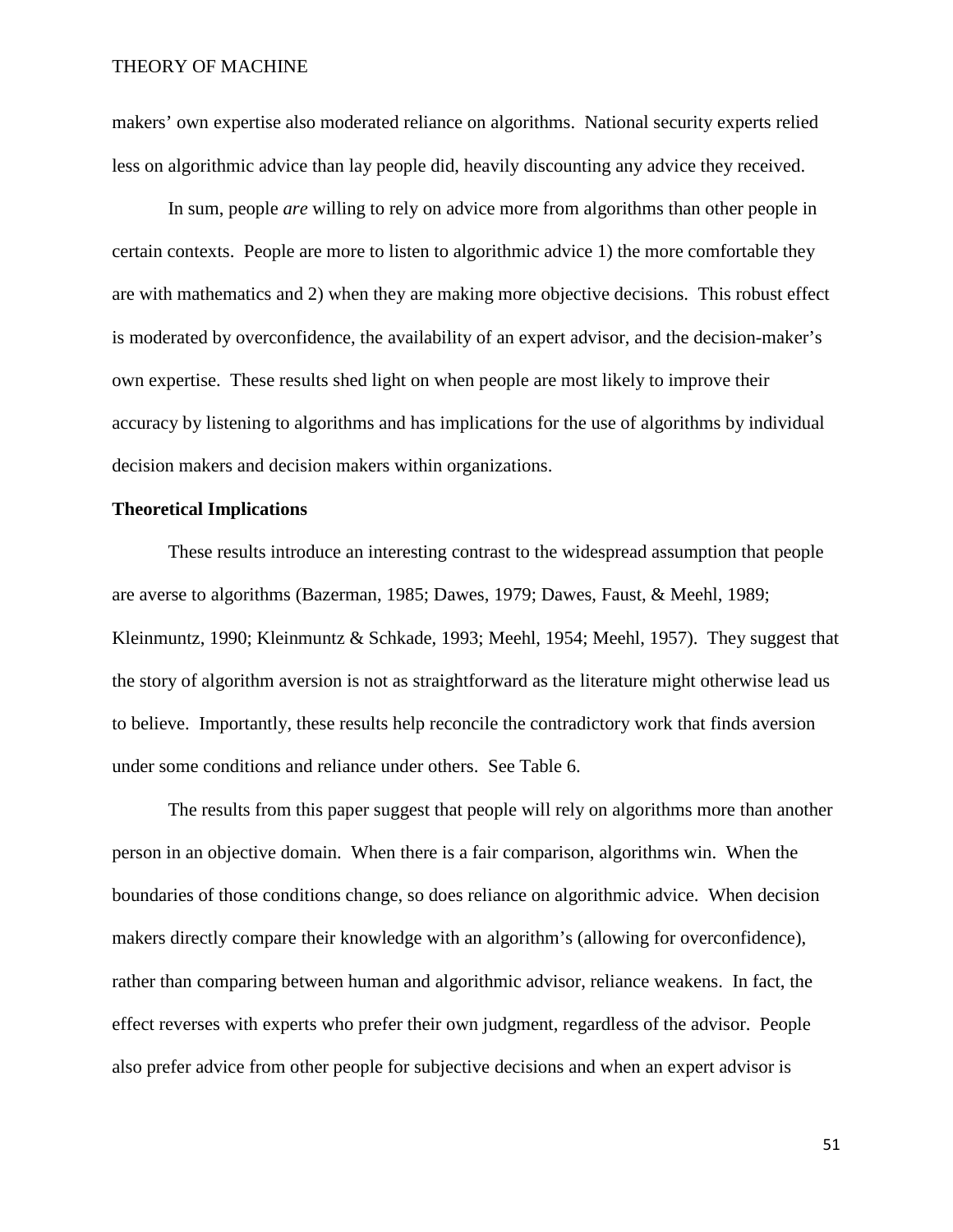available. Work testing accuracy declared algorithms the winner over experts (Beck et al., 2011; Carroll et al., 1982, Einhorn, 1972; Goldman, et al., 1977; Hedén et al., 1997), which suggests that reliance on expert advice may encourage suboptimal judgments.

Although the results of this paper may appear to most directly contradict the work from Dietvorst et al. (2015), a closer examination of their results suggest that they are compatible with the results from this paper. Although not the focus of the 2015 paper, prior to learning about the inaccuracy of an algorithm, participants relied on the algorithm. In one instance, they showed indifference between their answer and the algorithm's (the materials used in Experiment 3 of this paper). Yet, none of their studies found algorithm aversion prior to participants receiving evidence of a potentially broken algorithm. As discussed in the introduction, consequential decisions are often made based on forecasts with long time horizons. Thus, work focusing on perceptions of algorithms prior to repeated interactions is useful.

These results likewise hold implications for the advice-taking literature. One robust finding is that people discount advice from others (Bonaccio & Dalal, 2006; Yaniv & Kleinberger, 2000; Yaniv, 2004). The results presented in this paper suggest that one simple way to increase adherence to advice in situations where it is heavily discounted is to provide advice from an algorithm. An algorithmic advisor helped participants in Experiment 3 overcome their overconfidence; they relied more on the algorithm than themselves. This should prove especially useful for objective decisions when expert advice is unavailable. Many decisions are ripe for the use of algorithmic advising considering the low cost and widespread availability of algorithmic advice relative to expert advice.

#### **Practical Implications**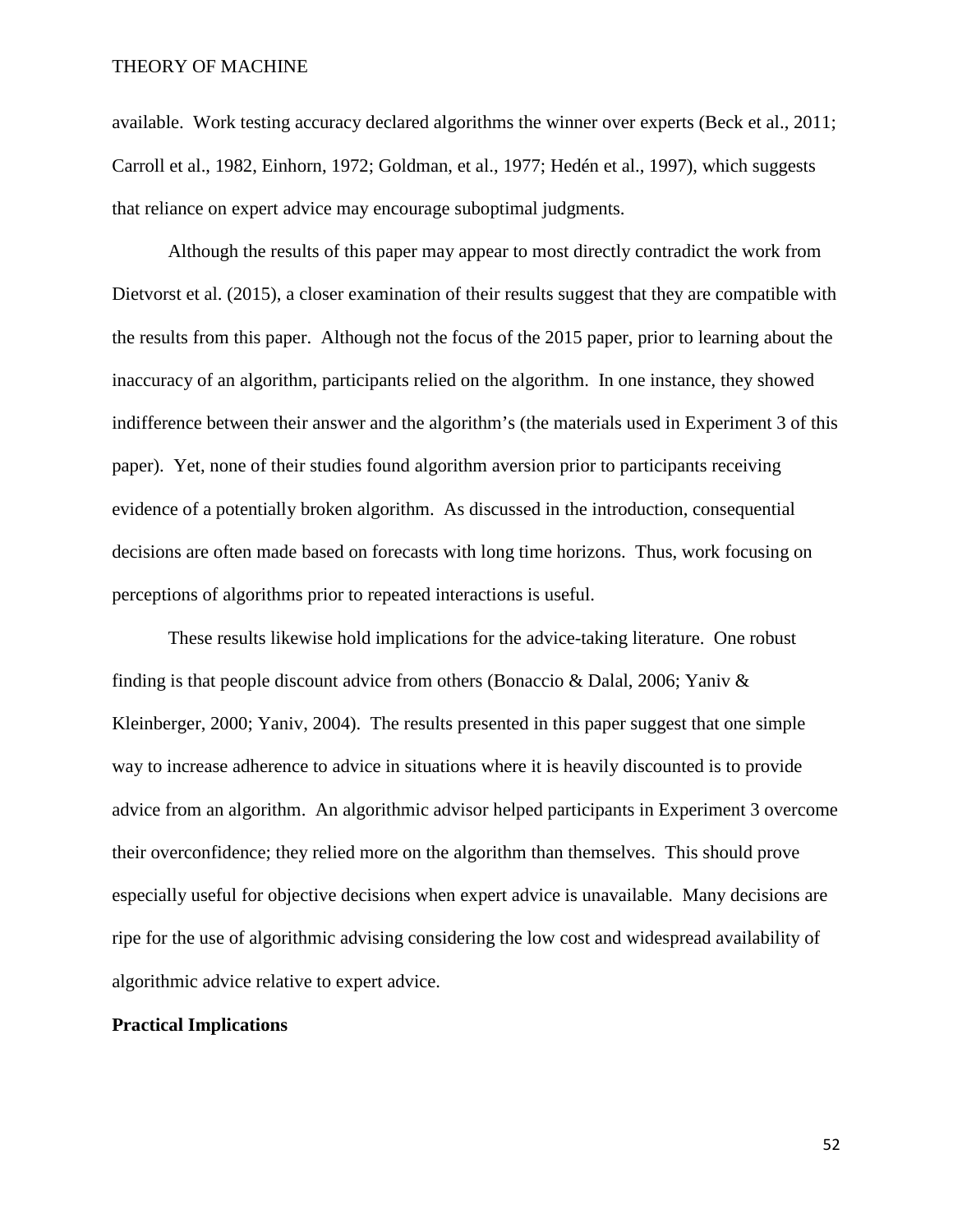Understanding how people respond to algorithmic advice holds implications for any decision maker or organization which has the potential to learn from lessons produced by "big data." As organizations invest in the collection, analysis and exploitation of big data, they use algorithms to sift through the information and produce algorithmic advice. Advances in technology allow organizations to better access and analyze big data, which has lead them to collect greater amounts and variety of data, and all at a faster rate (Laney, 2012). Access to big data is opening up as well. Google (as used in Reips & Matzat, 2014) and Twitter (as used in Reips & Garaizar, 2011) already share enormous quantities of data publicly. Business organizations are not the only players cued in to big data. The Obama administration launched the Big Data and Research Initiative to improve aspects of government including national security (Kalil, 2012).

To improve the communication of information within any organization, one cannot focus solely on the accuracy of the information delivered but on how the receiver perceives it (Chan, 1979). For instance, the benefits of algorithms to more accurately forecast future political events (Baron et al., 2014) should have the U.S. Intelligence Community (IC) and policy makers alike jumping to take advantage of algorithms for improved policy decisions. However, the results from Experiment 7 suggest that even if algorithms produce more accurate information than experts, algorithmic advice falls on deaf ears. The results from this paper provide a more hopeful picture for lay people. Future work should examine how to increase experts' reliance on algorithms. The results in this paper shed light on how to best make use of efforts to present algorithmic advice from big data by testing when people are most likely to listen.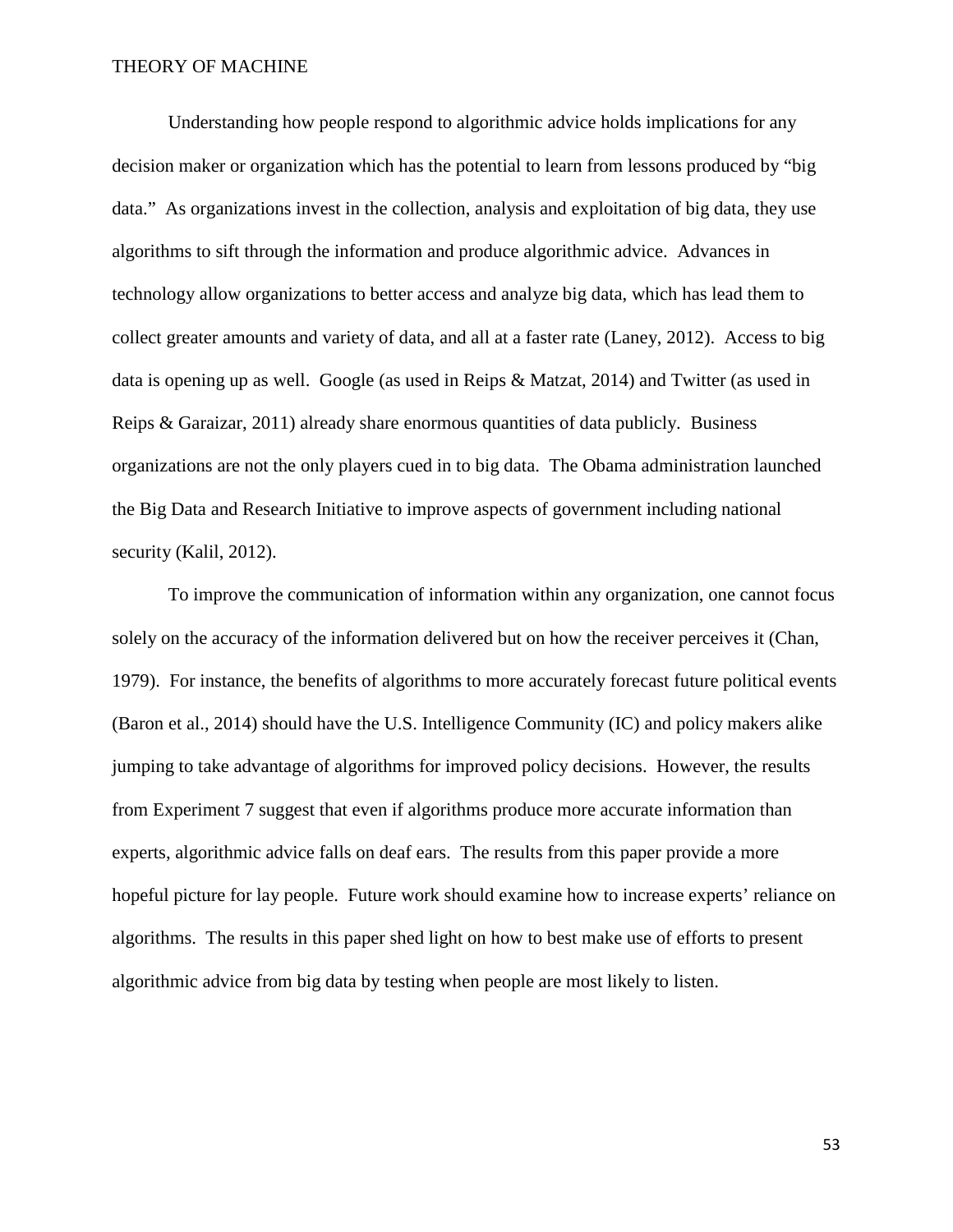#### **Limitations and Future Directions**

**Expert Advice.** This work has only scratched the surface of what research on "Theory of Machine" can examine. It presents the most basic test of how people respond to algorithmic advice. I used simple tests designed to avoid confounds and to identify moderators in order to reconcile prior conflicting research. In order to avoid confounding expertise and human advice, Experiments 1 through 5 compared perceptions of algorithmic advice and advice from a peer. Experiment 7 provided advice from a forecaster in the forecasting tournament so that both the lay and expert sample had the same human comparison (rather than from a peer of the national security specialist and a peer on mTurk). However, a potential limitation to these studies is that people may sometimes find themselves in situations where they compare expert and algorithmic advice. In fact, Experiment 5 showed that when available, participants relied more on experts than algorithmic advice.

Although future work should compare expert to algorithmic advice where the comparison occurs in the real-world, experts are not the only source of human advice. Often, people seek out advice from friends and family members, who are clearly not experts. For instance, when things are broken, from hearts to home appliances, people call friends, partners, or parents for potential solutions. As discussed in the introduction, expert advice is not always a realistic comparison to algorithmic advice. We do not always call a therapist or a plumber at the first sign of a problem, simply because access to these experts is painfully costly and often delayed. Algorithmic advice is often cheaper and faster. In fact, the limited accessibility of experts has opened the door for a chatbot that provides free legal aid to refugees seeking asylum in the U.S. and Canada (Cresci, 2017). The chatbot asks the user questions in order to fill out the appropriate asylum application, which are often difficult to understand.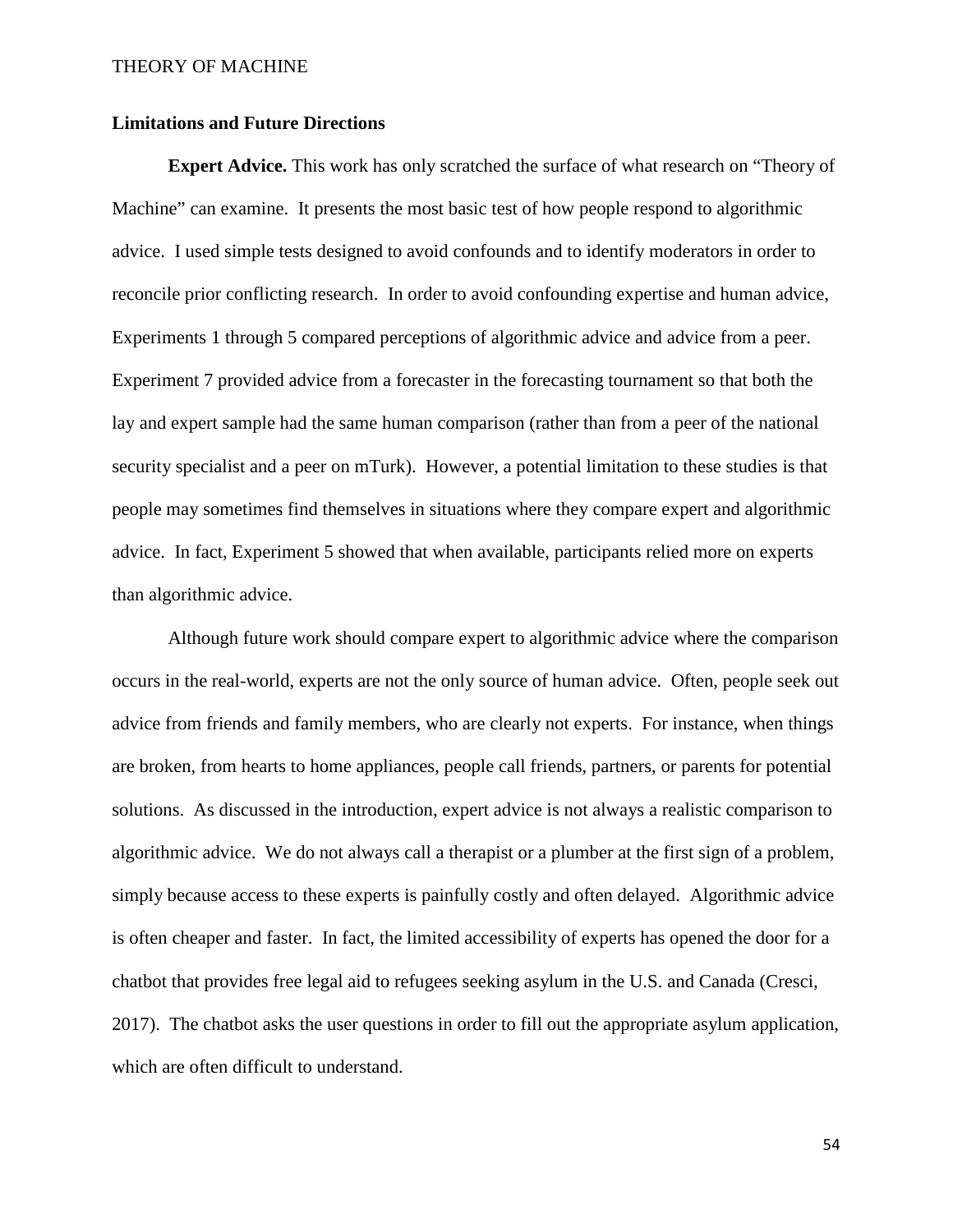Another constraint to comparing expert advice to algorithmic advice is the normative usage of expert advice. It is unclear how much participants *should* weight advice from an expert. A normative standard for a random individual or judgment based on multiple individual judges is clear. A normative standard for a single expert is not. Future work should consider expert advice but remain aware of its boundaries.

**Theory of Machine: Input, Process, Output.** There is much more work needed to examine how people expect algorithmic and human judgment to differ beyond their advice, or output. Future work on Theory of Machine should examine lay perceptions of how algorithms and humans differ in their *input, process,* and *output*. Understanding how people expect algorithms and humans to differ will allow examination of how algorithmic advisors, at their finest, compare to human advisors.

Do people assume that algorithmic and human judgment utilize different *input* when providing advice? One reason why people may rely on algorithmic advice is that they assume an algorithm often has access to more information than a person. In fact, a criterion that determines how much people rely on advice is the advisor's access to information (Birnbaum & Stegner, 1979; Birnbaum, Wong, & Wong, 1976; Budescu, Rantilla, Yu, & Karelitz, 2003; Sniezek & Buckley, 1995). Experiment 4 suggests that people are less sensitive to the number of judgments used to construct advice than they should be. Yet, people may still assume that an algorithm and person have access to vastly different magnitudes of data, beyond the number of judgments included in data based on aggregation. Likewise, perceptions about the *source* of the input to the advice may also differ. People may expect an algorithm to have access to less personalized information (data about other people) and other people to have access to more personalized information (data about them specifically). Instances in which algorithms do have personalized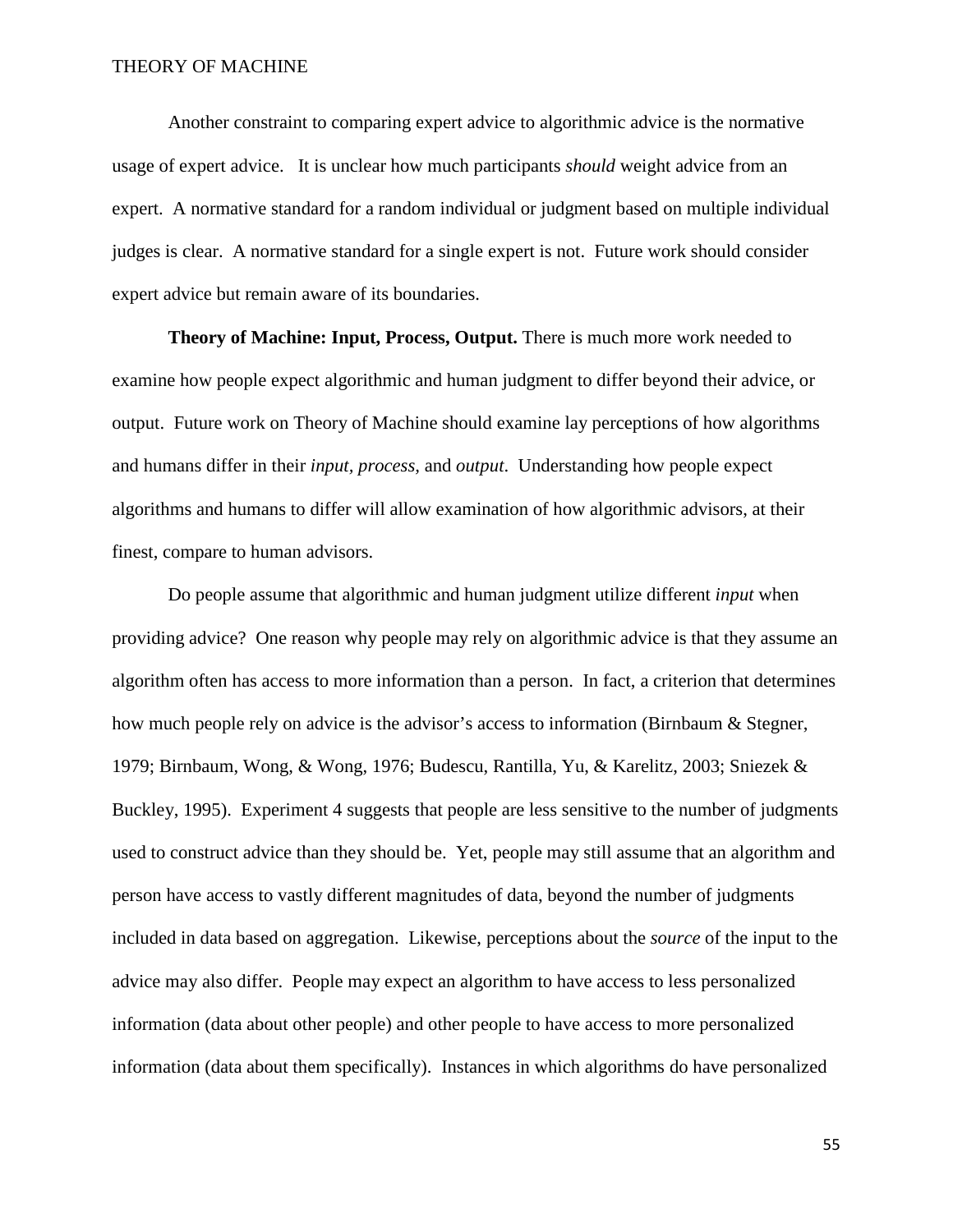information may provoke backlash due to privacy concerns about the personal data collected to inform the algorithm. These assumptions should influence when people prefer algorithmic to human advice.

Do people assume that algorithmic and human judgment *process* information differently? People may think that algorithms are more constrained in their processing of information. They may expect other people to process the same information as algorithms do in a more holistic way. These assumptions lead to interesting predictions about how people will respond to advice from either source. So for a medical diagnosis, if both an algorithm and person have access to only five cues related to a patient's cancer biopsy, participants may rely more on an algorithm because they expect it to process that piece of data more effectively or consistently. However, when the patient's entire medical history is available, participants may rely more on the person because they expect the physician will take a more holistic view. Participants may prefer a human advisor when advisors have access to lots of information. Ironically, the reason why algorithms provide more accurate forecasts than people is because they are not distracted by unhelpful cues and thus weigh cues more appropriately (Hedén et al., 1997). People may see algorithmic processing as efficient within environments of informational scarcity but less effective than a holistic approach when informational resources grow.

There are many more questions to ask about how people perceive algorithmic and human *output*, or advice. People may view an algorithm as a black box, either because they do not have access to or do not understand the mathematics or procedures of the algorithm. Future work could manipulate the opacity of an algorithm's process and whether people can understand it by manipulating the complexity of algorithmic calculations through the notation (see Supplementary Materials for a "file drawer" experiment on the topic of transparency). If people can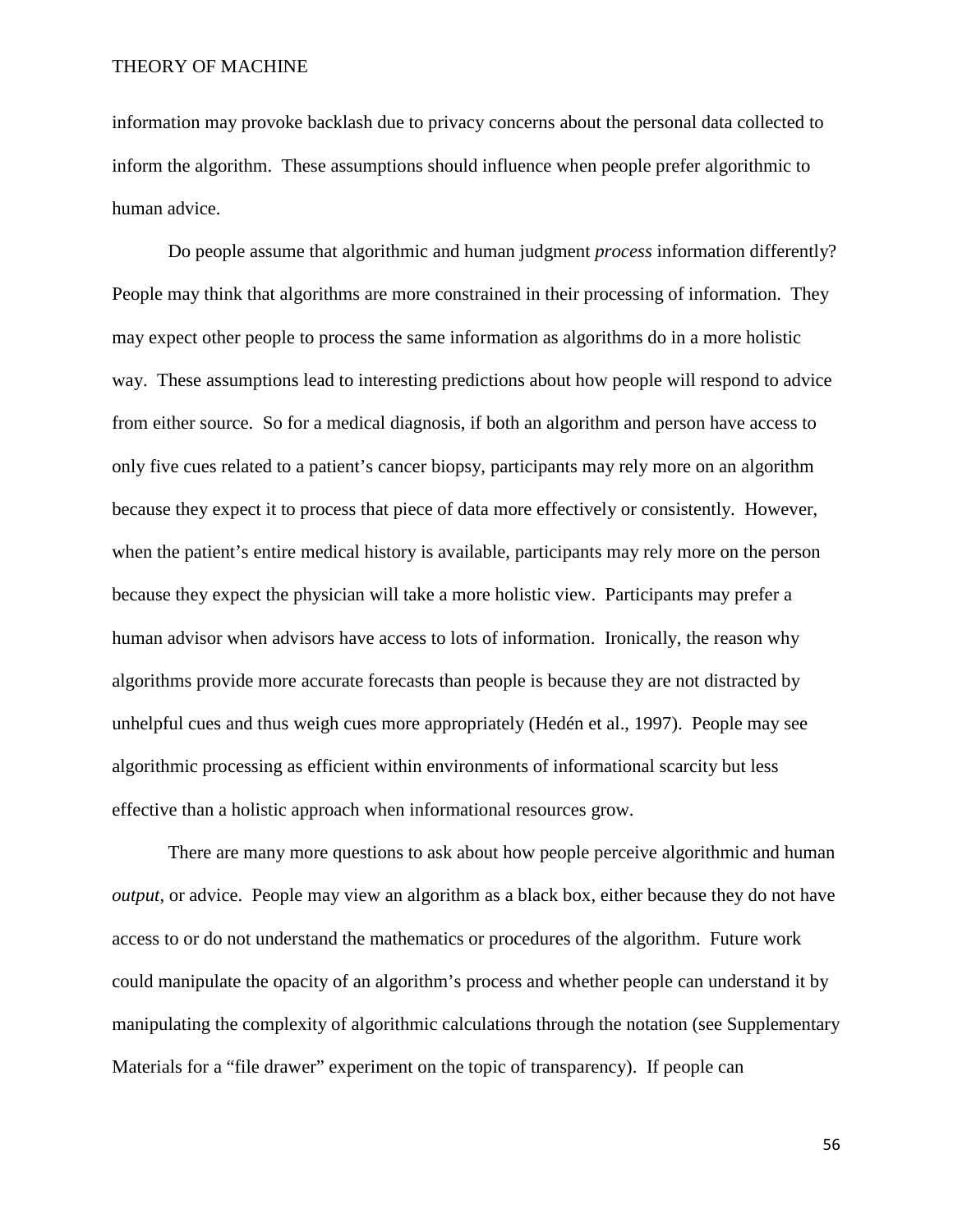comprehend the calculations or procedures of an algorithm, they may rely on it more because they can understand it. Work on acceptance of climate change suggests that this is the case. It shows that acceptance of climate change increases when participants are provided mechanistic information about how global warming works (Ranney & Clark, 2016). The opposite could also occur; people may rely on an algorithm less when understanding the calculations means that they are better able to consider its potential flaws. Another possible outcome is that when people access an algorithm's calculations, they rely on the algorithm, even if they cannot comprehend the calculations. They may feel less knowledgeable when they view a complex calculation or procedural rules and infer that an algorithm uses a superior process to a person.

### **Conclusion**

Big data are changing the way organizations function and communicate, both internally and with their clients. Organizations use algorithms to hire people (Ritchel, 2013), fire people, manage employees' priorities (Copeland & Hope, 2016), and help employees choose health care plans (Silverman, 2015). Organizations like Stitch Fix provide clients with clothing recommendations based on algorithms (Ahuja, 2015; Hu, 2014). Information technologies may increase exposure to big data but how do big data, and the algorithmic advice gleaned from them, change how people see the world? Organizations have an opportunity to learn from the everincreasing amount of information they can access, yet if they only focus on collecting big data and ignore how people respond to the algorithmic advice produced by it, they will not fully capture that opportunity to learn.

Without understanding how people incorporate information from algorithmic advice into their decisions, organizations are spending precious resources to produce output that is not fully utilized. Understanding where people focus their attention within the deluge of information that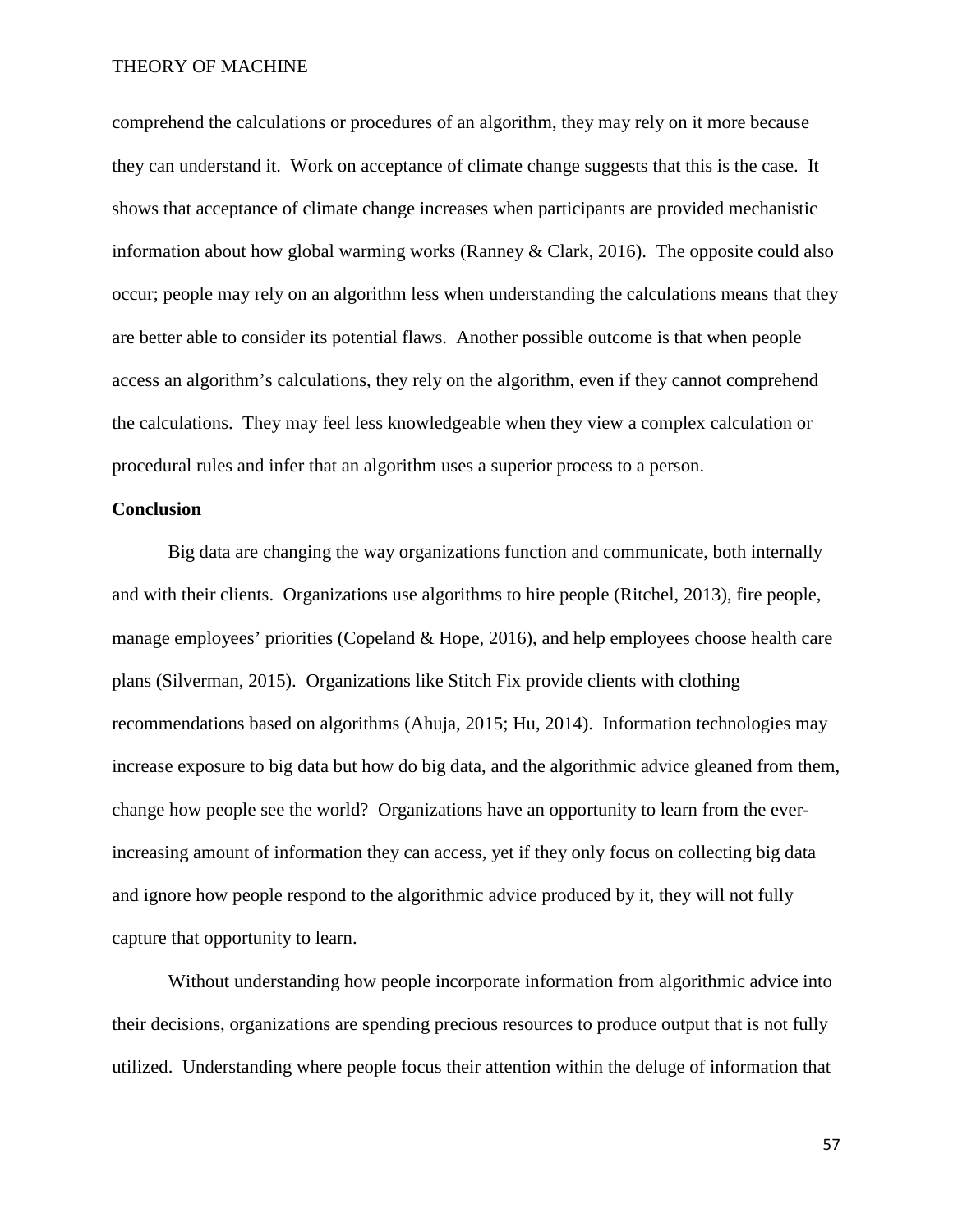floods email inboxes, Internet searches, and discussions is useful for any organization or decision maker. The results of eight experiments shed light on how to best leverage algorithmic advice. Uncovering the mechanisms that encourage reliance on algorithmic over human advice, through research on "Theory of Machine," will help decision makers transition more effectively to the world of big data.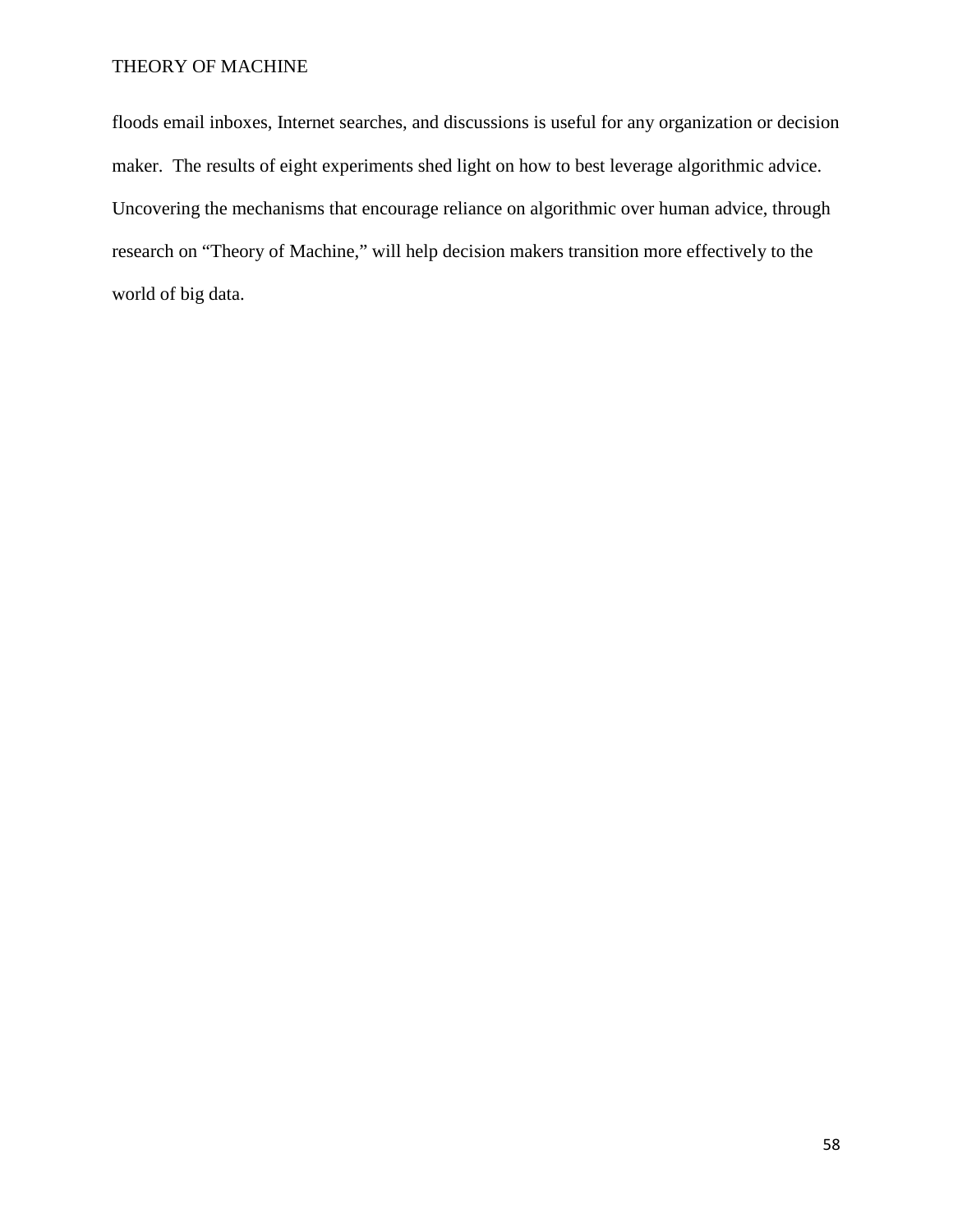#### **REFERENCES**

- Ahuja, S. (2015, May 26). What Stitch Fix figured out about mass customization. *Harvard Business Review*. https://hbr.org/
- Ajzen, I., Dalto, C. A., & Blyth, D. P. (1979). Consistency and bias in the attribution of attitudes. *Journal of Personality and Social Psychology*, *37*(10), 1871.
- Ask the Algorithm. (2015, May 9). *The Economist*. Retrieved from [http://www.economist.com/news/special-report/21650292-human-wealth-advisers](http://www.economist.com/news/special-report/21650292-human-wealth-advisers-are-going-out-fashion-ask-algorithm)[are-going-out-fashion-ask-algorithm](http://www.economist.com/news/special-report/21650292-human-wealth-advisers-are-going-out-fashion-ask-algorithm)
- Baron, J., Mellers, B. A., Tetlock, P. E., Stone, E., & Ungar, L. H. (2014). Two reasons to make aggregated probability forecasts more extreme. *Decision Analysis*. *11*(2), 133-145. doi:10.1287/deca.2014.0293
- Bazerman, M. H. (1985). Norms of distributive justice in interest arbitration. *Industrial and Labor Relations Review, 38*, 558-570. doi:10.2307/2523991
- Bazerman, M. H., Loewenstein, G. F., & White, S. B. (1992). Reversals of preference in allocation decisions: Judging an alternative versus choosing among alternatives. *Administrative Science Quarterly*, 220-240.
- Bazerman, M. H., Moore, D. A., Tenbrunsel, A. E., Wade-Benzoni, K. A., & Blount, S. (1999). Explaining how preferences change across joint versus separate evaluation. *Journal of Economic Behavior and Organization*, *39*, 41–58.
- Beck, A. H., Sangoi, A. R., Leung, S., Marinelli, R. J., Nielsen, T. O., van de Vijver, M. J., & Koller, D. (2011). Systematic analysis of breast cancer morphology uncovers stromal features associated with survival. *Science Translational Medicine*, *3*(108), 108-113. doi:10.1126/scitranslmed.3002564
- Birnbaum, M. H., Stegner, S. E. (1979). Source credibility in social judgment: Bias, expertise, and the judge's point of view. *Journal of Personality and Social Psychology*, *37*(1),48-74.
- Birnbaum, M. H., Wong, R., & Wong, L. K. (1976). Combining information from sources that vary in credibility. *Memory & Cognition*, *4*(3), 330-336.
- Bonaccio, S., & Dalal, R. S. (2006). Advice taking and decision-making: An integrative literature review, and implications for the organizational sciences. *Organizational Behavior and Human Decision Processes*, *101*(2), 127-151.
- Brewer, M. B. (1979). In-group bias in the minimal intergroup situation: A cognitivemotivational analysis. *Psychological Bulletin*, *86*(2), 307-324. doi:10.1037/0033- 2909.86.2.307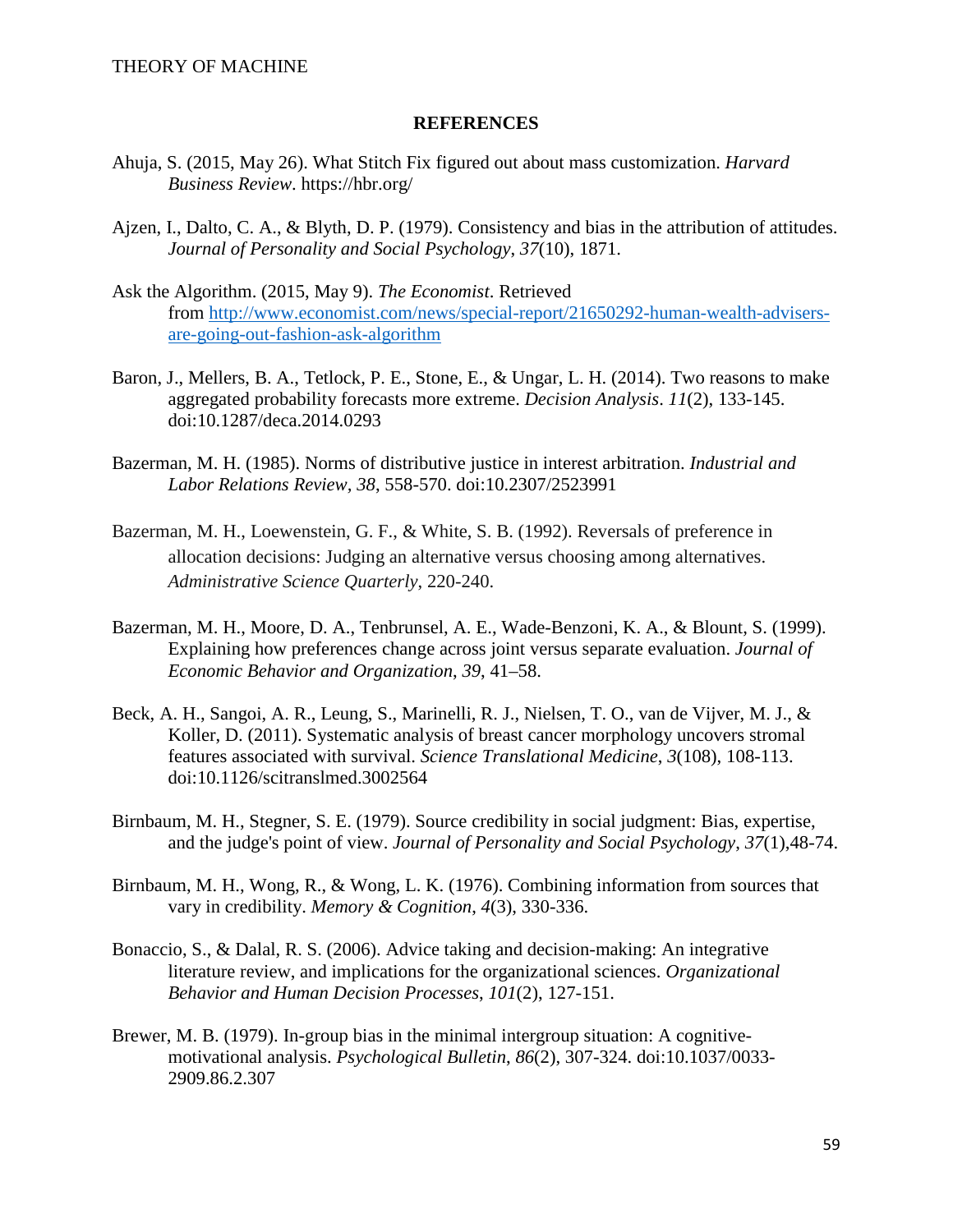- Budescu, D. V., Rantilla, A. K., Yu, H. T., & Karelitz, T. M. (2003). The effects of asymmetry among advisors on the aggregation of their opinions. *Organizational Behavior and Human Decision Processes*, *90*(1), 178-194.
- Carroll, J. S., Wiener, R. L., Coates, D., Galegher, J., & Alibrio, J. J. (1982). Evaluation, diagnosis, and prediction in parole decision making. *Law and Society Review*, 199-228. Chicago.
- Chabris, C. (2015) Edge: What do you think about machines that think? [Web log post]. Retrieved from https://www.edge.org/response-detail/26224
- Chan, S. (1979). The intelligence of stupidity: understanding failures in strategic warning. *The American Political Science Review*, *73*(1)*,* 171-180. doi:10.2307/1954739
- Copeland, R., Hope, B. (2016, December 22) The World's Largest Hedge Fund Is Building an Algorithmic Model From its Employees' Brains. The Wall Street Journal, Retrieved from<https://www.wsj.com/>
- Cresci, E. (2017, March 6) Chatbot that overturned 160,000 parking fines now helping refugees claim asylum. The Guardian, Retrieved from [https://www.theguardian.com](https://www.theguardian.com/)
- Critcher, C. R., & Dunning, D. (2009). Egocentric pattern projection: how implicit personality theories recapitulate the geography of the self. *Journal of personality and social psychology*, *97*(1), 1.
- Dawes, R. M. (1979). The robust beauty of improper linear models in decision making. *American psychologist*, *34*(7), 571. doi:10.1037/0003-066x.34.7.571
- Dawes, R. M., Faust, D., & Meehl, P. E. (1989). Clinical versus actuarial judgment. *Science*, *243*(4899), 1668-1674. doi:10.1126/science.2648573
- Dennett, D. (1987). The Intentional Stance. Cambridge: MIT Press.
- Dietvorst, B. J., Simmons, J. P., & Massey, C. (2015). Algorithm aversion: People erroneously avoid algorithms after seeing them err. *Journal of Experimental Psychology: General*, *144*(1), 114.
- Dijkstra, J. J. (1999). User agreement with incorrect expert system advice. *Behaviour & Information Technology*, *18*(6), 399-411. doi:10.1080/014492999118832
- Dijkstra, J. J., Liebrand, W. B., & Timminga, E. (1998). Persuasiveness of expert systems. *Behaviour & Information Technology*, *17*(3), 155-163. doi:10.1080/014492998119526
- Dzindolet, M. T., Pierce, L. G., Beck, H. P., & Dawe, L. A. (2002). The perceived utility of human and automated aids in a visual detection task. *Human Factors: The Journal of the Human Factors and Ergonomics Society*, *44*(1), 79-94. doi:10.1518/0018720024494856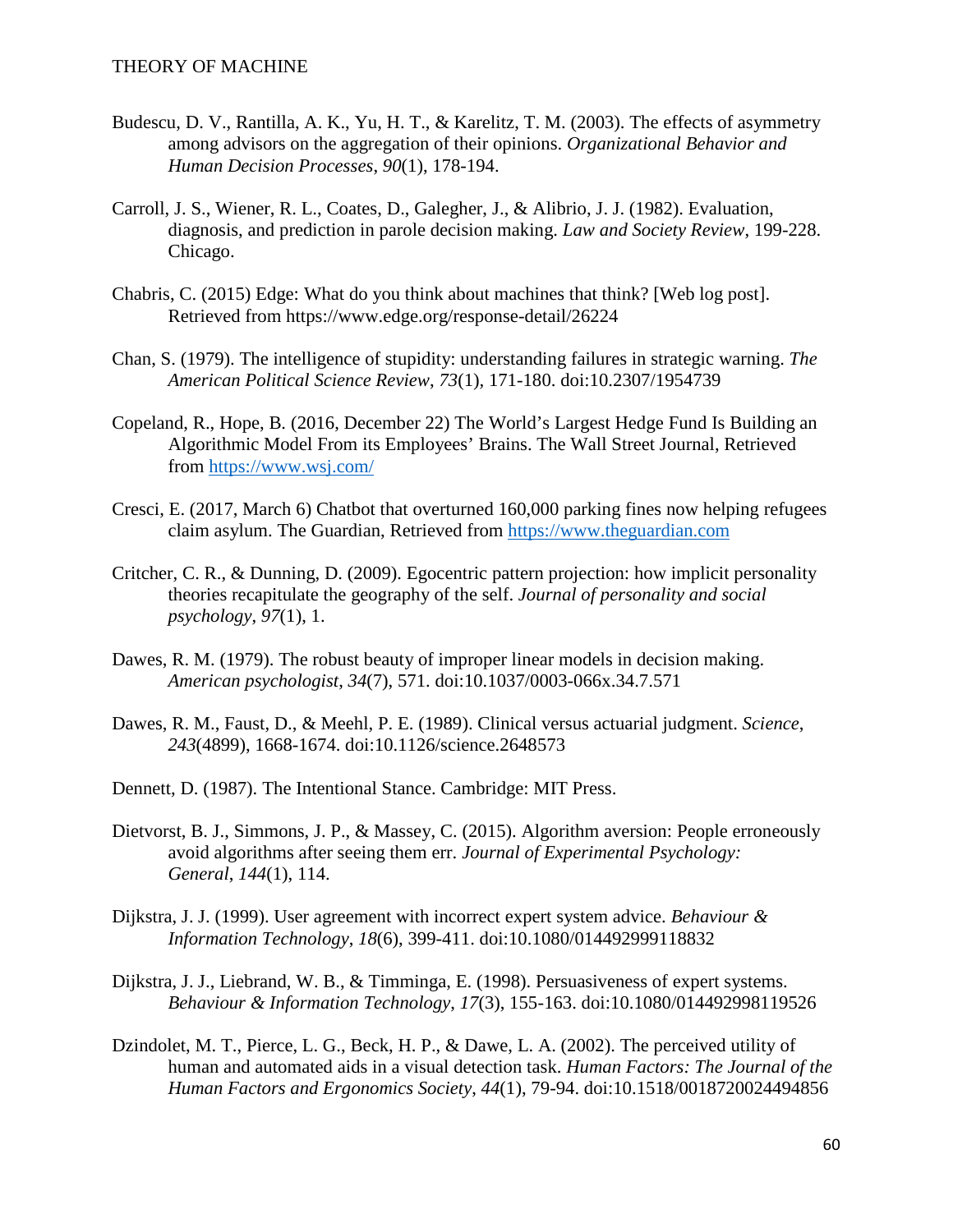- Einhorn, H. J. (1972) Expert measurement and mechanical combination. *Organizational Behavior and Human Performance*, *7*(1), 86-106. doi:10.1016/0030-5073(72)90009-8
- Einhorn, H. J., Hogarth, R. M. Klempner, E. (1977). Quality of group judgment. *Psychological Bulletin*, *84*(1), 158–172.
- Finkel, E. J., Eastwick, P. W., Karney, B. R., Reis, H. T., & Sprecher, S. (2012). Online dating: A critical analysis from the perspective of psychological science. *Psychological Science in the Public Interest*, *13*(1), 3-66.
- Frey, C. B., & Osborne, M. A. (2013). The future of employment: how susceptible are jobs to computerization. Retrieved April 2014.
- Galton, F. (1907). Vox populi. *Nature*, 75, 450–451.
- Gardner, P. H. and Berry, D. C. (1995). The effect of different forms of advice on the control of a simulated complex system. *Applied Cognitive Psychology*, *9*, S55–S79. doi: 10.1002/acp.2350090706
- Gino, F., & Moore, D. A. (2007). Effects of task difficulty on use of advice. *Journal of Behavioral Decision Making*, *20*(1), 21-35. doi:10.1002/bdm.539
- Goldman, L., Caldera, D. L., Nussbaum, S. R., Southwick, F. S., Krogstad, D., Murray, B. & Slater, E. E. (1977). Multifactorial index of cardiac risk in noncardiac surgical procedures. *New England Journal of Medicine*, *297*(16), 845-850. doi:10.1056/nejm197710202971601
- Hartford, T. (2015, September 14). How to see into the future. *Financial Times.* Retrieved from<http://www.ft.com/>
- Harvey, N. (1997). Confidence in judgment. *Trends in Cognitive Sciences*, *1*(2), 78–82.
- Harvey, N., & Fischer, I. (1997). Taking advice: Accepting help, improving judgment, and sharing responsibility. *Organizational Behavior and Human Decision Processes*, *70*, 117- 133.
- Harvey, O. J., White, B. J., Hood, W. R., & Sherif, C. W. (1961). *Intergroup conflict and cooperation: The Robbers Cave experiment*, *10*, Norman, OK: University Book Exchange.
- Hastie, R., & Kameda, T. (2005). The robust beauty of majority rules in group decisions. *Psychological Review*, *112*(2), 494-508. doi:10.1037/0033-295x.112.2.494
- Hedén, B., Öhlin, H., Rittner, R., & Edenbrandt, L. (1997). Acute myocardial infarction detected in the 12-lead ECG by artificial neural networks. *Circulation*, *96*(6), 1798-1802. doi:10.1161/01.cir.96.6.1798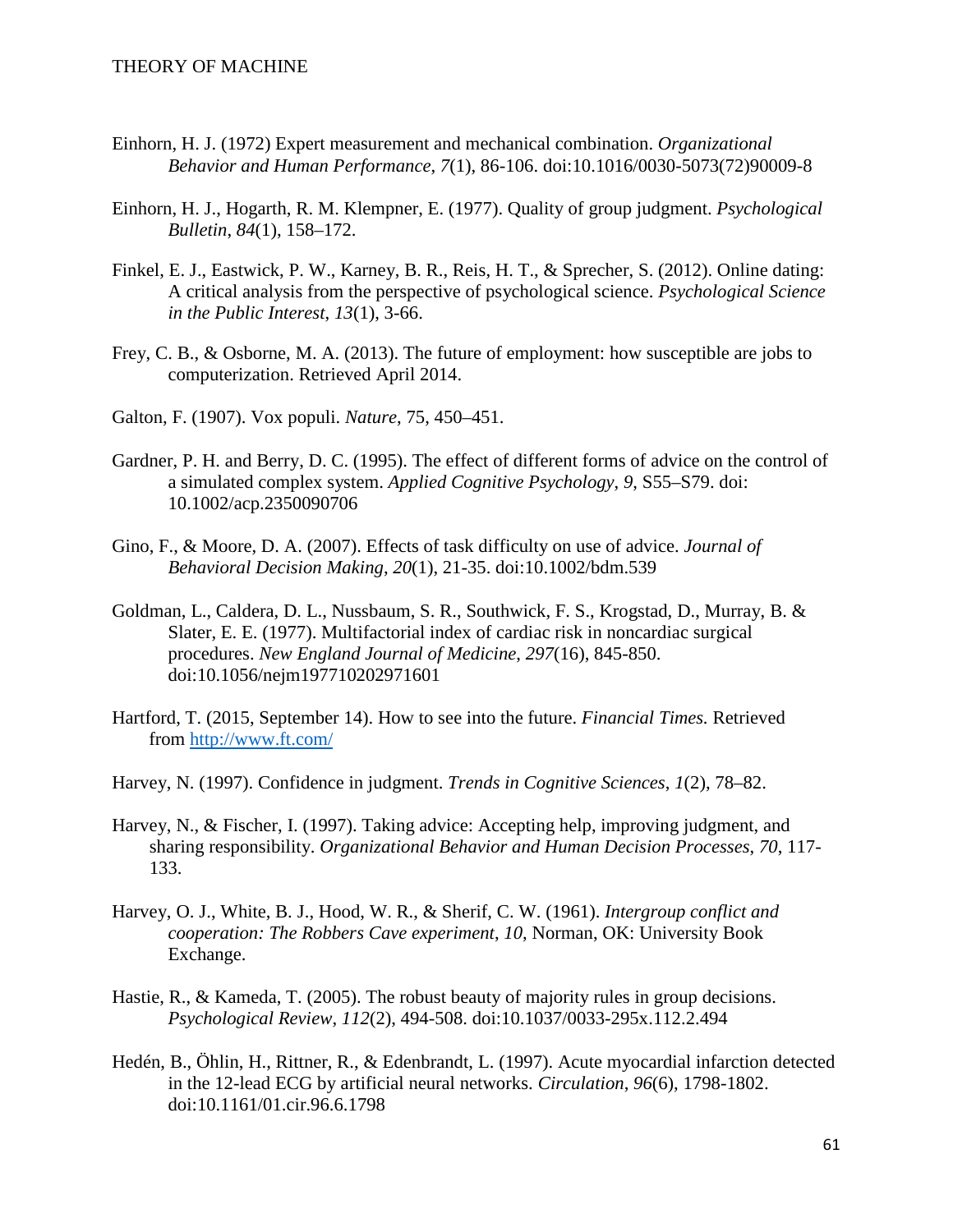Hodges, A. (2014) *Alan Turing: The Enigma*. Princeton, NJ: Princeton University Press.

- Hu, E. (2014, September 8). Try This On For Size: Personal Styling That Comes In The Mail [Audio file]. *National Public Radio: All Tech Considered*.<http://www.npr.org/>
- Hsee, C. K., Loewenstein, G. F., Blount, S., & Bazerman, M. H. (1999). Preference reversals between joint and separate evaluations of options: a review and theoretical analysis. *Psychological Bulletin*, *125*(5), 576.
- Hsee, C. K. (1996). The evaluability hypothesis: An explanation for preference reversals between joint and separate evaluations of alternatives. *Organizational behavior and human decision processes*, *67*(3).
- Hsee, C. K. (1998). Less is better: When low-value options are valued more highly than highvalue options. *Journal of Behavioral Decision Making, 11*.
- Hsee, C. K., Zhang, J., Yu, F., & Xi, Y. (2003). Lay rationalism and inconsistency between predicted experience and decision. *Journal of Behavioral Decision Making*, *16*(4), 257- 272. doi:10.1002/bdm.445
- Irwin, J. R., Slovic, P., Lichtenstein, S., & McClelland, G. H. (1993). Preference reversals and the measurement of environmental values. *Journal of Risk and Uncertainty*, *6*(1), 5-18
- Jones, E. E.; Harris, V. A. (1967). "The attribution of attitudes. *Journal of Experimental Social Psychology*, *3*(1): 1–24. doi:10.1016/0022-1031(67)90034-0
- Judd, C. M., Kenny, D. A., & McClelland, G. H. (2001). Estimating and testing mediation and moderation in within-subject designs. *Psychological Methods*, *6*, 115–134.
- Kalil, T. (2012, March 29) Big data is a big deal [Web log post]. Retrieved from<http://www.whitehouse.gov/>
- Keeffe, B., Subramanian, U., Tierney, W. M., Udris, E., Willems, J., McDonell, M., & Fihn, S. D. (2005). Provider response to computer-based care suggestions for chronic heart failure. *Medical Care*, *43*(5), 461-465. doi:10.1097/01.mlr.0000160378.53326.f3
- Kleinmuntz, D. N., & Schkade, D. A. (1993). Information displays and decision processes. *Psychological Science*, *4*(4), 221-227. doi:10.1111/j.1467-9280.1993.tb00265.x
- Kleinmuntz, B. (1990). Why we still use our heads instead of formulas: toward an integrative approach. *Psychological Bulletin*, *107*(3), 296-310. doi:10.1037/0033-2909.107.3.296
- Laney, D. (2012). The Importance of' Big Data': A Definition. *Gartner.*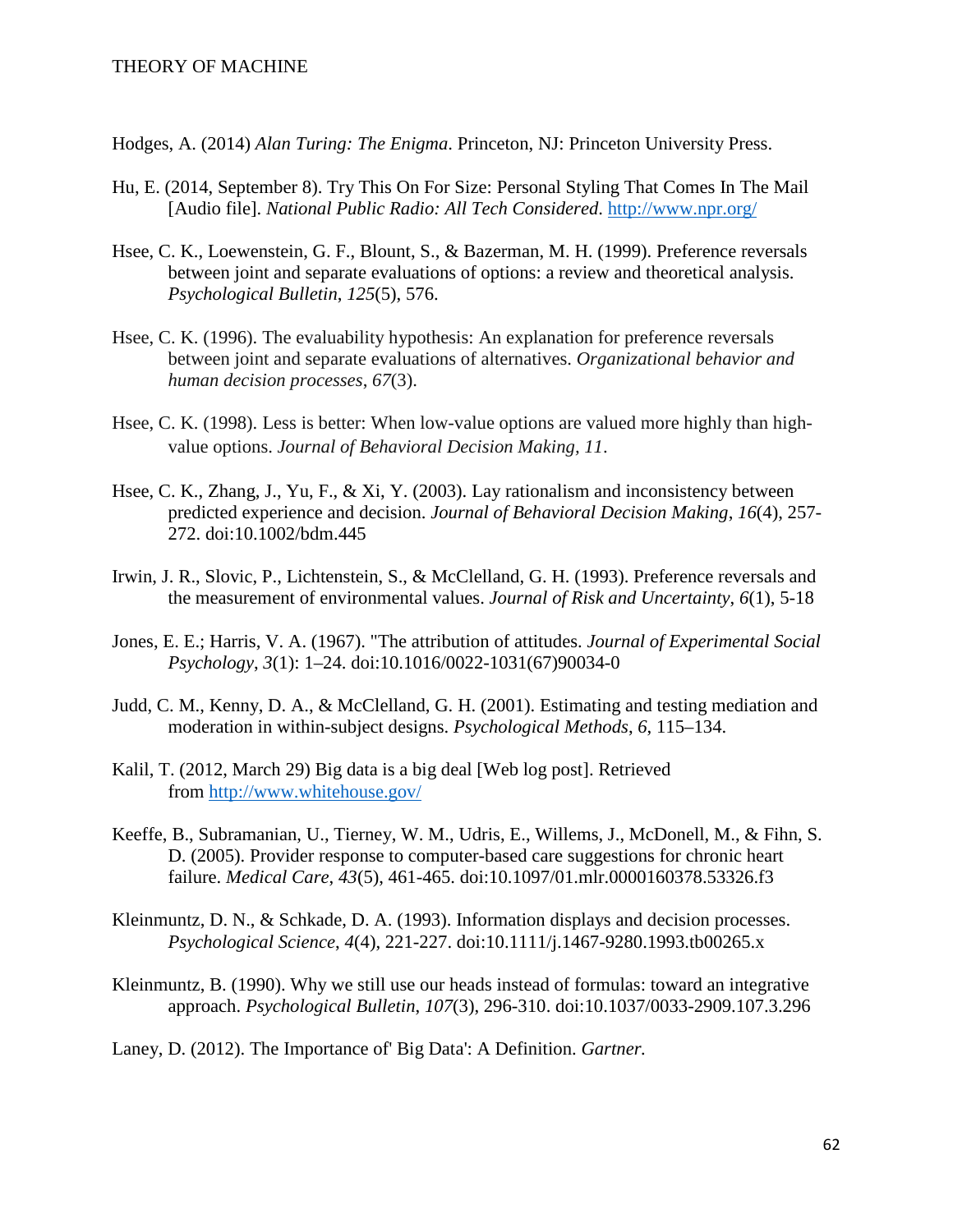- Larrick, R. P., & Soll, J. B. (2006). Intuitions about combining opinions: Misappreciation of the averaging principle. *Management Science*, *52*(1), 111-127. doi:10.1287/mnsc.1050.0459
- Lichtenstein, S., & Slovic, P. (2006). *The Construction of Preference*. Cambridge, MA: Cambridge University Press.
- Lynch, J. (2016, April 24). Is Predictive Policing the Law-Enforcement Tactic of the Future? *The Wall Street Journal*. Retrieved from<http://www.wsj.com/>
- Mannes, A. E. (2009). Are we wise about the wisdom of crowds? The use of group judgments in belief revision. *Management Science*, *55*(8), 1267-1279.
- Meehl, P. E. (1954). *Clinical versus statistical prediction: A theoretical analysis and a review of the evidence*. Minneapolis, MN: University of Minnesota Press.
- Meehl, P. E. (1957). When shall we use our heads instead of the formula? *Journal of Counseling Psychology*, *4*(4), 268-273. doi:10.1037/h0047554
- Mellers, B., Ungar, L., Baron, J., Ramos, J., Gurcay, B., Fincher, K., Scott, S. E., Moore, D., Atanasov, P., Swift, S. A., Murray, T., Stone, E., & Tetlock, P. E. (2014). Psychological strategies for winning a geopolitical forecasting tournament. *Psychological science*, *25*(5), 1106-1115. DOI: 10.1177/0956797614524255
- Miller, C. (2015, June 25). Can an algorithm hire better than a human? *The New York Times*. Retrieved from <http://www.nytimes.com/>
- Moore, D. A., & Healy, P. J. (2008). The trouble with overconfidence. *Psychological Review*, *115*(2), 502-517. doi: 10.1037/0033-295X.115.2.502
- Moore, D. A., & Klein, W. M. (2008). Use of absolute and comparative performance feedback in absolute and comparative judgments and decisions. *Organizational Behavior and Human Decision Processes*, *107*(1), 60-74.
- Moore, D. A., Tenney, E. R., & Haran, U. (2016). Overprecision in judgment. In G. Wu and G. Keren (Eds.), *Handbook of Judgment and Decision Making*. New York: Wiley.
- Pratt, M. G. (2009). From the editors: For the lack of a boilerplate: Tips on writing up (and reviewing) qualitative research. *Academy of Management Journal*, 52(5), 856-862.
- Promberger, M., & Baron, J. (2006). Do patients trust computers? *Journal of Behavioral Decision Making*, *19*, 455–468.
- Ranney, M.A. & Clark, D. (2016). Climate change conceptual change: Scientific information can transform attitudes. *Topics in Cognitie Science*. *8*, 49-75. DOI: 10.1111/tops.12187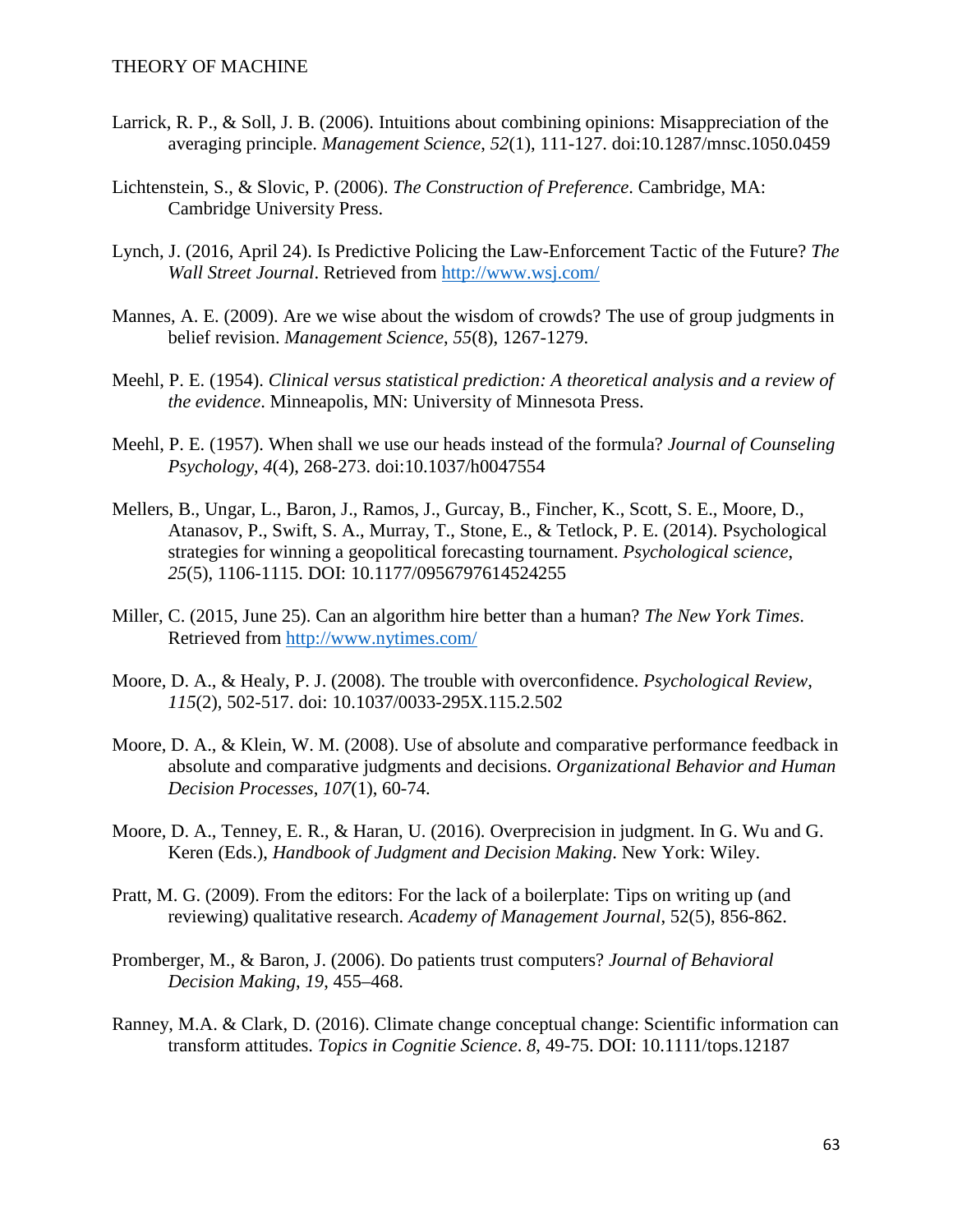- Reips, U. D., & Garaizar, P. (2011). Mining twitter: A source for psychological wisdom of the crowds. *Behavior research methods*, *43*(3), 635-642. doi:10.3758/s13428-011-0116-6
- Reips, U. D., & Matzat, U. (2014). Mining "Big Data" using big data services. *International Journal of Internet Science*, *9*(1), 1-8. Retrieved from<http://www.ijis.net/>
- Ritchel, M. (2013, April 27) How big data is playing recruiter for specialized workers. *New York Times*. Retrieved from: http://www.nytimes.com/
- Schwartz, L. M., Woloshin, S., Black, W. C., & Welch, H. G. (1997). The role of numeracy in understanding the benefit of screening mammography. *Annals of Internal Medicine*, *127*(11), 966-972. doi:10.7326/0003-4819-127-11-199712010-00003
- Sinha, R. R., & Swearingen, K. (2001, June). *Comparing Recommendations Made by Online Systems and Friends.* In DELOS workshop: Personalisation and recommender systems in digital libraries, *106*.
- Silver, N. (2012). *The signal and the noise: Why so many predictions fail--but some don't*. NewYork, NY: Penguin Press.
- Silverman. R. (2015, November 10). Picking a health plan? An Algorithm could help. *New York Times.* Retrieved from:<http://www.nytimes.com/>
- Simmons, J. P., Nelson, L. D., & Simonsohn, U. (2012). A 21 word solution. Available at SSRN 2160588.
- Simonsohn, U. (2014, March 12) ns [Web log post]. Retrieved from<http://datacolada.org/>
- Sniezek, J. A., & Buckley, T. (1995). Cueing and cognitive conflict in judge-advisor decision making. *Organizational Behavior and Human Decision Processes*, *62*(2), 159-174. doi:10.1006/obhd.1995.1040
- Soll, J. B., & Klayman, J. (2004). Overconfidence in interval estimates. *Journal of Experimental Psychology: Learning, Memory, and Cognition*, *30*(2), 299.
- Soll, J. B., & Larrick, R. P. (2009). Strategies for revising judgment: How (and how well) people use others' opinions. *Journal of Experimental Psychology: Learning, Memory, and Cognition*, *35*(3), 780-805. doi:10.1037/a0015145
- Soll, J. B., Milkman, K. L., & Payne, J. W. (2016). A user's guide to debiasing. In G. Wu & G. Keren (Eds.), *Handbook of Judgment and Decision Making*. New York: Wiley.
- Sparaco, P. (2006, April 10). Safety First, Always. *Aviation Week & Space Technology*. Retrieved from [http://en.wikipedia.org](http://en.wikipedia.org/)
- Sparrow, B., Liu, J., & Wegner, D. M. (2011). Google effects on memory: Cognitive consequences of having information at our fingertips. *Science*, *333*(6043), 776-778.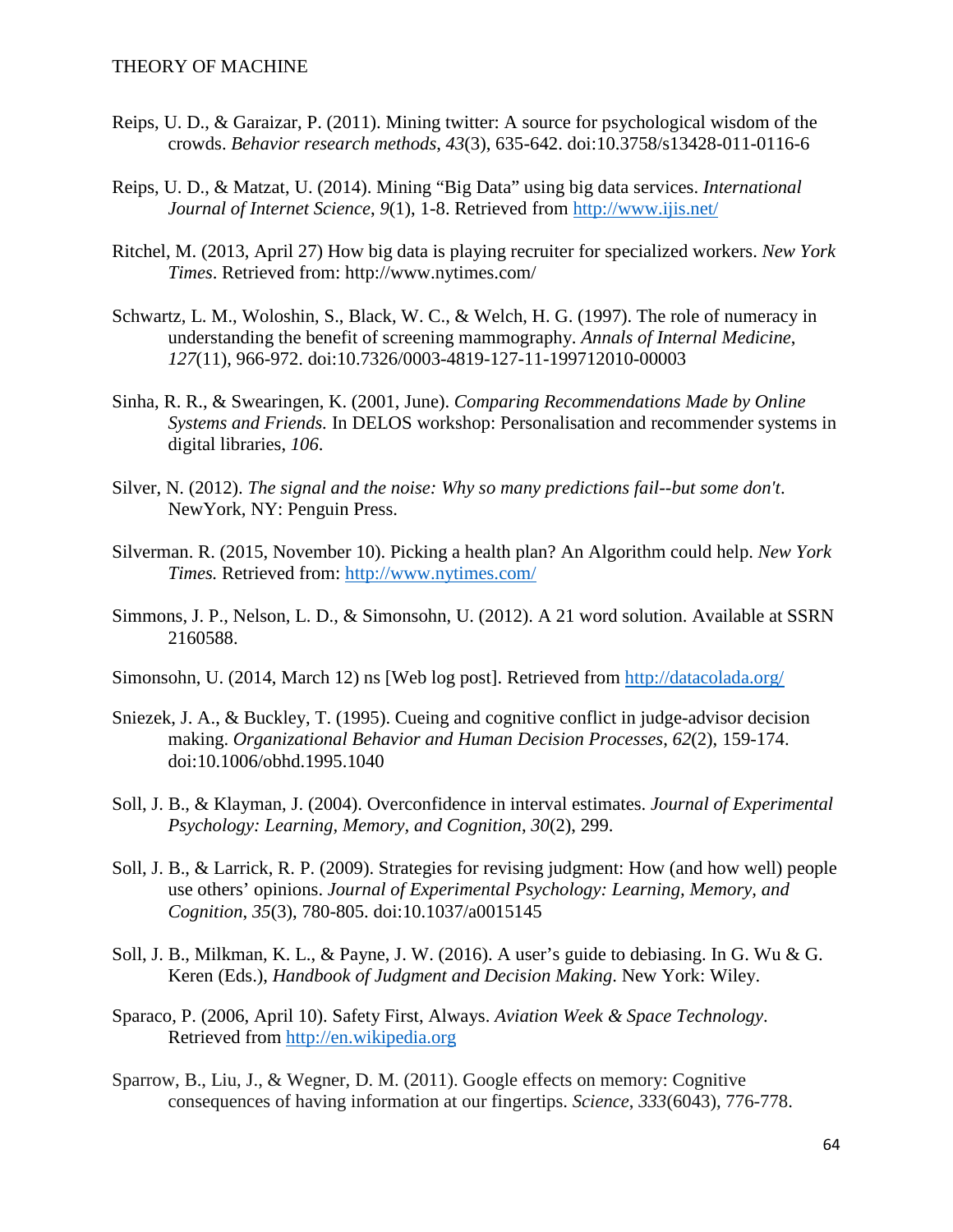- Steiner, C. (2012). *Automate This: How Algorithms Came to Rule Our World*. United Kindgom: [Penguin Group.](https://en.wikipedia.org/wiki/Penguin_Group)
- Sumner, W. J. Graham. (1906). *Folkways: A Experiment of the social importance of usages, manners, customs, mores, and morals*. Boston, MA: Ginn.
- Surowiecki, J. (2004). *The wisdom of crowds: Why the many are smarter than the few and how collective wisdom shapes business, economies, societies, and nations*. New York: Doubleday.
- Tazelaar, F., & Snijders, C. (2013). Operational risk assessments by supply chain professionals: Process and performance. *Journal of Operations Management*, *31*(1), 37-51.
- Tesauro, G., Gondek, D., Lenchner, J., Fan, J., & Prager, J. M. (2013). Analysis of watson's strategies for playing Jeopardy!. *Journal of Artificial Intelligence Research*, *47*, 205-251. doi:10.1613/jair.3834
- Ungar, L., Mellors, B., Satopää, V., Baron, J., Tetlock, P., Ramos, J., & Swift, S. (2012). *The good judgment project: A large scale test*. AAAI Technical Report. (FS-12-06).
- Waytz, A., Heafner, J., & Epley, N. (2014). The mind in the machine: Anthropomorphism increases trust in an autonomous vehicle. *Journal of Experimental Social Psychology*, *52*, 113-117.
- Weber, E. U., & Lindemann, P. G. (2008). From intuition to analysis: Making decisions with our head, our heart, or by the book. In H. Plessner, C. Betsch, & T. Betsch (Eds.), *Intuition in judgment and decision making*, (pp. 191-208) New York, NY: Lawrence Erlbaum Associates, Taylor and Francis Group.
- Wegner, D. M., & Ward, A. F. (2013). How Google is changing your brain. *Scientific American*, *309* (6), 58-61.
- Yaniv, I., & Kleinberger, E. (2000). Advice taking in decision making: Egocentric discounting and reputation formation. *Organizational behavior and human decision processes*, *83*(2), 260-281.
- Yaniv, I. (2004). The benefit of additional opinions. *Current directions in psychological science*, *13*(2), 75-78.
- Yeomans, M., Shah, A., Mullainathan, S., & Kleinberg, J. (2017). *Making sense of recommendations*. Unpublished manuscript. Retrieved from: http://scholar.harvard.edu/files/sendhil/files/recommenders55.pdf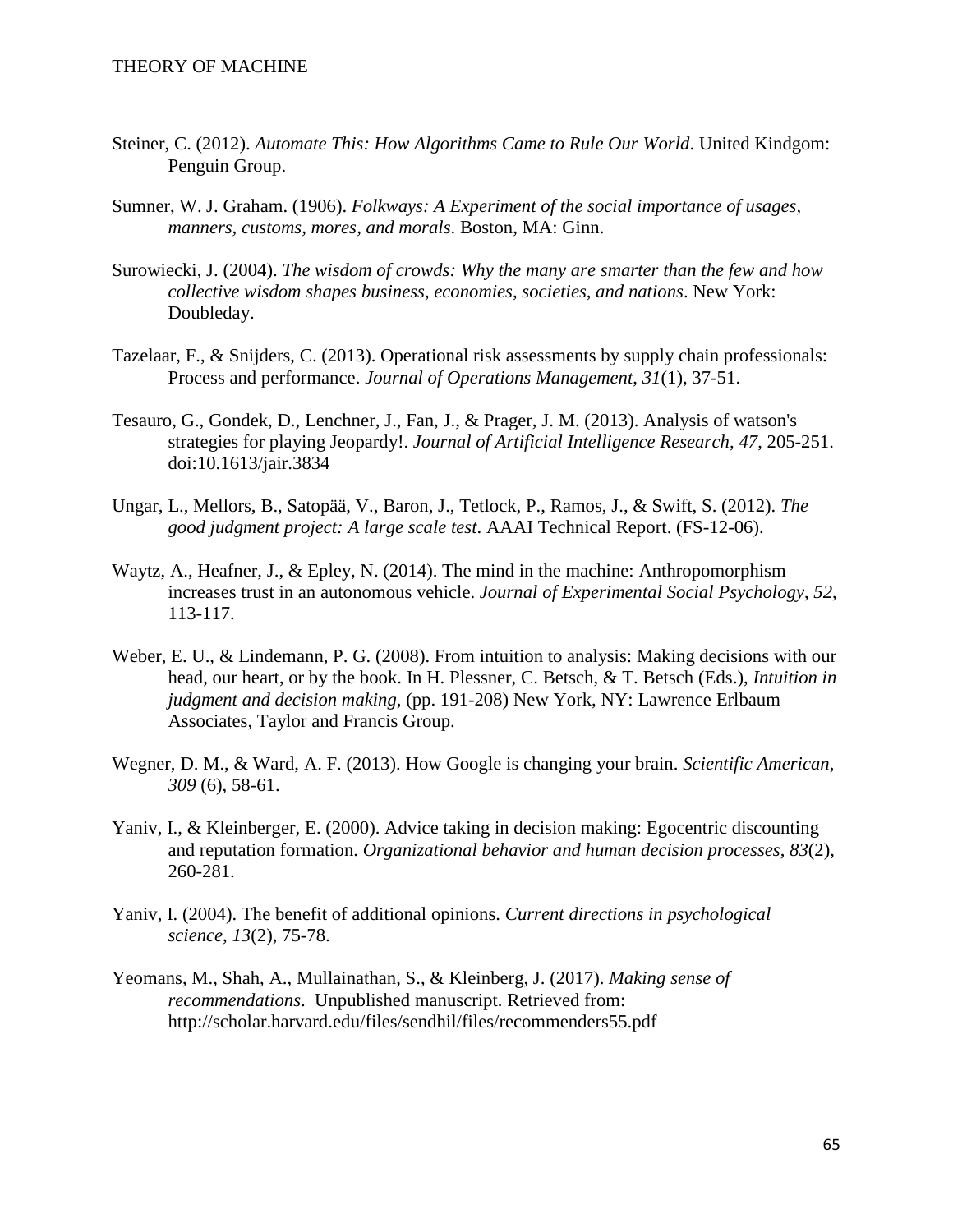l

### **FOOTNOTES**

<sup>2</sup> I paid the first ten participants \$0.35 because I thought the task would take longer than it did. I reposted for ten cents less with a shorter time listed.

<sup>3</sup> When the geopolitical forecasts are not averaged, results hold for the first forecast: People rely more on advice when it comes from an algorithm ( $M = .54$ ,  $SD = .37$ ) than another person ( $M = .27$ ,  $SD = .33$ ),  $t(72)$  3.38,  $p = .001$ ,  $d = .77$ . For the second forecast, results are in the same direction but do not reach significance, perhaps because of the sample size. People rely more on advice when it comes from an algorithm ( $M = .59$ ,  $SD = .42$ ) than another person ( $M = .42$ ,  $SD = .38$ ),  $t(74)$  1.78,  $p = .80$ ,  $d = .42$ . Participants may have become tired by the fourth forecast, reflected in some open-ended response at the end of the survey that it was long and they were not interested in the forecast topic.

<sup>4</sup> The first exploratory measure asked participants if they had experience with inaccurate predictions from Microsoft's age guessing algorithm (how-old.net). Too few participants reported using the algorithm and remembering if it provided accurate results (597 reported that they had not used it at all), so I could not use that measure as a covariate.

<sup>5</sup> I had pre-registered an ANOVA analysis, but determined that a paired t-test as more appropriate prior to analyzing data.

<sup>6</sup> Without controlling for importance, there is a main effect of subjectivity such that participants relied more on algorithmic advice than human advice for the objective decisions than subjective decisions, *F*(1, 548) = 224.28,  $p < .001$ . There is an interaction between subjectivity and expertise,  $F(1, 548) = 120.12$ , *p* < .001. In the non-expert condition, participants relied more on algorithmic advice in the objective than the subjective condition,  $F(1, 548) = 336.32$ ,  $p < .001$ . Yet, people prefer the expert more in the subjective than objective condition,  $F(1, 548) = 8.01$ ,  $p = .005$  (unlike people preferring the expert equally across the conditions when controlling for importance).

 $<sup>7</sup>$  An additional analysis with just the first subjectivity condition showed results redundant with the</sup> reported ANCOVA. Controlling for importance, people relied more on the algorithm in the objective condition ( $M = 3.71$ ,  $SD = 1.20$ ) than in the subjective condition ( $M = 3.13$ ,  $SD = 1.20$ ),  $F(1, 550) =$ 15.68, *p* < .001. Unlike in the ANCOVA, importance itself is not a significant predictor itself, *F*(1, 550)  $= 1.85$ ,  $p = 0.174$ . Again, there is an interaction between subjectivity and expertise,  $F(1, 550) = 14.01$ ,  $p <$ .001. In the non-expert condition, participants relied more on algorithmic advice in the objective  $(M =$ 4.06, *SD* = 1.15) than subjective condition ( $M = 3.11$ , *SD* = 1.27),  $F(1, 550) = 29.95$ ,  $p < .001$ . In the expert condition, participants relied more on the expert, regardless of subjectivity (objective:  $M = 3.34$ ,  $\overrightarrow{SD}$  = 1.20, subjective:  $\overrightarrow{M}$  = 3.15,  $\overrightarrow{SD}$  = 1.23),  $F(1, 550)$  = .43,  $p = .513$ .

<sup>8</sup> I had pre-registered a primary comparison between the weight estimate and collapsed forecasts, with a secondary analyses comparing across individual forecasts. The results in this section focus on the "secondary analyses." They are more appropriate to test my prediction which was that participants feel less expertise for both the weight estimate and business forecast. Comparing the business forecast to the geopolitical forecasts is useful. These results as well as any other pre-registered analyses are reported in

<sup>&</sup>lt;sup>1</sup> Although a blogpost argued that relative to theory of mind for other people, individuals, "don't have a correspondingly intuitive "Theory of Machine"" (Chabris, 2015), this current paper argues that as the tsunami of big data grows, modern people *are currently constructing* a theory of machine.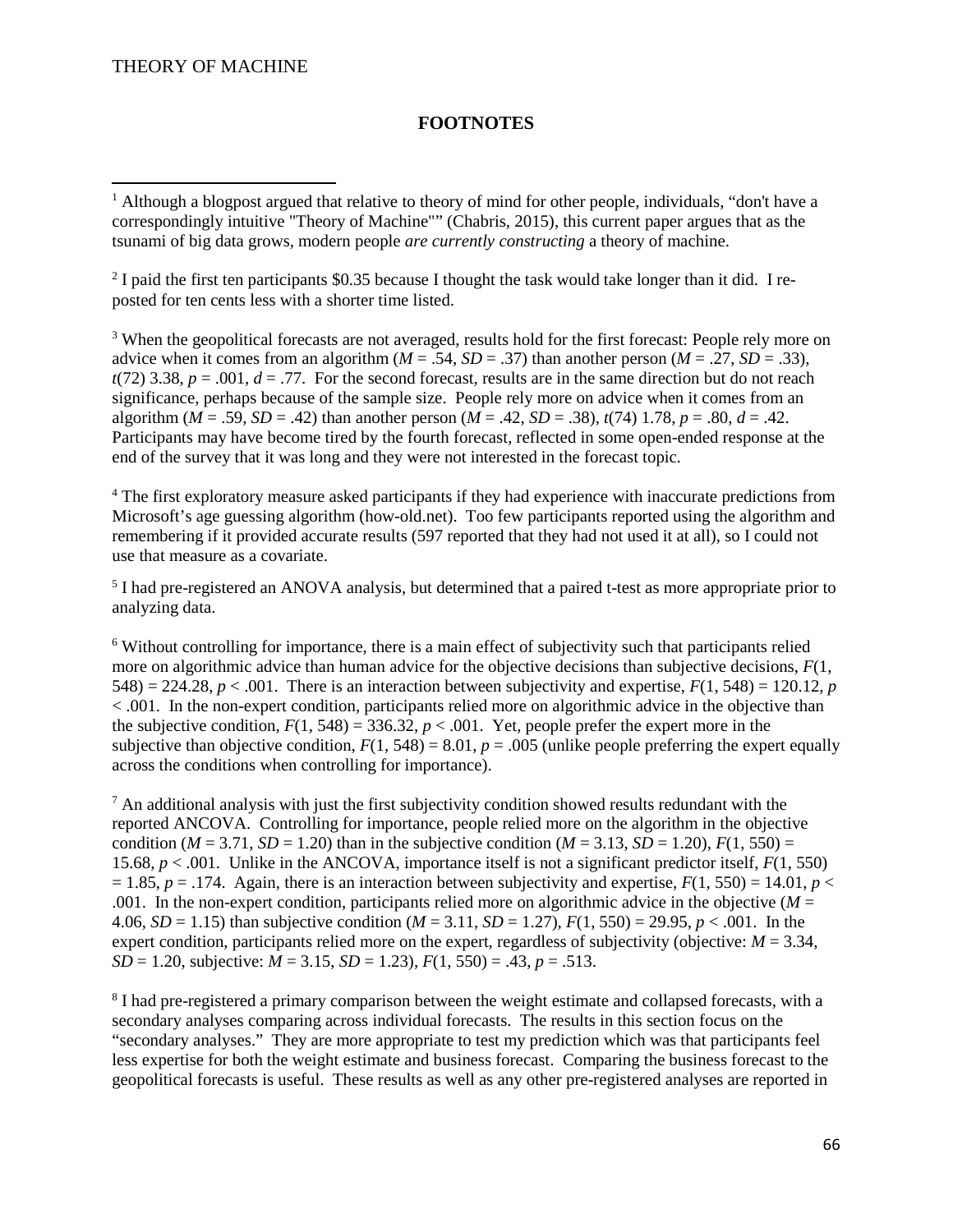$\overline{\phantom{a}}$ 

the Supplementary Materials. I included more measures in this experiment relative to the others because of the difficulty recruiting such a special sample of experts.

Collapsing across forecasts, there is a main effect of task, such that across samples, people felt they had more expertise for the weight estimate ( $M = 3.55$ ,  $SD = 1.63$ ) than for the forecasts ( $M = 2.66$ ,  $SD = 1.32$ ),  $F(1, 369) = 11.66$ ,  $p = .001$ . Although I predicted that lay people and experts report similar expertise for the weight estimate, simple effects show that lay people reported greater expertise  $(M = 3.67)$  than the experts  $(M = 3.01)$ ,  $p = .002$ . But as expected, collapsing across forecasts, the experts  $(M = 3.40)$  reported greater expertise than the lay sample  $(M = 2.49)$ ,  $p < .001$ . Thus, expertise interacted with task,  $F(1, 369)$  $= 44.90, p < .001.$ 

<sup>9</sup> When familiarity is not included in the model, results remain with the exception that the interaction between task and expertise becomes non-significant,  $F(1, 339) = 3.83$ ,  $p = .051$ ,  $\eta^2 = .010$ ,  $d = .201$ . The change in the interaction could be due to a smaller sample size for the expert sample  $(N = 70)$ , but a Fisher r-to-z transformation shows that the effect sizes of the interactions (including and excluding familiarity as a covariate) do not differ:  $z = -18$ ,  $p = .857$ . I found an effect of advisor,  $F(1, 339) = 8.88$ ,  $p = .003$ , and expertise,  $F(1, 339) = 35.85$ ,  $p < .001$ .

While experts are more familiar with the term algorithm ( $M = 5.4$ ,  $SD = 1.63$ ) than lay people are ( $M =$ 4.96,  $SD = 1.73$ ),  $t(369) = 1.96$ ,  $p = .051$ , including familiarity as a control helps account for variance in the model.

<sup>10</sup> Neither felt expertise nor forecasting experience acted as mediators between expertise and WOA on any of the tasks, with either all conditions or just those who saw algorithmic advice (the confidence intervals of the indirect effects all include zero). The only exception was in the algorithm condition for the Brexit forecast: there is a significant indirect effect of felt expertise on algorithm reliance through perceived forecasting experience, *ab* = .05, *BCa* CI [ -.10, -.01]. Yet, the mediator accounts for very little of the total effect,  $Pm = .15$ .

<sup>11</sup> Although I did not pre-register splitting the responses to the "usual source" measure by expertise, it seemed useful to parse out answers in order to better understand the psychology of the expert's decisionmaking routine.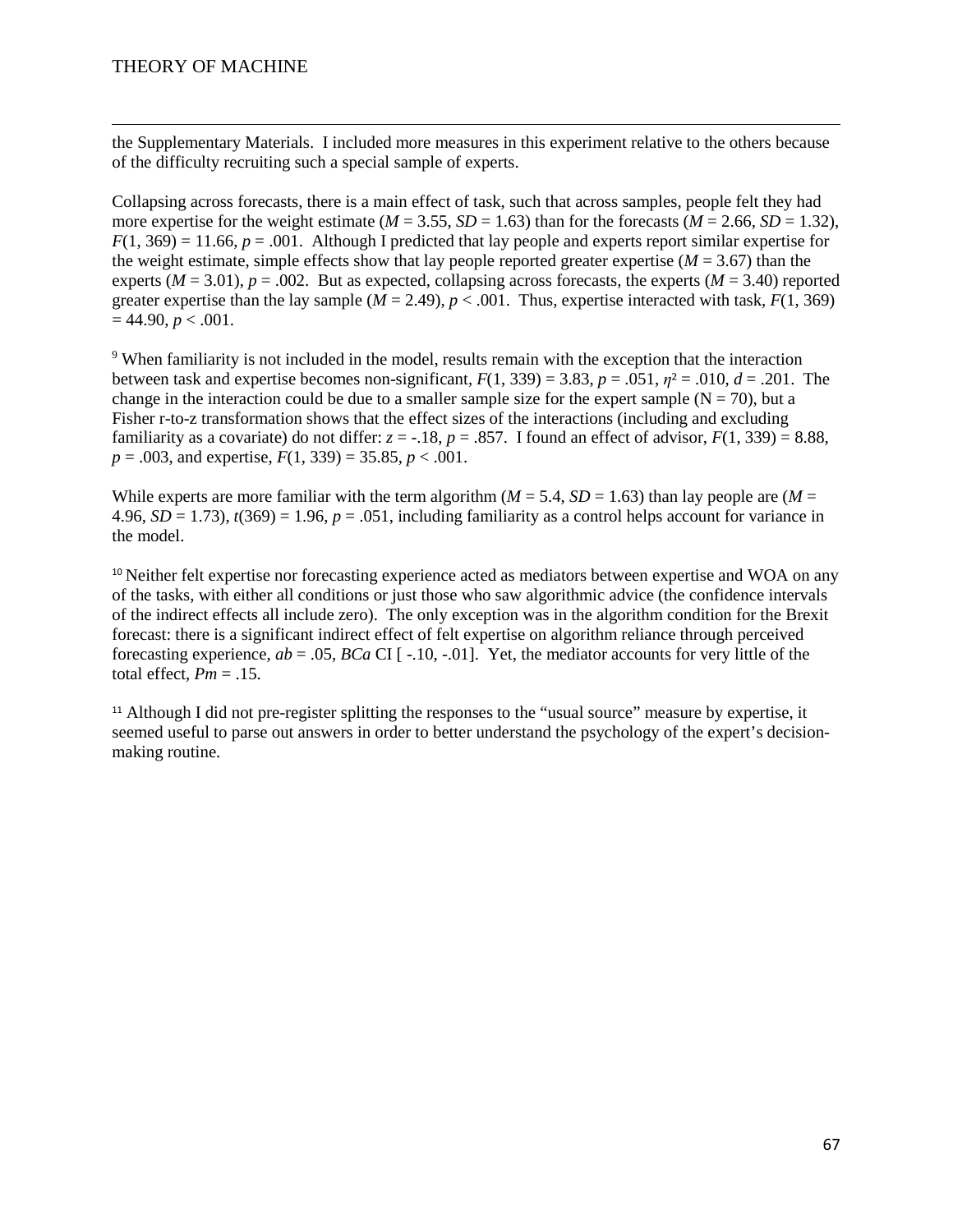## Table 1

# *Wording for each task in Experiment 1B*

<span id="page-68-0"></span>

| <b>Task and Type</b>                    | Wording                                                                                                                                 |
|-----------------------------------------|-----------------------------------------------------------------------------------------------------------------------------------------|
| <b>Weight Guessing</b><br>(Estimation)  | How many pounds does this person weigh?                                                                                                 |
| <b>Longest Ride</b><br>(Movie Forecast) | How much will The Longest Ride gross over the opening<br>weekend?                                                                       |
| <b>HSBC</b><br>(Geopolitical Forecast)  | What is the probability that the HSBC China Services<br>Purchasing Managers' Index will fall to 50.0 or below<br>before 1 June $2015$ ? |
| <b>SWIFT</b><br>(Geopolitical Forecast) | What is the probability that before 17 June 2015, SWIFT<br>will restrict any Russian banks from accessing its<br>services?              |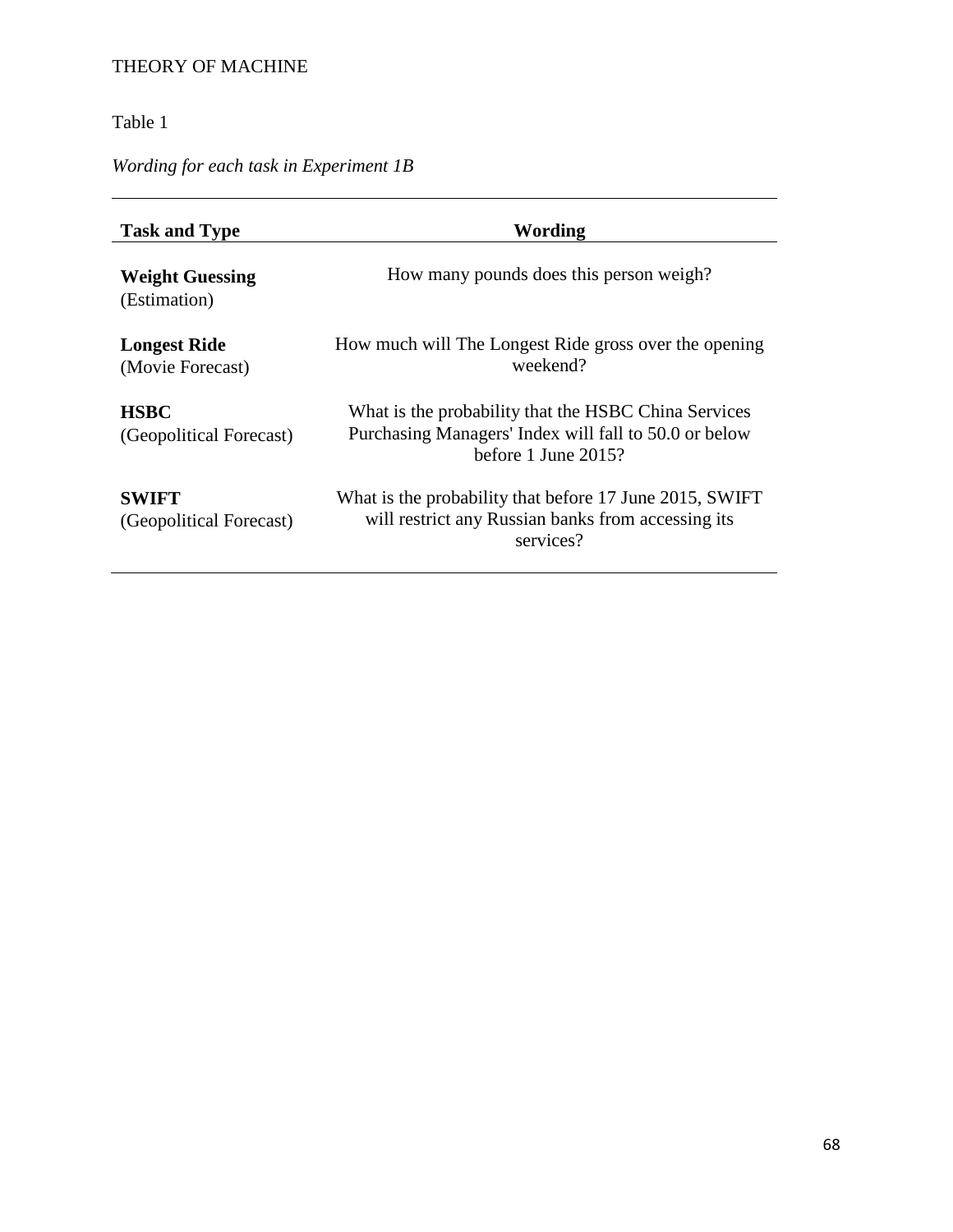## Table 2

# *Participant-generated definitions of algorithm*

<span id="page-69-1"></span><span id="page-69-0"></span>

| <b>Category of</b><br><b>Definition</b> | <b>Example Definition</b><br>(Experiment 1B and Experiment 2)                                                                                                                           | $\frac{6}{9}$<br>$N = 226$ |
|-----------------------------------------|-----------------------------------------------------------------------------------------------------------------------------------------------------------------------------------------|----------------------------|
| Math / Equation /<br>Calculation        | "An algorithm is a set of equations to find an answer.<br>It will spit out an answer."                                                                                                  | 42%                        |
| Step by Step<br>Procedure               | "An algorithm is a systematic way of solving problems. It<br>looks at a problem and goes through a process to figure out the<br>solution."                                              | 26%                        |
| Logic / Formula                         | "A formula that can be used to obtain a quantity or<br>characteristic. An algorithm should be able to yield the same<br>result for the same input exactly and and (sic) consistently. " | 14%                        |
| Computer                                | "A series of formulas that will generate an output with the<br>correct inputs. Usually used on the computer."                                                                           | .09%                       |
| Other                                   | "a way to solve a problem repetitively"                                                                                                                                                 | .06%                       |
| Predictive Data<br>Analysis             | "A model to predict a result based on incomplete data."                                                                                                                                 | .04%                       |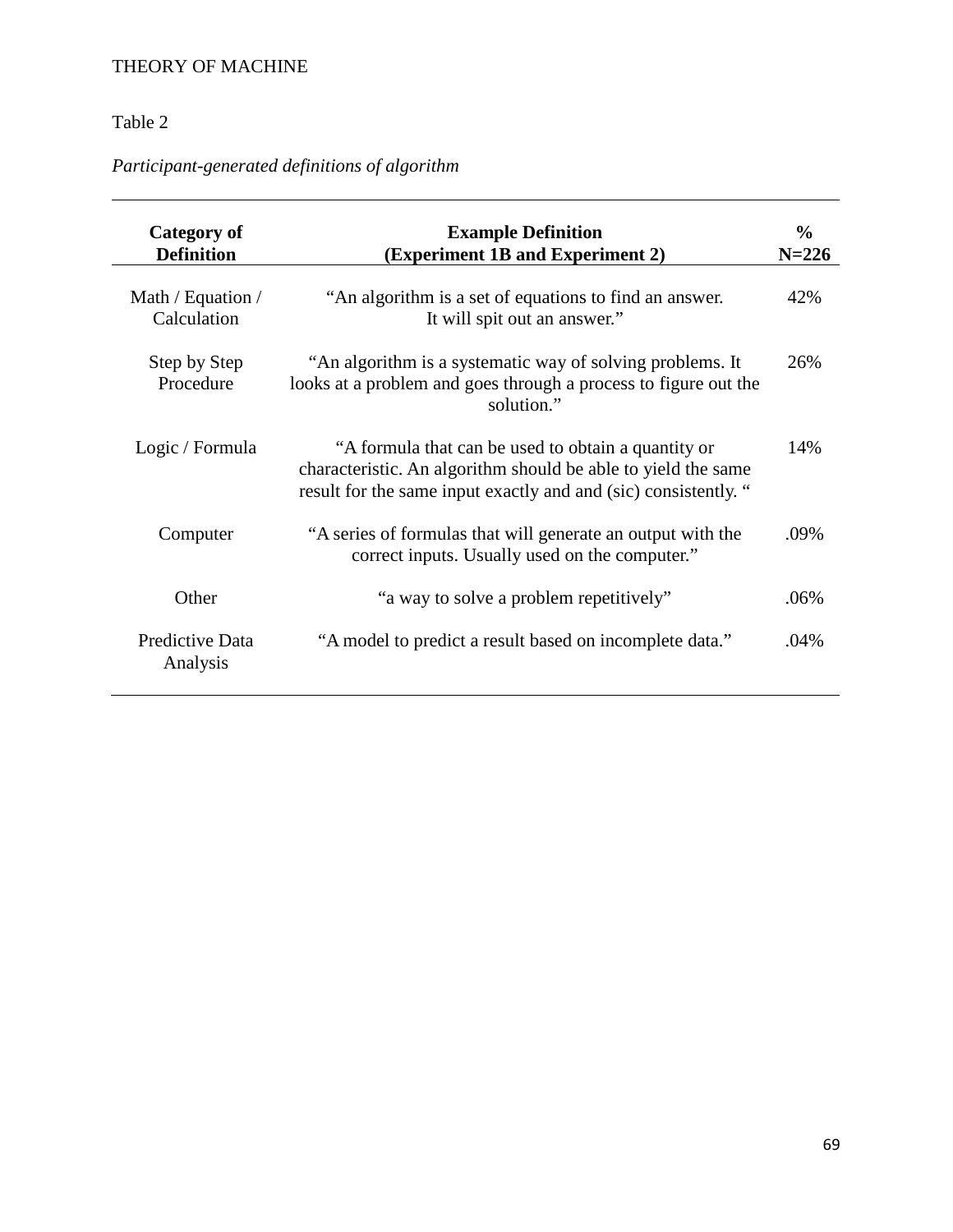# Table 3

# *Decision problems and expert advisors in experimental materials for Experiment 6*

<span id="page-70-1"></span><span id="page-70-0"></span>

| <b>Decision Problem</b>                      | Subjectivity | <b>Expert Advisor</b>          |
|----------------------------------------------|--------------|--------------------------------|
| Which stock to invest in for retirement      | Objective    | <b>Financial Advisor</b>       |
| Which surgery to undergo                     | Objective    | Doctor                         |
| Which credit card to apply for               | Objective    | <b>Financial Advisor</b>       |
| How to create your budget for the year       | Objective    | Accountant                     |
| Which job offer to accept                    | Objective    | <b>Career Counselor</b>        |
| Which neighborhood to move to                | Objective    | Realtor                        |
| Which book to buy                            | Subjective   | <b>Book Critic</b>             |
| Whether to get married                       | Subjective   | <b>Marriage Counselor</b>      |
| Which shirt to buy                           | Subjective   | <b>Clothing Stylist</b>        |
| Which joke to use in speech at work function | Subjective   | Speechwriter                   |
| Whether to end a relationship                | Subjective   | Therapist                      |
| Who to date                                  | Subjective   | <b>Professional Matchmaker</b> |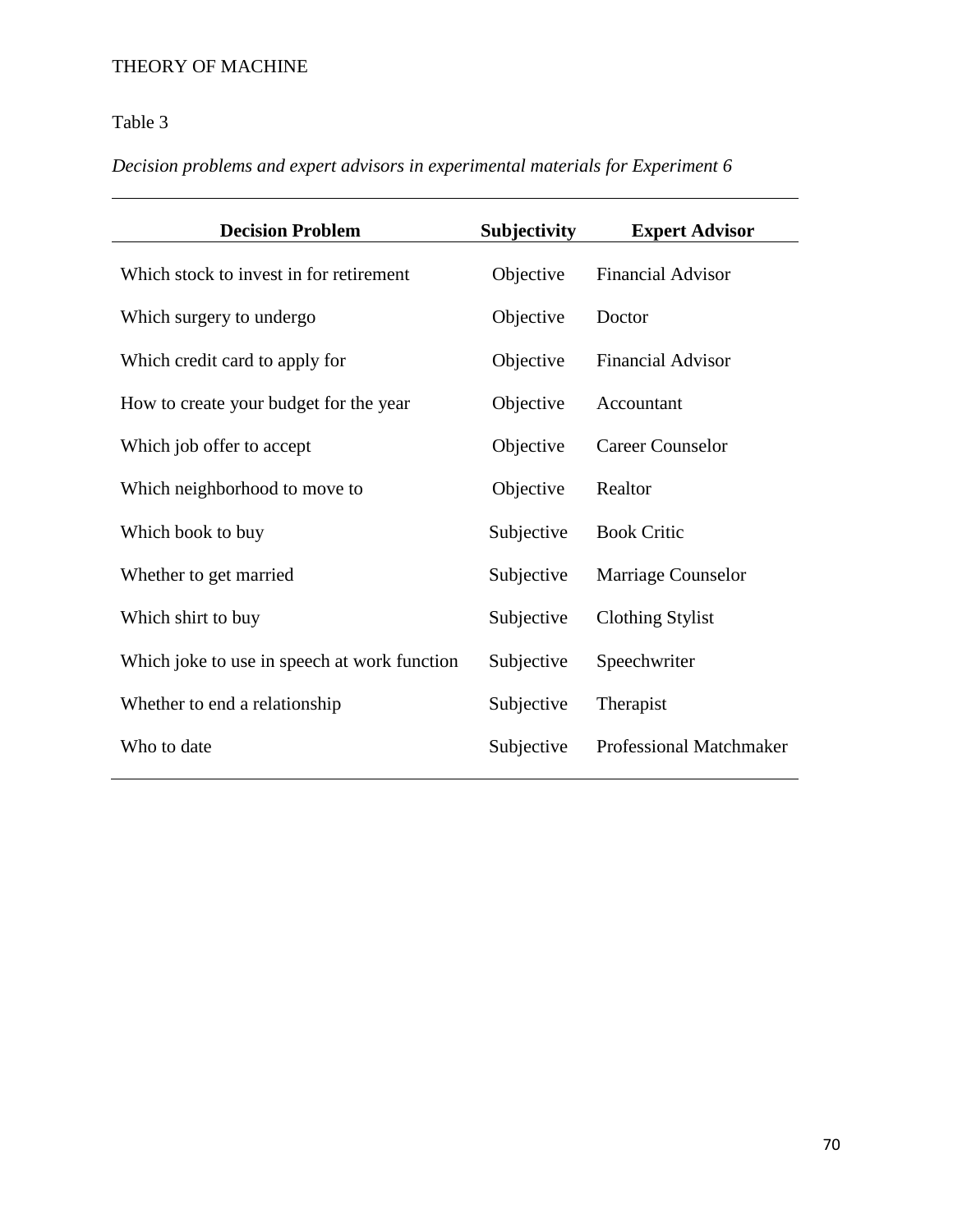Table 4

*Wording for each task and predicted difference in expertise in Experiment 7*

<span id="page-71-1"></span><span id="page-71-0"></span>

| <b>Predicted difference in</b><br>expertise between<br>samples | Wording                                                                                                                                                                                                         |
|----------------------------------------------------------------|-----------------------------------------------------------------------------------------------------------------------------------------------------------------------------------------------------------------|
| Weight<br>(Estimation)<br>Similar Expertise                    | How many pounds does this person weigh?                                                                                                                                                                         |
| <b>Tesla</b><br>(Business Forecast)<br>Similar Expertise       | What is the probability that <b>Tesla</b> Motors will deliver<br>more than 80,000 battery-powered electric vehicles<br>(BEVs?) to customers in the calendar year 2016?                                          |
| <b>Cyber</b><br>(Geopolitical Forecast)<br>Expert > Lay        | What is the probability that a North American country, the<br>EU, or an EU member state will impose sanctions on<br>another country in response to a cyber attack or cyber<br>espionage before the end of 2016? |
| <b>Brexit</b><br>(Geopolitical Forecast)<br>Expert > Lay       | What is the probability that the United Kingdom will<br>invoke Article 50 of the Lisbon Treaty before July 1,<br>2017?                                                                                          |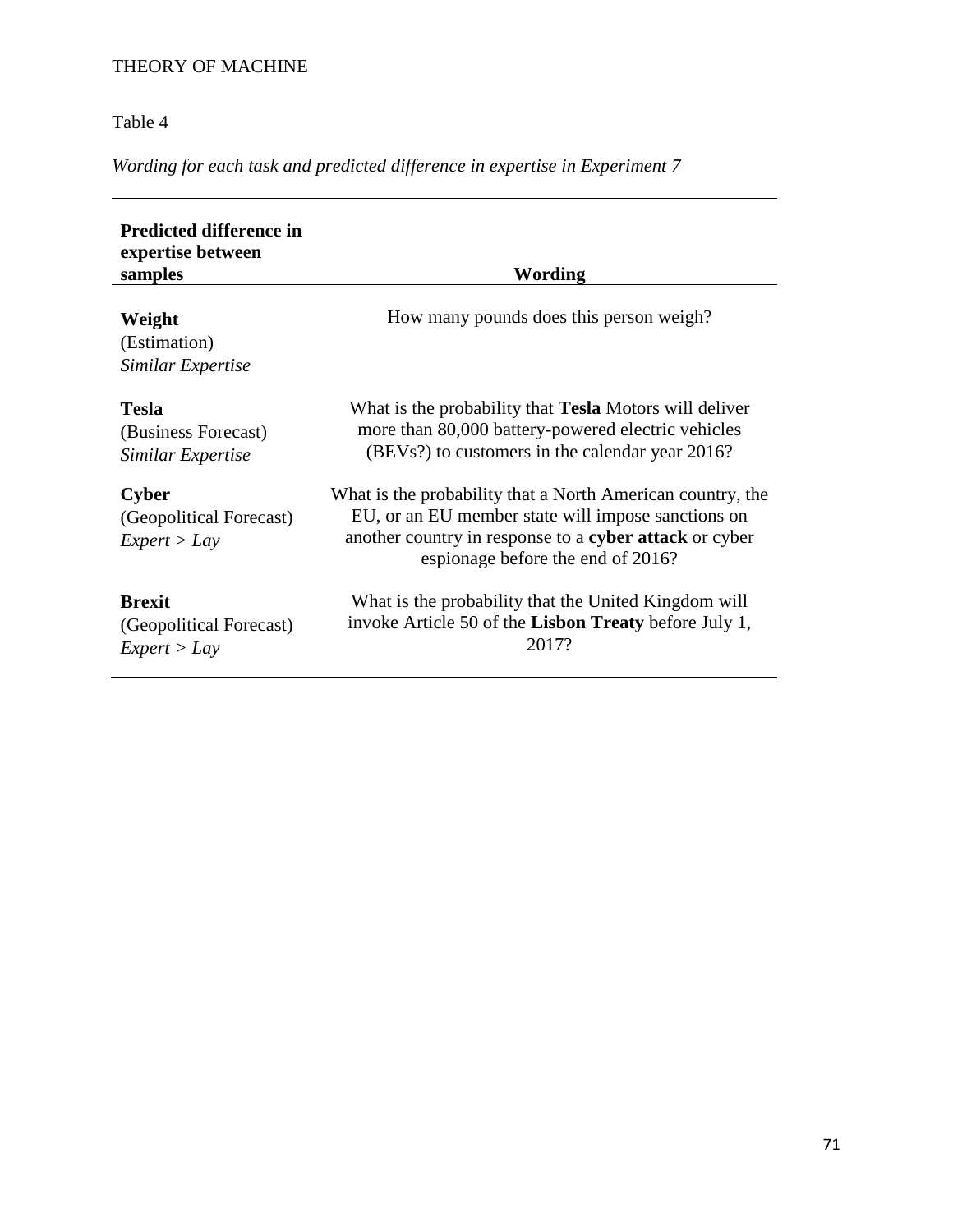# Table 5

*Percentage of participants reporting each source as their usual source of information for making decisions*

| <b>Default Source</b>            | <b>Percentage</b><br>of Total<br><b>Sample</b> | Percentage of<br><b>Lay People</b> | <b>Percentage</b><br>of Experts |
|----------------------------------|------------------------------------------------|------------------------------------|---------------------------------|
| Group of People                  | 43                                             | 36                                 | 74                              |
| I normally provide the forecasts | 32                                             | 30                                 | 37                              |
| Algorithm or statistical model   | 19                                             | 19                                 | 17                              |
| Other (Including $N/A$ )         | 16                                             | 30                                 | 19                              |
| Another person                   | 11                                             | 28                                 | 33                              |

Note: Column does not add to 100 because participants were allowed to mark multiple answers.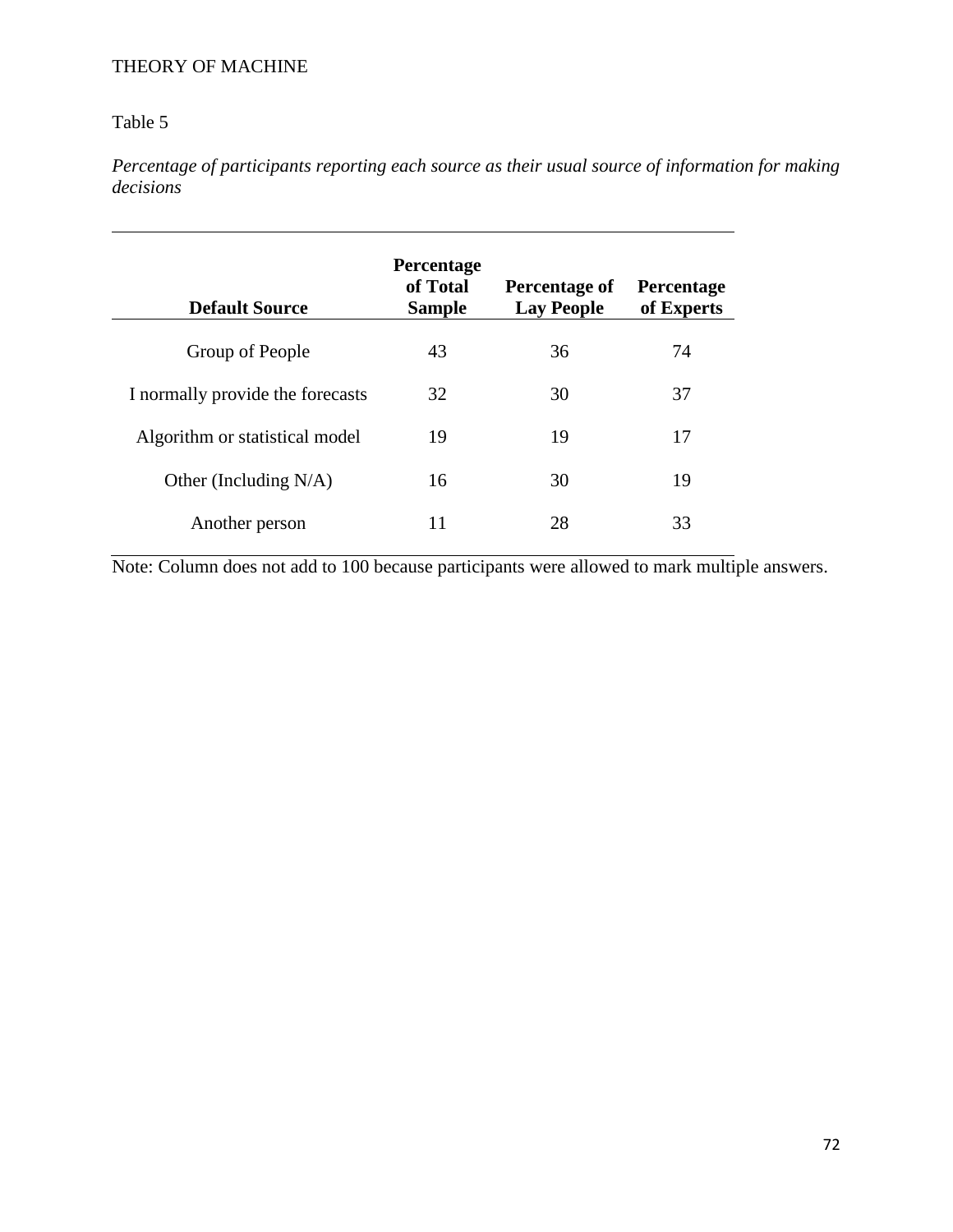# Table 6

*Moderators in current experiments reconcile prior contradictory results* 

|                                                         | <b>Self vs. Algorithm</b>                                                 | Other vs. Algorithm                         | <b>Expert vs. Algorithm</b> |
|---------------------------------------------------------|---------------------------------------------------------------------------|---------------------------------------------|-----------------------------|
| <b>Subjective</b><br>domains of                         | Rely On: Self                                                             | Rely On: Other Person                       | Rely On: Expert             |
| individual<br>preferences                               | Common Sense et al.?                                                      | Sinha et al., 2001<br>Yeomans, et al., 2017 | Not previously tested       |
| Objective                                               | Rely On: Self                                                             | Rely On: Algorithm                          | Rely On: Expert             |
| domains<br>where a<br>standard of<br>accuracy<br>exists | Dietvorst, et al., 2015<br>Dzindolet, et al., 2002<br>Keeffe et al., 2005 | Dijkstra, et al., 1998*<br>Dijkstra, 1999*  | Promberger & Baron,<br>2006 |

Note: \*Potentially confounds algorithm with expertise by calling algorithm an "expert system"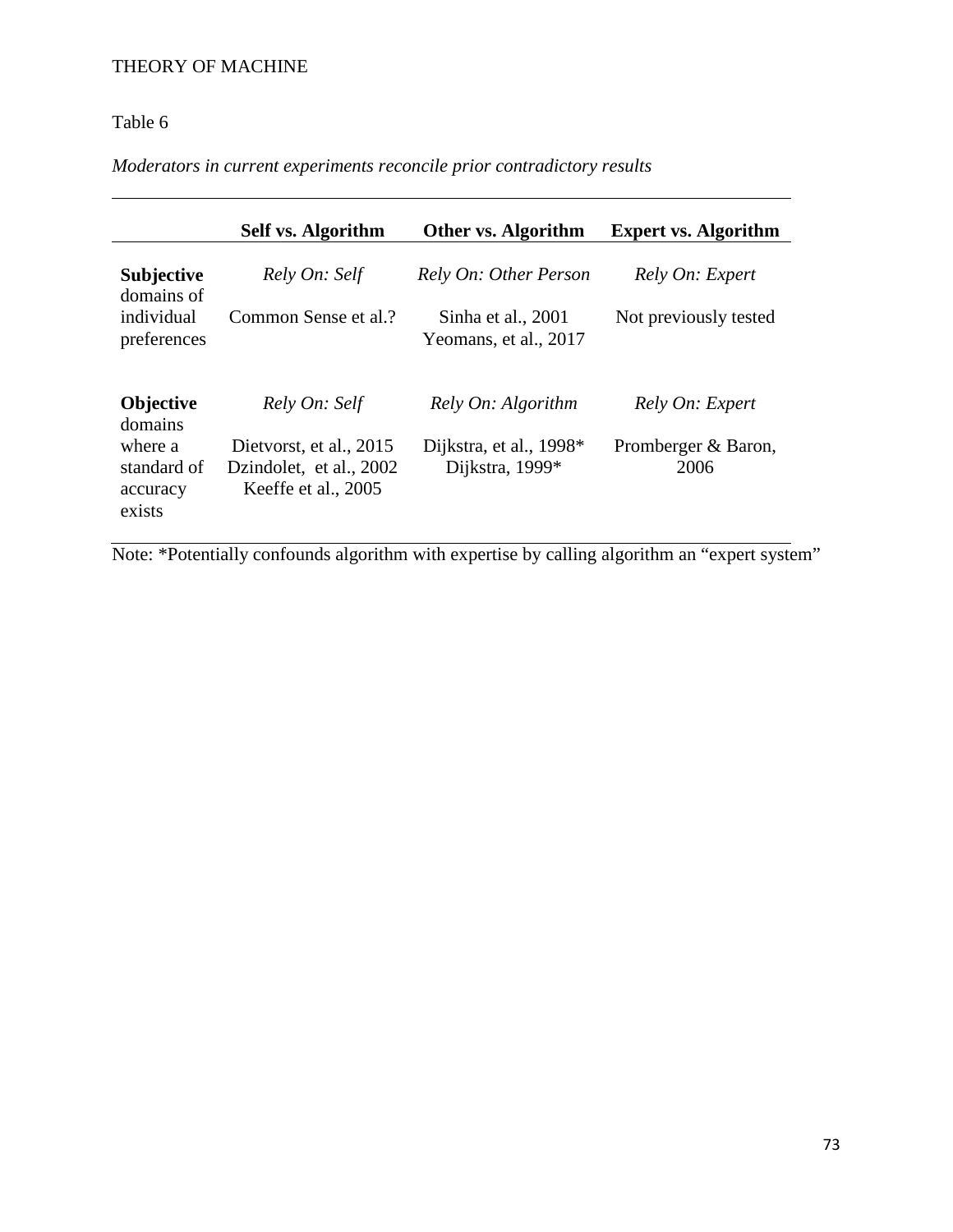

*Figure 1.* The photograph viewed by participants in Experiment 1A.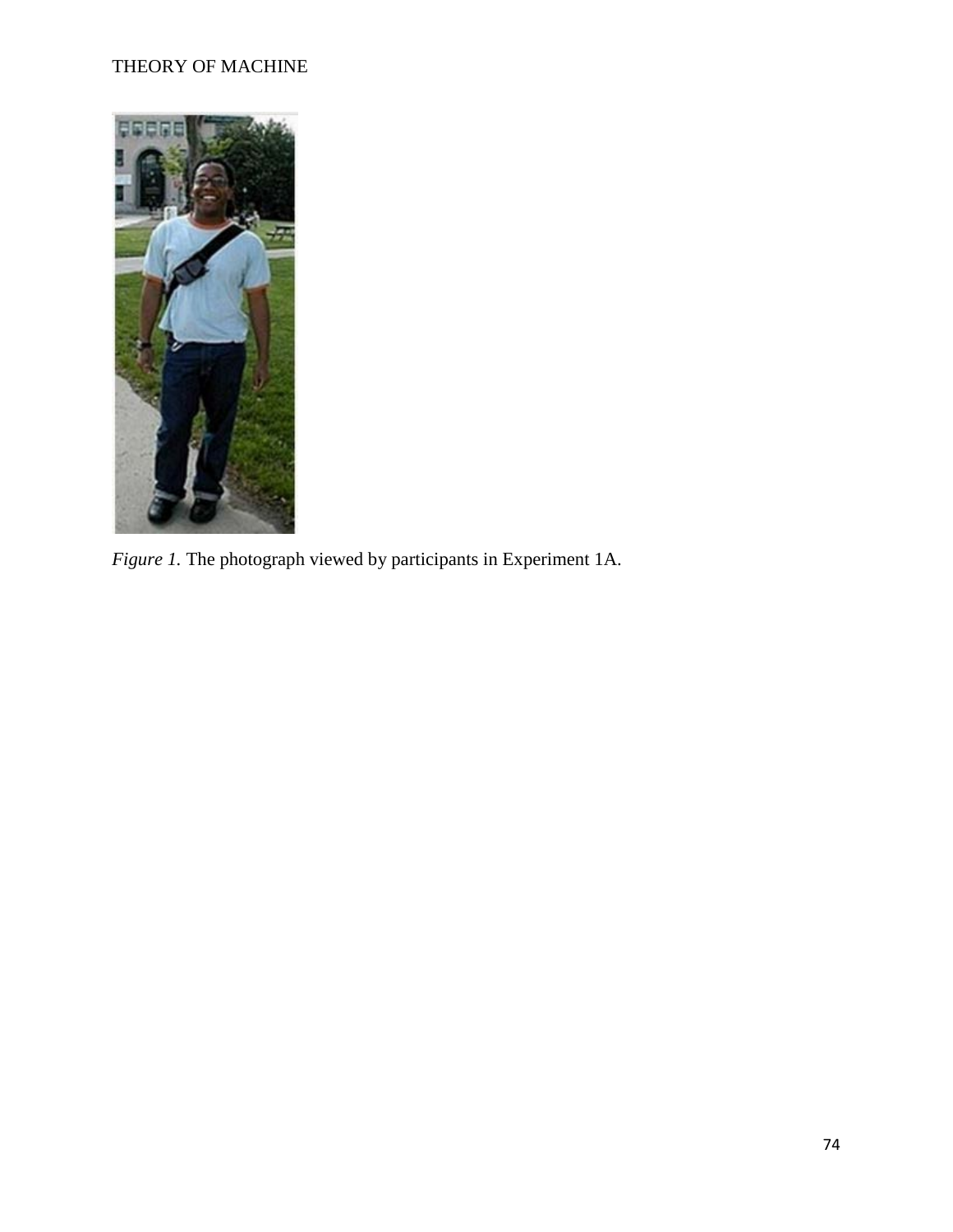

*Figure 2.* Weighting of Advice (WOA) as a function of experimental advisor (other people vs. algorithm), Experiment 1A. The higher the WOA, the more participants relied on the advice. Error bars indicate standard errors. Note:  $* p < .05$ .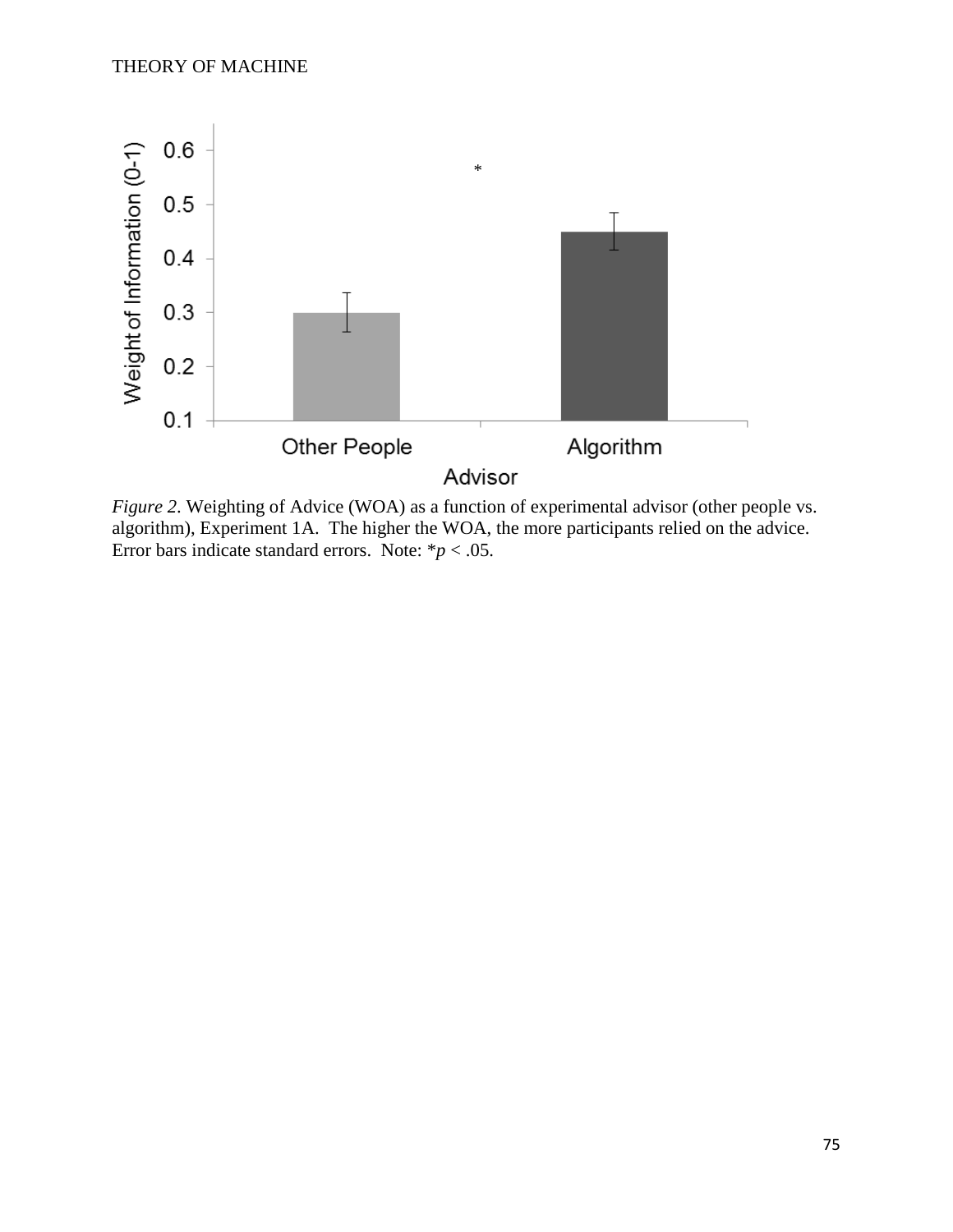

*Figure 3*. Weight of Advice (WOA) as a function of experimental advisor (another person vs. algorithm), Experiment 1B. Participants estimated someone's weight, forecasted the opening weekend gross for a movie, and forecasted two political world events. The higher the WOA, the greater the change in participants' Time 1 and Time 2 estimates. Note:  $**p < .001, *p < .05$ .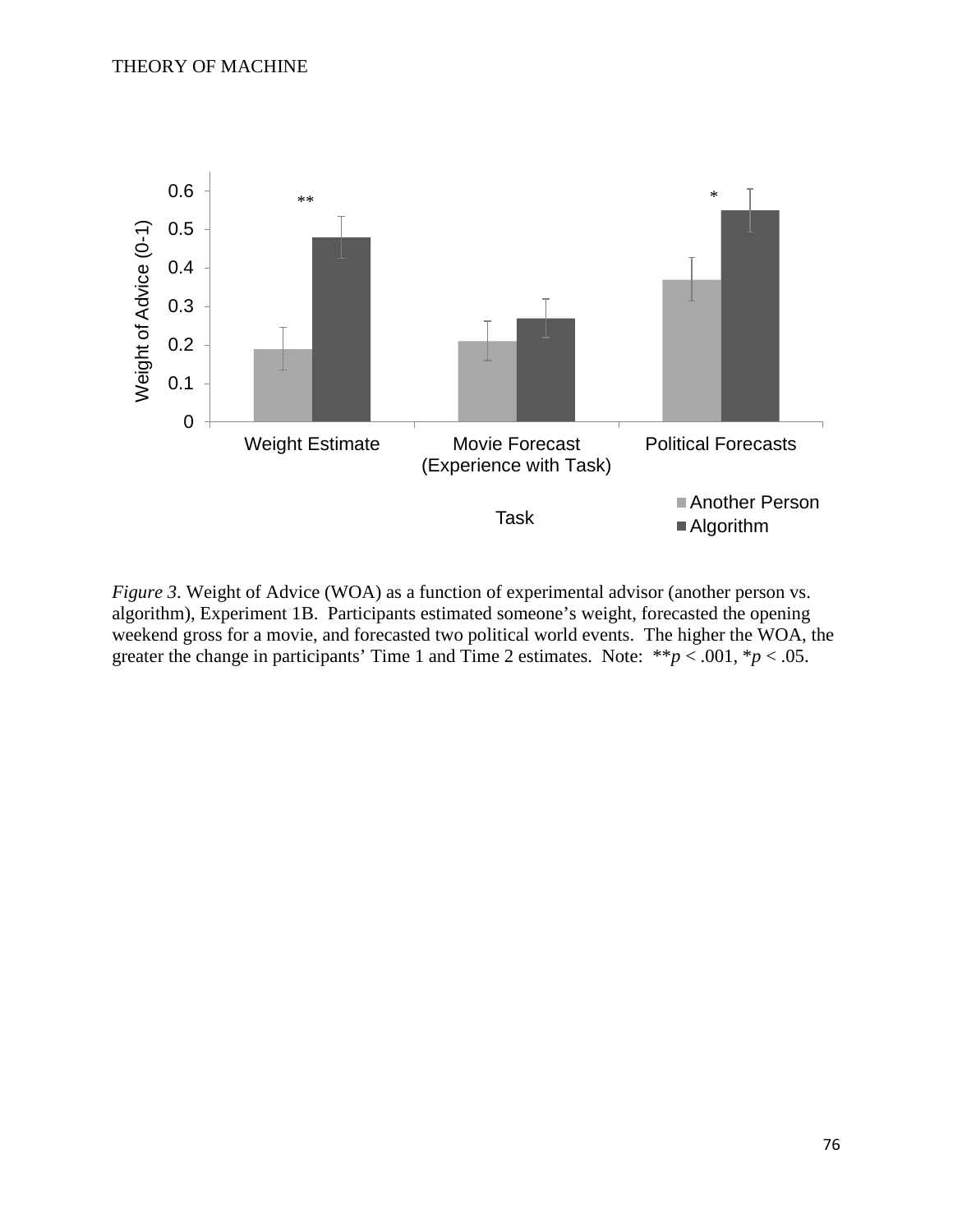

*Figure 4*. Weight of Advice (WOA) as a function of experimental advisor (person vs. algorithm) in the between- and within-subject designs, Experiment 2. Note:  $*p < .05$ .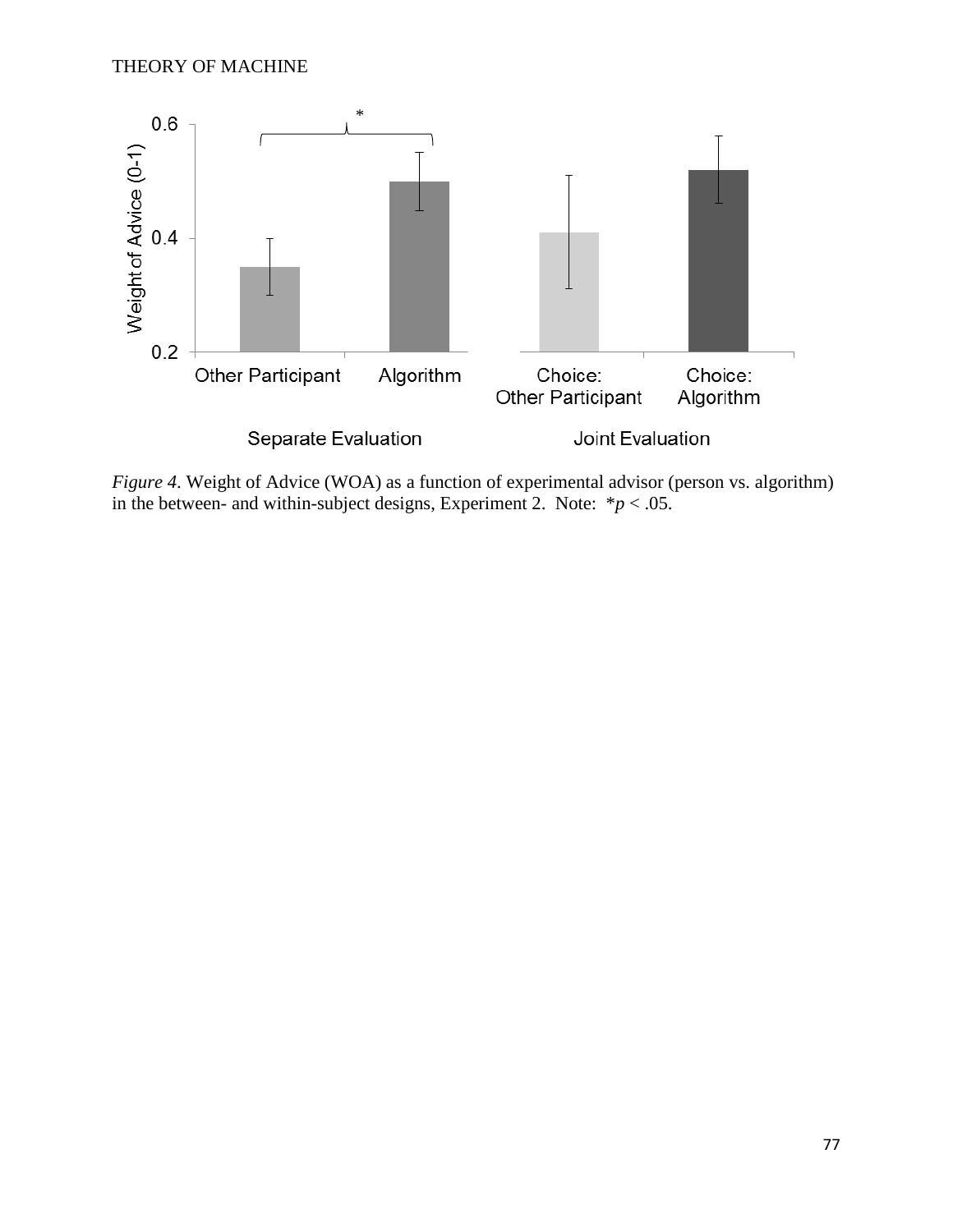| <b>Number of Major Airports</b><br>The number of major airports in the state as determined by the Bureau of Transportation.<br>All states have smaller airports that this number does not account for                                                                                        |
|----------------------------------------------------------------------------------------------------------------------------------------------------------------------------------------------------------------------------------------------------------------------------------------------|
| <b>Census Population Rank - 2010</b><br>The state's rank in terms of population in 2010 from the U.S. Census Bureau<br>$(1 = \text{most populated U.S. state}$ : 50 = least populated U.S. state)                                                                                            |
| <b>Number of Counties Rank</b><br>The state's rank in terms of its number of counties<br>(1 = U.S. state with the most number of counties; 50 = U.S. state with the least number of<br>counties)                                                                                             |
| Median Household Income Rank - 2008<br>The state's rank in terms of median household income in 2008 from the U.S. Census<br>Bureau<br>$(1 = U.S$ state with the highest median income; $50 = U.S$ state with the lowest median<br>income)                                                    |
| Domestic Travel Expenditure Rank - 2009<br>The state's rank in terms of money spent by U.S. citizens traveling to the state in 2009 from<br>the U.S. travel association<br>$(1 = U.S.$ state with the most incoming expenditures; $50 = U.S.$ state with the least incoming<br>expenditures) |

*Figure 5.* Screenshot of the information participants read they would receive to make their estimate, Experiment 3.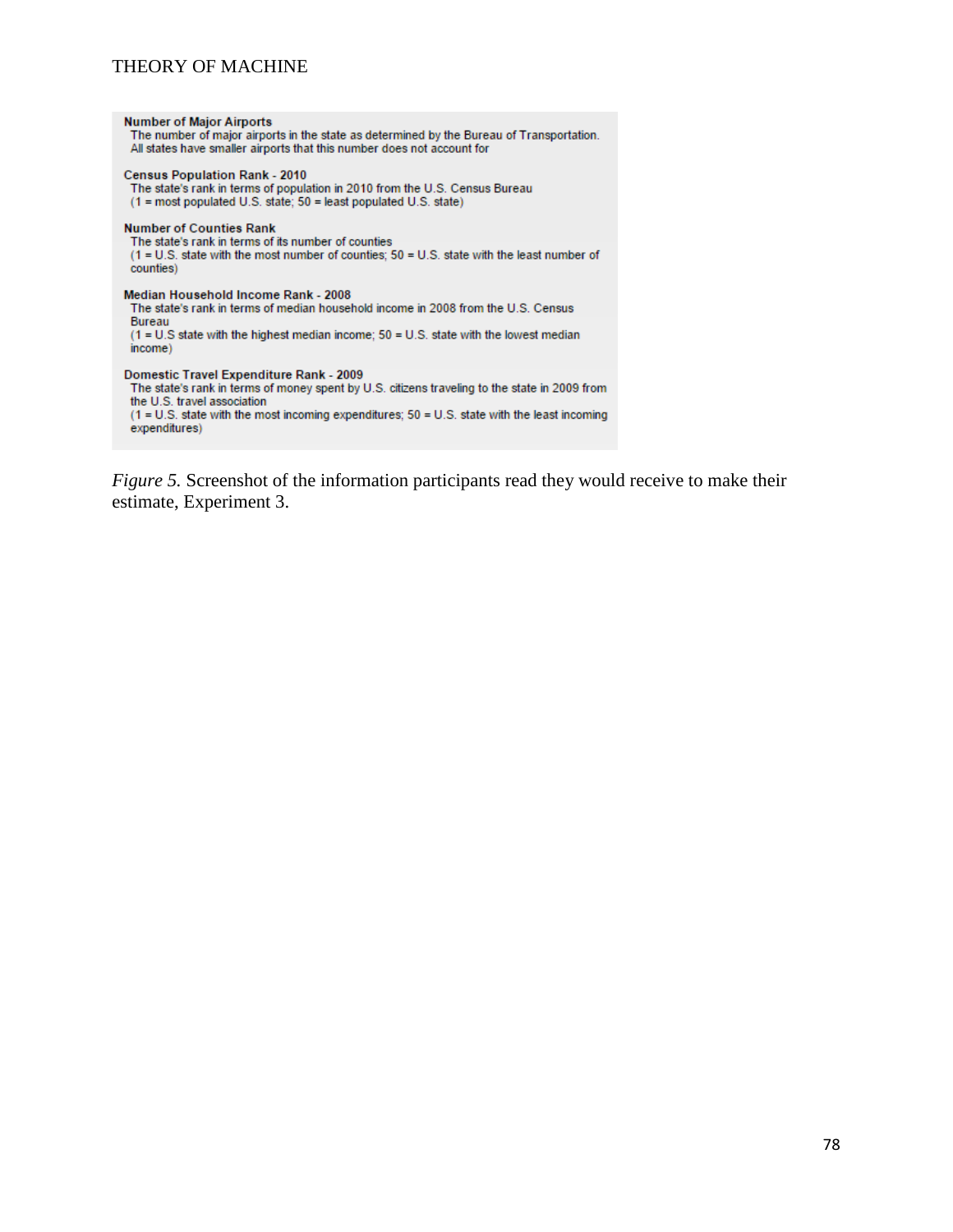

*Figure 6*. Percent of participants choosing the algorithm as a function of experimental advisor (person vs. algorithm) and self/other (self vs. other), Experiment 3. Note:  $**p < .001$ . The graph is horizontal because the percentage for the other condition and the self condition each sum to 100%.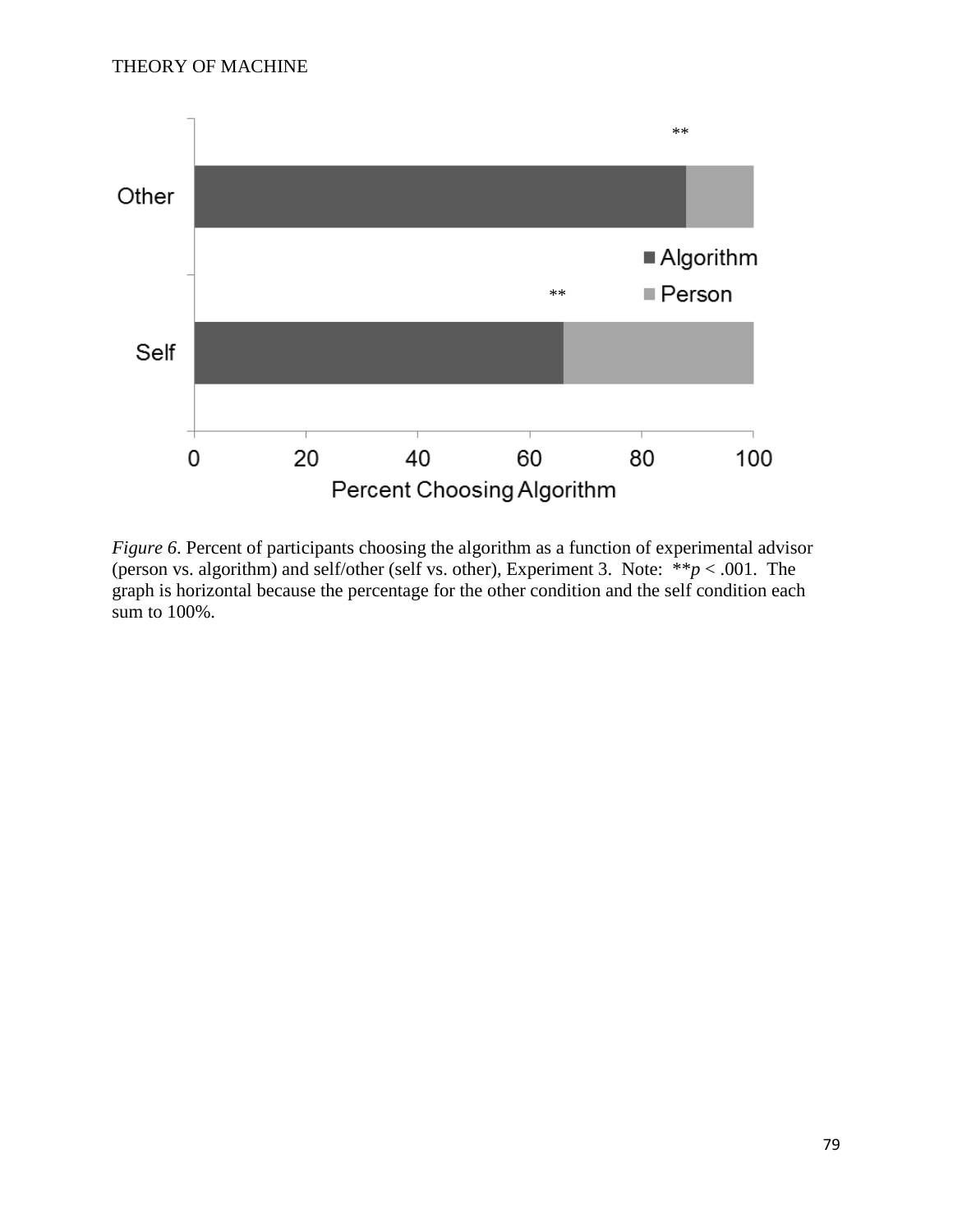

*Figure 7.* Photograph used in Experiment 4.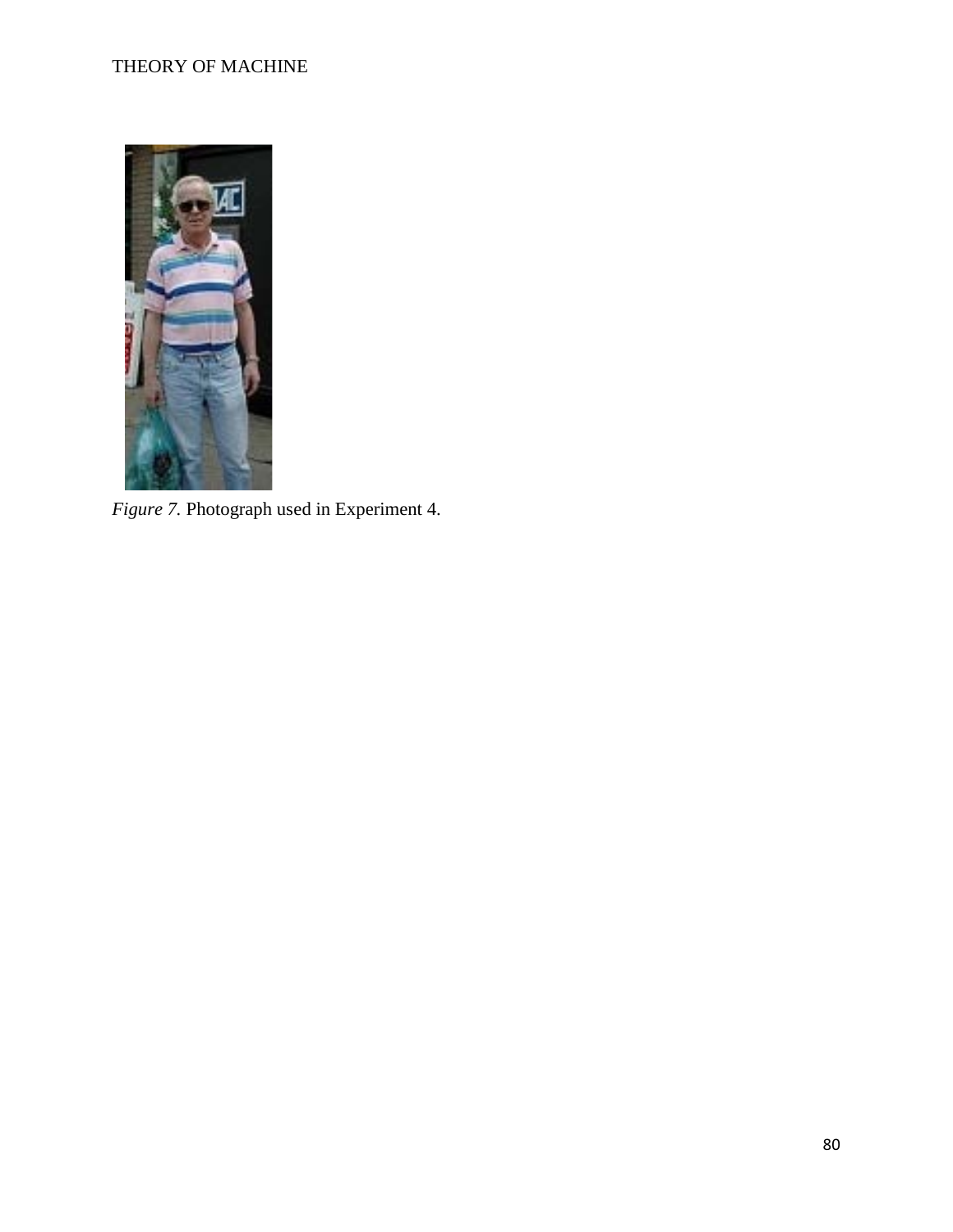

*Figure 8*. Magnitude of underweighting advice as a function of experimental advisor (person vs. algorithm), Experiment 4. The greater the underweighting, the more participants should have updated to the advice. Note:  $**p < .001$ .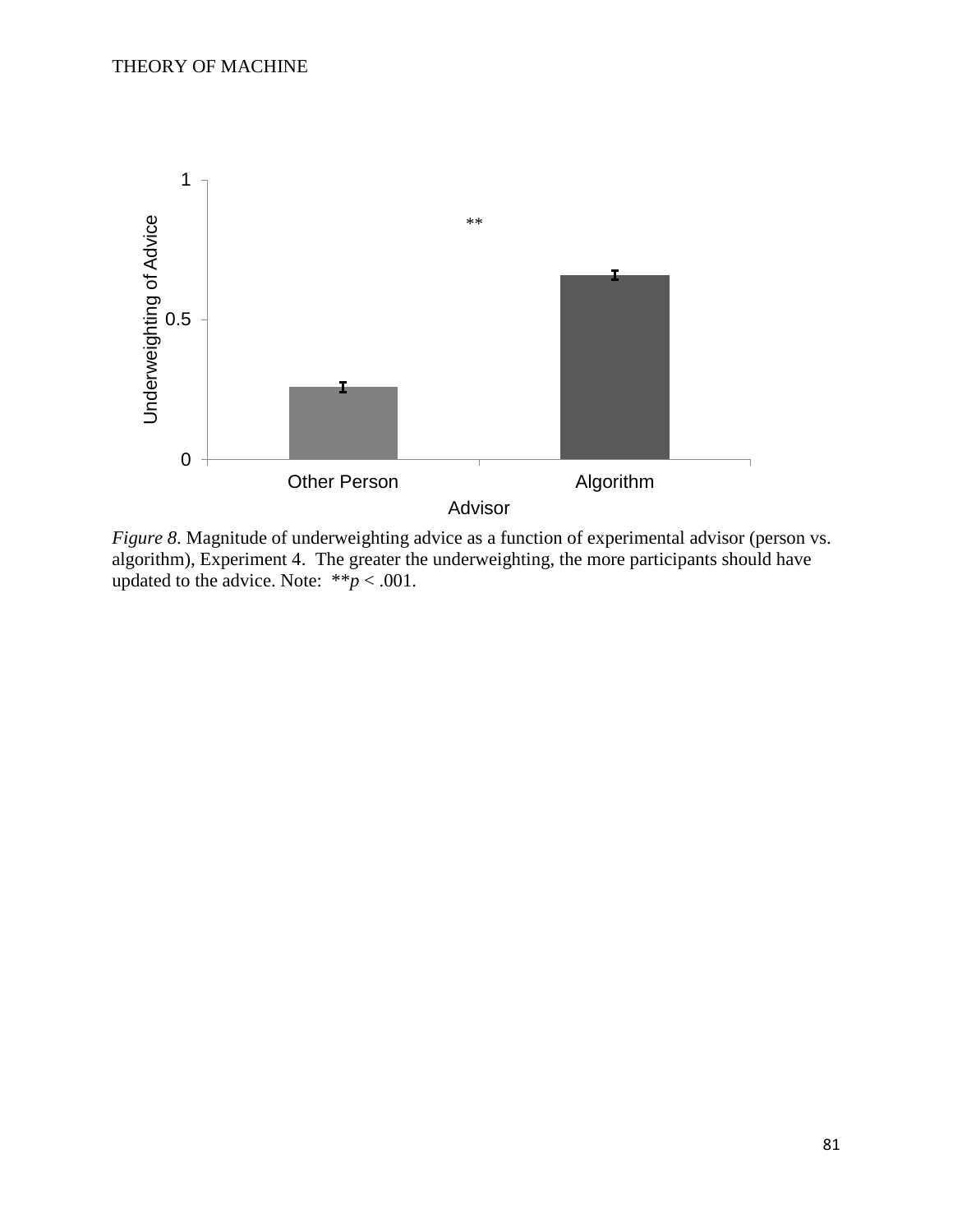

*Figure 9*. Percentage of decisions coded as objective or subjective as a function of experimental advisor (person vs. algorithm), Experiment 5. Note: \*\**p* < .001.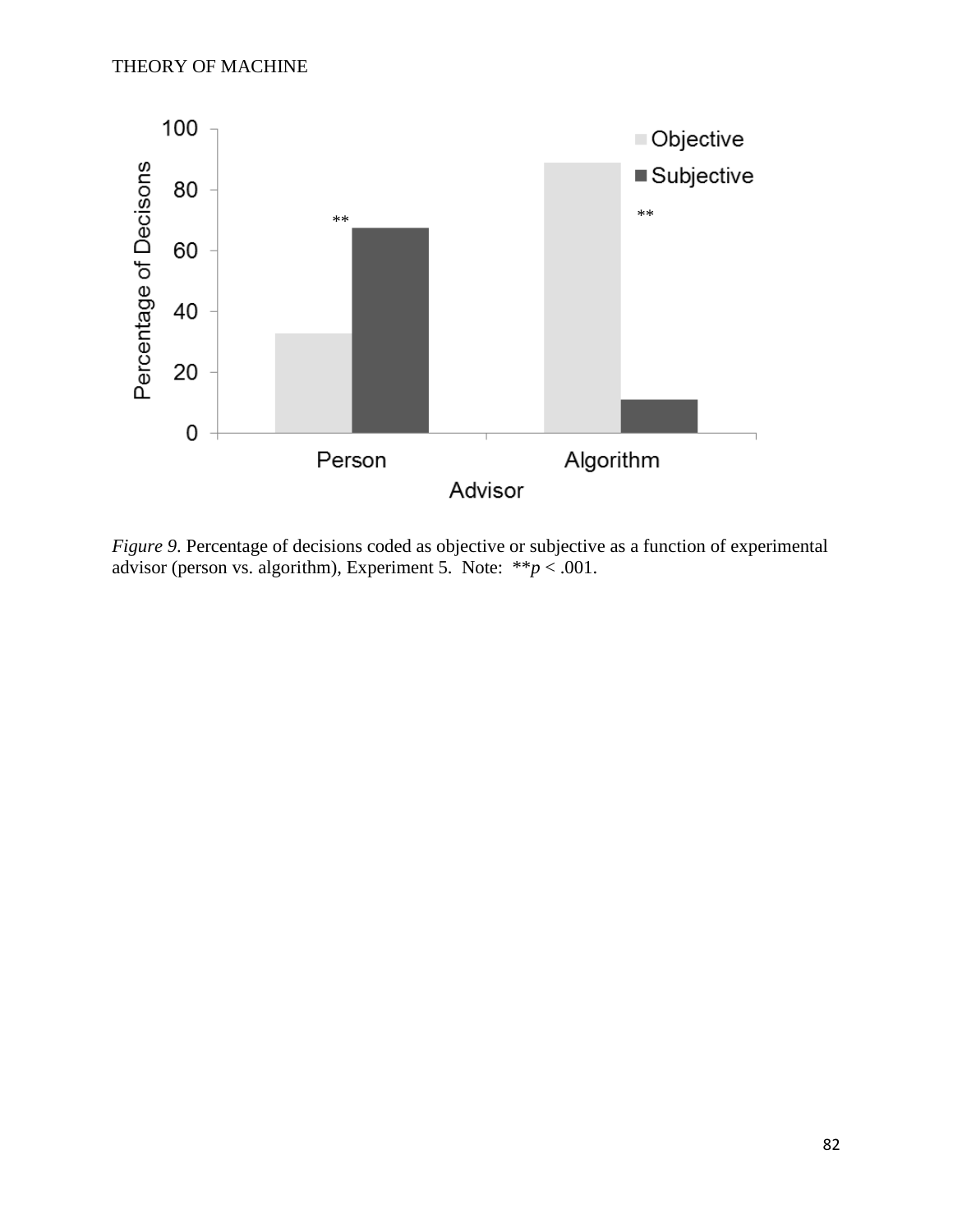

*Figure 10*. Reliance on algorithmic (versus human) advice as a function of experimental subjectivity (objective vs. subjective) and expertise of the human advisor (non-expert vs. expert), Experiment 6. Note:  $**p < .001$ .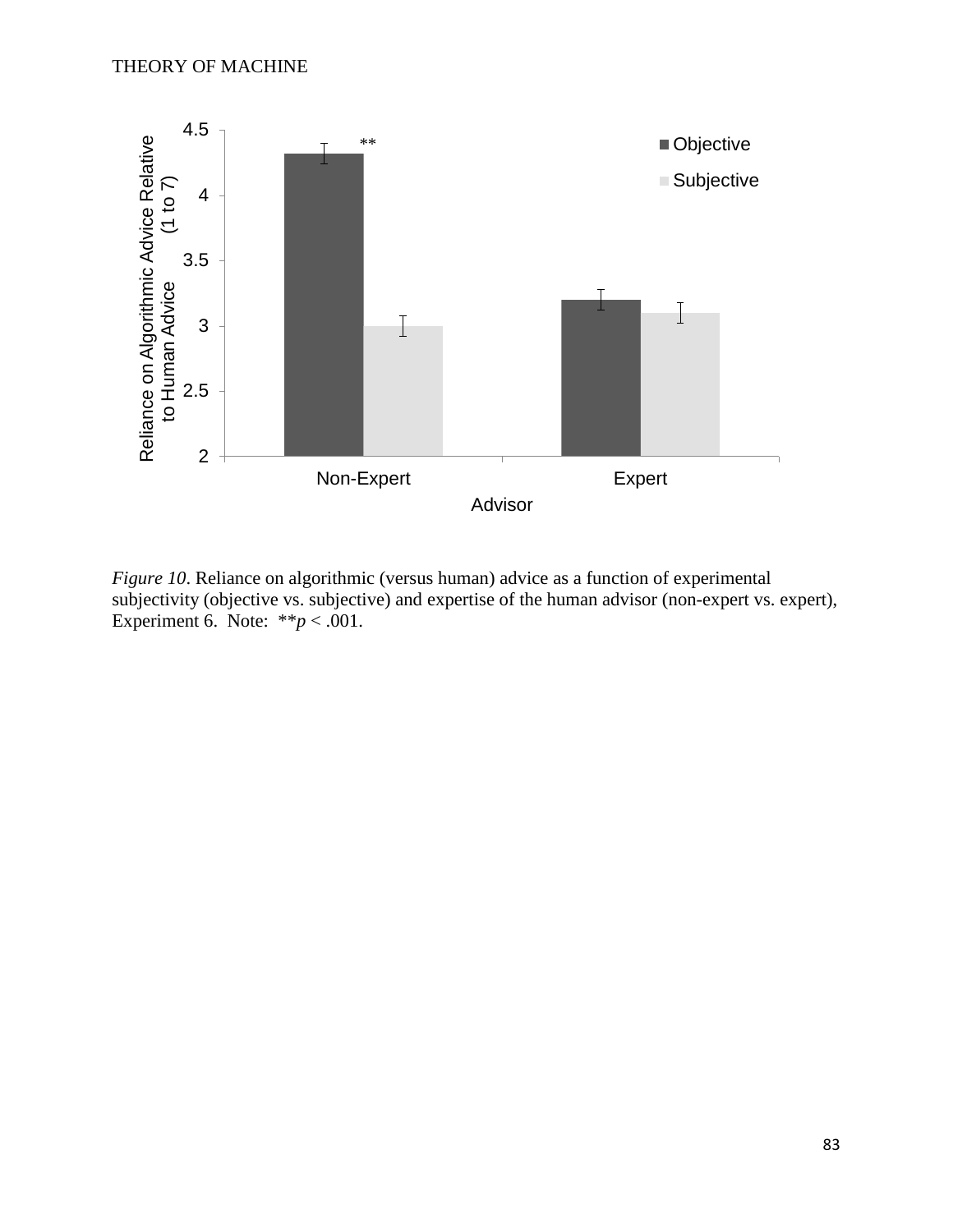

*Figure 11*. Reliance on algorithmic advice (versus human advice) as a function of experimental subjectivity of decision, mediated by perceived subjectivity, Experiment 6.  $*^*p < .001$ .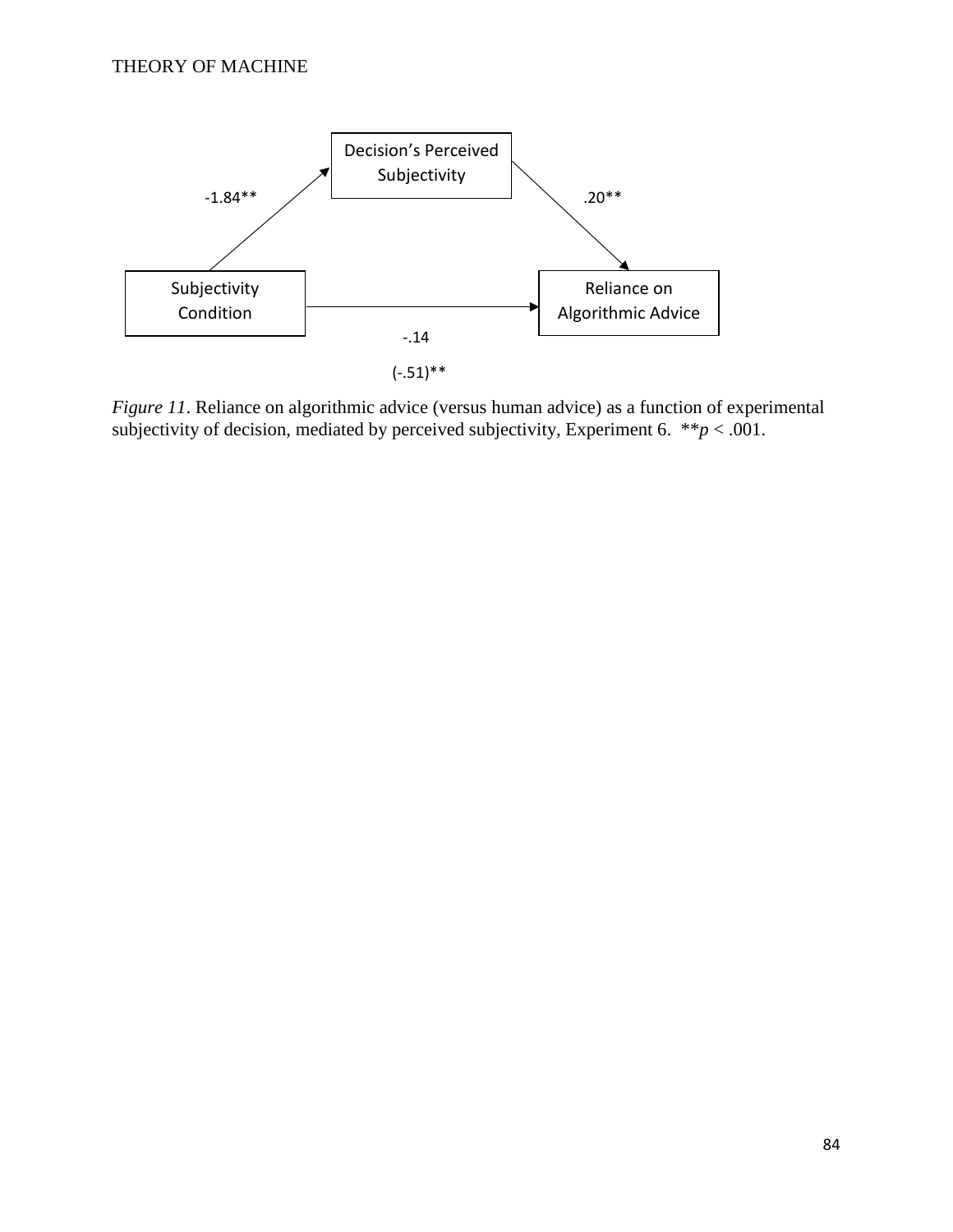

*Figure 12.* Felt expertise for each task as a function of experimental advisor (another person / forecaster vs. algorithm) and participant expertise (lay vs. expert), Experiment 7. Participants estimated someone's weight, forecasted a business event, and forecasted two political world events. Note:  $*_{p} < .01, **_{p} < .001$ .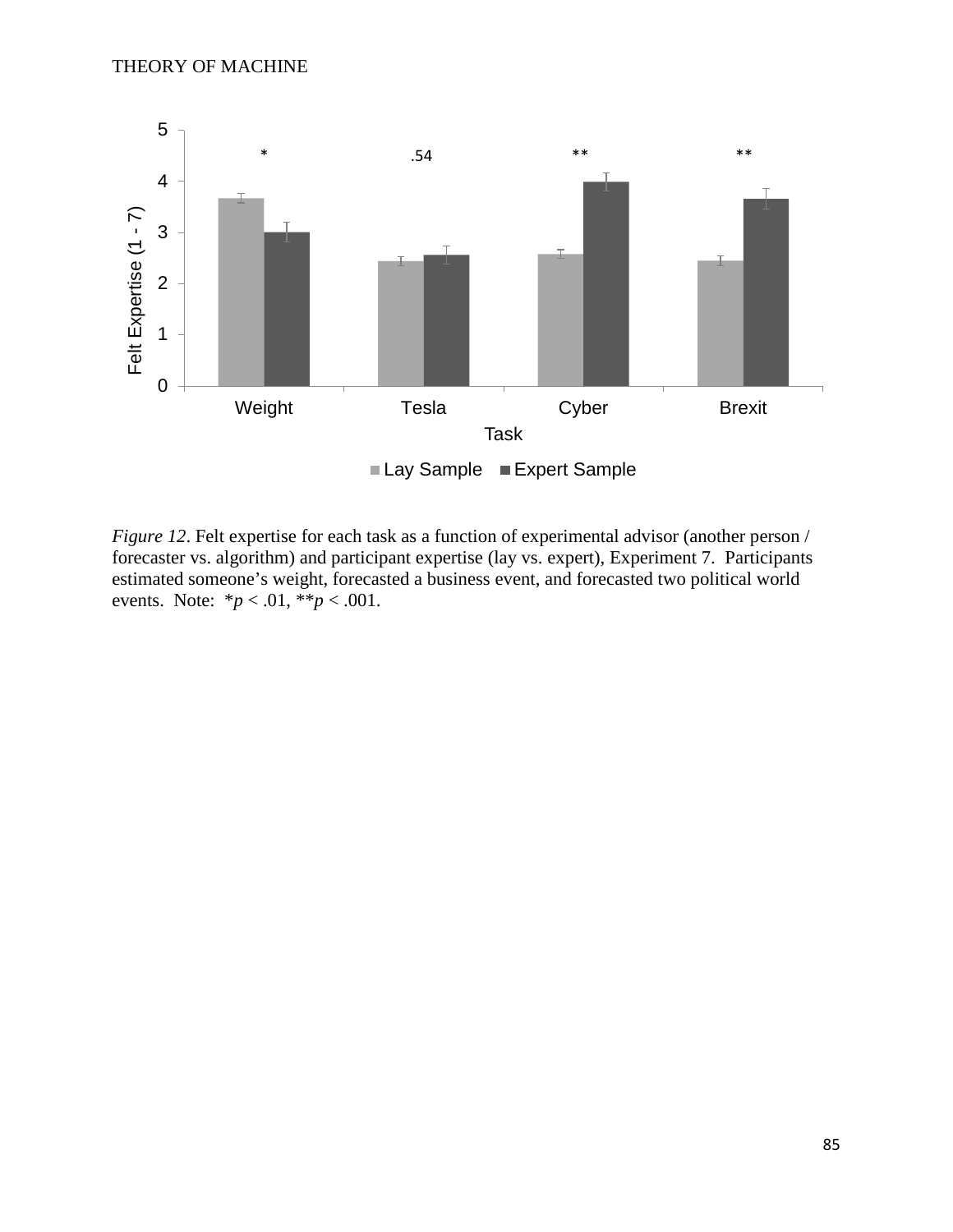

*Figure 13.* Weight of Advice (WOA) as a function of experimental advisor (another person / forecaster vs. algorithm) for the lay sample, Experiment 7. Participants estimated someone's weight, forecasted a business event, and forecasted two political world events. Note: \*\**p* < .001.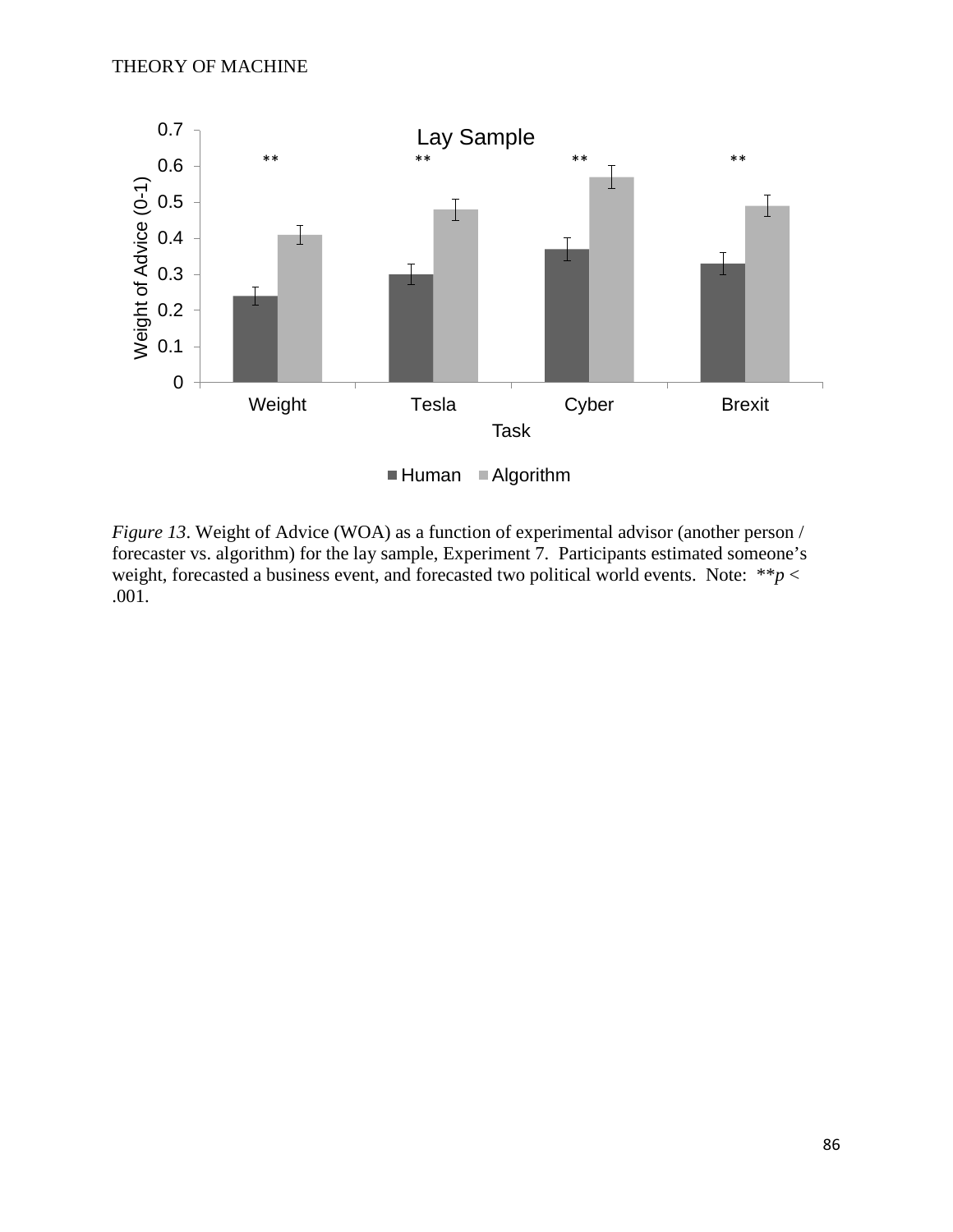

*Figure 14*. Weight of Advice (WOA) as a function of experimental advisor (another person / forecaster vs. algorithm) for the expert sample, Experiment 7. Participants estimated someone's weight, forecasted a business event, and forecasted two political world events. Note: nonsignificant *p*-values are denoted.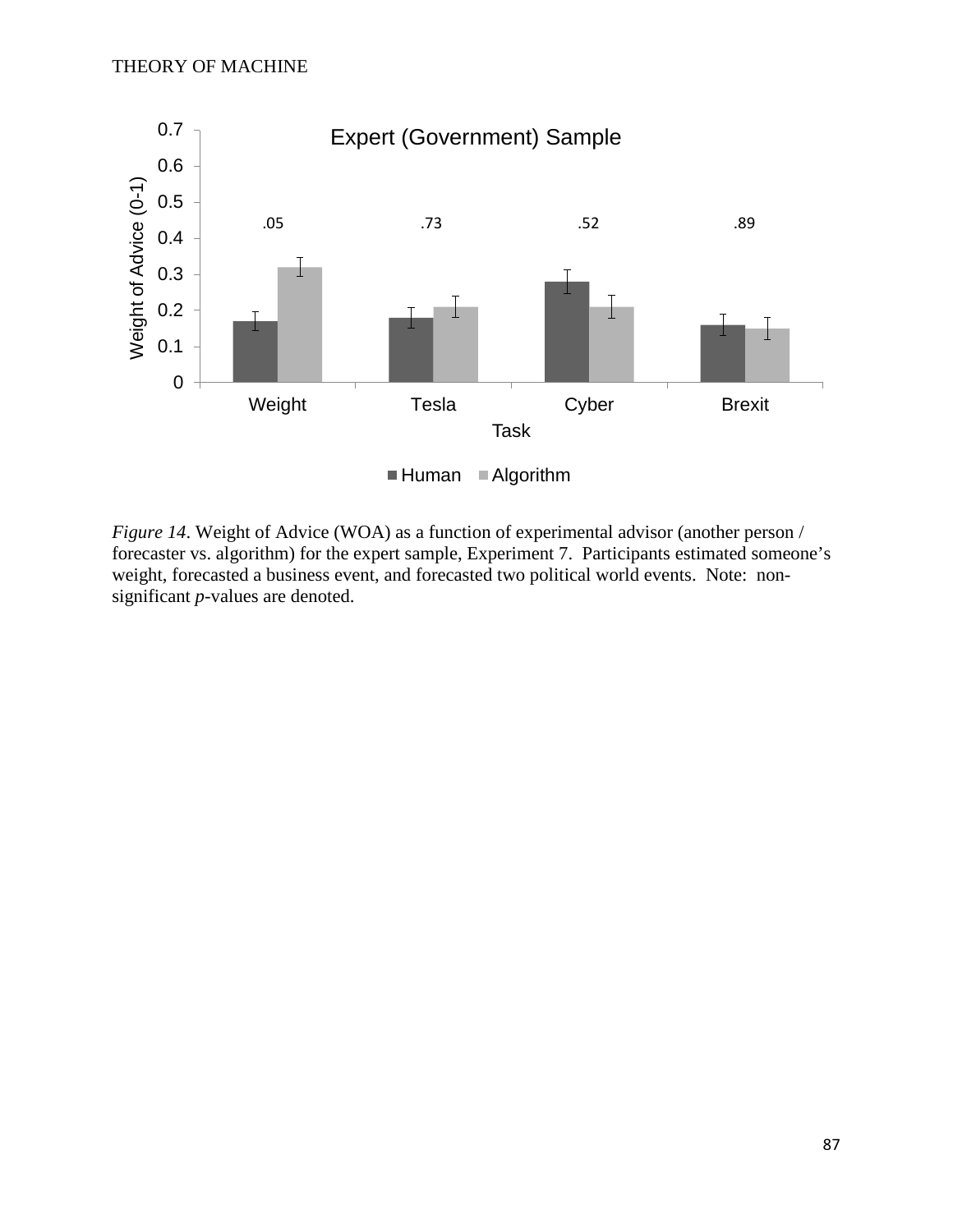#### **APPENDIX**

#### **Exclusions and Winsorization for Weighting of Advice (WOA)**

#### **Experiment 1A**

Within the advice literature, moving away from advice rarely occurs (Gino & Moore, 2007). A few participants did move away from the advice, so the analyses include those WOAs as negative.

Following Gino and Moore (2007), I winsorized 11 participants' WOA to 1 because they moved past the advice (WOA greater than 1). I winsorized 1 participant's WOA to -1 because they displayed a WOA less than -1. No one guessed the same weight as the advice (163) on his or her first estimate.

After winsorizing, 68 participants (33.7%) did not change their estimates from Time 1 to Time 2  $(WOA = 0)$ , one 131 (64.9%) changed their estimate closer to the advice, and 3 (1.5%) changed their estimate away from the advice (WOA  $<$  0). The experimental conditions do not differ significantly in the number of people with a WOA of 0 or a WOA greater than 0,  $\gamma$ 2 (1, N = 202)  $= 0.987, p = .320$  nor in in perceived difficulty,  $p = .60$ . This implies that the experimental manipulation did not affect perceptions of task difficulty. The results remain significant when follow-up analyses exclude participants with negative WOAs. In all other studies, I preregistered how I winsorized participants' WOA.

#### **Experiment 1B**

As pre-registered, for each task, I excluded participants excluded who guessed the same as the advice, moved away from the advice with a magnitude  $WOA \leq -1$ , past the advice with a magnitude WOA  $\geq$  2 or guessed the actual answer (which I only used for the weight task). I winsorized participants' WOA to 1 if they moved past the advice (WOA  $>$  1) but still displayed a WOA less than 2 and winsorized them to 0 if they moved away from the advice (WOA  $<$  0) but still displayed a WOA greater than -1. I collected data from 77 participants.

**Weight estimate.** The 2 participants dropped from the weight estimate included 1 participant who guessed the same as the advice (and also did not change from time 1 to time 2) and 1 participant with a WOA < -1. 75 participants had usable WOAs.

**Movie.** The two participants dropped from the movie forecasting task included 1 participant with a WOA  $\lt$  -1 and 1 participant with a WOA  $\gt$  2. 75 participants had usable WOAs.

**Geopolitical Forecasts.** The 3 participants dropped from the first geopolitical forecasting task included 2 participants who guessed the same as the advice (and also did not change from time 1 to time 2) and 1 participant with a WOA  $\geq$  2. 74 participants had usable WOAs. The 1 participant dropped from the second geopolitical forecasting task displayed a WOA < -1. 76 participants had useable WOAs.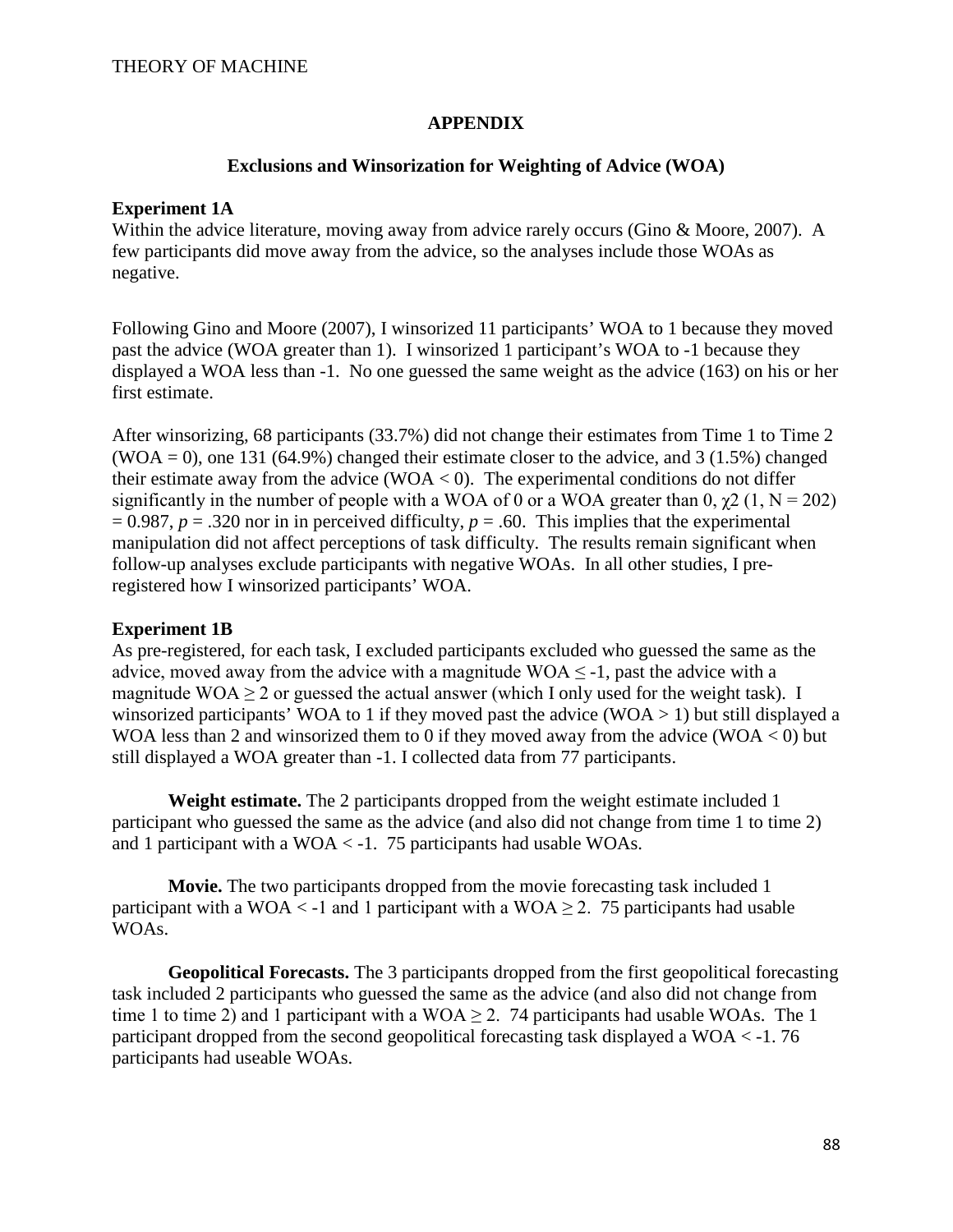# **Experiment 2**

As pre-registered, I winsorized 8 participants' WOA to 1 because they displayed a WOA greater than 1. No participants moved away from the advice, guessed the same weight as the advice (163) on their first estimate, or guessed the actual weight (164) on their first estimate.

# **Experiment 3**

I collected more completed surveys than planned (479) in order to meet the goal of 400 for the final sample. As pre-registered, I removed 32 participants who had repeat I.P. addresses (only removing their second responses). This left 448 participants. As pre-registered, I removed the 35 participants who reported having possibly seen the task previously and 9 who reported definitely seeing the task. This left the final sample size at 404. As a note, 119 participants did not complete the survey because 42 failed the attention check after the consent form. 26 dropped out and 77 dropped out after answering whether they saw the task before (prior to any manipulation).

# **Experiment 4**

I collected 891 completed surveys and as pre-registered, I removed 48 participants who had repeat I.P. addresses (only removing their second responses), 15 participants who answered with non-response answers in the open ended questions ("NA" or non-sense responses such as "wrinkles"), 55 participants reported that the photograph of the man looked familiar or were unsure, 1 respondent who did not proceed past the English fluency question. Removing these respondents left 772 participants before I winsorized WOAs. As a note, 1 participant did not complete the survey.

As pre-registered, I winsorized 14 participants' WOA to 1 who displayed a WOA greater than 1 (moved towards and past advice) and less than 2. I winsorized 15 to 0 who displayed a WOA less than 0 (moved away from advice) and greater than or equal to -1. I excluded 44 participants who guessed the same as the advice and did not change their answer, 4 who displayed a WOA less than -1 and I excluded 1 who displayed a WOA greater than 2. These pre-registered exclusions brought the final sample size to 671.

# **Experiment 5**

I collected 52 completed surveys. I found no participants associated with a repeat I.P. address. As pre-registered, I removed the 1 participant who answered with nonsense answers such as "yes," "no," and "wait" prior to coding. This left 51 participants with a total of 303 decisions. As a note, 35 participants dropped our when they saw the writing task. The coders showed high inter-rater reliability ( $\alpha$  = .85).

Breaking 9 ties and removing 27 decisions, from the original 303 decisions, brings the final sample size to 276 decisions coded as objective or subjective (details below). For the 9 ties, where one coder rated the decision a 1 and the other rated it a 3, the author coded the decision, blind to the condition. When one coder rated a decision either a 2 or left it blank (categorizing it as too vague a decision), I used the other coder's response of 1 or 3 (Coder 1 had 43 blank decisions and 70 decisions rated a 2 and Coder 2 had 2 blank decisions and 27 decisions rated a 2). I removed a total of 27 decisions prior to analysis for: 11 decisions left blank by 1 coder and rated a 2 by the other, 15 decisions rated a 2 by both, and 1 decision left blank by both.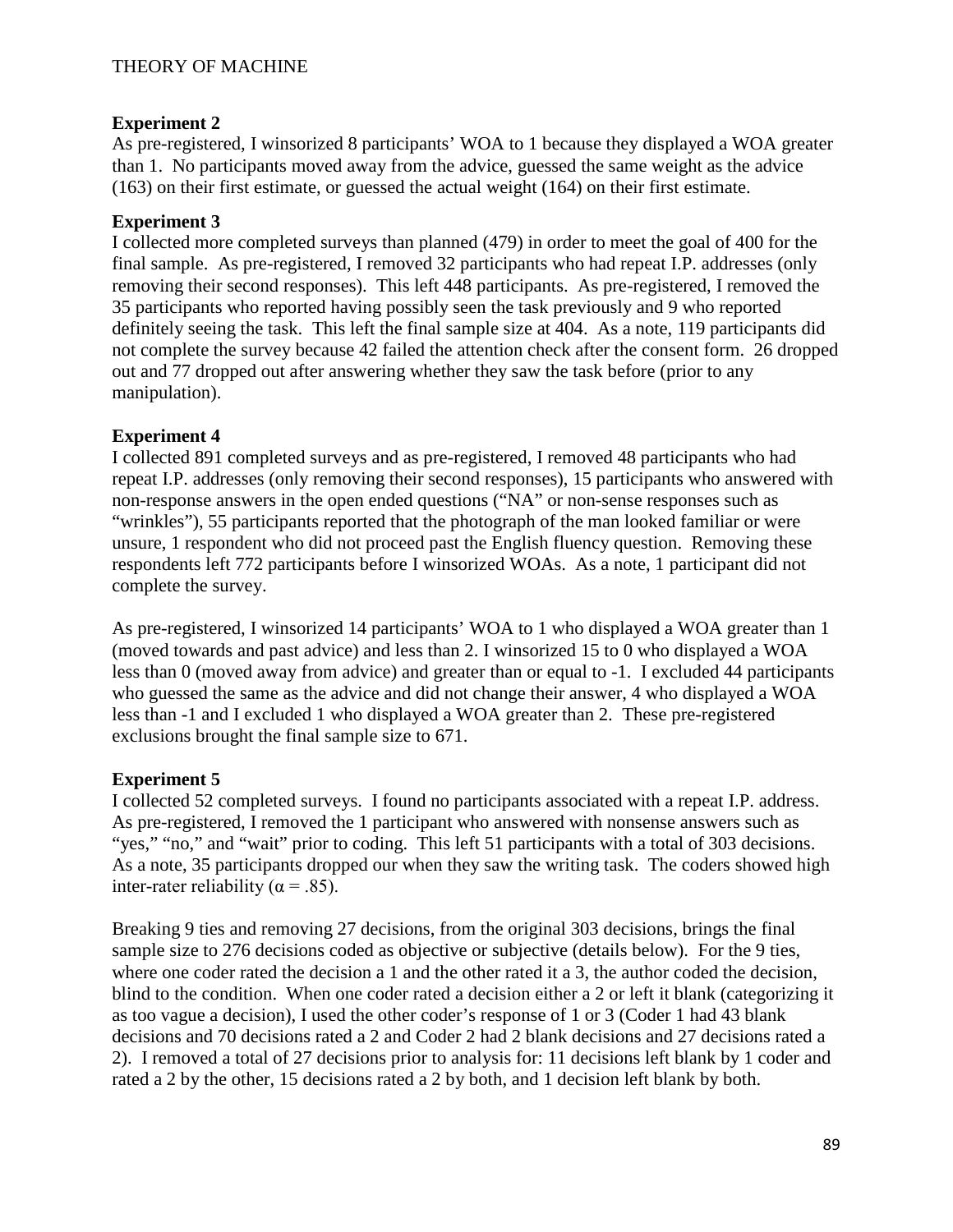#### **Experiment 6**

I collected 580 completed surveys. As pre-registered, I removed 25 participants who had repeat I.P. addresses (only removing their second responses) and 5 participants who failed the attention check and tried to complete the survey. This left the final sample size of 550 participants. Including those 5 does not alter the results. As a note, 172 participants did not complete the survey due to failing the attention check directly following the consent form.

#### **Experiment 7**

I collected 370 completed survey responses from mTurkers. As pre-registered, I removed 13 participants who had repeat I.P. addresses and 1 who had a repeat mTurk I.D. (only removing their second responses) as well as 36 participants who took the survey in less than 4 minutes or more than 30 minutes. This left 320 mTurkers. As a note, 176 mTurkers did not complete the survey. Most of these people dropped out on the page after the consent form (only 30 dropped out after taking a few of the tasks).

I collected 116 completed survey responses from experts. For the experts, I did not remove any repeat I.P. addresses due to the limited number of available participants in this pool. People may have taken the survey on a work computer which could account for a shared I.P. address. As a note, 76 people did not finish the survey. Most of these people dropped out before providing consent. Only 9 dropped out after a few of the tasks.

I filed an addendum to my original pre-registration after looking only at the open-ended responses of where experts worked, but before analyzing data. This allowed an appropriate exclusion of 33 participants in the expert sample who did not report working in National Security for the U.S. Government (or as a consultant for the U.S. Government). I moved 14 participants who listed a civilian job to the lay sample, and excluded participants who did not list their job as national security for the U.S. government (2 government contractors, 7 government employees in other departments such as agriculture, 8 non-U.S. government employees, and 2 non-profit employees). These exclusions and move of 33 participants brought me to 334 lay participants and 83 experts.

*Due to the goal of the experiment, to better understand the role of expertise, I pre-registered more exclusions for this experiment than past experiments.* Following my pre-registered exclusions, I removed people who may have had prior exposure to the forecasts: 31 from the 334 mTurkers and I removed 13 from the 83 experts. These people either answered that they had 1. previously participated in the Good Judgment Project or Good Judgment Open forecasting tournament, where they may have seen the same forecast or 2. used the internet or other sources of information beyond the links provided in the survey to find more information on the tasks. Eight mTurkers and 5 experts reported participation in the Good Judgment Project tournament while 12 mTurkers and 2 experts who were unsure.

Multiple people who used external sources for one forecast also did for a second or all three (Tesla forecast: 12 lay, 6 expert; Cyber forecast: 10 lay, 3 experts; Brexit forecast: 10 lay, 4 expert). These exclusions removed 31 lay people from a sample of 334 for a total of 301 and 13 experts from a sample of 83 for a total of 70.